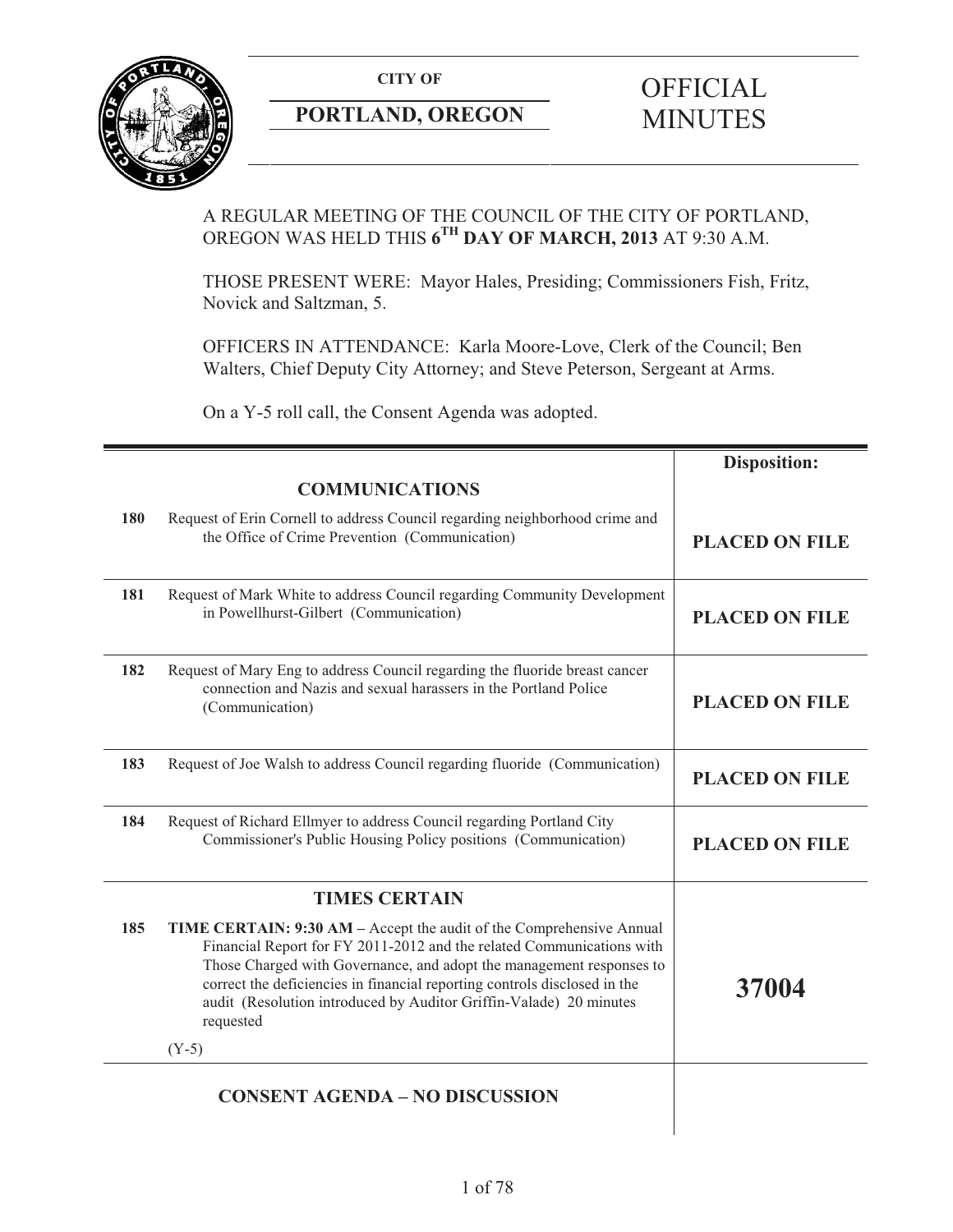$\overline{\phantom{a}}$ 

|        | <b>Mayor Charlie Hales</b>                                                                                                                                                                                                                                             |                                                                                  |
|--------|------------------------------------------------------------------------------------------------------------------------------------------------------------------------------------------------------------------------------------------------------------------------|----------------------------------------------------------------------------------|
| 186    | Reappoint 13 members to the Portland Commission on Disability for a term to<br>expire December 31, 2015 (Report)                                                                                                                                                       | <b>CONFIRMED</b>                                                                 |
|        | $(Y-5)$                                                                                                                                                                                                                                                                |                                                                                  |
|        | <b>Bureau of Environmental Services</b>                                                                                                                                                                                                                                |                                                                                  |
| 187    | Authorize a contract with GSI Water Solutions, Inc. for as-needed services to<br>support implementation of the Water Pollution Control Facility and<br>National Pollutant Discharge Elimination System Municipal Separate<br>Storm Sewer Discharge Permits (Ordinance) | <b>PASSED TO</b><br><b>SECOND READING</b><br><b>MARCH 13, 2013</b><br>AT 9:30 AM |
| 188    | Authorize contract with the lowest responsible bidder for the NE 33rd Drive &<br>Buffalo Slough Culvert Replacement Project, Phase 2 No. E10377<br>(Ordinance)                                                                                                         | <b>PASSED TO</b><br><b>SECOND READING</b><br><b>MARCH 13, 2013</b><br>AT 9:30 AM |
| 189    | Authorize a contract with the lowest responsible bidder for the SW 86th Ave<br>Pump Station and Appurtenances Project No. E09051 (Second Reading<br>Agenda 166)                                                                                                        | 185908                                                                           |
|        | $(Y-5)$                                                                                                                                                                                                                                                                |                                                                                  |
|        | <b>Bureau of Planning &amp; Sustainability</b>                                                                                                                                                                                                                         |                                                                                  |
| 190    | Consent to transfer of residential solid waste and recycling franchise to<br>Rossman Sanitary Services, Inc., dba Republic Services of Lake Oswego<br>(Ordinance)                                                                                                      | <b>PASSED TO</b><br><b>SECOND READING</b><br><b>MARCH 13, 2013</b><br>AT 9:30 AM |
|        | <b>Office of Management and Finance</b>                                                                                                                                                                                                                                |                                                                                  |
| $*191$ | Authorize a contract to replace two sewer inspection vehicles for use by the<br>Bureau of Environmental Services for \$730,162 (Ordinance)                                                                                                                             | 185909                                                                           |
|        | $(Y-5)$                                                                                                                                                                                                                                                                |                                                                                  |
| $*192$ | Pay claim of PGE involving Bureau of Transportation (Ordinance)                                                                                                                                                                                                        |                                                                                  |
|        | $(Y-5)$                                                                                                                                                                                                                                                                | 185910                                                                           |
| $*193$ | Approve settlement of claims with Rachel Browning, Cabell Group involving<br>Procurement Services (Ordinance)                                                                                                                                                          | 185911                                                                           |
|        | $(Y-5)$                                                                                                                                                                                                                                                                |                                                                                  |
|        | <b>Parks &amp; Recreation</b>                                                                                                                                                                                                                                          |                                                                                  |
| $*194$ | Increase contract with MacKay Sposito, Inc. for additional construction<br>management services provided on the Phase 1 riverbank restoration of the<br>South Waterfront Greenway Central District project (Ordinance; amend<br>Contract No. 30000285)                  | 185912                                                                           |
|        | $(Y-5)$                                                                                                                                                                                                                                                                |                                                                                  |
| $*195$ | Increase contract with Hart Crowser, Inc. for additional geotechnical services<br>provided on the Phase 1 riverbank restoration of the South Waterfront<br>Greenway Central District project (Ordinance; amend Contract No.<br>30002642)                               | 185913                                                                           |
|        | $(Y-5)$                                                                                                                                                                                                                                                                |                                                                                  |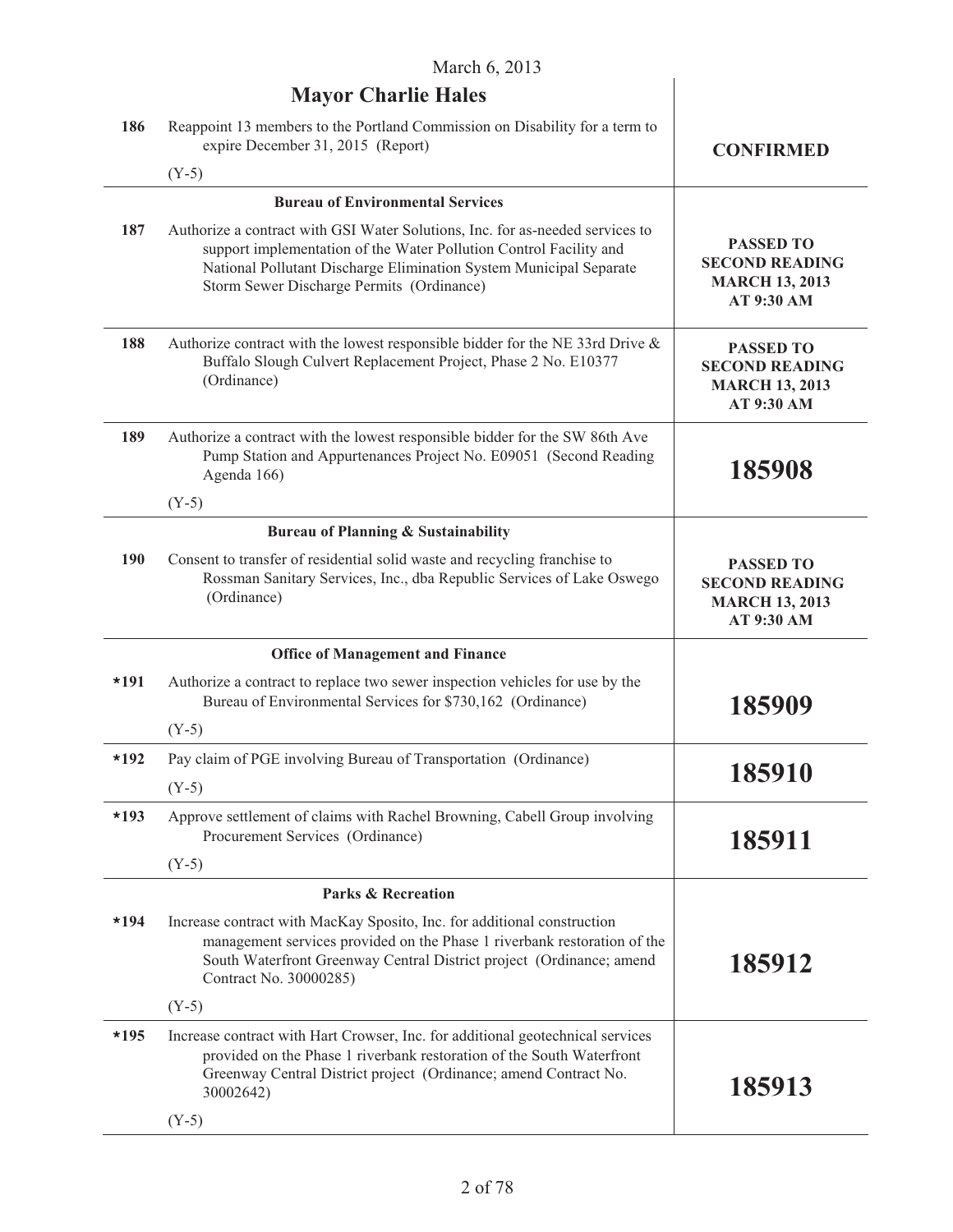| $*196$ | Approve mutual general release and settlement with Nutter Corporation, Teufel<br>Nursery, Inc. and Wolf Industries, Inc. to cover repairs to Elizabeth<br>Caruthers Park (Ordinance)                 | 185914                                                                           |
|--------|------------------------------------------------------------------------------------------------------------------------------------------------------------------------------------------------------|----------------------------------------------------------------------------------|
|        | $(Y-5)$                                                                                                                                                                                              |                                                                                  |
| 197    | Authorize an Easement and Equitable Servitudes agreement with the<br>Department of Environmental Quality for city-owned property at Johnson<br>Lake (Ordinance)                                      | <b>PASSED TO</b><br><b>SECOND READING</b><br><b>MARCH 13, 2013</b><br>AT 9:30 AM |
|        | <b>REGULAR AGENDA</b>                                                                                                                                                                                |                                                                                  |
|        | <b>Mayor Charlie Hales</b>                                                                                                                                                                           |                                                                                  |
| 198    | Appoint John Verssue to the Human Rights Commission, term to expire<br>October 31, 2013 (Previous Agenda 106)                                                                                        |                                                                                  |
|        | Motion to accept the report: Moved by Fish and seconded by Fritz.                                                                                                                                    | <b>CONFIRMED</b>                                                                 |
|        | $(Y-5)$                                                                                                                                                                                              |                                                                                  |
| 199    | Appoint Rob Fullmer and reappoint Christopher Smith to the Community<br>Budget Advisory Board for terms to expire December 31, 2015<br>(Previous Agenda 143)                                         | <b>CONFIRMED</b>                                                                 |
|        | Motion to accept the report: Moved by Saltzman and seconded by Novick.                                                                                                                               |                                                                                  |
|        | $(Y-5)$                                                                                                                                                                                              |                                                                                  |
|        | <b>Bureau of Planning &amp; Sustainability</b>                                                                                                                                                       |                                                                                  |
| 200    | Amend Title 33, Planning and Zoning to make it easier for property owners to<br>do minor home improvements in the City's historic and conservation<br>districts (Second Reading 165; amend Title 33) | 185915                                                                           |
|        | $(Y-5)$                                                                                                                                                                                              |                                                                                  |
|        | <b>Office of Management and Finance</b>                                                                                                                                                              |                                                                                  |
| 201    | Authorize water revenue bonds to refund outstanding bonds and finance water<br>system capital improvements (Second Reading Agenda 178)                                                               | 185916                                                                           |
|        | $(Y-5)$                                                                                                                                                                                              |                                                                                  |

At 10:49 a.m., Council recessed.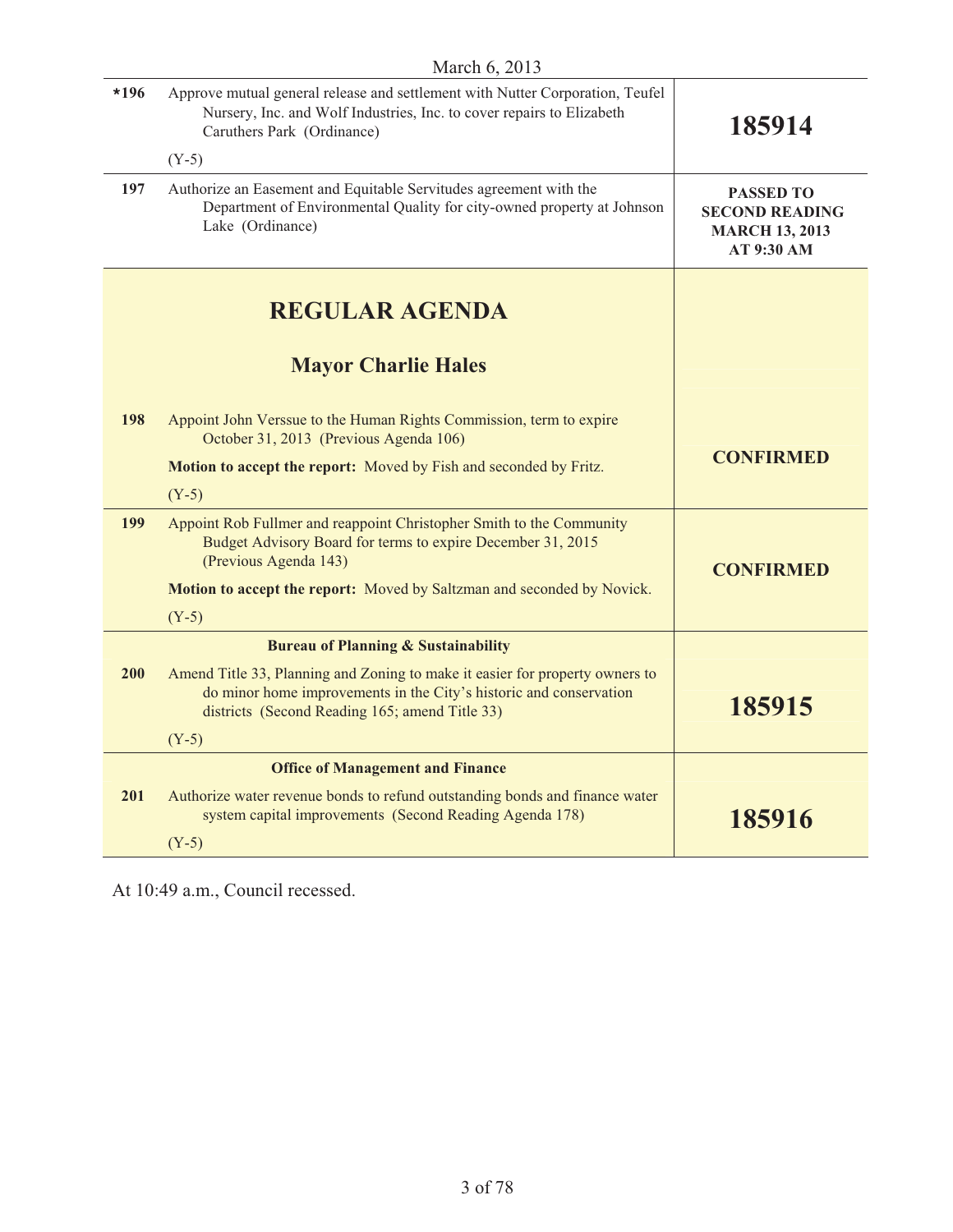## A RECESSED MEETING OF THE COUNCIL OF THE CITY OF PORTLAND, OREGON WAS HELD THIS **6TH DAY OF MARCH, 2013** AT 2:00 P.M.

THOSE PRESENT WERE: Mayor Hales, Presiding; Commissioners Fritz, Novick and Saltzman, 4.

OFFICERS IN ATTENDANCE: Karla Moore-Love, Clerk of the Council; Roland Iparraguirre, Deputy City Attorney; and Mike Cohen, Sergeant at Arms.

|     |                                                                                                                                                                                                                                                                                                             | <b>Disposition:</b>                                               |
|-----|-------------------------------------------------------------------------------------------------------------------------------------------------------------------------------------------------------------------------------------------------------------------------------------------------------------|-------------------------------------------------------------------|
| 202 | <b>TIME CERTAIN: 2:00 PM – Transmit the Revenue Bureau report regarding</b><br>Broadway Cab appeal of the Private For-Hire Transportation Board<br>decisions of December 12, 2012 regarding fleet expansion requests from<br>existing taxi companies (Report introduced by Mayor Hales) 1 hour<br>requested | <b>CONTINUED TO</b><br><b>MARCH 13, 2013</b><br><b>AT 2:00 PM</b> |

At 3:36 p.m., Council recessed.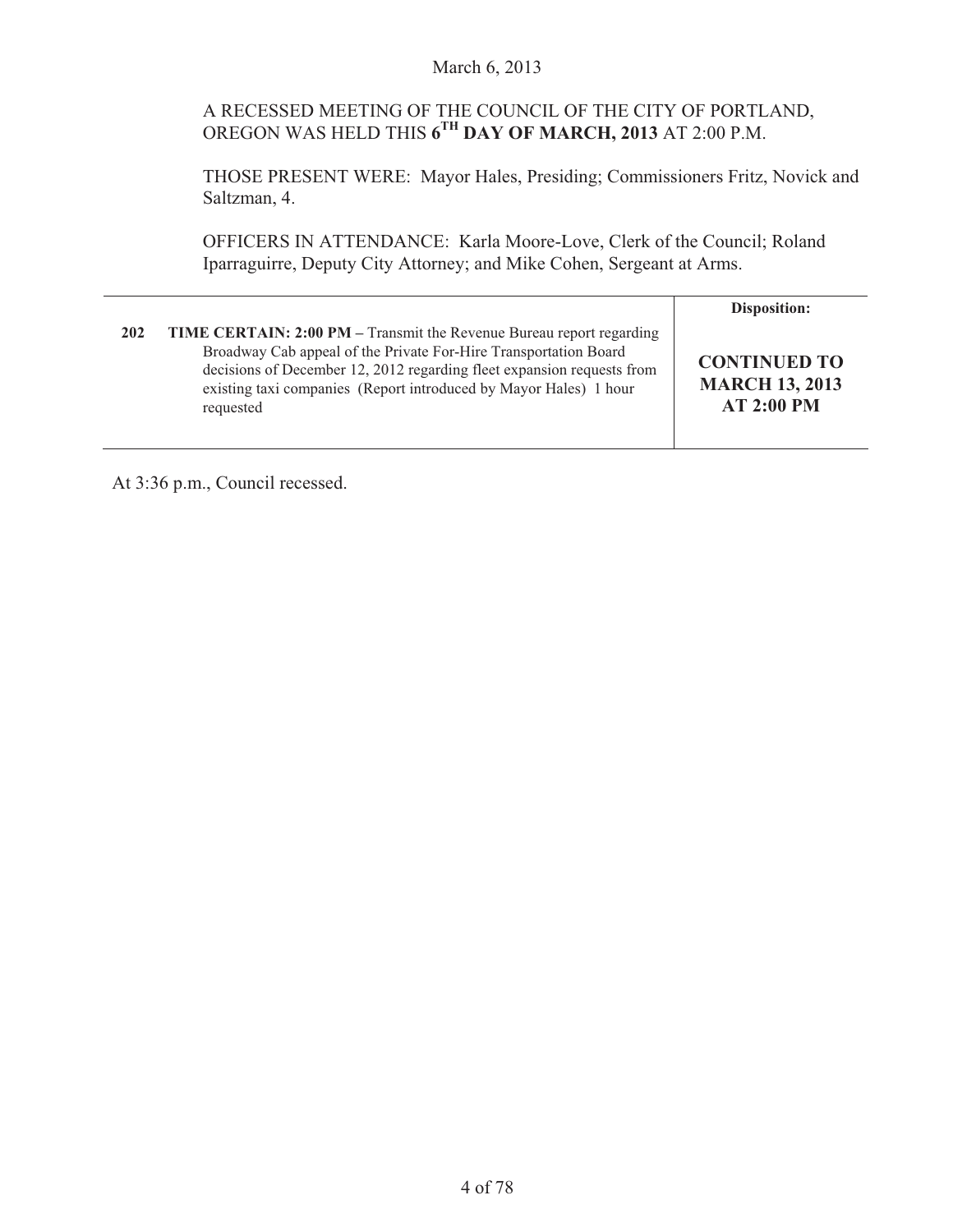#### March 7, 2013

## A RECESSED MEETING OF THE COUNCIL OF THE CITY OF PORTLAND, OREGON WAS HELD THIS **7TH DAY OF MARCH, 2013** AT 3:00 P.M.

THOSE PRESENT WERE: Mayor Hales, Presiding; Commissioners Fish, Fritz, Novick and Saltzman, 5.

OFFICERS IN ATTENDANCE: Karla Moore-Love, Clerk of the Council; Ian Leitheiser, Deputy City Attorney; Wayne Dykes, Sergeant at Arms; and Greg Goodwin, Sergeant at Arms at 5:00 p.m.

|                                                                                                                                                                                                                                                                                                                                                                                                                                                                                                                      | <b>Disposition:</b>                                                                                   |
|----------------------------------------------------------------------------------------------------------------------------------------------------------------------------------------------------------------------------------------------------------------------------------------------------------------------------------------------------------------------------------------------------------------------------------------------------------------------------------------------------------------------|-------------------------------------------------------------------------------------------------------|
| <b>TIME CERTAIN: 3:00 PM</b> – Authorize changes to the City Code to require<br>203<br>Protected Sick Time for employees of businesses working in the City of<br>Portland and enter into a contract with Oregon State Bureau of Labor and<br>Industries for enforcement (Previous Agenda 179; Ordinance introduced<br>by Commissioner Fritz; add Code Title 9) 3 hours requested<br>Motion to accept Fritz substitute exhibit as amended by Saltzman, Novick<br>and Fish: Moved by Fritz and seconded by Fish. (Y-5) | <b>PASSED TO</b><br><b>SECOND READING</b><br><b>AS AMENDED</b><br><b>MARCH 13, 2013</b><br>AT 9:30 AM |

At 6:18 p.m., Council adjourned.

**LAVONNE GRIFFIN-VALADE**  Auditor of the City of Portland

By Karla Moore-Love Clerk of the Council

For a discussion of agenda items, please consult the following Closed Caption File.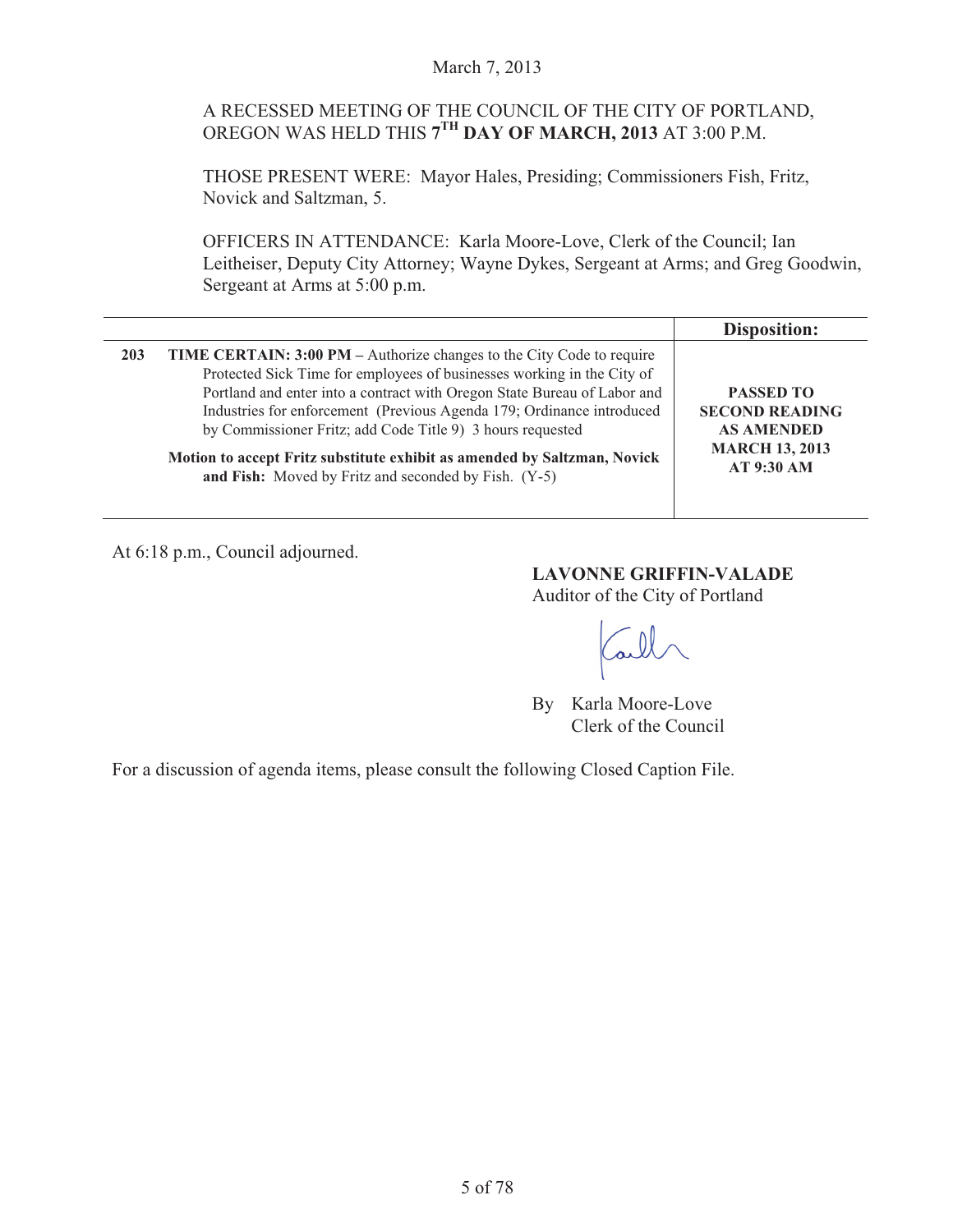## March 6, 2013 **Closed Caption File of Portland City Council Meeting**

This file was produced through the closed captioning process for the televised City Council broadcast and should not be considered a verbatim transcript. Key: **\*\*\*\*\*** means unidentified speaker.

#### **MARCH 6, 2013 9:30 AM**

**Hales:** Before we start the city council meeting this morning we have some folks here on, on a very happy day of a proclamation. And I see, I see courtney duke is here, along with sarah and barbara rice. Thanks for coming. I will read this proclamation. Let's bring you up to receive it and hear anything you have to say, so thanks for being here and good morning, come on up. Whereas residents of this region know it's greatness and success is a result of all residents regardless of gender making revolutionary contributions to society. And whereas women have been historically underrepresented, yet play and continue to play important roles international, nationally, regionally and locally in furthering knowledge and promoting positive social change, and whereas to foster the next generation of women the city of Portland seeks to encourage and support professional, educational and social opportunities for women in order to ensure that opportunities may, may, that may have not have existed in the past, are available in the present and into the future. And whereas, women's history month, is a time for all Portlanders to remember the stories and teachings of the many women who made and continue To make improvement for the livability of the city, region and world and whereas during women's history month, all americans are encouraged to reflect on past victories and struggles of women to create a society where our daughters can reach their full potential unobstructed by gender. Now, therefore, i, charlie hales, the city of roses, do hereby proclaim march 1 to march 31, 2013, to be women's history month in Portland. And encourage all residents to observe this day. Congratulations, and let's hear it for the women leaders in our community. Welcome.

**Sara Schooley, Bureau of Transportation:** Thank you. Good morning, mayor hales, and council. My name is sarah schooley, and I am an employee of the Portland bureau of transportation. Thank you for having us today to formally proclaim and celebrate march as women's history month. The women's affinity group for the city of Portland has organized variety of events this month ranging from our kickoff breakfast, films and panels to remind and educate staff on the roles of women and creating the city we live in today. For 2013, the national theme of women's history month, is women inspiring innovation through imagination, and focuses on honoring generations of women who throughout history, have used their intelligence, imagination, and sense of wonder and tenacity to make contributions to science, technology, and engineering and mathematics, also known as stem. We at the city of Portland have adopted the national theme and our events focus around learning about and supporting city staff women that work in these fields. I have two events that I would specifically like to highlight. The first is a panel of female staff titles breaking through the bias. City women. Which will be held on march 26th in the Portland building auditorium. We will be talking with staff from bes, bts, and bps to learn about how they chose their professions and their experience working for the city as a female. This panel will be facilitated by mayor hales, gail shibley, and I encourage you to attend. Secondly I would like to encourage and you any city employee to nominate female mentor, leaders and co-workers for the wonder women awards. The nominated women will be honored on wednesday, march 27th, also in the Portland auditorium. With the aurora chorus. I look forward to seeing you there. Lastly, even as the number of women in the workplace has increased, we still have a way to go. And 51% of residents in the city of Portland are women, yet 32% of city employees are women. And this is a gap that is slowly closing and needs to be continually worked on. As a female, trained in engineering and city planning, I am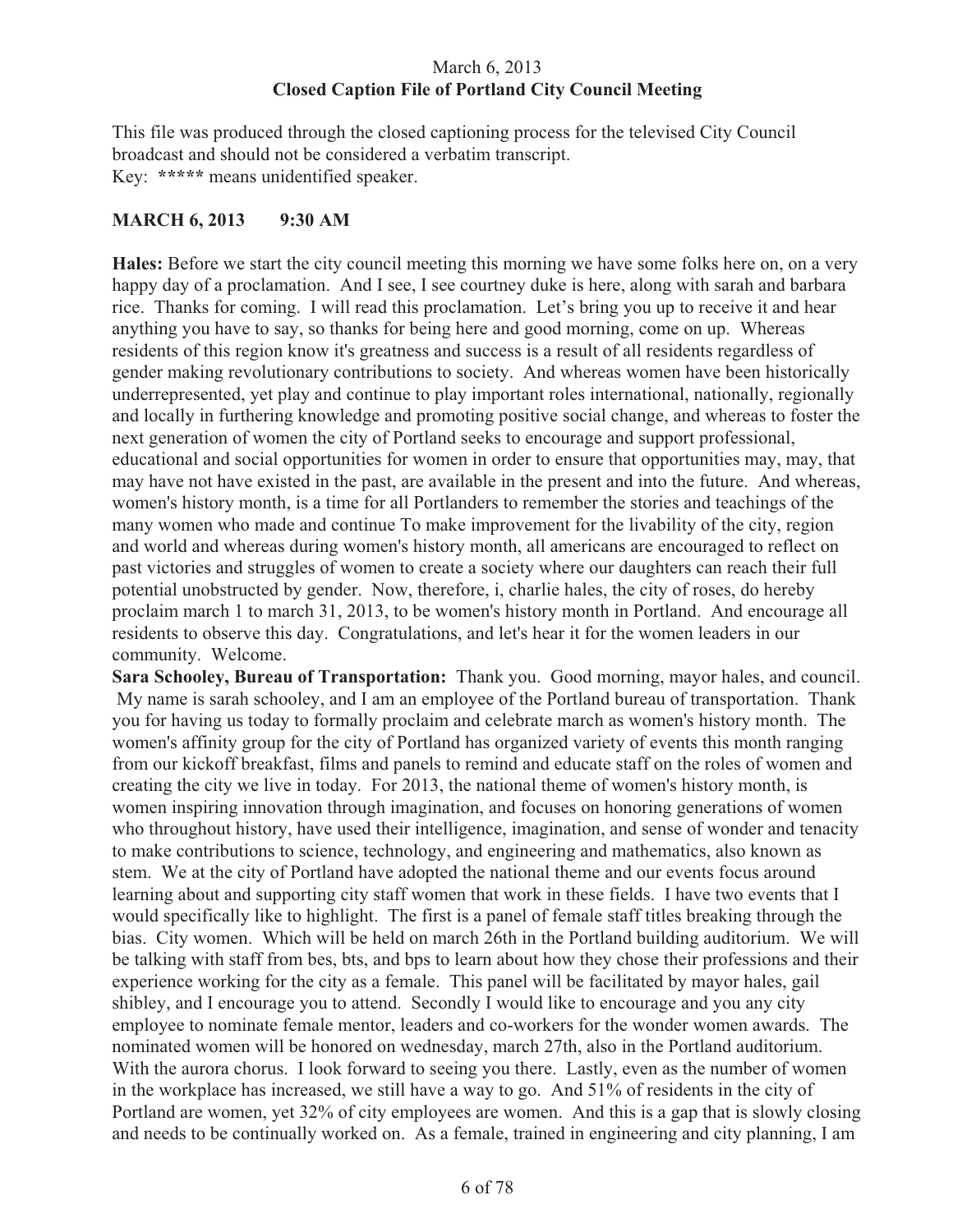proud to be one of the 32%, and look forward to meeting the future women that the city will Employ. With that, I would like to introduce barbara rice and courtney duke. Who will speak about their experience with the city of Portland and why women's history month is an important time of year to pause and reflect.

**Hales:** Thanks, sarah.

**Barbara Rice, Portland Water Bureau:** I am barbara, and I am with the Portland water bureau. I have been a part of this committee, planning committee for, for four or five years, and I always look forward to this month. Not just because it's women and history but many women that, that are employed by the city of Portland. And i, I feel, as a part of that, very, very, very closely. An email was sent out regarding the proclamation, and my manager read that email. And she sent a reply to janet mcdonald, who is, is the chair of the women's affinity group, and she said in her email reply, that, that, that if reminded her, the proclamation reminded her of the many women, powerful and strong, that, that had impacted her in her lifetime. And i, too, feel that way. There are many women, especially many women in the city of Portland, through my years here that have impacted my scene and the learning that I have done from within the city of Portland. And so, I encourage all of you commissioners and mayor and, and all the city employees Portland, to come and be a part of the events that we have planned for this month. They are great events. I know you will enjoy them all, and if you don't know the events we're having, we sent out a calendar at the beginning of the month. But you can go to Portlandonline.com with the diverse and, and employees and look at those events, and attend which one will meet your schedules. So thank you for having us here, and I am proud to be a part of, of the 32% of the women that are employed by, by the city of Portland. **Hales:** Thank you.

**Courtney Duke, Bureau of Transportation:** Good morning, I am courtney duke with the bureau of transportation, and i've been at the city 17 years, and I started when I was really young. But, eight of those as february 13th, eight of those has been as a working mom. On behalf of the city of Portland, city mama's group, also known as the world mom affinity group, we say thank you to the council and to the city for supporting women and working moms here at the city. One way that's done is the on-site daycare that we have, flexible work schedules and paid sick leave. And we are encouraging the over 100 moms on our email list as a part of the affinity group as well as the working moms and parents here at the city to participate in women's history month events, and we have worked with the affinity group to work on those. And we are, we are very grateful and glad that the council supports the women's affinity group as well as all the groups and the working moms group Through the activities deep, and all of our affinity groups.

**Hales:** Thank you very much.

**\*\*\*\*\*:** Thank you. [applause]

**Hales:** There are probably some other stories up here among the council members. Mine is that the first time I served in this room was with mayor vera katz, and she was a great leader and mentor, and she also participated in that wonderful tradition of bring your daughters to work day, and I brought my daughter to work, so that she could spend time with mayor katz, and I think it inspired her, so the mentorship part is important. Other comments? Questions from council? Thank you all.

 Thanks very much. And we'll all look forward to the events of the month. Council, come to order. And call the roll, please. [roll taken]

**Hales:** All right.

**Hales:** Caitlin says, don't do that, dad. Communications items first, please.

#### **Item 180.**

**Hales:** Good morning, and welcome, three minutes. Put your name in the record. And if you are representing a group, let us know.

**Erin Cornell:** Ok. Thank you. Good morning. I am erin cornell, and I am here today to make sure that you are aware of the great work being done by the city of Portland's office of crime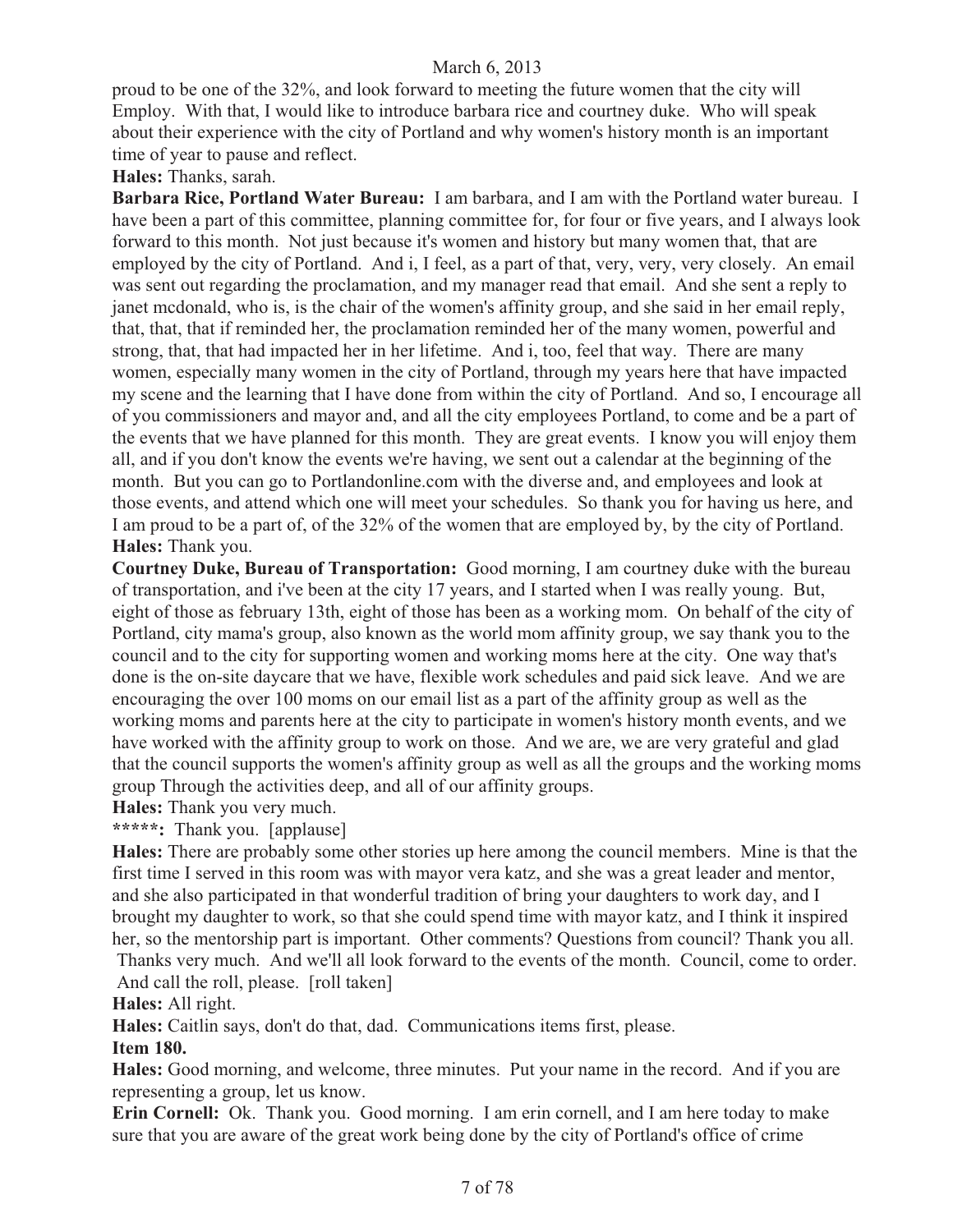prevention and specifically, about the impact That office has had on my neighborhood. I lived in northeast Portland, on 85th avenue just north of fremont for seven years, and my house is just three short blocks off of 82nd avenue, and drug and prostitution activity is rampant there. My house has been broken into and cars pull over for me if I go to walk. I consider myself strong person but over the last seven years I remain isolated from my neighbors because I had no tools to discern who I could trust and did not know how to go about creating change. Last fall I learned about the office crime prevention and made a phone call to brad taylor, the coordinator for my neighborhood. Brad came out to my house, and did an assessment and made recommendations for what I could do to deter crime on my property. Brad also gave me the tools that I needed to start a watch program. With his help we organized a group of 33 neighbors and counting. Brad provided crime prevention training, including the right and wrong ways to maintain our properties, the specifications for effective door locks, and the importance keeping our bushes trimmed and the positive impact of territoriality. That's the feeling you get when you step onto well maintained property that you are in someone else's space and that space is cared for. The prostitution coordination team, which is made up of four police officers and a deputy District attorney, also attended our first neighborhood watch meeting. They encouraged us to call the police when we see prostitution activity in our neighborhood, and as well as providing them with as many details about both the prostitute and the john as we can. They have promised to follow up on every reported license plate belonging to car seen picking up a woman in my neighborhood. My neighbors and I are preparing to begin foot patrols. Brad taylor will conduct a training teaching us what we need to know to stay safe while deterring crime by walking around and having a presence on our streets. We'll go out together at least once a month, and it will be a time to get to know one another better, and while also preventing crime. In the five short months since becoming involved with the office of crime prevention we have evolved from neighbors living in isolated silos to neighbors in regular contact and wave to each other on the streets. We are sharing information about criminal activity we witnessed, and more important, brain storming ways to curtail it. We are caring for each other's homes when neighbors go out of town. Talking about becoming involved in a food co-op and sharing information about how we can support friends of trees work group coming to the neighborhood. We are also investigating what it would take to turn a vacant lot, an eyesore into a community garden. We are planning summer barbecues and looking into blocking off the streets for a block party. To think that I have lived alongside most of these people for the past seven years and never even seen most of them. Thanks to the support from the office of crime prevention I feel safer in my home and empowered to create change in my neighborhood. I encourage you to lend your support to this office as I continue to support Portlanders to create safer neighbors, but stronger communities. Thank you very much for having me here this morning. **Hales:** Thanks very much.

**Fritz:** Thank you for getting involved and taking time to talk to us.

**Cornell:** Thank you. [applause]

**Hales:** Next one please.

#### **Item 181.**

**Hales:** Good morning, mark.

**Mark White:** Hi. Thank you for having me again. I am mark white, president of the powellhurstgilbert neighborhood association. There is a lot to talk about. I want to make sure the council knows what we are asking for is, essentially, for council to speak with the Portland development commission to ask them to reverse their decision on the purchase of a property for gilbert place, and just as context, the amount that we have comes to less than .2 of 1% of the total remaining for the urban renewal area, so not very much at all. There is two tracks that the Community will benefit from this project. It's a multi-use development that has economic development as part of it. And in fact, it's probably the main thrust of it. I use my street as an example of how it benefits long-term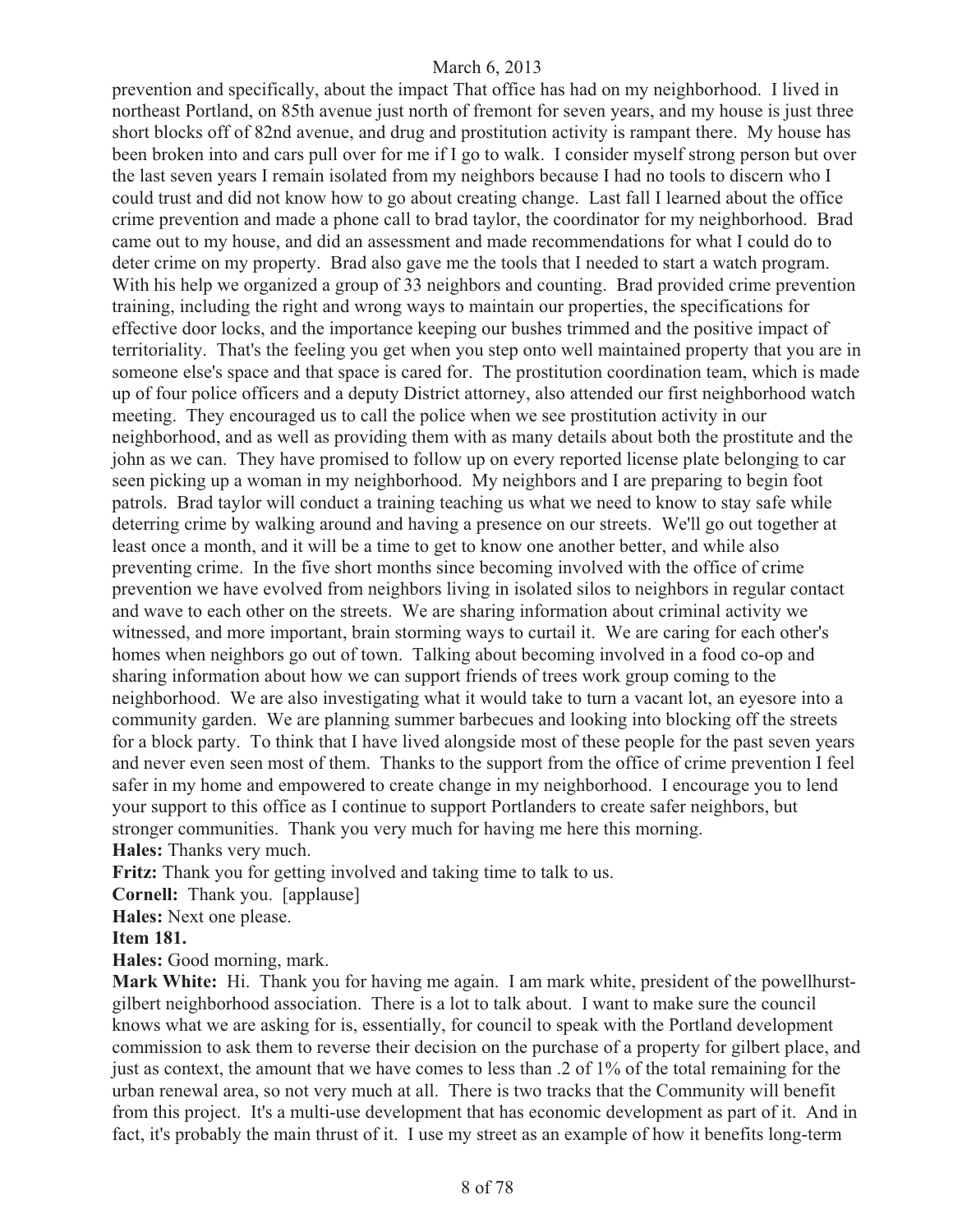residents on my street, you will see a, a page in there, of the loss of value of properties on my street. There is 25 properties, and 2.3 million has been lost in the last couple of years. The average loss is 40%. So, what that means is, is essentially, almost half of folks' retirement is gone, which means that, that aging in place is not an option. It's something that's going to be mandatory, so having something close by to walk to, as far as the retail, is going to be extremely important. As far as our other residents who have moved into the area, I use lean as an example, I attached a sheet that shows that, of the 37 units there, there is now 190 residents, 120 of them are children, and 70 of them are adults, and the unemployment, underemployment rate is 65%. That's up 5% from what it was a couple of years ago. And there is also a copy of a survey in there that a third of the residents participate in, that shows that, that they are interested in starting their own business, and have some skills that will translate into that. So, one of the things that, that I would like folks to think about is affordable housing for the most part, I think, is thought of as a lifeboat. But, is it really a lifeboat if there is no oars or sales for people to move forward because the turnover at leander court is very low, so most of the people who filled out that survey, three, four years ago, are probably still there, and their lives have not changed or possibly have gotten worse. So, this is the tool that help to provide them with the ability to move forward. So, that's really what we're asking for is, is really, just the chance to get something to happen, while we understand that there is lots of things that are really challenging about this project, and with big challenges comes high risk. But, really, the only risk, the biggest risk is failure. But, really, ultimately, the biggest failure is not to try. And we're willing to try and we need your support in order to make that happen. So, thank you very much for having me, and I hope to hear from. Thank you.

**Hales:** Thanks for all your great advocacy. A lot of time put in. Thank you. Next one, please. **Item 182.** 

**Mary Eng:** Nice to see you all. The first item in the packet is the zero tolerance of harassment and discrimination memo from general petraeus at the cia. And I think that as a model statement, we need to have this kind of, of clearness about how we feel about, about inappropriate leg touching, sexual jokes, sexual pictures, And sexual harassment prevention, so something along these lines we can settle for nothing less than that clarity. We move onto the next item, is, is from, from breast cancer choices, some great information, important information on, on issues pertaining to breast cancer, and any kind of endocrine disruption, this will also look at male cancers, as well. So our cancer patients in Portland should not be permitted to drink the fluoridated water so I hope you can figure out something to do with the water supply for cancer victims. I am sure that all of you have had, have had loved ones or, or friends who have died because of cancer, and so we don't want to be pumping this into the water without some, some hope for the cancer victims. The next item is from the rose city anti-fascist. I received a memo on the expo line from young kids who were very concerned about it, on our police force, and due to the fact that I moved back and forth between los angeles and Portland a couple times, I am kind of out of touch. To me, this dark secret about the Portland police makes me wonder what other kinds dark secrets are going on here, and I wanted to draw your attention to the excellent research on sexual harassment in the police force. She's consulted with legal scholars and clarity on this and leadership from the mayor's office would be really appreciated. I think that we can get our women in law enforcement more Interested in their careers. We have got do make sure the campuses are safe. So women take their criminology class and is go into law enforcement, and then we need to make sure that they clearly know that they will not be hazard, and that's where hate crimes and racist crimes and the doj investigation into some of the problems with the police, having a nazi on the police force sends a message to certain communities, who are they? Catholics. Jewish people, black people. It sends a message that we don't care about your hate crime. If you have got a sexual harassers moved over to sex crimes, who are you going to report your rape to when you are raped on the Portland state university campus.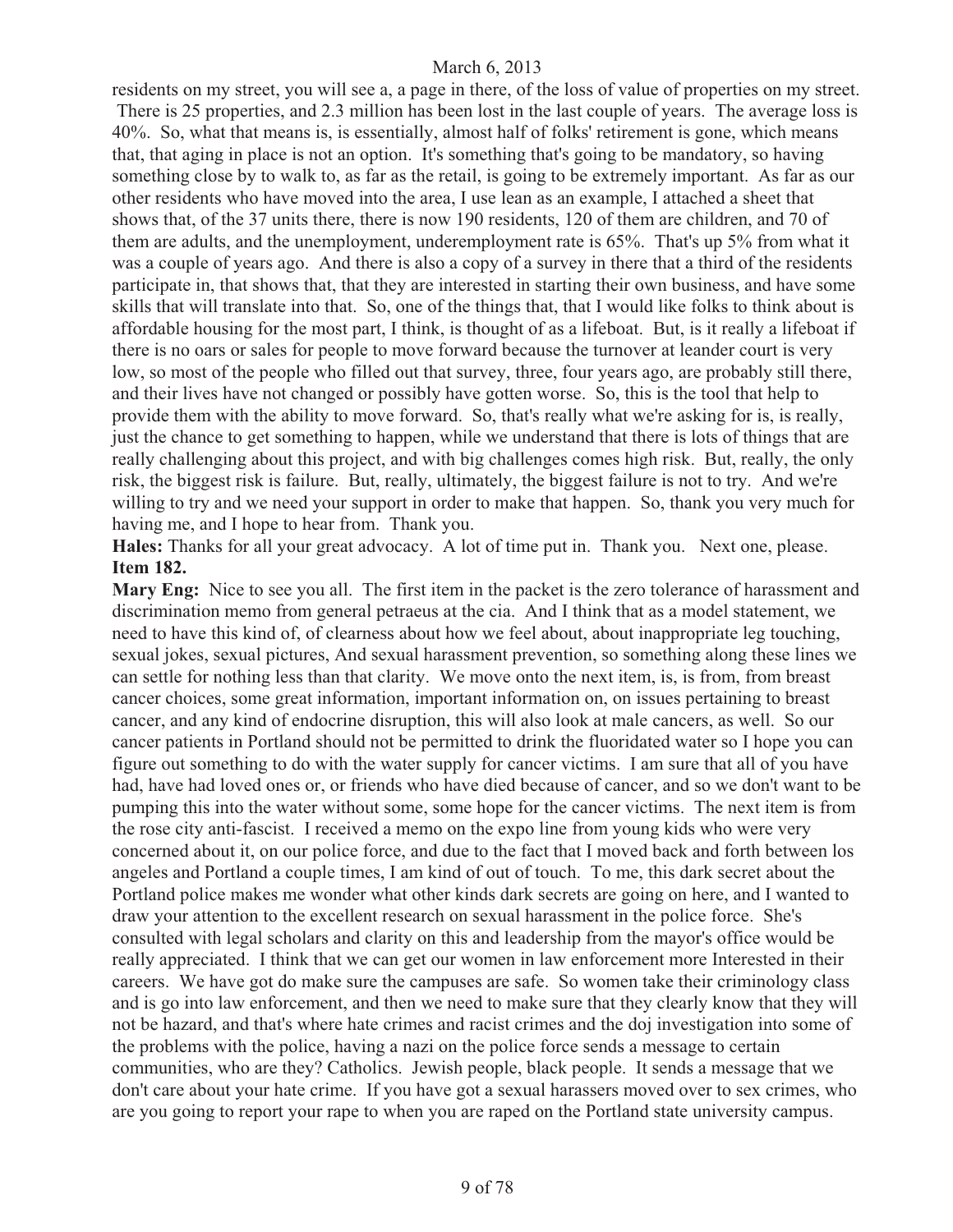This is an incomprehensible for me. It was my goal not to lose reply temper and thank you for the good works you do.

**Hales:** Thank you very much. Next one, please.

#### **Item 183.**

**Hales:** Good morning.

**Joe Walsh:** Good morning, mayor. Gentlemen. Commissioner Fritz. I come before today not really to talk to you. But really, to talk to the people that will watch us on tv, or people in this room. Because three of you have already officially voted to put fluoride in our water, and the other two have made public statements that you support it. When we speak about putting fluoride in the water, it's almost like a french dessert. It's not what you are going to put in the water. You are going to put an acid. It's called, and I have terrible trouble pronouncing this word. [inaudible] acid. The chemical base for this acid is h2fis6. F standing if the fluoride and h standing for the hydrogen. And the fi stands for hydrogen and silicon. In front of me I have the material safety data sheet on that acid. First thing it says, is it's extremely hazardous in the case of skin contact. If came into contact with this stuff, it will burn you. And in 1995, there was an accident with the truck delivering this stuff. The fluoride to the water. The truck turned over, and created a pool of liquid, about 30 feet wide. They had to evacuate 1500 people out of daytona. They had to rush 50 people up to the hospital because there was a burn to their throat, their nose and stomach. And they had to evacuate another 2000 people because they found that when they picked up this stuff, and put it on trees and houses and lawns. That's what you are going to put into your water. You have a regulation coming into this council that you cannot wear perfume. Or shaving lotion. And I always wondered why. But, I saw a sign on my doctor's office saying the same thing. So, I asked them, and he said, the sensitivity of my patients, they are vulnerable. What about the vulnerability of your citizens here. I have diabetes. I take nine medications. Any of you sitting on this council tell me what the reaction of this stuff is in my system and after you put it in my water? You make me take a shower with it. Put it in my mocha, and I don't like people screwing with my mochas. I like that taste.

**Hales:** Thank you very much.

**Walsh:** Rethink this.

**Hales:** Karla.

#### **Item 184.**

**Hales:** Good morning, richard.

**Richard Ellmyer:** Good morning. My name is richard ellmyer. Governing is about choices. Charlie hales has made his choice. Has chosen to follow his predecessor, sam adams, in supporting the discredited and abhorrent policy of targeted, unlimited, neighborhood concentration of public housing, and it's commensurate need to withhold from the public accurate, complete and timely public housing statistical data. You have now made yours. With the welcome, effective change of a strong mayor form of city government, city commissioners are not only free but obliged to challenge or accept the policies affecting every bureau now controlled by mayor hales. That is now your job. As a Portland taxpayer voter and constituent, I have asked each of you to submit an agenda item calling for a vote in support of a change in public housing Policy to that of equitable distribution public housing. Not one of you has shown the professional courtesy of a response of any kind. How to each. You explain the dismissal of a legitimate request by a constituent to take an action, which is now part your job description? I have offered to meet with each of you in public or in private on the subject public housing policy many, many times. Without response. Hiding from public debate and discussion on a major public policy matter indicates the fear of embarrassment due to an inability to incredibly defend the position. This is often referred to as political cowardice, and unwelcomed trait in elect public officials. This issue has been in the public domain for a decade. It is well-known to all of. You do not need more time to consider which of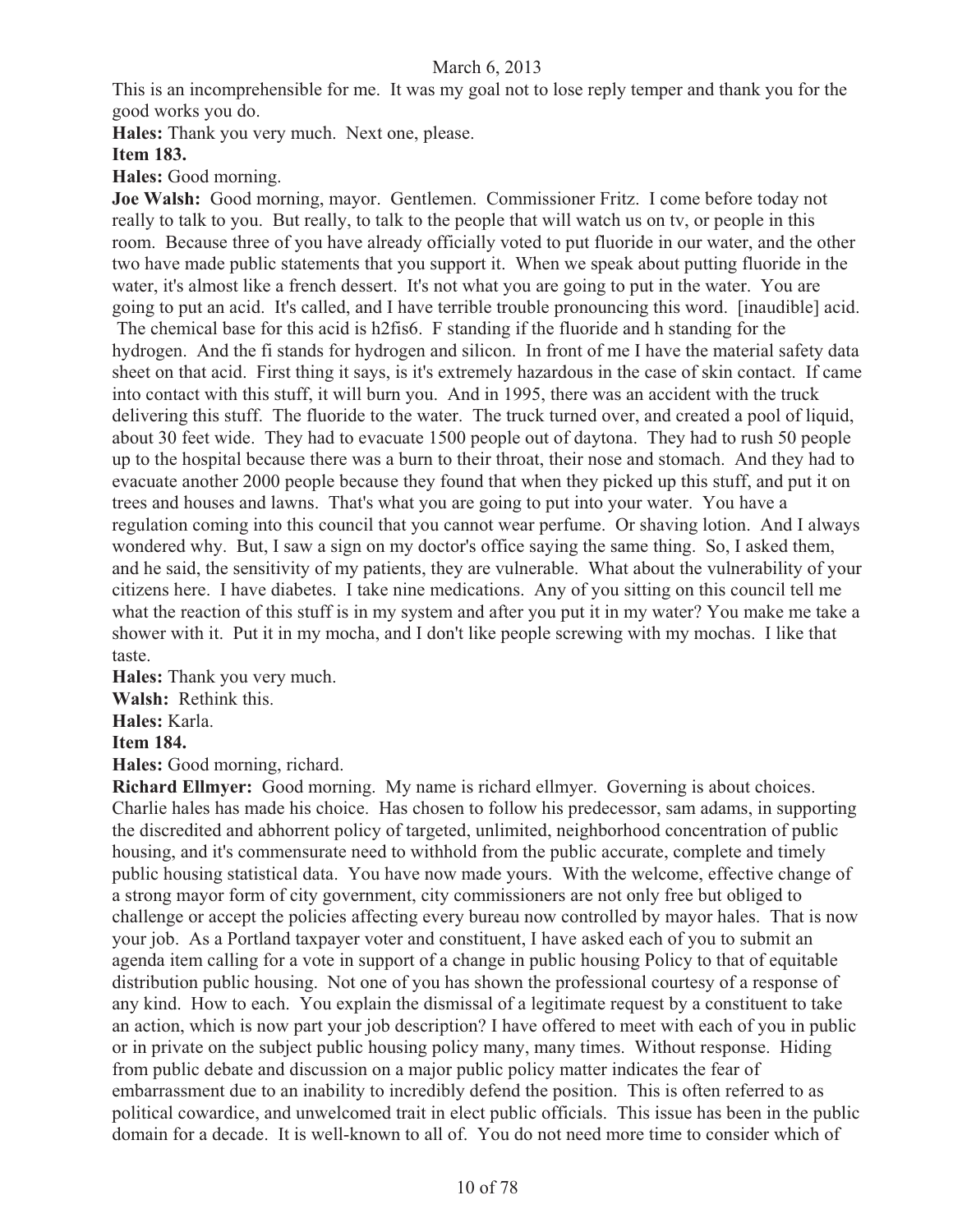the two available public housing policies support. As always, to do nothing is a choice to support the status quo. By effectively changing Portland's form government to strong mayor, charlie hales has given each of a unique opportunity. You have chosen not to challenge this status quo of public housing policy and replace it with a policy of equitable distribution public housing. This is now your legacy. Because there is virtually no chance that after today, march 6, 2013, that you will change your position on this Matter for the remainder of your time in public office. I close with this offer. If you know that I am wrong, and want to challenge my description of your views on public housing policy, let me know, and I will arrange to have a public conversation on the matter in front of the largest audience that I can find. Thank you.

**Hales:** Thank you. All right. Let's move to consent calendar, and I don't believe that there have been any requests to, to remove items from the consent calendar. Any today? Then, let's proceed. **Fritz:** Aye. **Fish:** Aye. **Saltzman:** Aye. **Novick:** Aye.

**Hales:** Aye. Approved. Time certain.

**Item 185**.

**Hales:** Good morning, awed tore.

**Auditor LaVonne Griffin-Valade:** Good morning. I am the city auditor, griffin-valade, and we are here to introduce jim lazarotta from moss adams llp, the audit firm responsible for the statutorily required audit of the city's financial statements. Jim will be discussing the results of the first audit of the city's comprehensive annual financial report for fiscal year 2011-2012. The comprehensive report is prepared each year by lms, the audit services division manage contract with the outside firm for this city-wide audit. Management of the contract is a responsibility placed in the auditor's office because the audit is lmf, and it would not be appropriate for that office to also oversee the contract. So, a financial statement audit determines whether the city's financial statements fairly present the city's financial position. It's akin to an independent person reviewing your atm regard receipts and bank statements for accuracy. It tells the city and the public whether the records are accurate. It's important to note that this external audit does not determine whether the city spending is good or bad, appropriate or inappropriate. Just like, like an accurate statement from your bank doesn't tell if you are spending your money on the right thing. Finally, auditing standards require that this information be presented to those charged with government, excuse me, governance of an organization, and in this case, that's you folks, so that's why we're here.

**Jim Lazarotta:** Ok. Commissioner, or excuse me, mayor hales and fellow commissioners, thanks for the opportunity to come and complete this process. As lavonne mentioned, it is kind of the culmination of the audit process, and part our audit standards that we get a chance to tell the results of the audit. We also do that with the bureaus. Certain heads or management of the various bureaus, we had that meeting on monday this week so we had a chance to go into a more detailed presentation of the results, so here's my chance to do so with you. What I would like to do briefly is just remind of the nature of what you engage us to do, or more accurately what the auditor's office engage us to do in terms of the external audit. Clearly, to report the results of that, what were our findings, what's the nature of the opinion that we issue on the financial, and we have issued to you a written communication that we're required to do so there is several topics that the audit standards say that we need to, to discuss with you, so we have done that in a written form, and I think that I just want to hit on a couple of the highlights, I am assuming that you have had a chance to read that or will get a chance to read that. We have issued a letter, or I should say, we're in the process of completing a letter to management. So, observations and best practice recommendations, which really don't deserve your time and attention, they are more designed for management, and there was one observation this year that we're working on that I thought might be interested in, and we might talk about just briefly. So, that's what we're here to do today. In terms of the nature of services, clearly we audited the city's financial statements, but you have a number of related entities that you have also engaged us to perform the audit for. So Portland development Commission is an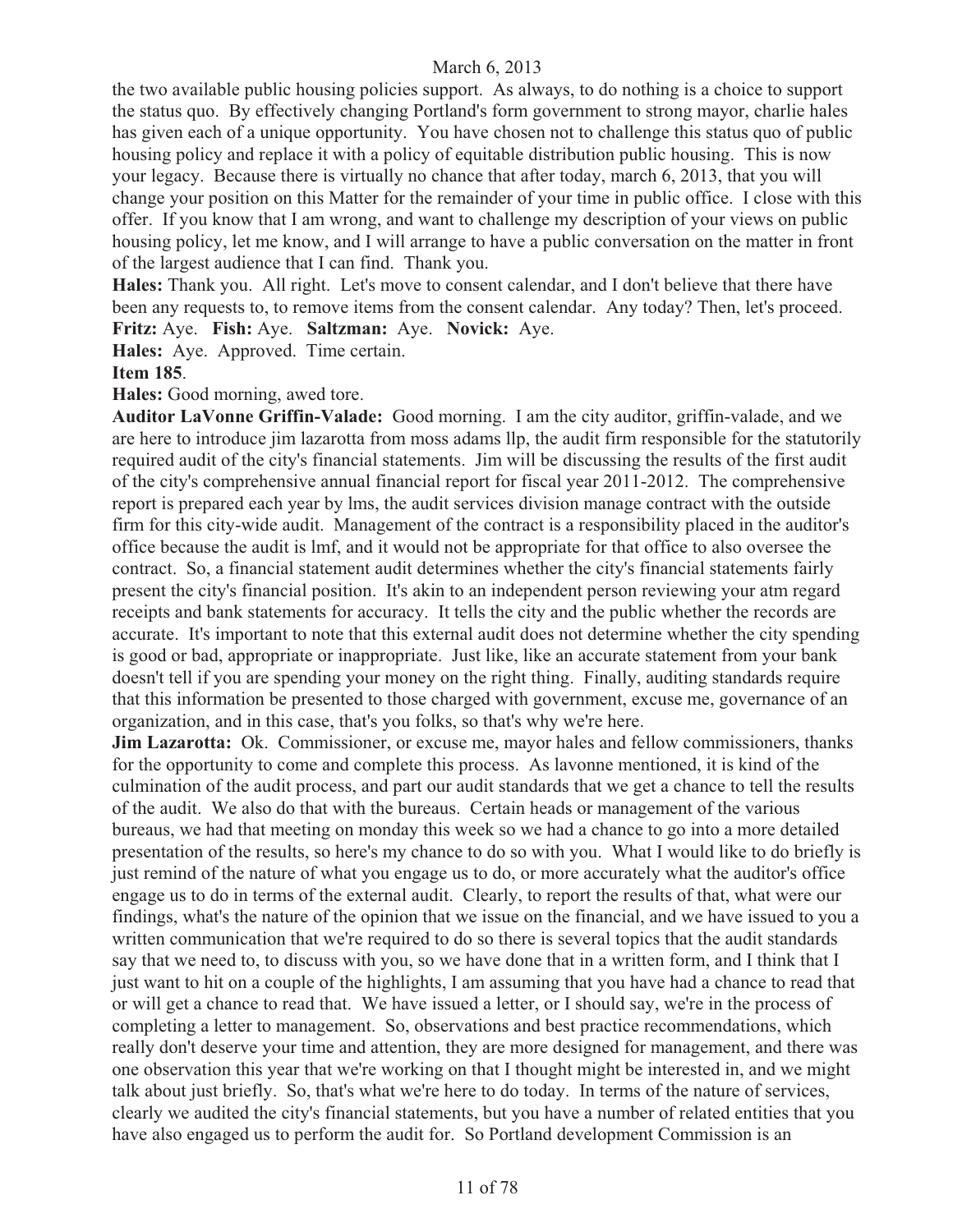example, and the fire, police, disability and retirement fund is another element that we, we performed a separate audit on and, and we did an audit of the, of the mount hood cable regulatory commission for the first time this year. Which is a related entity to the city. And we do, a is a separate audit of hydro, some of the hydroelectric activities of the city and the hydro fund of the city requires a separate financial statement audit and report. So, we did all of that. We are here really just to talk about the results of the city's audit today. And any time that we do an audit, there is a requirement that we look at the internal controls that management uses to get the activity and balances reflected in this document correctly. And we have an obligation to share the results so we'll do that today. Any time that you are in Oregon, municipal corporation, there are additional state laws that you are required to follow, and as your auditor, I am required to test your compliance with those. And there is a report in here on those, and we'll talk about that. And as you know, you've been very, very active in the grant markets getting federal grants, the city, the city expended 90 million of the grants in the year that ended june of, of 2012. And with that comes some additional compliance Requirements and some audit activity that we need to do, and some reports on that. And we'll talk about that. And then final, you are very blessed that you have got, got within your accounting division, some folks that, that you be are experienced enough to put this document together. That's, there are very few governments in Oregon that are able to have the staff that have the expertise to do, this so auditors tend to put it together and turn around and audit it. And we really appreciate not having to draft a document that we then turn around and audit. So, hats off to your staff for having the ability to put this document together in-house. So, let's talk about the audit results then. The main thing you want to know about is well, what was our overall opinion on these financial statements. And you will find that on page 11, I think that there is a green tab, if you have got a printed document in front of you and, and i'm not going to read it but what you want to know about it is that, is that it's what we call in technical terms, an unqualified opinion. We did not have to qualify any of the wording for conditions that, that were outside of the required accounting principles. So we call it a clean opinion in layman's terms. So basically, as a result of the work we did, we are able to say this document, accurately portrays the position of the city at the end of the year, and the activity that you engaged in during the year. And it has the required disclosures of the governmental accounting standards board. So, I think that, that you have got a history of getting clean opinions, and so, hats off to you for the management and oversight of the management staff that, that have to put this together. And all the folks that are involved in that. That's, that's a great accomplishment. I mentioned we have to test certain compliance with state laws. And there is a, a report on page 325, and in that, there were, there were a couple noncompliance issues that were identified, and those are also reported in your financial statements in a footnote on page 71. So, in the state laws, the primary areas that we focus your compliance with budget laws and procurement contracting and public purchasing and so forth, and there were a couple overexpenditures against the appropriated budget, and again, those are spelled out on page 71 in one of the footnotes to the financial statements. And you have two funds that ended with a negative fund balance. Primarily, as a result of incurring costs where you get reimbursements, and there is a lag between the cost and your ability to get the reimbursements on those grants. I think that that's the primary reason driving those negative fund balances. So, of all the state laws that we tested, just a couple of Areas of noncompliance, they are common. And you would rather not have an overexpenditure but, it's difficult with as many funds as the city has. Sometimes the situations at the end of the year do happen. In regards to the federal grant programs, you will find a report that starts on page 343. And it has in there the findings for the city, and it also has the findings for the Portland development commission in there. And, and we have already gone before the Portland development commission, and reported the results of that audit. And they have an audit committee, and we reported and worked with their audit committee, as well. So, we won't go over those. But, there were a couple of findings that are related to the city. So, in relation to internal controls over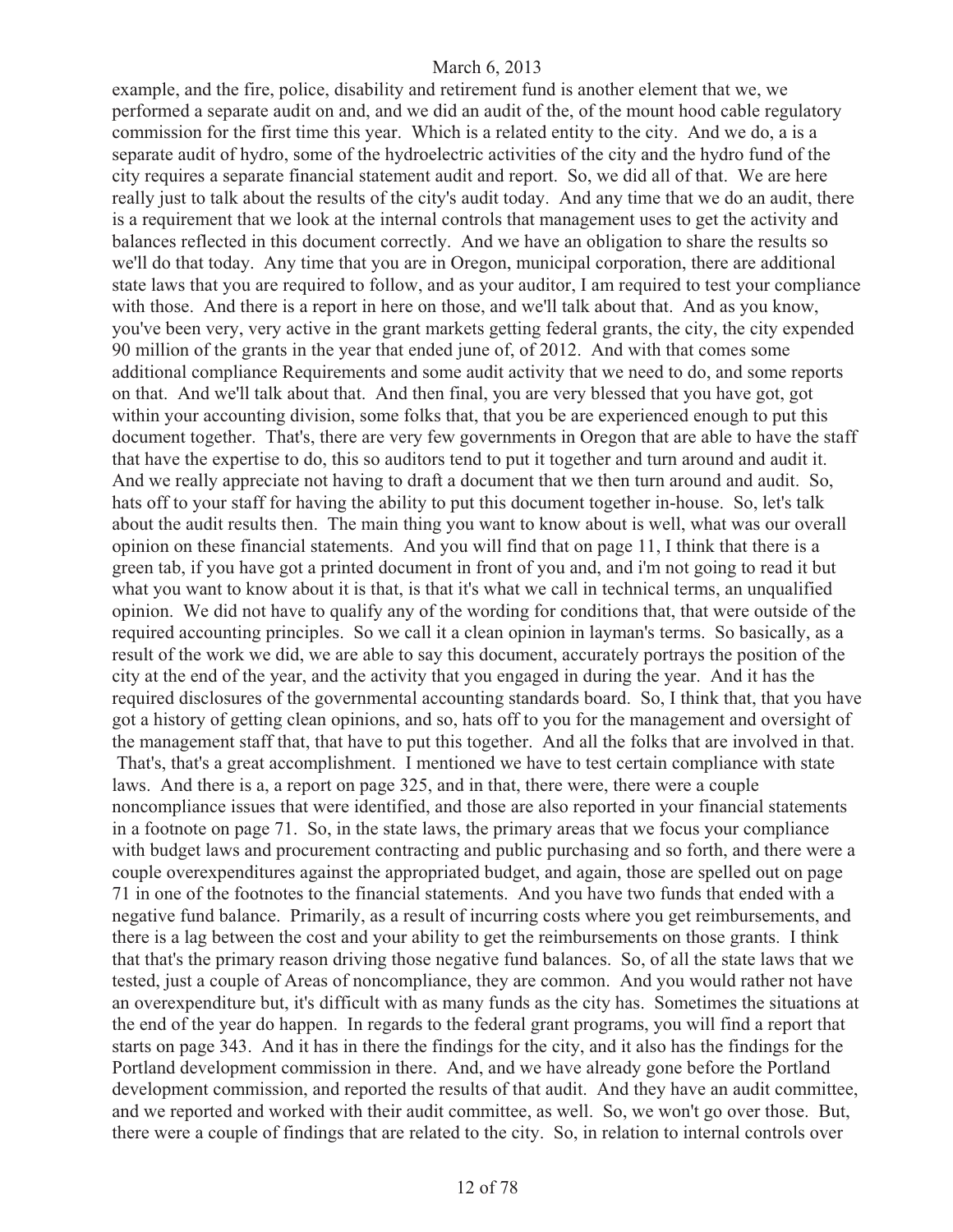financial reporting, there were two that we identified this year. And unfortunately, there was a grant's revenue recognition issue that we identified. That resulted in an error in the financials that needed to be correct, and it's process the city goes through to determine an entry that needs to be made as part of the financial close and reporting process, and the methodology the city used to determine the appropriate grant revenue or grant receivable at the beginning of the year, didn't quite capture all of the receivables that exist. So, there was an error. It was not material to the financial statements. But it was significant enough that, that it represents the significant deficiency and controls that we needed to bring to your attention. The other was, was with Portland bureau of transportation, as part of the streetcar operation, you have acquired a number of parts used, and you have a parts inventory that sit in a warehouse, and all of that is effectively managed, but the value of that parts inventory should be reflected on your balance sheet as an asset, and then expensed as the parts are put into operation, and actually, your staff identified that, that parts inventory not been reflected as an asset on the balance sheet, and so, an entry was made in the current year to get that, that correct, and on the balance sheet and, and that also, it was not a material error, but, but it was significant enough for us to, to determine that that was a significant deficiency in controls so that's reported in there. In terms of your federal grant compliance, so, the 90 million, I think there were six programs that required our testing as major programs. A couple of those were all under the jag cluster that are managed by the police department, and we did have a couple of findings related to, to the jag programs, and that's identified on pages 349 and 350 of that. **Saltzman:** What is jag?

Lazarotta: I knew you were going to ask me that. It's a federal program, and there are a number of -- justice assistance grant and the there Is a couple of programs within the justice assistance grant, and a number of specific projects that the police department had requested grants for and were awarded. And within that, there are some compliance requirements that when you purchase services or work with a vendor, to buy goods and services that help you administer that grant, that you look to determine that the vendor is not suspended or debarred. Not prevented from participating in a project that is funded with federal dollars. And we found one instance out of seven contracts that we looked at, where, where the city had not checked or, or had documented that they had checked to determine that the vendor was not on that list. Of debarred vendors. And in addition, any time that, that you have a contract, or a project that's funded with federal dollars, you need to include language in the contract documents that tell the vendor that this is federally sourced, which comes with some additional requirements on their end, and you had used an existing or an open p.o. In one case, where, where you had-open p.o. For projects that were not federally sourced but used it to buy some items that were reimbursed under the grant, and at that point, need to, to let that vendor know that, that this is federally sourced. And that did not happen. So, those are two related, and the final one was, was sometimes, you outsource activities under the these Grants, and you work with another agency to do services. And when you do that, there is still a federal taint to those dollars when they pass through to the other organization, so they have some compliance requirements as the city does. When you do that, you have one additional one, which is to monitor those other agencies or sub-recipients to ensure that, that they are meeting the federal requirements, and we found instances under this jag cluster program where the subrecipient monitoring was not happening. So, that will need to, to be addressed. So out of all the federal dollars, and all the programs, just, just a couple of findings relative to one of the programs that we tested. In terms of communications, again, you have got a letter from us that has all of them written, and I will just highlight, there is a couple that, that, governing boards like to hear from us. One is gosh, you did this work. Did you have any difficulties. Did our management staff put up roadblocks or were they nonresponsive or were there problems. And I feel pleased to report to you that we did not have any significant problems with management and the performance of the audit. We find your staff very responsive. Pretty dedicated individuals. Clearly some, some -- there were findings this year some,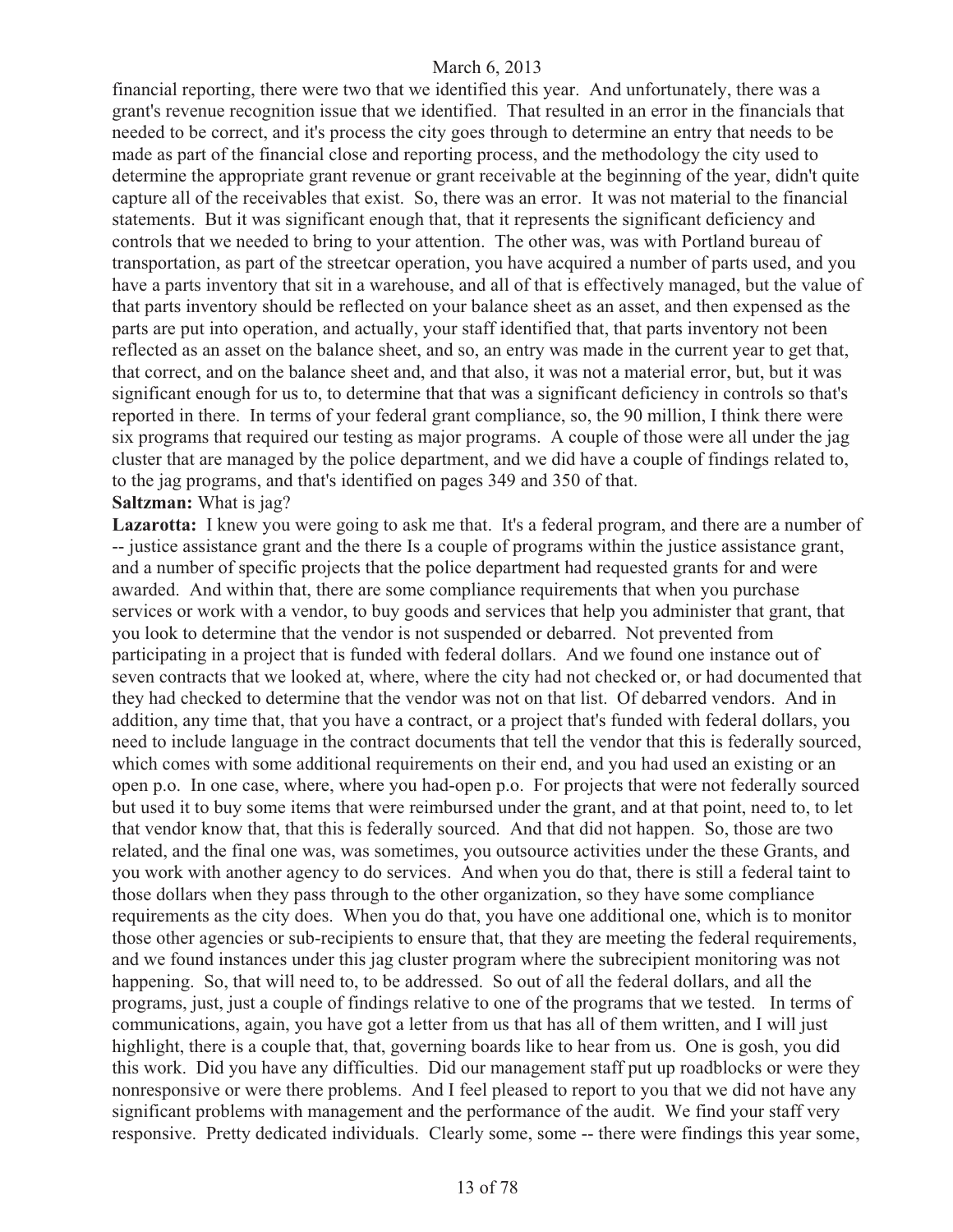improvements that could be made. But we really appreciate the tone and the attitude your staff, and they want to know, and benefit from, from our observations and recommendations, and we don't get, get an attitude or a tone or a, a, oh, gosh, here come the auditors and, and we don't experience that at all. So, appreciate that. We need to tell you if there are audit adjustments or, or if there are some, mistakes that did not get corrected, so that's in the communication to you and, and there were no, no audit adjustments, in other words, our audit procedures did not trip over significant errors that required adjustments. The item, there were some miss or un, uncorrected mistakes, which are identified in the letter, and they were immaterial to the financials, and two were found by your staff, and they brought them to our attention, and we talked about how to handle that, corrections were made in the current year, and instead of restating prior years, so there is an uncorrected mistake in not going back and restating prior year financial statements, and given the dollars involved that made the most sense just to run that correction through the current year, and we agreed with that. One case was, an error that we had identified, but again, it was immaterial, and it would have required a restatement of prior years, management opted not to do that. We concurred. But, all three of those now are corrected as of the end of the year. So there is going to be no Ongoing issue from those provided similar mistakes are not provided in the future. So, the rest of those, i'll let you read. And but, those are provided to you. Finally, I mentioned that, that we often issue what we call a management letter. So, it really is a letter to management. These are items that, that deserve their attention, or we try to provide them with best practice observations and recommendations, and but, there was one this year that I thought might want to be aware of. Play, clearly, a critical role in this, and it's related to the graphs that were handed out to you. So, if you could look at that, and also, it's related to, to -- interesting, I get questioned sometimes, this is a big document. It's a lot to read and comprehend. And you know, what if you had someone come to you and say, you know, and it would be a lot to read through if, I had 15 minutes, what pages could I turn to and really get a sense the financial condition of the city. And what I say is, turn to that statistical section in the back. You have got a statistical section there that, that your crew puts together, and it's not required to be, to be in a financial statement, but it's excellent information, in the first series of tables, and there are the financial trends. The graphs that I handed to you come from the tables, a couple of the tables that are in that Section. I wanted to point out on the graph that's the general fund balance, so these are the cash and investments and assets that can fund your current operations. You have got a graph of what that ending fund balance has been for the last ten years. And you will see that the city has done a fair, a very good job of maintaining the resources necessary, there is best practice recommendations. That you maintain at least 10% of the revenues that go into the general fund, that that's retained at the end of the year to fund operations and, and to provide a buffer in case unforeseen things happen. At the end of 2012, you had 77 million. In the general fund, and that representatives 13 to 14%, and of your revenues that were deposited in that fund, and so you are well above the 10% best practice recommendation, and you get excellent bond ratings as a result of the ability to maintain that fund balance. Interesting thing, though, is that in your general fund, the accounting rule, this is, this is, basically, cash in and cash out. Not all the assets and liabilities are reflect. If you flip the page this is a graph when you take all of the general government activities and you put the statements together similar to a commercial enterprise, this shows you what the equity, or the trend, the long-term trend in what, and what this shows is that you had about 1.8 billion of net assets Back in 2002, and that's now down to 520 million at the end of 2012. So, what this represents is, is costs that the city has incurred where you've been able to put off the, the payment of that, and of the occurrence of new debt, and also, the wear and tear on capitol assets that use in general government operations, where you have not made the reinvestment, so the wear and tear, and I guess we want to bring this to your attention because we would like for you to reach out to your staff, and finance staff and ask more questions about, about these trends and what they mean and what you should know about them. Is it time to look at some of the financial policies of the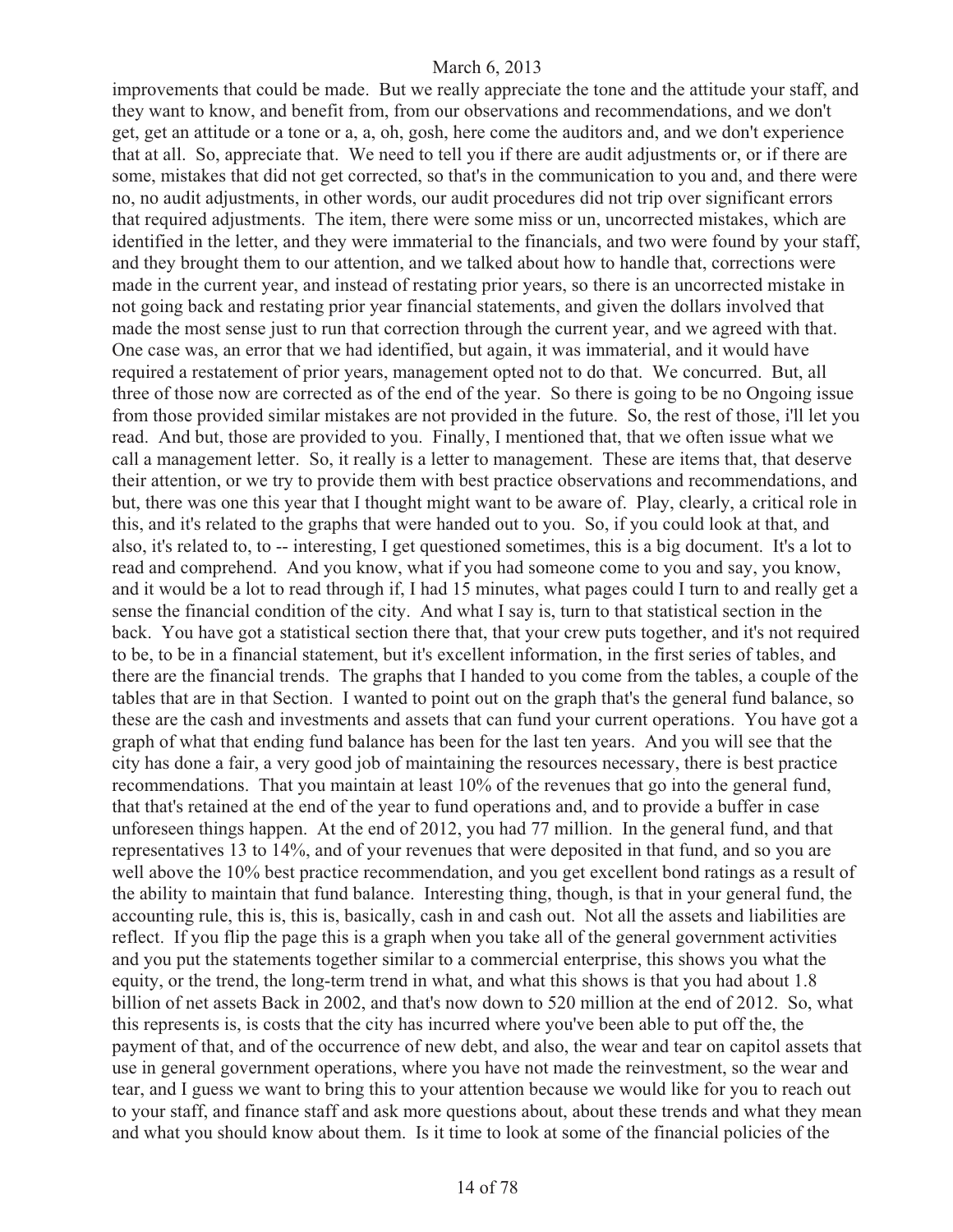city. And to determine if, if they are appropriate for the values you have and share and, and is there a way to look at the longer term impacts of the current decisions that you are making. To make sure we're not putting often too much of the costs we're incurring today to future generations. So, we would like to encourage you just to talk more with finance staff, and for the bureaus to have the discussions about the longer term impacts of the, of the decisions made today, and in addition, to just the current impact that it has on the general fund, for example.

Fish: Can I zero in on that, I appreciate you are calling this out and you are encouraging us to have these conversations. But, my mind works better around concrete. So, could you give us a for instance. You have identified some trends and concerns, boil down to a specific example? Lazarotta: I can give you three. If you look at the numbers, there is 1.8 billion of net assets ten years ago. Down to 520 million today. So, what's that, 1.3 billion decrease. Almost 600,000 of that is the reduction in the value of the capital assets, so your infrastructure, buildings, equipment, roads, and the wear and tear has increased, or has outpace the reinvestment or replacement to the tune of 600 million. That's a piece of it. Probably the biggest piece is the police, fire, and pension fund. As you know, that was funded on a pay as you go basis, and instead of funded on a current basis. So, you were incurring cost but not, not setting resources aside yet. So that's a big part of it, that was about, about 760 million, I think, and then you incurred some debt, so your debt has increased 300 million over the ten years, so you have borrowed some money, so those are three concrete areas, perhaps

**Fish:** If I could, the 600 million that you identified in the reduction in value of capital assets, so that would match up with the annual report that we get that shows, I think, the figure is 160 million where we annually fall short of Meeting our needs around capitol investment?

Lazarotta: I think that that's directly related, correct.

**Hales:** It's accruing and add to get that total. And this is exclusive of, of bes?

Lazarotta: Correct. This does not include what we call the business type activities, which is the sewer and the water and, and Portland international raceway, golf courses, you know, those things that tend to have revenue streams, charges for services that cover those. This is just the general government side.

**\*\*\*\*\*:** Yeah.

**Saltzman:** Related to that, you had us turn to the statistical section, so the first chart talks about several assets. I guess in the trillions of dollars, a couple trillion? Is that including the value of all of our property, including our sewer and water system and all of that?

Lazarotta: Yes. That represents the net book value of all the assets minus the liability. If you were to liquidate everything at book value and pay off the debts that represents a number left over.

#### **Saltzman:** Thanks.

**Fish:** So I don't think, my recollection, we still don't include the value of trees.

**Lazarotta:** That's correct. Actually, I know that, that it brings a lot of chuckles, but I have to tell you that there is a lot of interest in environmental or green accounting, if you Will. And, and utilities, I know your own department is interested in this, not -- trees are one thing. All the watershed, and all the things that contribute to the ability to generate water and have access to water, the accounting doesn't recognize the fair value of all of that. And it's become an issue because, people want access to credit markets to, finance activities related to this green infrastructure and, and right now, the markets don't always exist that acknowledge that value. Like they want a hard asset, that, a building that you build, and then I can borrow money to, to finance that project. But anyway, that's beyond today's topic.

**Saltzman:** Since you went there one of the issues is the government accounting standards board. Lazarotta: Yes. So, I just recently was appointed to the governmental accounting standards advisory council, a mouthful. Our task is to provide feedback to the standards board on setting their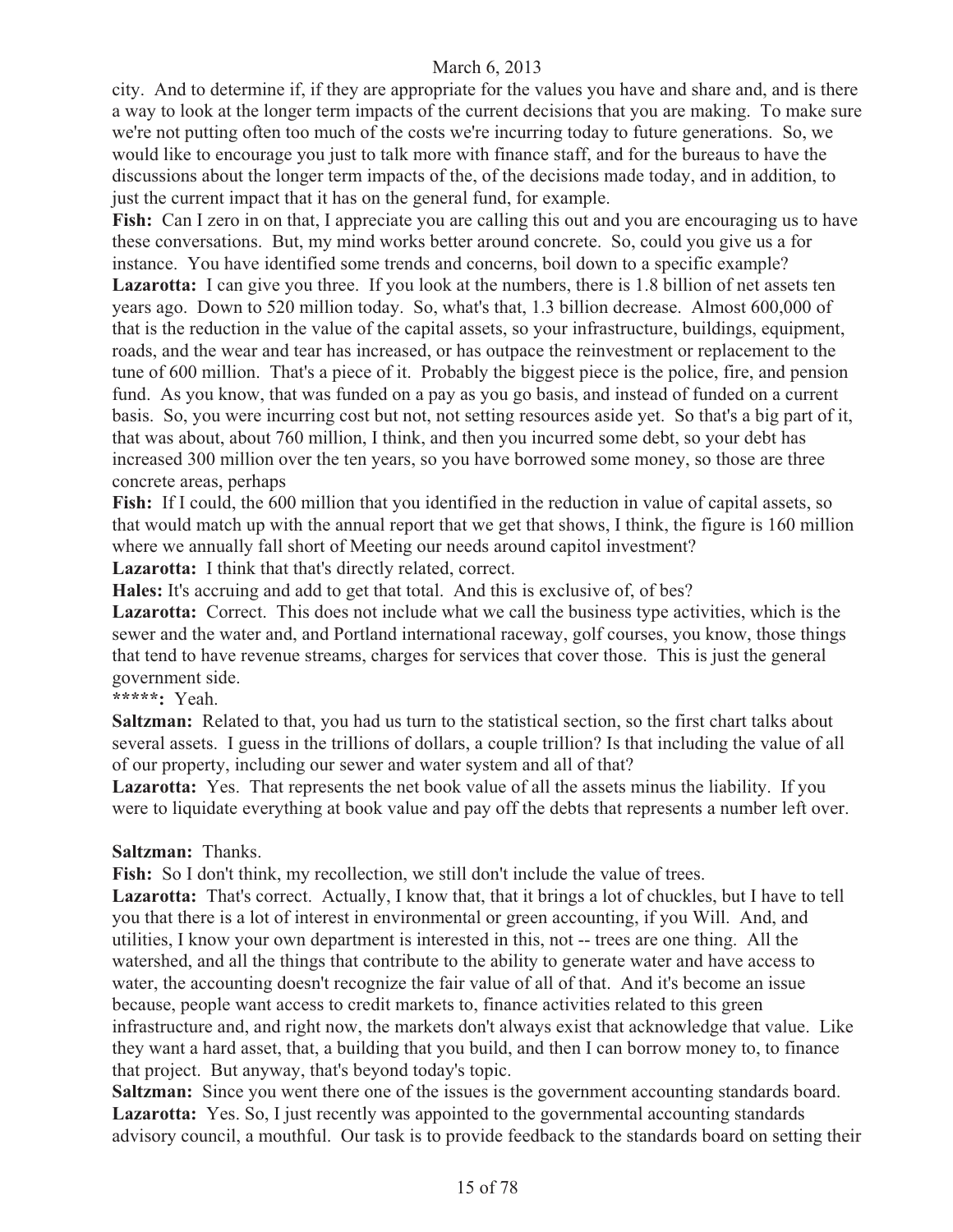priority. What should the priorities be for what projects they take on, and in our last meeting, which was just a couple of weeks ago, this green environmental accounting issue came on the agenda. And there is about 25 members that have representatives that sit on this committee. I represent the american institute of cpas. So everybody represents a group Involved in the governmental realm. Anyway, what I can tell you back we took a vote on what gatsby's priorities ought to be, and it did not get one vote, unfortunately, for those very interested in that topic, so, there were other projects, 10 in particular, that got a lot of votes. So, it will be, I suspect, it will an while before gatsby gets enough feedback that that should move up on its priority list.

**Griffin-Valade:** The fact that we are talking about it is great.

Lazarotta: Yeah, that is good.

**Hales:** Other questions? I have a smaller picture, a couple of questions about your findings to get on page 343 and 344. You have a couple findings about Portland development commission practices. With respect to both tax increment revenue and the value property. And you mentioned that you did get a chance to present your findings already to the pdc. Any response yet on the issue?

Lazarotta: Oh, yeah, absolutely. In fact, some of these issues were brought by staff, and I think that there are a couple of representatives here if you would like to talk to them, but, no, they are very proactive. As they identified these issues and brought them to our attention, they were working on potential solutions on the ones that we brought to their attention. They have been very proactive. I believe that they have an action plan already identified for all of these. And they are well along their way towards addressing these particular issues.

**Hales:** Since she's here we might get her to come up later.

**Fish:** Can I ask another question. You mentioned, with respect to the general fund, that, that we have some guidelines that govern what an appropriate reserve is, and you noted 10%, and you also observed that, that having an appropriate level of general fund reserves affects our credit ratings and other things. So, the overall health of the body is enhanced while we maintain those levels. **Lazarotta:** That's correct.

**Fish:** So I appreciate that, but, it begs a question in my mind that, that is probably harder to quantify, which is how do we pressure what an appropriate level of debt is. For the municipality to incur, and to what extent do you, in assessing debt, take into consideration what the debt is securing. In other words, good debt, bad debt, what's the asset that the public is receiving and how do you measure whether it is, we have the right balance? Could you give us your thinking about what some guide posts are in other cities our size?

Lazarotta: Boy, that is -- that's a loaded question. Well, I can tell you that, that for, for the most part, the way that, that the governments tent to evaluate what's the right amount or the ok debt is do I have the revenue stream to repay it. And am I jeopardizing the ability to deliver service by dedicating the resources necessary to repay that debt. And when it comes to, for example, for your -- a business type of activity, so the sewer, water, I think the level of debt is tripled over the last ten years, but they have been able to set rates that have covered current operations and been able to repay that debt. So, there, I think, the question becomes, is my rate, how do my rates compare? Am i, you know, the highest sewer and water rate of any, any community that I compare myself against in order to generate that revenue stream to repay it? So, i'm not giving you concrete. The other thing that I can tell you, there are some guidelines that exist. You are a member of the government finance officer's association, as an example, and you are very active in that, and in fact, you have had ken rust was, was president for a while of that organization. And, and so, you have had ongoing involvement. They established some best practices or policies around debt. And I believe that, that you, you had eric johansen for a while, and also on the staff, and I think recently retired. But he was a member of the debt committee of gfoa, and you had the benefit of his knowledge and experience in that to help with your debt management, very knowledgeable individual, but they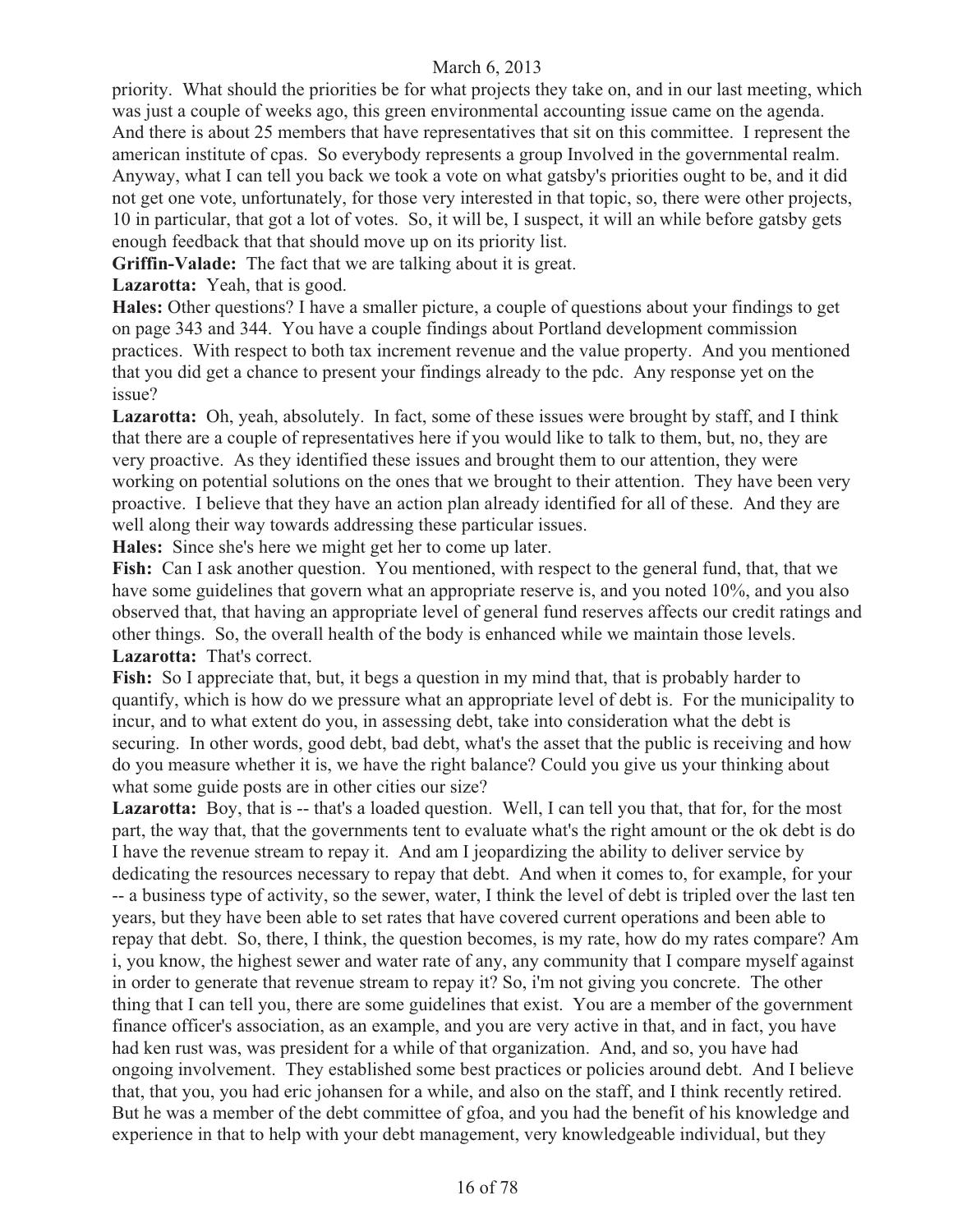established best practices and, and some guidelines, and I believe through eric you were bringing those back to the city, but those are good questions, And I think what I would encourage you to do is to reach out to your staff and your debt, finance staff and find out what those best practices, and how you compare.

Fish: We've been having a healthy debate in the city for a few years about this question, and often it comes under the guise of sustainability. What I think is missing in the discussion is, the distinction obtained good and bad debt, and then what is the debt securing. For example, I have a mortgage on my house. And it allows me to experience the dream of home ownership, and lots people do. We generally do that in society as reasonable debt. If I take out a loan through my credit card to pay my monthly operating expense, that's bad debt because it's going down the drain, and I think if you have other thoughts or citations things you want us to look at, it's an active area of discussion and debate about how you quantify and evaluate debt, and I would be interested in how other cities objectively, are measuring debt.

Lazarotta: You know, one of the debts you have is not really official debt. It's not a bond you issued but when you think about the pension fund, years ago when that was established, the decision was made that as long as we had a revenue stream that could cover the benefit checks, as people retired and needed to secure benefits, that we were ok. I don't know if there was the question about is that the best policy or should we be funding That like you attempt to fund pension plans on a current basis so the total cost that we're incurring or offered employees is really being offered through the rates and the revenue stream, so a decision was made not to do that, but you rectified that. A number of years ago you changed the policy, all the new members of the police and fire are going into, into Oregon pers, and which is prefunded, and so there will be that period of time where you address that challenge, but at least, you have changed that policy. That is an example, of well, was that the best decision we could have made at the time?

**Fiona Earle, Auditor's Office:** Pdc's response is on 352 to those two findings, mr. Mayor. **Hales:** There it is, ok, good. Other questions? Gosh, good questions.

**Hales:** Thanks very much.

**Lazarotta:** Thank you.

**Griffin-Valade:** Thank you.

**Hales:** And we have pdc staff, if you can just come up and summarize what your response was on those findings, one and two, that would be helpful to get that into the record, since not everyone get to see these documents. Good morning.

**\*\*\*\*\*:** Hello.

**Faye Brown, Portland Development Commission:** Mayor hales, commissioner, I am faye brown and I am a cfo of pdc. I believe you were talking about the findings about the recording of tiff. **Hales:** That was the first and the second about evaluation of property.

**Brown:** Right. So, what we have done is we put In place in the city of Portland a process whereby when the city of Portland records the line of credit draw, proceed that is go into pdc's cash accounts, we'll make sure that they record this on two entries, so that we don't have a netting, and so it shows that's on the record that the city sends to us, and additionally, on pdc's side, we're going to have reconciliations done by the accounting staff, so that we make sure that if at any point in time our accounts don't reflect the proceeds that come to us, we'll be able to catch it by, by reconciling the debt requests that we send over to the city.

**Hales:** Good, and how about the evaluation issue?

**Brown:** On the evaluation issue, we have in hand a couple of appraisals of properties that have come into us close to the time that we closed the books, and the accounting staff was not aware that they should have written down the properties based on those appraisals. And so we provided training to the accounting staff so they understand the gatsby requirements. **Hales:** Thank you.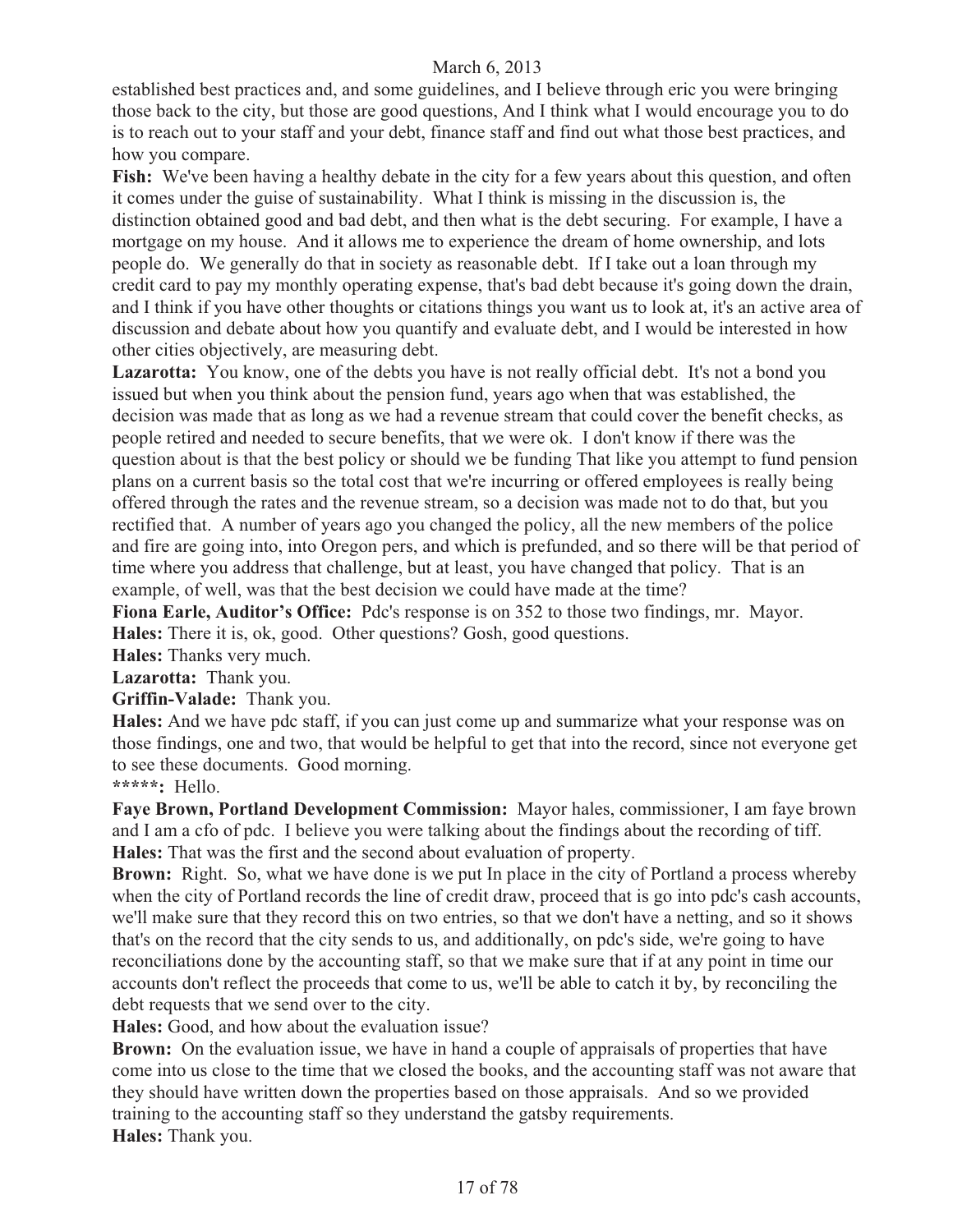**\*\*\*\*\*:** Thank you.

**Hales:** Other questions?

**Novick:** Would you like to turn to page 345. 2012-13 relates to how you book the present value of a 99-year obligation to provide parking as a part after transaction. And this, as I understand it, relates to a deal that, that pdc was involved with years ago that currently is a, there is a hole in the ground and there is no Development. But we have a 99-year obligation to provide replacement parking, which is now valued at, I think we have, 3.2 million. I wonder if at some point, beyond, you know, fixing the, the red flag that's been identified by the auditor, we can revisit this issue and, and have a better understanding of the dynamic of the negotiation that, that put the city on the hook for a 99-year lease of covering someone's parking. Particular, since there does not seem to be any current movement towards developing the site, so, we're -- we have a piece of dirt that is sitting idle, and we have got a long-term obligation, and I don't fault the other side for striking a very good deal, but it seems like it's not a great deal for the taxpayers, and I would like to understand better what we learned from this, and how in the future we can protect our side from these kinds of what appear to be very one-sided deals.

**Brown:** We would be happy to provide a response to that. And to all of the commissioners. **Fish:** Thank you.

**Hales:** Thank you. Other questions? Thanks very much. Is there anyone signed up to testify on this item?

**Moore-Love:** We have two people signed up. Joe walsh and mary eng.

**Hales:** On this item, of course. Hello again.

**Joe Walsh:** I am joe walsh, and I represent the individuals for justice, I should have said that before. I have two questions. One, when decide to say 10% as a reserve fund, and you go above that, if sounds like from what the auditors were saying, that is you get a benefit, when people look at your bonding level, if you are higher than 10%, you get some kind of a benefit. This went, the thought went through my mind that, that since we have a \$25 million deficit, that's my understanding in the budget, that you are arguing and, and if you are above the 10%, how do you balance that? So, if you have 15%, couldn't you take that 5% and put it back into the budget, and still maintain your bond level? So that was one thing that, that went through my mind, and the other thing that went through my mind when I was listening to the audit is, is that the people that, that give the evaluation of cities, in transparency have given you a d minus. Just above an f. When I went to college, if I got a d minus, I would be in a lot of trouble. I'm just asking, because you have two new people on the council, to raise that to an a minus. Not for perfection. But that's a little ridiculous. To be that low in this kind of a city. If we were in mississippi, I could understand it. In Portland, I don't. Thank you.

**Mary Eng:** Nice to see again. I want to thank joe walsh for everything he's done. He's done some informative email updates. One of the things he sent in the last couple of weeks was a list of all the salaries. So I could become acquainted with kinds of salaries people are receiving, and I find it remarkable that, that an elderly woman called alice stands outside of the whole foods down in the pearl district every day, and I assume that she is on a social security pension but she does not have enough to eat. And she most certainly doesn't have the community center that she needs or the social infrastructure that should support her and get her out of the cold and meaningful interaction. In terms of looking at these salaries, charlie you made around \$120, \$118, if you look at what the lowest rate of a social security pension would be, that would be about \$10,000 year, a year, which is starvation wage social security. And so I know this is a huge thing to ask of you guys, but in terms of the audit, one other thing that's strikingly missing, especially during women's history month is the gender equity overhaul. Where do we have statistical analysis of the gender pay gap, and we can set milestones and markers for where we want to pull it. If women are making, according to this, this business journal, women are making 66 cents on the male dollar, and I want to know if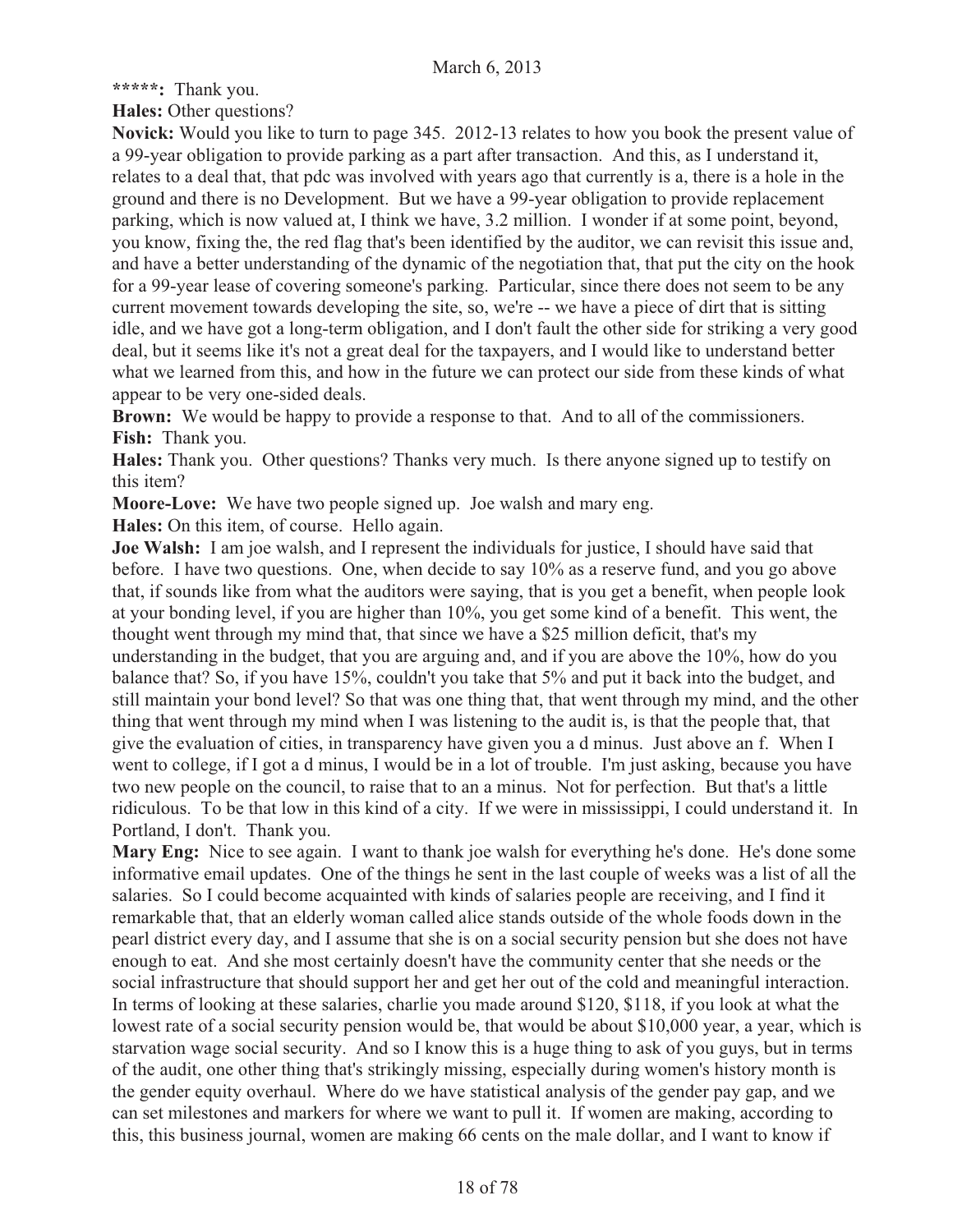that's going on in city government. Yvonne has gotten a lot of slack for this contracting. She was working with human resources, and I know the first Time that randy leonard played a joke about water boarding, when I had serious concerns about bringing in a water boarding guantanamo era fundraiser into Portland state university, he made a joke about I water board all my staff. You have got to be kidding me, is this our real government making jokes about serious human rights violations? I marched down to human resources. And well, evidently human resources couldn't figure out what kind of problem that was, we can get the neo-nazi out of the government and the sexual harassment out of our police. Where is the accountability. If you are not going to give the cutback on the salaries, rip it down to 30 or 40,000 and live starvation like the rest of us do, I want to see some accountability on equality and accountability on these basic human rights things and put the money where it really belongs with the elderly and the poor. We can take this crime problem out of the city if we get it into human interest oriented things. Thank you very much. **Hales:** Thank you. Anyone else want to testify? Other questions? Then a motion to accept the report, please.

**Moore-Love:** This is a resolution so we don't need a motion.

**Hales:** I'm sorry I thought it was a report. So, roll call on the resolution, please.

**Fritz:** I am glad to see we received a qualified opinion and thank you for your report aye. **Fish:** I want to thank moss adams again for really the professional way you go about your work and the clarity with which present the key findings, and I want to thank the city team that work with, and we appreciate hearing from you that there is a good cooperative, collegial relationship, and we thank you for that. Aye.

**Saltzman:** Well, thanks moss adams, and the auditor's office and all the bureaus that helped to put together this comprehensive. It looks like we're in good shape. Aye.

Novick: I am disappointed that we did not see some things between the city auditor and auditor, some hiccups, but aye.

**Hales:** Thank you for doing this work, I think both us in the big and the small picture this is very helpful to us, and the big picture question of what is happening to our balance sheet, and as a municipal corporation, and the questions of, you know, are ending, our ending fund balance and bond rating versus our expenditures now on both capitol and services. Very important questions. I appreciate them being raised. And I appreciate being able to explain to the public why this audit matters. And then the detailed look at specific programs and needs for improvement like we just discussed with pdc and the need for the bureaus to respond, very helpful. And I guess the other Perspective that I would have on this, we were talking about women's history month, earlier, the longer history of cities, and this one, you know, we think that this is normal. For the city of Portland to have a aaa bond rating, and a favorable audit. Wasn't always the case. And isn't always the case everywhere else. So, vigilance is appropriate and we appreciate the vigilance here, thanks for your work, aye.

**Hales:** All right. Karla. Next one. To the regular agenda, please. **Item 198.** 

**Hales:** Mr. Verrsue here. Would you like to come up. You have had a chance to meet with many if not all of the council. But we appreciate your willingness to serve.

**John Verrsue:** Thank you, mr. Mayor and commissioners. I want to thank you for the time this morning and appreciate the approval of my assignment to the commission. I am looking forward to the work and helping Portland continue its reputation of being a solid city. In terms of human relations and improving those.

**Hales:** Thank you. Any questions for john? Thanks for your willingness to do this. **Verrsue:** Thank you very much.

**Hales:** Assuming there is no one else ready to testify, we can take a roll call on this item. Fish: I move to accept the report.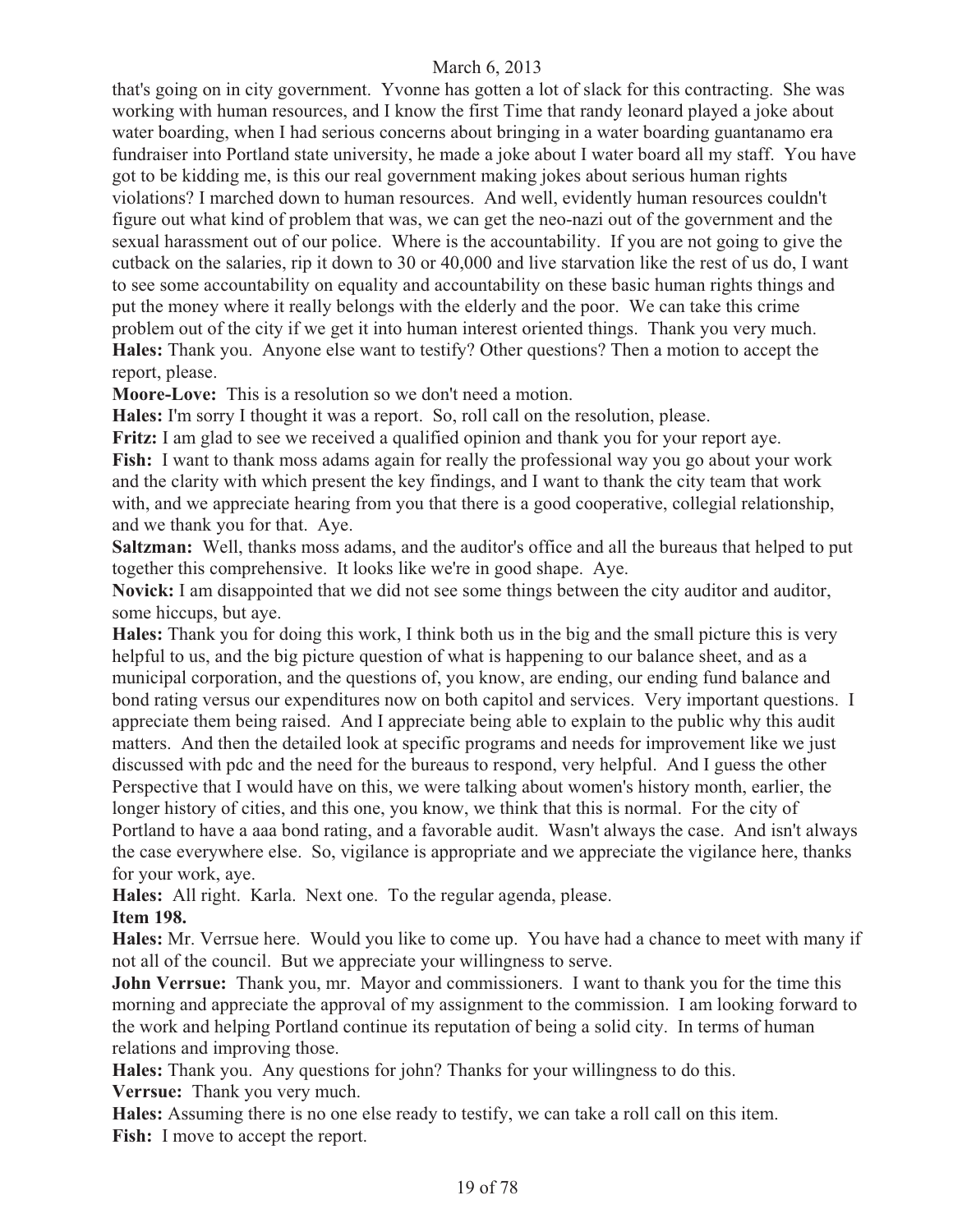**Fritz:** Second.

**Hales:** All right. Call the roll.

**Fritz:** Thank you for your service, aye.

**Fish:** I had a chance to meet with john and have an extensive conversation, and I left the meeting somewhat perturbed because I regretted that I had not met him before he had accepted this responsibility because I had another responsibility that I would have asked him to serve. I think that he is superbly qualified for this position, and I am also delighted he has a very clear vision for how he wants to, to raise the profile and, and the substantive work level of the hrc. And I think that we are very fortunate to have someone with his background and passion for social justice available to serve in this position, and I thank you to serving. Aye.

**Saltzman:** Thank you for your service to come. Aye.

**Novick:** Thank you for your willingness to serve, aye.

**Hales:** Aye. Thank you, john. [gavel pounded]

**Hales:** Next item, please.

## **Item 199.**

**Hales:** Chris smith is here. Chris, would you like to come up? Mr. Smith could be described fairly as a serial volunteer. And we appreciate all that you are doing.

**Chris Smith:** I will admit that, that I thought hard before I pursued the opportunity to reapply. I learned a lot from the last three years serving as the Budget advisor, and I am motivated this year by having been through one of those parallel volunteers and opportunities helping to develop the Portland plan, and I think that it's, it's a critical implementation step for the plan to tie its strategies and metrics into the budget development process, and I raise my hand to do this again. Specifically, to be in a position this year where we really want to make that trasition and provide that assistance to the budget process.

**Hales:** Thank you. Questions for chris? Anyone? Thanks again. I don't believe mr. Fullmer here so thanks for coming in, and look forward to your help. Motion, please. Previous agenda, right? **Novick:** I would move adoption.

**Hales:** Roll call, please.

**Fritz:** Thank you for your service, aye.

**Fish:** Aye.

**Saltzman:** Thanks, chris, aye.

**Novick:** Chris, I really appreciate the specific reason you said that you wanted to extend your service and look forward to your comments on the Portland plan's relationship to the mounted police, for example, aye.

**Hales:** Aye. Item 200.

## **Item 200.**

**Hales:** Second reading. Roll call.

**Fritz:** Thanks to the mayor's office staff and to everybody who participated in The hearing last week. I want to emphasize that what used to be a type one is now a type 1x. And I know that if I was in the community, I would be freaking out about that, the first time I saw that, but the staff in the development services and planning are ready for that. And so, there is no substantial change to all of the other type 1 reviews, with changing the name to be, we're just changing the name to be consistent with other parts of it. This is a great improvement in the historic resources code, and I appreciate commissioner Saltzman's leadership on it, as well as the, the super process of collaboration between the planning and the commission and the design review commission, and of course, great work by staff. Aye.

**Fish:** I was talking to dean larry the other day after reading that he was going to retire from being the dean at the end of the year, and I said that is, as a going away present the council is set to change the rules for the cost of making improvements in historic districts so he and his wife could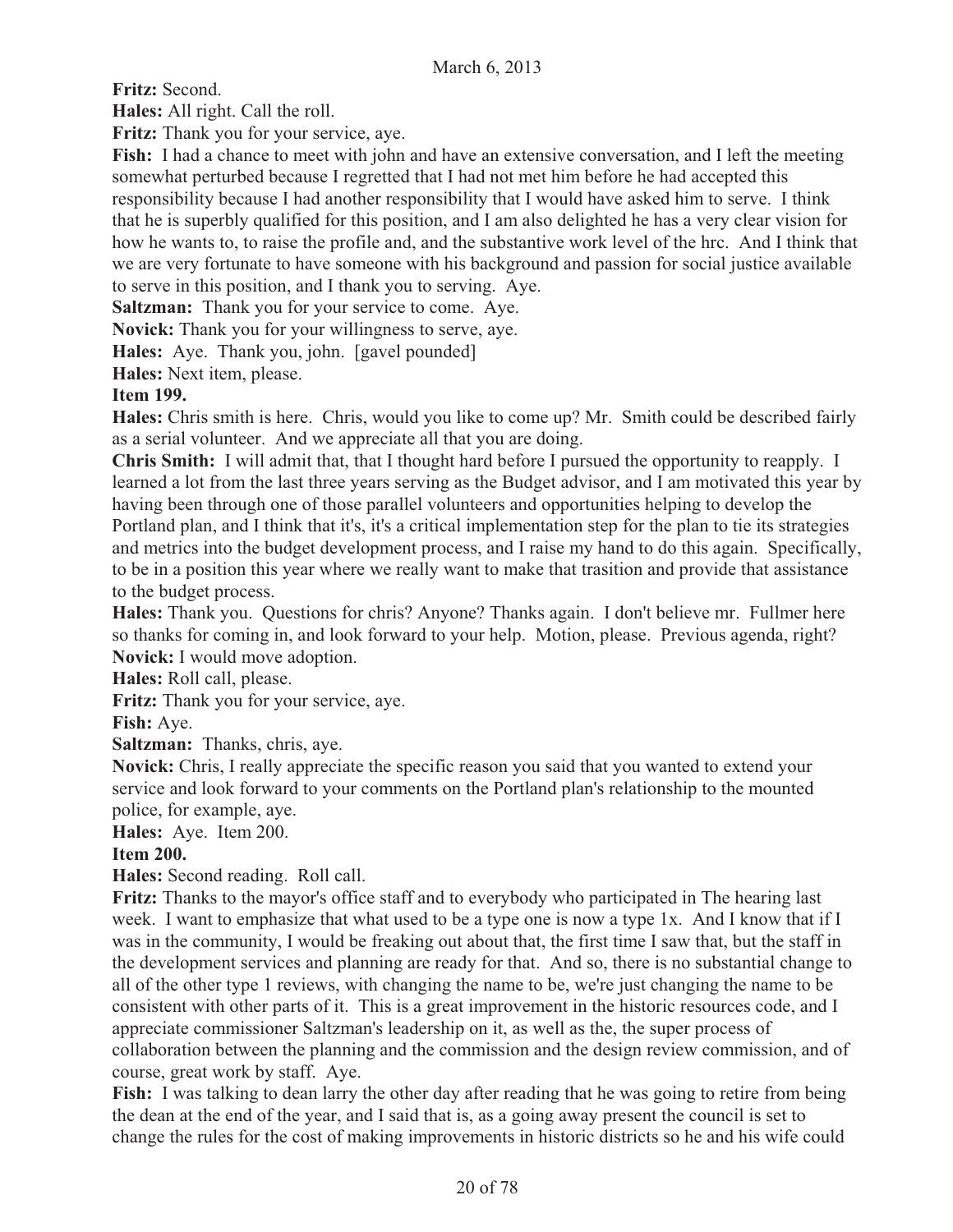renovate the house at long last when he has free time. I also want to thank dan for his tremendous leadership on this. Thank you, mayor, and colleagues and, and particularly, to the staff that, that as dan noted, a week or two ago, seized the challenge of doing this quickly and efficiently and thoughtfully. And it is, it is, it is a pleasure to have a hearing where The public comes forward and so supportive of what we're doing and so appreciative of the relationship that they have with key staff at the city, and they make us proud. Aye.

**Saltzman:** I want to thank once again, the, the cooperation between the bureau development services and the bureau planning, and sustainability, and to push these changes on a quick timeline because they make so much sense, and they help to inspire confidence in people who live in historic districts or in districts that may be designated as historic districts. I think that by making it simpler, less costly, and in some cases, no need for permit to make certain types of home improvements, you really building confidence and, and in the notion that we should be preserving our history. And so, this is a great move, and once again, I want to thank the bureaus, but matt from my office, too, for his work behind the scenes to make this happen. Pleased to vote aye.

**Novick:** I think that this has been a remarkable demonstration of how well government work and respond to community concerns. And I do want to congratulate the commissioner and his staff and the bureau's staff. Aye.

**Hales:** Great work all. Thanks, dan and staff. Thanks community members who worked so hard on this. Aye. [gavel pounded]

**Hales:** And 201, please.

## **Item 201.**

**Hales:** Second reading and roll call.

**Fritz:** Thank you to everybody who participated in commenting on this issue. We will have the opportunity to shape the water bureau's capitol improvement program as part of the budget process, which is now occurring, and we have our first budget meeting tonight at the immigrant refugee community organization at 6:30, so I encourage people to get to that. And to participate in that process. And this is needed to continue with our capitol improvements. Many of the projects have been approved by city council. Some of those will need to continue, others may not, and some of them have not yet been approved, and there will be another process for doing that. I think that this is particularly important that we had the report just now, and the discussion on the appropriate amount of debt versus a bonding. And but, in particular, this, this ordinance allows for refinancing of some of our current bonds, at rates more advantageous to the rate payers and I appreciate the work of the debt manager and the water bureau in looking for opportunities to save money, thank you for your work on this. Aye.

**Fish:** The reason stated by my friend and colleague, commissioner Fritz, I vote aye.

**Saltzman:** Aye. **Novick:** Aye.

**Hales:** Aye. [gavel pounded]

**Hales:** We are recessed until 2:00 p.m. Thank you all.

At 10:49 a.m., Council recessed.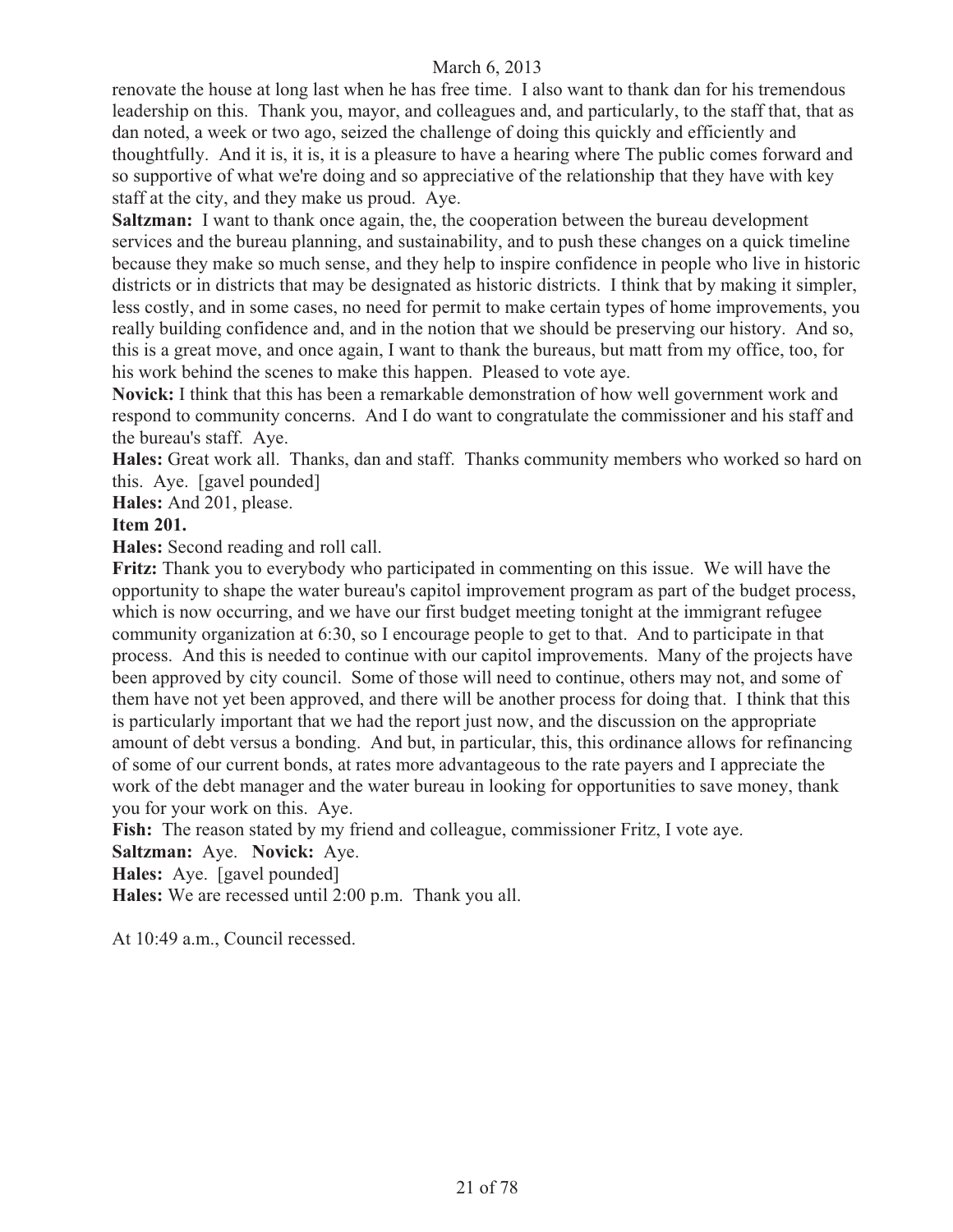## March 6, 2013 **Closed Caption File of Portland City Council Meeting**

This file was produced through the closed captioning process for the televised City Council broadcast and should not be considered a verbatim transcript. Key: **\*\*\*\*\*** means unidentified speaker.

## **MARCH 6, 2013 2:00 PM**

**Hales:** we will get started. Council come to order. Please call the roll. [roll call] **Hales:** Could you read the item please.

## **Item 202.**

**Hales:** Okay. First this is a quasi-judicial hearing. Broadway cab is appealing the private-forhire transportation december 12th, 2012 decision denying fleet expansion. First we have to ask council members if there is anyone who has a conflict of interest or ex parte communication to declare? Hearing none, there are none. The process is going to be that the revenue bureau staff is going to present the case outlining the board's decision, give the council an opportunity to ask the revenue bureau staff any questions, and then broadway cab will be able to put on their appeal case and we can call people that are interested in testifying in support or opposition to that appeal. So, first, let's have the staff presentation.

**Kathleen Butler, Regulatory Division, Revenue Bureau:** Good afternoon, mayor hales, commissioner novick, commissioner Fritz and commissioner Saltzman. I'm kathleen butler. I'm here with frank dufay. Karla is going to hand out to you a bullet-pointed summary of the reports that we sent over on february 21st, related to this appeal. I would like to ask that all of the reports be accepted into the record as exhibits. A memorandum, report on the appeal of february 21st, plus the recommendations for taxi industry reform, the private-for-hire transportation board and revenue bureau approved recommendations for permits, and the taxi driver labor market study all included in that packet. As well as the summary we're giving out today and the chart we're giving out that shows the comparative number of taxi permits per capita at comparable cities. All of those items we would hope could be made part of the record.

**Hales:** They are. Thank you.

**Butler:** I'm going to give a summary of the process that was used to arrive at the recommendations for permits. And i'm going to make it fairly brief so that the others who have come to speak today have an opportunity. But we're certainly happy to answer any questions in any of the broad topics related to the taxi industry in Portland. This group of permits that we took action on december 12th at the board, these requests were originally submitted by the taxi companies in april of 2011. At that time, there were a number of issues identified related to taxi driver, working conditions, economic conditions. And the revenue bureau and the board embarked on an investigative process of those conditions, and in january of 2012, we issued the taxi driver labor market study. That study looked at how the caps on permits and method by which the city issues permits to taxi companies impacts customer service as well as taxi driver working conditions. Subsequent to the january, 2012, release of that report, we had a series of meetings at the private-for-hire transportation board throughout 2012, where we explored specific topics addressed in the report. That included a series of six topical workshops that were very interactive with taxi drivers. Very well attended, where specific topics from the taxi driver labor market study were explored. During all of these conversations, revenue bureau goal of issuing additional taxi permits, particularly potentially to drive alone company and smaller taxi companies that have trouble keeping up with the demands in the industry with the small number of permits. That was put out there on the table throughout this entire process. On -- and then we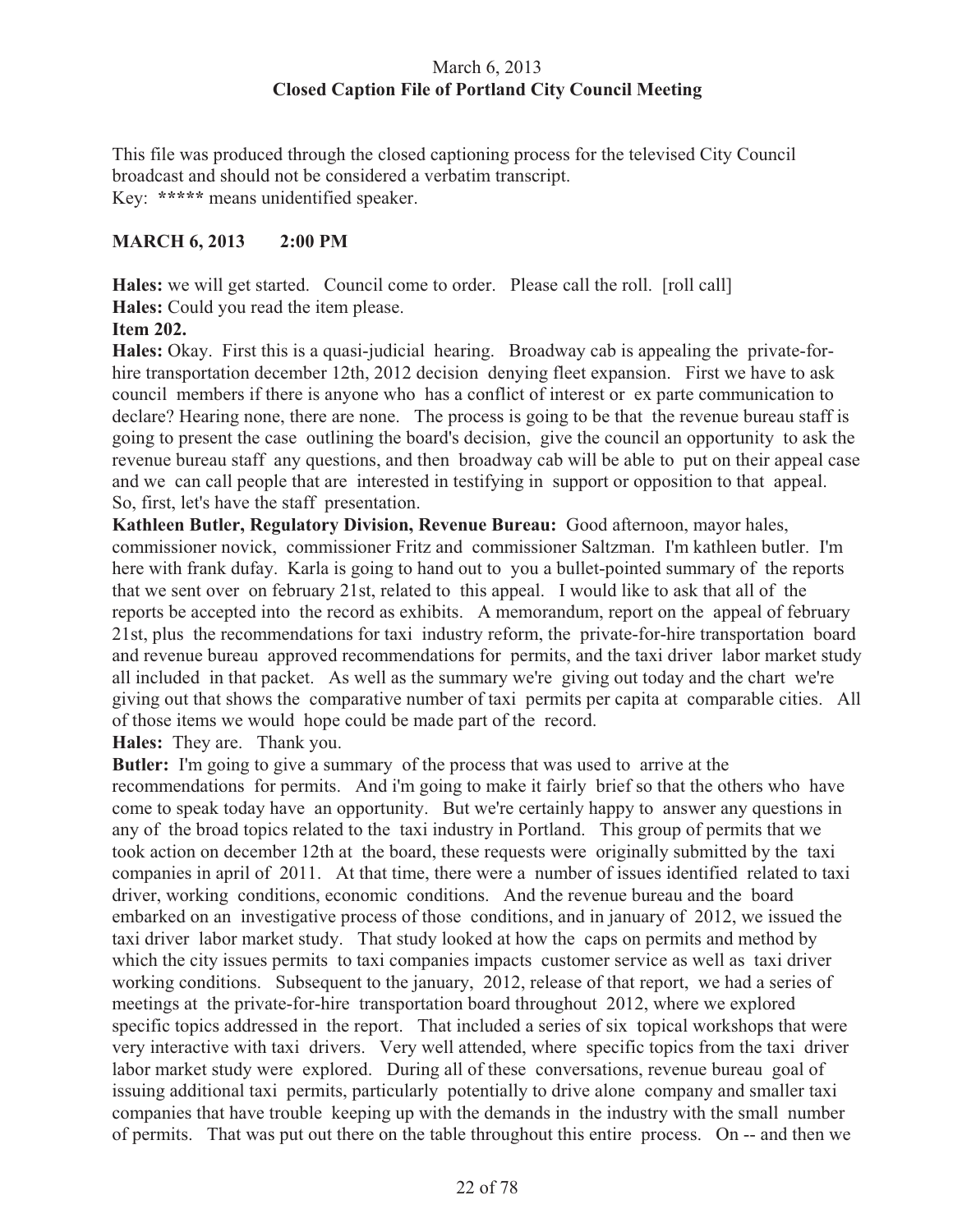took all of the standards listed in city code as criteria for reviewing the need for permit and we did a statistical analysis of the demand. That statistical analysis was subsequently audited independently by the audit staff at the city of Portland revenue bureau. They did actually two audits. So that they could be sure that our statistical analysis was correct and did, in fact, indicate a need for additional taxi permits. We issued our recommendations on september 26th, 2012, to the private-for-hire transportation board. And the board chose not to vote on those recommendations until october 10th. Specifically to give people time to respond to the recommendations for new permits and to meet code requirements for -- between the recommendations and the vote. The board took their vote. I just want to make sure that I give you the -- the motion to issue the permits as recommended by the revenue bureau carried on a vote of 9 in favor to 1 opposed, with two abstentions and one person absent on that date. Even though the board has authority to issue taxi vehicle permits to existing companies, being that the city council at that time was going to consider the new company permits on november 7th, at the request of commissioner Saltzman and also just thinking it was best to keep it all in one package, we held off actually issuing permits to the existing companies until council made a decision on november 7th about the entire package. At that time, the company was approved on november 7th, and the entire package came back to the board on december 12th for them to take another vote on the existing taxi company permits. They did so. And, again, voted to approve our recommendation. The motion carried on a vote seven in favor to two opposed with one abstention and three board members absent. So, I think what I just want to emphasize is that the recommendations were the result of a very long and open process, and the substantial margin at the private-for-hire board indicates that very many segments of the industry and representatives with an interest, tourism industry, trimet, they were all involved in the development of these recommendations, and they concurred with them.

**Hales:** Thank you, kathleen. Frank, anything to add at this point or --

**Frank Dufay, Regulatory Division, Revenue Bureau:** Frank, regulatory division. I would add that we did an awful lot of research over a long period of time. It is important to understand that. This was not a fly by the seat of your pants decision. The other thing to understand, we have not issued new permits for a long time. We are looking at 2004, 2005, we are looking 1998. That is a long time. A lot of growth in the city. A lot of need for improved infrastructure and that includes the taxi industry.

#### **Hales:** Thank you.

**Saltzman:** I would just ask one question. Why wasn't broadway cab awarded more permits? **Butler:** There were two major issues related to the broadway cab permits. The standard that is in code and that the board has adopted asks that the companies provide evidence that their particular company needs additional permits. And there was no evidence given to us. The burden is on the company to bring forward that information and we did not receive it. But the second and perhaps more significant issue is that broadway is now operating approximately 1,000 specially assisted transportation vehicles. There are conditions that were put into place when the taxi companies back in 2000 were given the ability to operate those special kind of vehicle permits, because prior to that, you had to be an sat company exclusively to do that. A taxi company couldn't do it. When that authority was given to several taxi companies in 2000, there were conditions put on that. The conditions were specifically designed by the board and council at that time to make sure that those vehicles were not used as taxis. And there were a number of reasons for that. What has happened over the years, is that that number has gone up from the approved 40 in 2002, very recently up to 100. And there are a lot of issues that, complaints that have come to us about those vehicles being used as taxis. And we have also noted that they're being used in violation of some of the conditions upon which they were issued. They do have meters in them, for example. What our approach has been --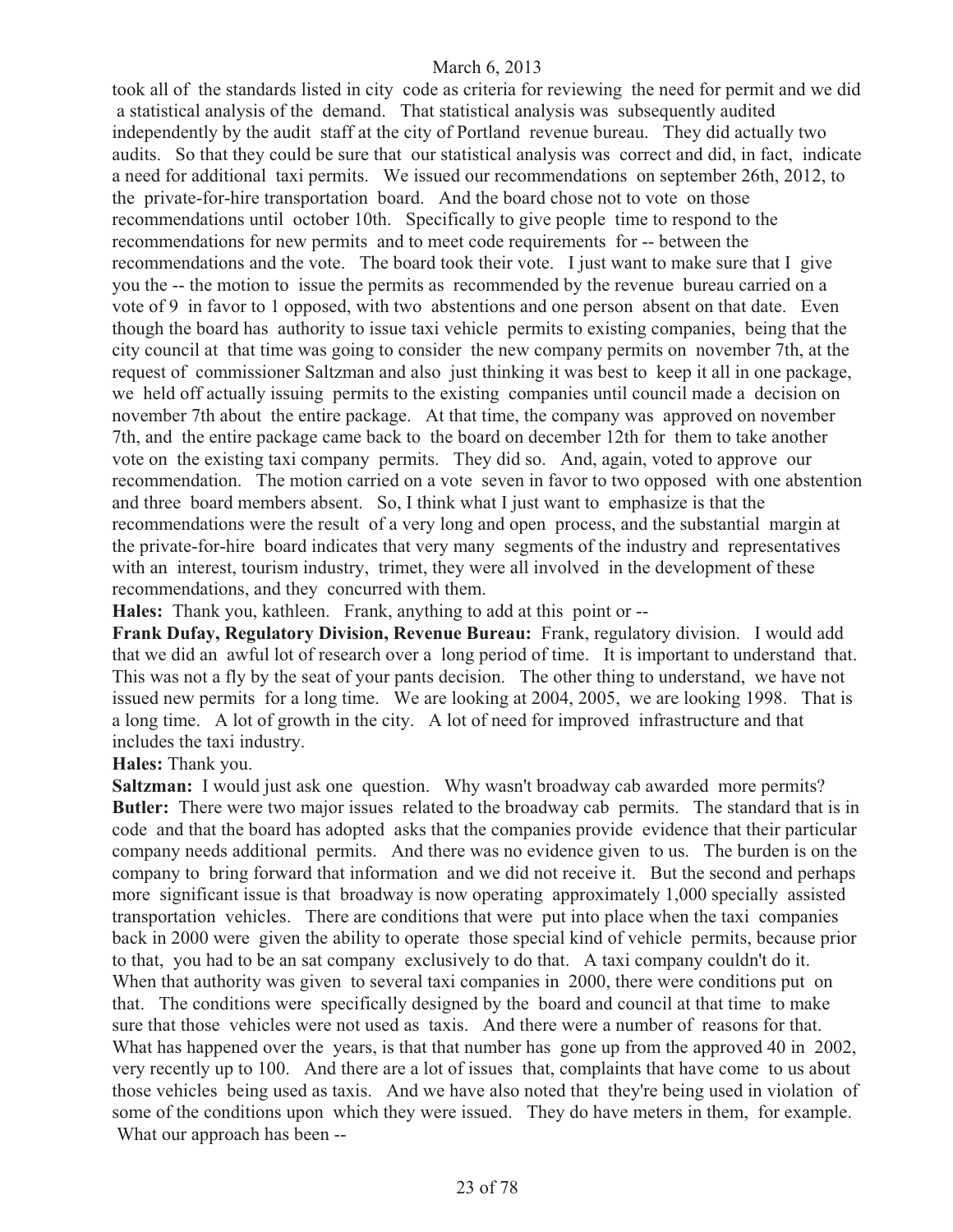**Saltzman:** They're not supposed to have meters?

**Butler:** That's correct. It is prohibited in code, yes. And so our approach has been to work with trimet and broadway to -- and now with the entire board and with the sub committee that is working on that issue, to try to figure out whether, in fact, the rules should be changed so that taxi companies can operate sat vehicles with meters in them. And -- or whether some other solution should be designed. Which might include changing the current sat permit that broadway holds over to taxi permits. And so, at this -- the issue should be resolved fairly quickly, probably within the next 30 to 60 days. We have already started the committee report.

**Saltzman:** Specially assisted transportation vehicles are vehicles that are dedicated to serving contracts, like with ohsu --

**Butler:** Trimet is the main --

**Saltzman:** That is trimet.

**Butler:** Mainly trimet.

**Saltzman:** Okay.

**Hales:** Other questions? I'm sure we will have more later on. The next step, I believe we will allow broadway cab to put on their appeal case and we have invited speakers from city bureaus and then public testimony after that. Good afternoon, welcome.

**Stephen Kafoury:** Good afternoon mayor, members of the council. My name is Stephen kafoury. I represent broadway cab. Broadway is appealing the private-for-hire transportation board december 12th decision to issue 38 permits to radio cab, 11 to green cab, and four to Portland taxi. Broadway is challenging the decision to increase permits to other companies because it is not supported by substantial evidence. Because faulty logic led to flawed conclusions, because the bureau and board failed to follow the establish process to determine whether additional demand exists, and because inadequate process deprives stakeholders of adequate notice an opportunity to immediately respond. I have written testimony which I have submitted. I will not read through this in the interest of time. I did want to bring to your attention a couple of the appendices in here. A letter from a dr. ray mundy a national expert on taxis. And I want to emphasize that broadway did not pay for this letter. We did not hire him. This is written on his own and he has not only written a long, thorough explanation of what went wrong in this process, faulty logic and faulty process that we have. He also has -- we also have a study of other cities, comparison of other cities analysis, and finally a statement from the port of Portland saying that we have enough taxis right now. Why are we here today, mr. Mayor. Until last fall, 9-26, the city gave no indication that the process was moving towards increasing taxi permits despite many, many hearings, and you have just heard about the many hearings that were held about the taxis. But those hearings were aimed at the issue of taxi drivers and their conditions and how much money they were making. Great opportunities for many, many taxi companies to come and talk to the board and staff. There was no opportunity specifically designed for taxi companies to come and talk about the issue. There was never a time set apart for us and we were never asked to come. Then suddenly without our input, a decision was made to increase the number of permits, and we think without any rational process. What should have happened in our view, there should have been a determination of whether the present supply of permits is adequate based on a study. And I heard just now that there was a study made. We have never seen the study. I have no idea what is being mentioned just a few minutes ago. All we heard as anecdotes. If there as a determination there was increased demand necessary, then there should have been analysis of present utilization to see if that demand could be meant by changing utilization of existing permits. That was never done. If there was a demand found and a need for additional permits, equitable, rational process for allocating those permits and that did not happen. There are only two potential reasons for increasing the number of permits. The first is the finding that the present supply does not meet existing demand. Or second, a guess, future demand will rise if supply increases. City staff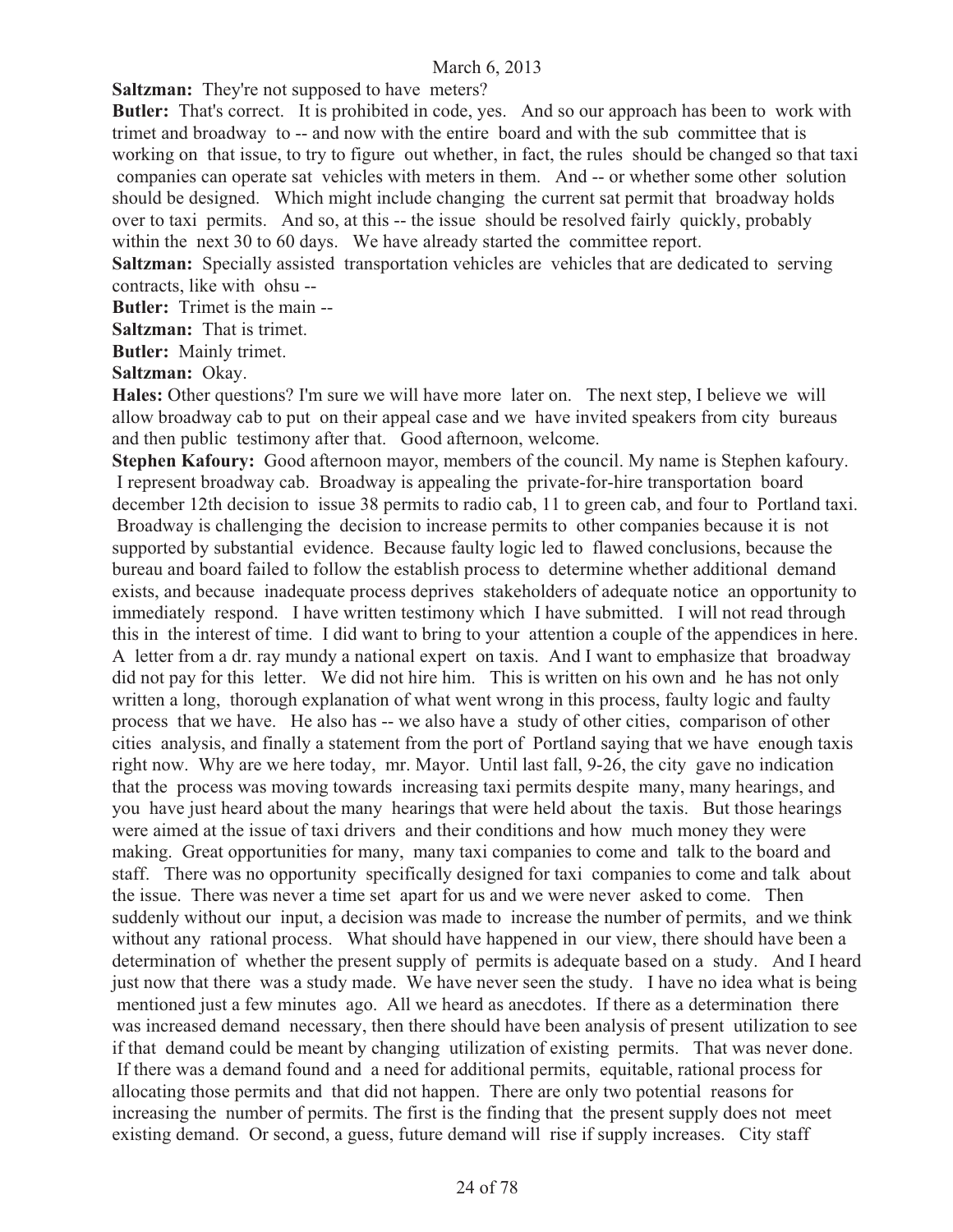advocated both of these positions. But without any evidence of either one. Let's take the first one, present supply. You have a statement in the back of here about pdx and their limitation on the number of taxis. They do not see a need for more taxis. In fact, they have been limiting the number of taxis that come out there. This is one of the major destinations for taxis in the city of Portland. Their conclusion is that the present supply is just fine. Secondly, there were a number of anecdotes given about long waiting times for individual and individual cases. However, this was not backed up by any analysis of existing usage. The city, for example, never contacted broadway cab to request our data, which we have, to say can you tell us over the last year how many people had to wait how long between dispatch and arrival of the taxis? We have that information. We were never asked to our knowledge nobody else was asked either, at radio cab - radio cab provided one month out of the whole year they were asked for the information. So, I think what we are seeing here is a decision based on speculation and anecdotes. To take the second one, second concept, if we build it, they will come. This is a totally -- totally based on guesswork. Industry analysis, as you will see in here, shows historically, increasing supply of taxis does not increase the demand for those taxis. And there is a rational and study of specific instances of why and where this happened. Lastly, once a decision was made, they would not give out additional permits, there was -- it was not based on the number that was needed. No determination said we need 30 new permits, 40 new permits, 50 new permits. That number was never determined as a number based on any study. What happened was staff asked different companies, do you want some more permits? And different companies responded differently. Yeah, we would like this many or that many and they were given on the basis of that request. You can see our detailed analysis of the problems on that on page five of our report. I won't go into it in front of you now. In summary, who is harmed by this decision? Why should the city council reverse this new staff decision and board decision to expand the number of taxis? The transportation board's own report, although we found it flawed in many specifics and sent a copy to you of our findings, that report included that drivers are not making enough money. We agree with that conclusion, that drivers are not making enough money. However, this decision to increase the number of supply, increase the number of taxis, increasing the supply without any increase in demand is going to make that situation worse. This is a simple mathematical, simple basic economics 101. If you add more permits and they have a stable demand, you are going to have smaller income for drivers. **Hales:** Thank you.

**Raye Miles:** Good afternoon, mayor and commissioners. Raye miles with broadway cab. I'm really nervous. Just bear with me. I want to respond to a few things the city commented on before I get into my written comments. One is -- I will say this whole process has had issues of communication and lack of understanding, I think on both sides, but I am not aware at any point in this process that company size or structure was a stated goal or a stated outcome. To my knowledge, we started two years ago and worked until the end of last year to improve driver conditions. It was a long process, but it was very rushed at the end. 104 weeks that we were at this, 102 of them were spent gathering data. There was not really any problem, any time spent either validating that data or problem solving in a community format or public format. **Kafoury:** That is data she's referring to has to do about drivers, not data about taxis.

**Miles:** Yes, and it was a lot of anecdotal information. None of it that I'm aware of was actually validated. Up until the last two weeks we had no idea of where the process was headed. In the last two weeks staff recommendation was issued. It was voted on two weeks later and that was the end of the process. It was lengthy and I get why everybody is burned out and i'm not sure we are at a good place yet. To respond to the issue of sats, initially one of the conditions was that we not have meters in them. Trimet immediately kind of demanded them. They are a integral part of our dispatching system. We have operated since 2000 with them. Since we got sat permits we have had meters in them and city is well aware of this. We believe the issue was resolved in the 2009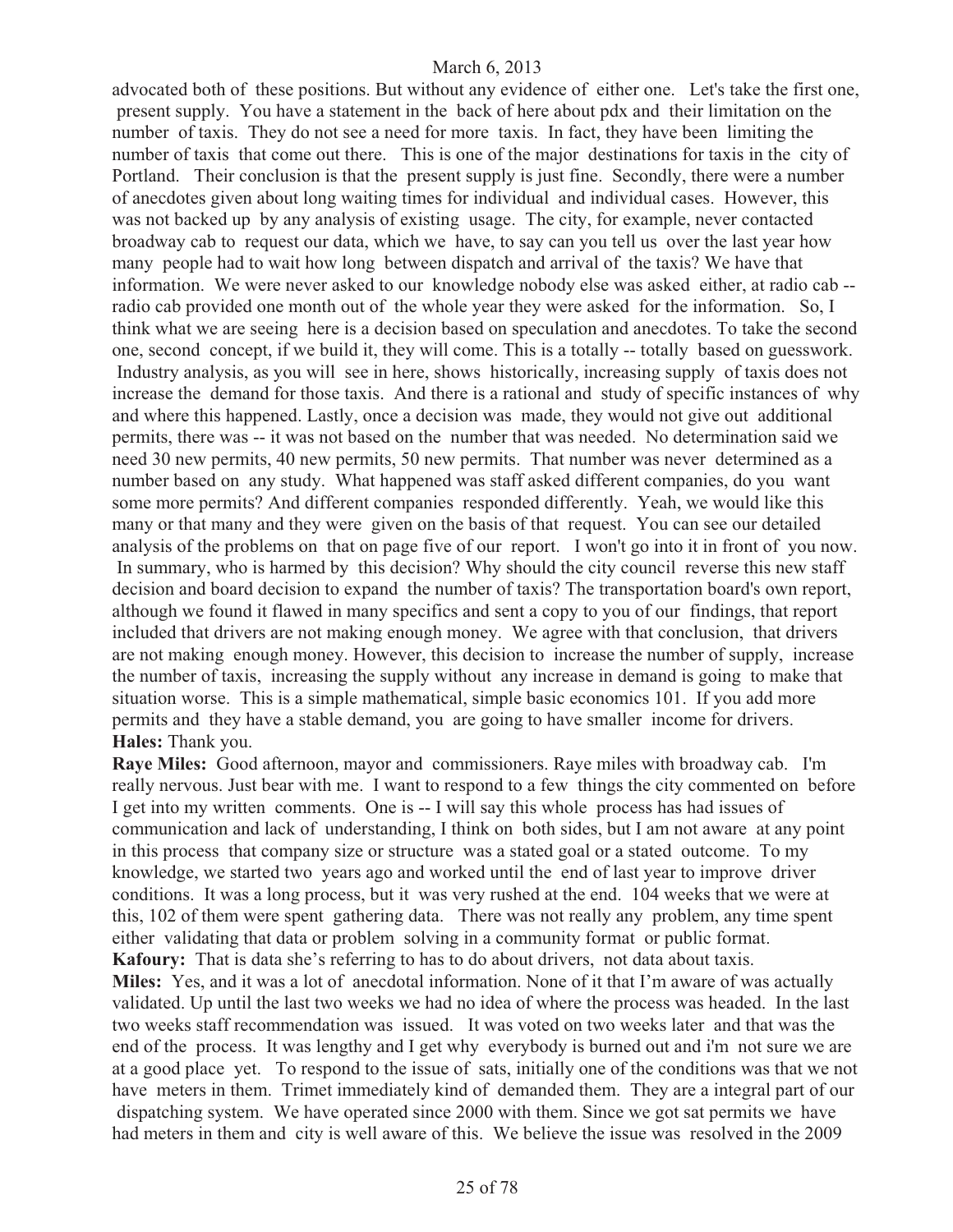code rewrite, and it wasn't apparently. We still believe it was but there are different interpretations of that language and it was not addressed. We are working actively with the city.

We don't want to be out of compliance. There has not been one documented instance of us violating our ethical commitment to the city with those. We are not providing taxi cab services with those vehicles within the city of Portland. We are not. There is not one documented instance proving that we are.

**Saltzman:** Did you say trimet required you to put the meters?

**Miles:** They are because it electronically collects data. It confirms what time the vehicle arrives at the location, what time they turned on the meter or started to charge trimet. What time they dropped off and the gps location at all of those time points was. It provides good and valuable data.

**Hales:** Does your contract with trimet -- I mean, do those vehicles operate on a mile and distance basis or is it a flat fee, in other words, I understand the meters are collecting data, but when you pick somebody up, when they reach their destination, but are you billing trimet based on that information as well?

**Miles:** We have two contracts with trimet. One more medical transportation which they run for the state of Oregon and one for back up transportation to their lift program. And one of them does not run on metered rates. Lift contract does -- it -- the contract is tied to city of Portland approved meter rates.

**Hales:** You bill them -- trips cost different amounts based on their length then?

**Miles:** Right. In one instance we bill the actual meter amount and then the other instance actual mileage captured by the meter.

**Hales:** Okay. Thank you. We interrupted your train of thought there. Keep going, please. **Miles:** It seems like we were just here on this same issue. To my perspective, this was a different but related issue. I believe this process started with the very best of intentions, and I admit that I was initially defensive, but eventually I embraced the notion and actively participated in working with the city to improve the working conditions of drivers. And for most of this process, I believe we were working in the same direction. I went through the minutes from the past meetings and march 30th, in the minutes, city staff said it is very difficult to approve any additional taxi permits at this time. This is due to the current economic climate, results of the demand study and driver feedback. In 2011, city staff reported a whole bunch of charts and said in 2007, there were over 14.5 million passengers through pdx. This number dropped in the following years. Came back a little in 2010 but not enough to get back to 2007 levels. Staff also updated a chart that sultzer and garber had done, and mr. Dufay reported to see whether or not the numbers increased or decreased. He found 2007 was the high point for employment and the following years dropped. He also took it a step further and compared eight sectors of employment instead of the six that the consultant recommended, and the graph indicates there has been a dramatic decrease of employment of passengers in 2007. Business has not fully recovered. Even january of last year, staff reported that both deregulation and issuance of additional permits to fill the need such as late-night service has shown to have a negative impact on driver conditions. Then in july of 2012, they again said the question of whether or not more permits should be issued cannot be separated from the larger issues about how the permits are distributed and how the performance of each company is measured from one year to the next. We want to consider carefully the possible consequences of any changes that we make and whatever decisions we make can greatly influence someone's livelihood. Later, dropping the years prior to 2008, and the charts would show a growth trend. July of 2012, they were reporting the earlier years before the economy had dropped so drastically in order to support additional permits. I was dismayed at the final recommendations from this process. Between the addition of new companies, the addition of a new company and the issuance of the additional permits, city will increase the supply of taxi cabs by almost 20%. This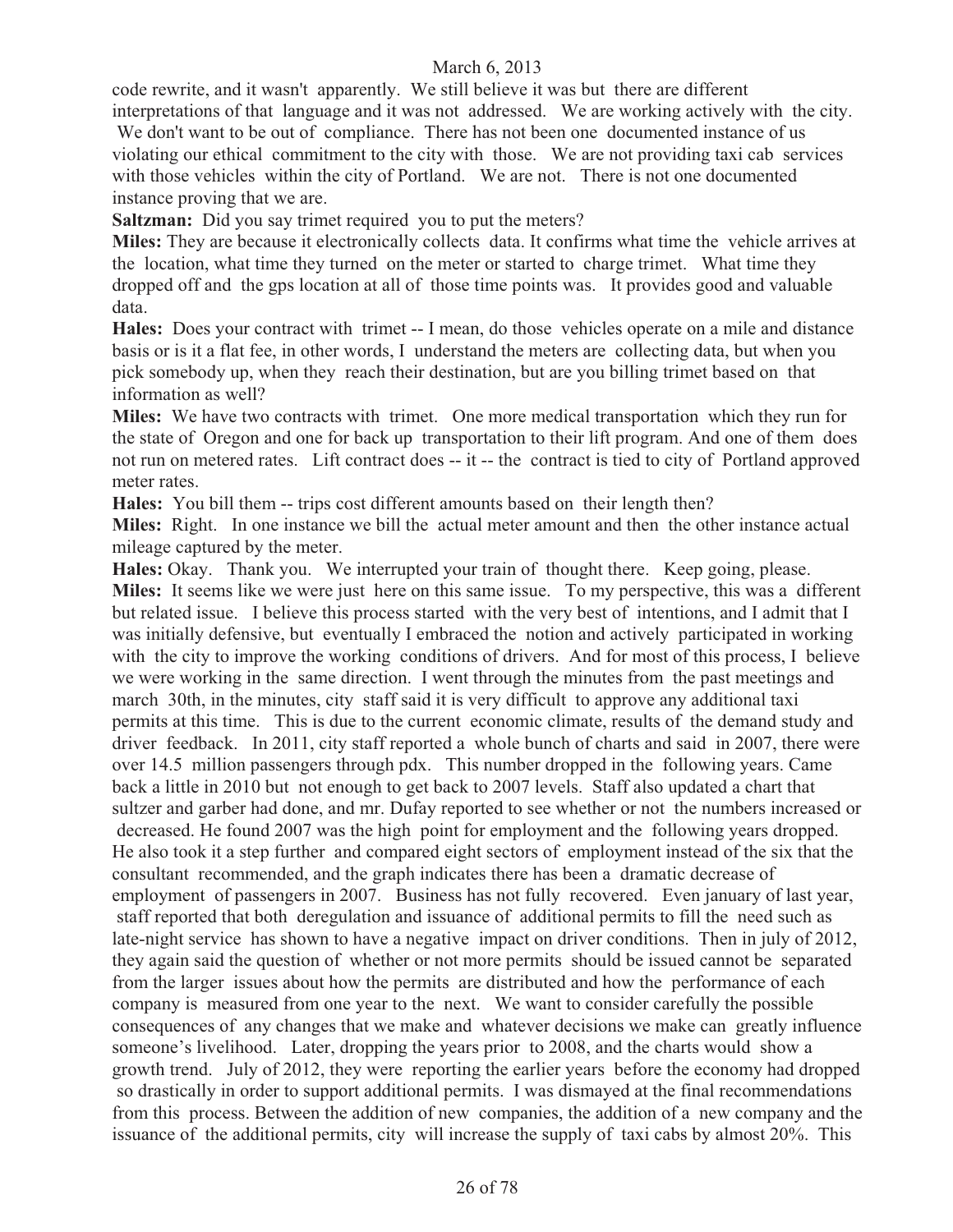will equate to a 20% decrease in the income to most cab drivers in the city. The only other concrete change that has been made so far is the increase permitting costs to the industry. Some by as much as 600%. So, I thank you for hearing our appeal today. To be honest, the issuance of these additional permits will not hurt broadway cab. Our revenue comes from selling our services to drivers and we don't believe -- we believe we have -- that our permits will remain full after this is increased -- after the number of permits is increased. But it will hurt the individual drivers. It will hurt the drivers at broadway. It will hurt the drivers at every other company. I'm here because I think the city started this process with the best of intentions, and this is truly the last hope of trying to preserve any of the earnings that the drivers stand to lose as a result of the decisions made.

#### **Hales:** Thank you. Questions?

**Saltzman:** Kathleen butler a minute ago mentioned that the sat issue of perhaps allowing you to use some of the sat vehicles as I guess in-service taxi cabs is something that is under review. Would you be against that? Because that would undercut drivers? If they said, okay, let's give you 40 more permits. 40 of the 100 and allow them to be in fare service cabs.

**Miles:** And convert them. I think if there is an even exchange, it doesn't stand to hurt drivers overall. It does give us the opportunity to put some of those vehicles out at night. They currently only operate during the day because that is the only time there is substantial agency demand for business. Potentially a few of them could go out at night and help with bar service. Other than that, I don't think a one-to-one exchange should have a lot of effect on drivers.

**Saltzman:** Not sure what I mean by one to one exchange.

**Miles:** Meaning if we surrender one sat permit and given a taxi cab permit, I don't think that would greatly deteriorate cab driver earnings.

**Saltzman:** Why didn't you ask for more permits when apparently it was widely known that there was an ask out there, Portland asked, green cab asked --

**Miles:** We did ask for more permits. As a matter of course, we always do. Broadway tends to be a lightning rod for these issues and I want to make sure that they're carefully transparent deliberation. Frankly, city has not given out more permits since 1998 because there hasn't been a need to. Because the city flooded the market in 1998. It has taken this much time to recover. It has probably just recovered in about 2007, before the latest economic downturn. So, you know, we will probably be here in another 15 years that we have not given out permits since 2012 because we flooded the market.

**Saltzman:** Let me get this straight. You did ask when the -- when the call was out there, you did say you want more permits, too.

**Miles:** Yes.

**Saltzman:** And then the taxi, private-for-hire board chose the other companies and not broadway. **Miles:** Well, it became clear through the process that the other companies had opportunities to provide information that we didn't. Radio cab initially applied for eight permits, but somehow their application was modified and they were granted 12. Some of the documentation that was in Portland taxi's initial request, which included the fact that they were documenting -- that they were passing along trips to illegal operators, that documentation disappeared from their application when the final one was presented in late 2012. And frankly, qualitative review of green cab's application, what they presented shows they dispatched trips that are roughly equivalent to two calls per cab per shift. That's not enough to support their current level of taxi cabs, much less warrant any additional cabs, and yet they were given by far the largest fleet increase of about 25%.

**Saltzman:** Last question, okay. You just said a second ago, if we -- not we, I guess the privatefor-hire board or whatever and the revenue bureau were to say take those sat permits and make you on a parody with the number of permits we gave radio. So, whatever 43 or 38. Take 38 out of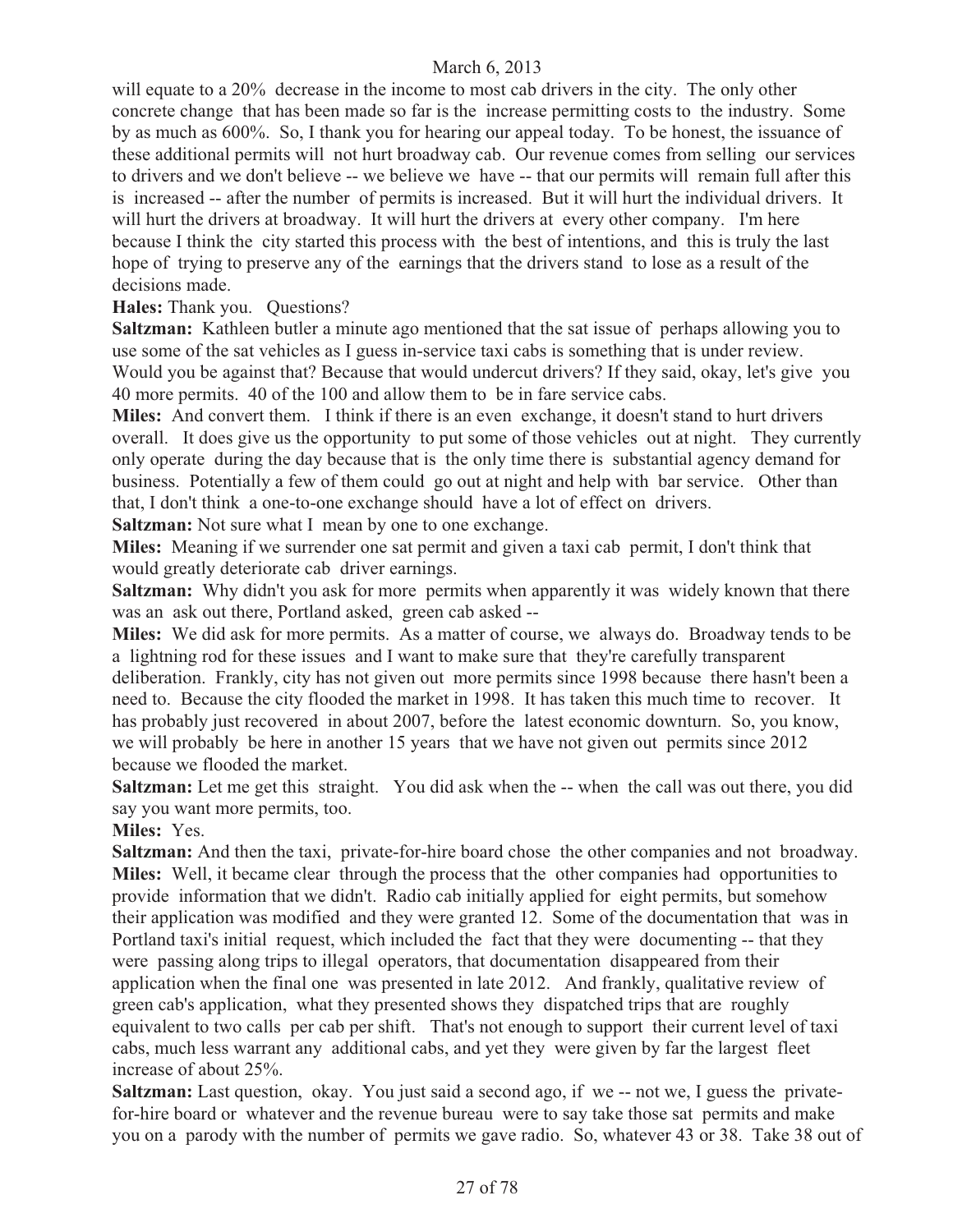the 100 sat cabs, put those into revenue service, you're saying that would not hurt drivers. I believe that was in your opinion.

**Miles:** No, because those are vehicles already active during the day. It really is just swapping out. It is taking one and adding another. I see this as kind of completely different.

**Saltzman:** My -- the second part of the question, is if the council were to say -- i'm not sure we have the authority to stay this. If we were to tell the private-for-hire board issue 38 additional permits to broadway, would that hurt drivers?

**Miles:** It would if there weren't some -- if there weren't this attachment that these are intended to be replacement. They have to surrender 38 sat permits. It would just net add -- it is going to hurt - - you know, it is going to hurt. Any time you increase the denominator without increasing the numerator, it lowers the number. It lowers the ratio.

**Saltzman:** Thank you. Do we the council have the authority to ask the revenue bureau or privatefor-hire board to take a particular decision on this sat issue? Or issue even -- 38 more permits?

**Roland Iparraguirre, Deputy City Attorney, Office of the City Attorney:** I will gladly kick that question over to ken mcgair who is here.

**Ken McGair, Deputy City Attorney, Office of the City Attorney:** You do.

**Saltzman:** We do. We could do either option.

**Hales:** We can accept, reverse, remand, modify, or even remand.

**McGair:** Or modify.

**Hales:** Modify or even remand I suppose.

**Saltzman:** We could get into the sat share-split issue.

**Mcgair:** You can modify the position.

**Hales:** That would be a modification. I have some questions. Are there other questions here? **Novick:** Raye I did want to ask. You asked for an additional 30 permits. If that request had been granted, would that have hurt drivers?

**Miles:** Yes.

**Novick:** Thank you.

**Kafoury:** Can I answer that, mr. Mayor? We have, raye said and I want to repeat this. We have every six months, a request opportunity. We put in the requests as a matter of course because we're in a competitive game.

**Hales:** Is that a form you fill out? What is that?

**Miles:** We typically send a letter. There is a form you can fill out, which other people choose to.

**Hales:** I had questions about data. A little confused that you were in a long data collection process, working with the bureau about driver earnings, is that correct?

**Miles:** Yeah, so the city -- after the city completed the initial study on what they believed drivers were earning, they went through this lengthy public testimony process where there were a half dozen meetings where drivers were allowed to come testify. One thing that happened was all of this anecdotal information thrown out but never really any attempt at the end to go back and validate that anecdotal information or see if it was truly an instance, not a pattern of instances. So, we kind of feel like that may have been relied on too heavily. The drivers that showed up, which was the minority, throughout the whole time, maybe 150 different drivers out of the 900 permitted in the city, that their testimony weighed against the silence of the arena that didn't show up, didn't choose to come in and testify because they are out making a living.

**Hales:** Okay. Steven, you said, you had not seen this january 2012 taxi driver labor market study? **Kafoury:** Mr. Mayor, that is not the report -- what I heard was -- maybe I misheard, but I heard there was a report that had gone to the audit committee and that it was a report on an analysis of demand. Listening to raye I said, what is the story on that? I don't know. I never heard of it.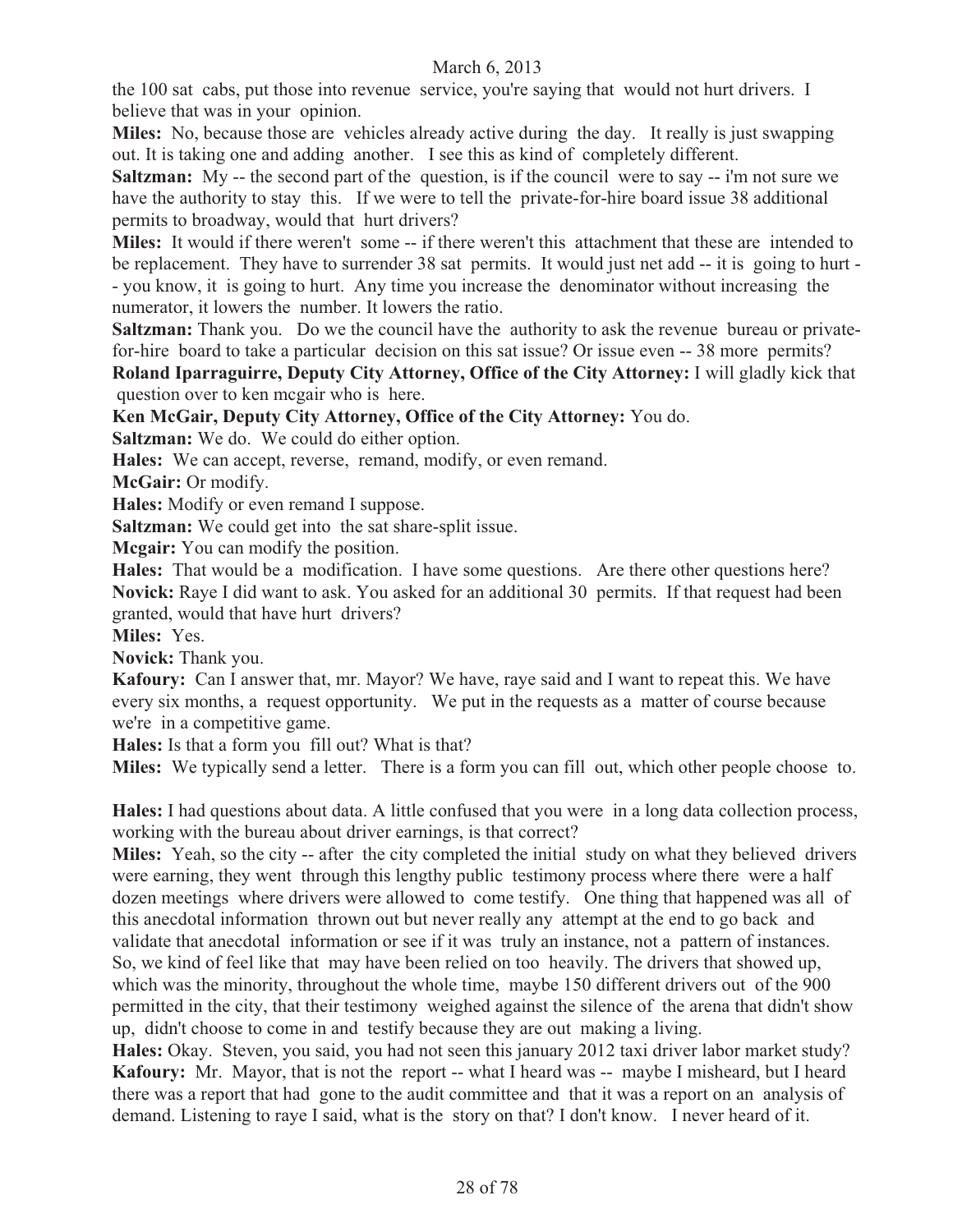**Hales:** We will have to get that clarified in terms of what information was available to the board and whether it was available to the public and cab companies or not. We can get staff to respond to that later. I am trying to sort that out.

**Miles:** It may be semantics that maybe we just did not understand.

**Kafoury:** If it were a study having to do with drivers, we have seen that. If it were a study having to do with a need for more taxi cabs --

**Hales:** Okay. A driver labor market -- driver labor market research is one thing, demand measurement is another. That is what you are saying.

**Kafoury:** Yeah, our understanding that the demand measurement came from things looking at other cities. It was not based on talking to us, other taxi companies, nor driving around and looking at the different taxi stands and seeing if there are taxis waiting there or not. We don't think there was any thorough documented analysis of what the need is and they certainly didn't talk to the experts like dr. mundy.

**Hales:** Other questions for broadway cab folks here?

**Saltzman:** Attachment from the port of Portland, is that from the testimony in December or is this a new letter from the port? I couldn't really tell.

**Miles:** That is from the testimony at one of the fall meetings, I think it was october.

**Saltzman:** I think it was september.

**Miles:** May have been september.

**Saltzman:** That is their old testimony.

**Miles:** Yeah. And can I make one last comment? I feel I didn't address commissioner novick's question very well. Yes, we did put in our application. Broadway is a lightning rod and I wanted to assure adequate debate as always. That being said, I was always believe we are all kind of out for the same thing. When we do well, the drivers do well. When the drivers do well, we do well. I would say that I absolutely believe if anybody -- if broadway is as deserving as any company with additional permits. There are additional permits warranted and they shouldn't be given out.

**Novick:** Thank you.

**Hales:** Thank you very much. We have dante james, from the office of equity and anna Kanwit making presentations. I want to give you the chance to do that now and then we will call up public testimony after that.

**Hales:** You are solo.

**Dante James, Director, Office of Equity and Human Rights:** Okay. Good afternoon, mr. Mayor, city council. I appreciate the chance to come in and offer some comments for a second time. I was here once before at the end of last year speaking on this issue. Speaking more specifically on the process. Not on my knowledge of any of the individual cab companies in this city. But purely on the process by which this was done and the review that was undertaken. At that time, I testified on behalf of the bureau of revenue's recommendations to city council to accept the recommendations for the additional permits and licensing new city cab company in the city. And I had been invited to come and have long conversations with the bureau about how to look at this from an equity point of view, through an equity lens, if you will. Revenue bureau had conducted a long, comprehensive review which you have before you now. And it was my testimony that equity was and should be a part of the equation for this review. And there were substantial previous testimony on the treatment and working conditions of the various cab drivers. Lack of benefits, lack of paid time off, excessive cost of driving. Repairing or insuring the vehicles and operating the vehicles. I stated the city has been somewhat complicit in the ill treatment of the drivers because of its restrictive history in the approval of additional permits or any new licenses for the city. If owners, and company owners cannot add permits or a new company cannot come into play, the companies have little choice but to add costs to the drivers in order to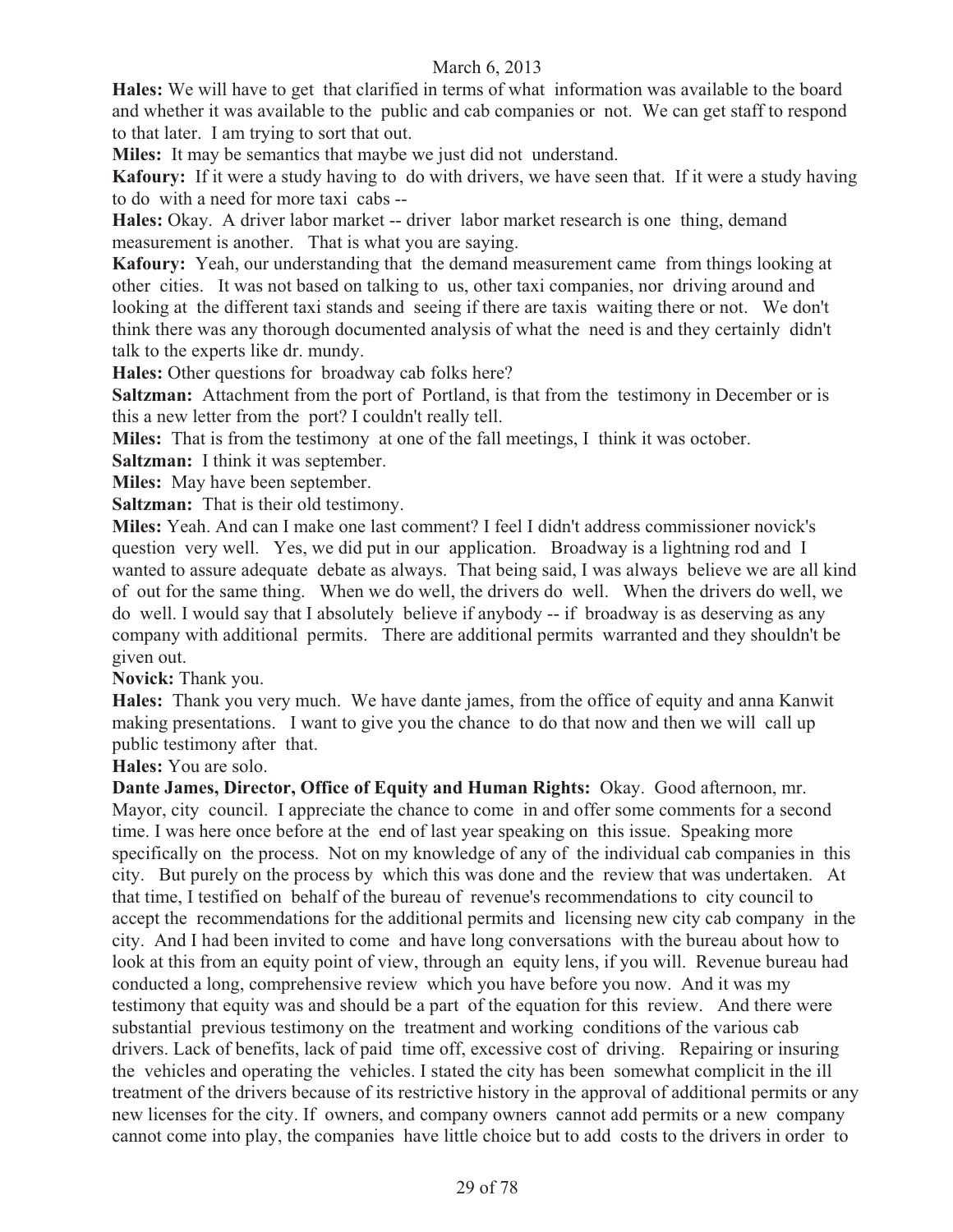obtain a bigger bottom line essentially. There was offered -- the argument of the reduced fare opportunities for other companies if license permits were approved, and the impact it they would have more on the current drivers. And Denver was used as a comparison and since I lived in denver for quite sometime, I was asked to offer some thoughts on that. You know, and there was a couple of differences denver to Portland, certainly, in that in denver, you cannot flag a cab. You have to call a cab and wait for it to come for you. Whereas in Portland, you can flag a cab on the street which would provide more opportunities for the use of the cabs. And secondly, in 2009, Denver granted a new license to a brand new company. It was comprised mostly of ethiopian drivers who after a four-year effort received permission for the new taxi company. And the effort was made easier because of a change to state law that shifted the burden of proof from the requesting new company to have to prove that the current companies were insufficient, to the current companies having to prove that licensing a new company would detrimentally impact the public interest. And I would suggest that that is the approach that this council could use in reviewing whether it will -- how it considers this appeal. I think currently what you have heard is the burden is borne by the new companies and those requesting the license to demonstrate that there is no sufficient need. And I would suggest that that is a hard burden to overcome. And looking at it in shifting the burden the way it was done in denver in 2009, may lead you to different opportunities for review and positions. And also -- and the company offered that was licensed in denver in 2009, was the first time in 15 years, similar to Portland, that a new company had been authorized in denver. I had a brief opportunity to look at broadway's mission and dr. Mundy's report and I can't speak to most of it. But for in looking at the city that dr. Mundy was reviewed for comparative purposes, it cites a study of denver in 2008. 2009 is when state law changed and the new company was allowed. Therefore, I would suggest that the study reviewed by dr. Mundy for 2008 no longer applies. The rest I can't speak to but I can speak to it in that perspective. It has been 15 years since a new company was licensed in this city. So there is that comparison to denver. Interestingly enough, this current company that is the new licensed request, and as well as many of the permit requesters, and the last company authorized in this city were -- was also african immigrant owned country. Majority of the drivers here african immigrants and or russian speaking. I think there is some similarity in that process. Private-forhire board review recommended approval of the new company under the additional permits and voted twice, not just once, but voted twice by almost a two-thirds majority to request and recommend approval of licenses and the permits. Further, the new company, and those getting permits were required to purchase additional vehicles for -- that were wheelchair accessible. They have done so. They just can't put them on the street. They have had some of these vehicles for almost three months and they can't put them on the street and use them. It is clearly a drain on this company based on the fact that there has been a stay while the appeal was pending. So, in conclusion, I don't want to take up much of your time, this attempt, substantial testimony by the drivers, difficult working conditions and costs. Testimony by broadway, that there was essentially insufficient research done in this regard. And I would suggest that the study that you have and the anecdotal evidence by the drivers and company owners belie that testimony. I believe by any standard, it has been demonstrated that there would be no harm to the appellant, to broadway with the granting of these licenses. And that maintaining the status quo given all these factors will in effect be maintaining an equitable system. I would urge the council to deny the appeal. And accept the recommendations of the bureau and the board in the additional permits and licensing this new company. Thank you very much for your time.

**Hales:** Thank you. Questions for dante? Thank you very much dante. Okay. Now we will open it up to public testimony. I think we should organize it as people who are speaking in support of the appeal. Unless they have not signed up that way.

**Moore-Love:** We only have one sign up sheet. I only have six people signed up.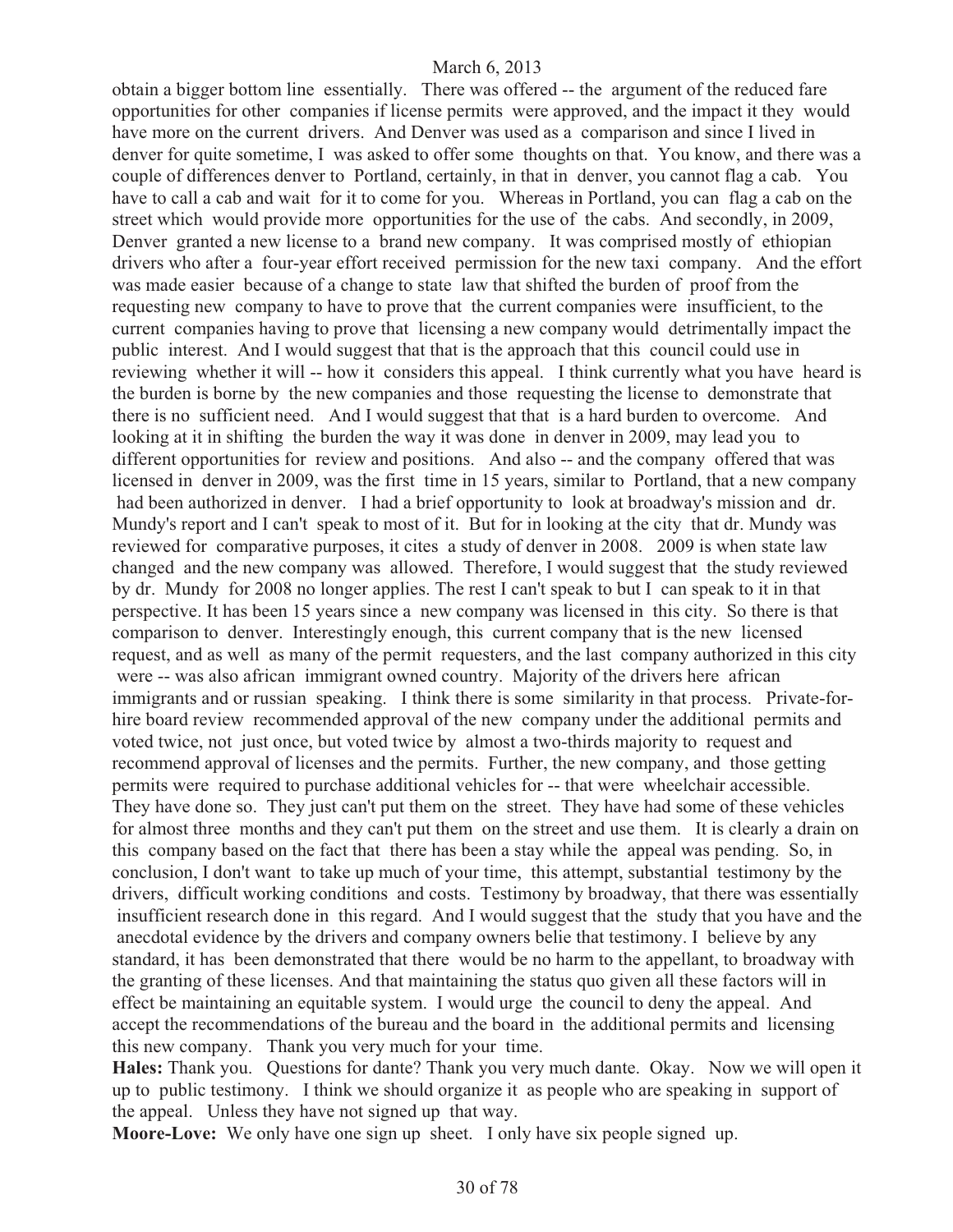**Hales:** We won't bother to sort it out that way. We will take them in order and we will sort it out. **Hales:** Jay, I think you were on first.

**Roy Jay:** I was going to allow him to go first.

**Tesfaye Alema:** Thank you for giving me the opportunity to talk to you, mayor charlie hales, commissioner Amanda fritz, commissioner novick, commissioner Saltzman. My name is tesfaye alema I am the managing member of green transportation company, dba green cab -- I am working hard to make green transportation service -- i'm sorry. Service the most efficient, honest cab company for the citizens of Portland. Green transportation company's existence has created a positive environment by making more fair the way companies manage and contract with drivers and improve customer service performance. As mayor hales, city commissioner knows, green cab came into existence in the late 1990s against all odds. And both the company and its drivers think that you for your support for allowing -- thank you for allowing the company to be created and to grow. Green cab is the first taxi company that is in the Portland metro area to have the taxi magic credit card processing machine in every taxi company. The machine allows the customers to process their own credit cards themselves and determine the tip and amount of -- at their fingertip. This has created an increase in drivers tips which benefits the driver. Processing credit cards by electronic card is also partially responsible for the reduction of the robberies of drivers and increased the safety of the drivers. The company service area to make sure all drivers in the green cab to earn a good living and the company does what it does best to serve the citizens of Portland metro area. Green cab has expanded from providing taxi cab service to shuttle service and the special assisted transportation. The number of calls and all of the number of agency contracts have increased dramatically from the last five years to six years. In this way, green provides jobs for its drivers and through good service and competitive -- competition provides better service to the public. I have requested new taxi cabs to increase the green taxi fleet a total of 80, which will make the company more effective in covering its taxi cab calls for several years. Green has asked for more taxi cab permits continuously -- continuously demanding for increase -- to the revenue bureau from time to time. In 2012, revenue bureau issued a positive accommodation for green cab, taxi cabs for green cab has requested. The final recommendation went to the private-for-hire transportation board, and after several delays, december 12th, 2012 request was approved. On the request of the private-for-hire board I ordered three new wheelchair vans and bought another existing one. We purchased several vehicles that will be in service immediately. The fact of the matter is broadway cab has stopped the process by this appeal and we have to come to you to get the process moving again. Green cab does not have extra money that is flaunting around because of this delay in putting this new taxi cab -- it is not fair for business practice to stop small companies like green and the driver from working. I want to say to you, mayor and council members, that during the time of the process of consideration green cab has requested several documents because they wanted to determine the merits of the application for increase. green cab has provided all of the supportive documents for request and documentation and all information needed to show the increased demand for green cab taxi cab. Green has contributed to positive competition of -- city of Portland. 20 years ago and compare it to the present taxi service, you would pride yourself for permitting green cab in a period of 1998. Today I am here to say that the time that passed since the final decision day of the private-for-hire board have cost green cab and many drivers a lot of money for not using the vehicles it purchased because of the appeal of broadway. I would request mayor and commissioners to affirm the board's decision for the city taxi cabs as the board has approved. Thank you.

**Hales:** Thank you. Questions? Thank you.

**\*\*\*\*\*:** I was going to seed time.

**Hales:** You don't need to. Since this is an appeal and -- we're dealing with multiple companies, I wanted to give his company a chance to make their case.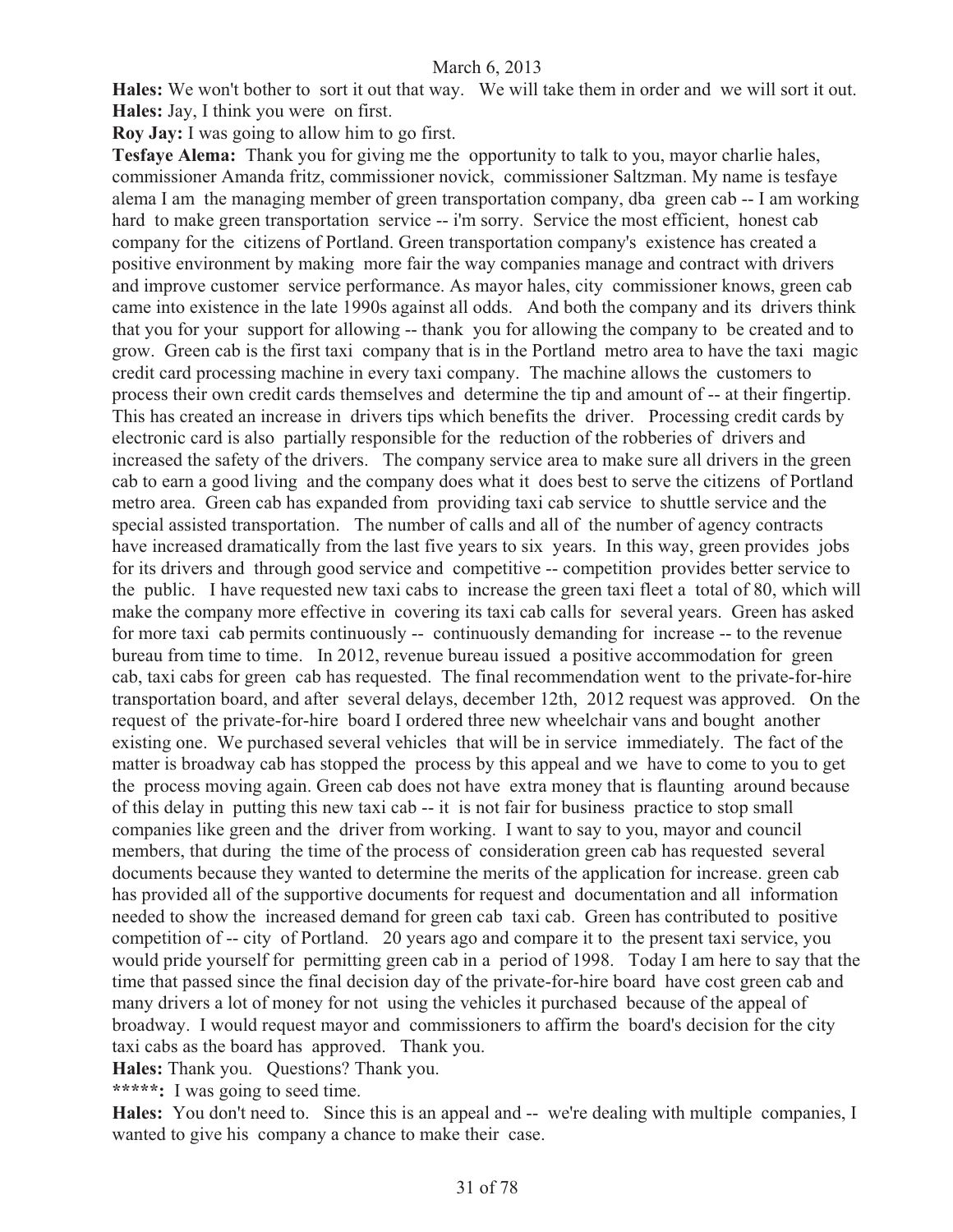**Ed Trompke:** I'm ed, I represent green transportation, as I did in front of you 15 years ago. And I just have a couple of points. The board did listen to the drivers and that has been referred to here as anecdotes, but that is the sort of testimony that finders of fact listen to all of the time. They made determinations of creditability that they believed those -- at least some of the anecdote, some of the testimony they heard, and that is a creditability finding that in a quasi-judicial procedure should not be overturned on appeal by the board by council. The board did rely on it and its creditability finding should be given great weight by the council here. And the -- another issue that has been raised a couple of times by broadway is the port of Portland. Back in 1998, and every year since, the port of Portland has been trying to give fewer cars there at the airport and more cars on the street. The code requires 24/7 coverage throughout the city. That is what green has been tasked with doing. One of the things that it was told that it needed to do back in 1998. And that is what it has been trying to do is to get 24/7 coverage throughout the city equitably spread among all of the neighborhoods. So don't rely so much on what the port says. That is not the purpose here. It is the demand in the neighborhoods, the demand for transportation services. The city is building apartments were fewer and fewer parking spaces. Folks need transportation, they need public or private-for-hire transport. The demand is there. Financial information has not been given by all of the transportation companies to the city in the kind of detail that green has provided it. And nobody can really say what the drivers earn at this point in time. Findings of creditability - they're getting by somehow. They're living. They're surviving. But the amount of information actually delivered to the city would show that that may not be the case. And that is because the money comes from several different sources. It comes from non-city licensed ride fare, from city-licensed fares, from sat, from lots of sources, contracts that are flat-rate fares that are set up between companies and industries that need rides. So, there is not enough information there for them to say no, people can't make it. They do. And there is a need. Thank you. **Hales:** Thank you. Questions? Thank you very much. Sorry, roy.

**Jay:** I was taking my que from him he was saying go ahead, go ahead.

**Hales:** You were so courteous you were about to be courteous right away.

**Jay:** I'm courteous. I'm courteous.

## **Hales:** All right.

**Roy Jay:** Mayor hales, commissioners, goods afternoon, how are you? I came to you also testify in support of green cab's application for an expansion of 33 vehicles. I have known this gentleman from the time he started with a mule and a wagon back in the old days and he fought all of the odds to make sure that they tried to get into the marketplace. Many years ago, used to run transportation limousine services out here and i'm heavily involved in the convention business and he has been through the evolution of -- trying to make sure that they keep jobs out here. When you bring in 33 more vehicles, that is 33 jobs for somebody. And evidently, he is going to have to -- he has the money to be able to bring in this type of equipment. We know there is a market out there. Portland is starting to expand. We are invested in Portland ourselves. But from a personal stand point, I have used his company for the past what, four, five, five years, not only for myself personally but for visitors that come from out of town. One thing that we have talked about more recently, he is going to upgrade the fleet but also upgrade the appearance of all of the drivers. All will be uniform within a year, which is something that Portland needs and this will be the first step in changing our appearance of cab drivers in town. I'm on the record. He is in agreement, and this will be the first cab company that will step it up and give Portland a new look. So, i'm in support of their application. 33 vehicles they have been going down the same road over and over and over again. They're always going to have -- somebody is going to appeal. That is just the nature of the business. But when you have somebody who wants to invest in the city and keep people working, I say just let's try to move forward. Thank you for your time. I'm not going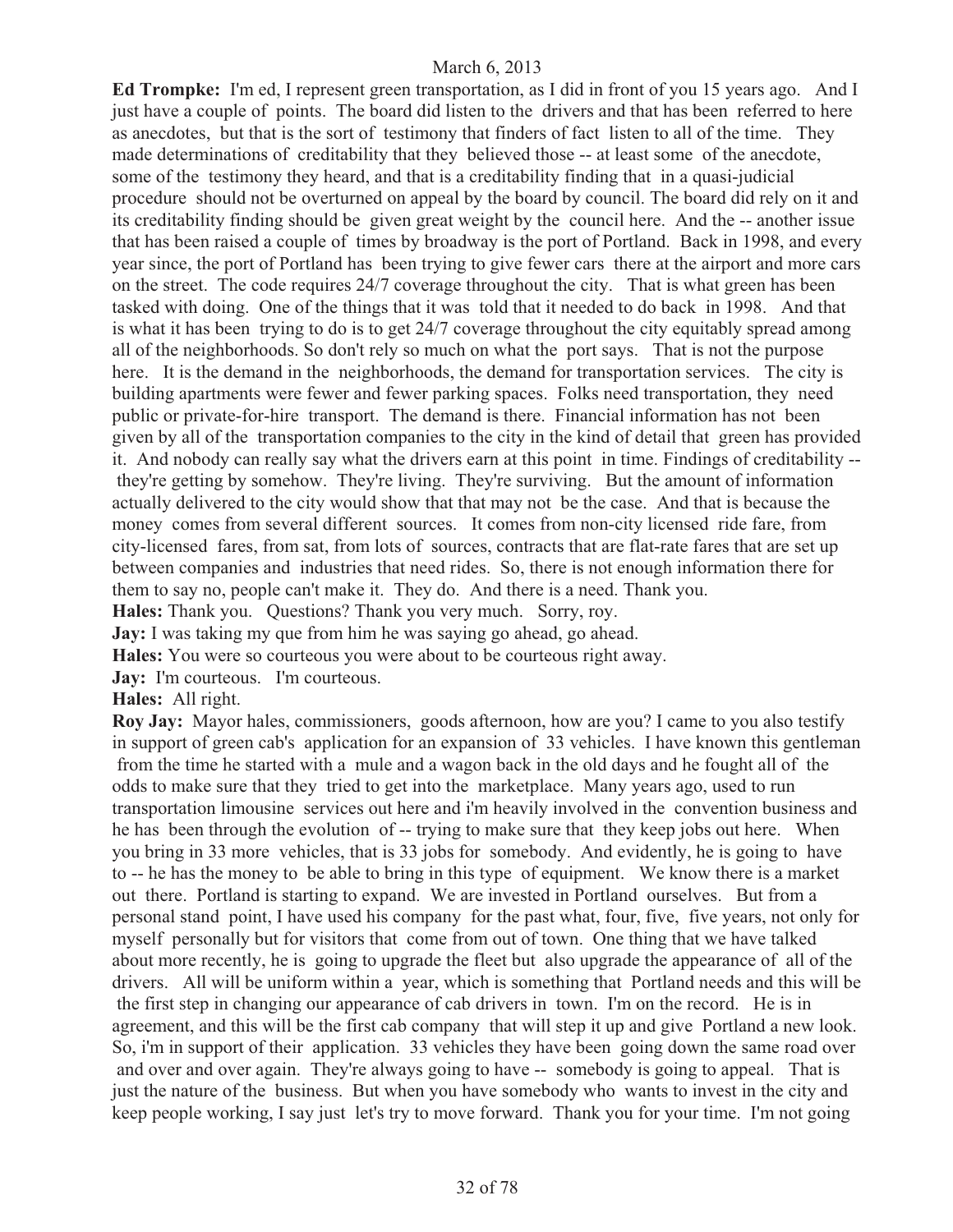to read from the speech. You can tell he is just a beginner so bear with him. Thank you for your time.

**Hales:** Thank you very much. Next three, please. Welcome.

**Vyacheslav Karkhy:** Thank you, and hello and i'm vyacheslav karkhy I'm with Portland taxi, one of the owners for Portland taxi. We're a small cab company, and we have been in existence for 35 years and work our butts off to get here. We have done improvements -- just don't take my word for it. Go online, Portland taxi, and see what happens. Last year, 8,000 phone calls to bigger companies and with our -- the size of our fleet, it is impossible to do anything to -- 26 vehicles just do not cover Portland metro area. They just don't. You know. Not fair that somebody just come and shut -- you know, shut us down. Thank you.

**Hales:** Make sure I understand what you said. 8,000 times last year where someone called and requested cab service and you were unable to provide it so you had to refer it to another company?

**Karkhy:** Correct. More than 8,000 phone calls, correct.

**Hales:** Thank you.

**Steve Entler:** Good afternoon, mayor. I serve two positions. First of all, taxi company representative --

**Hales:** Name on the record.

**Entler:** Steve Entler radio cab -- sorry. I'm the taxi cab company represented for the private-forhire board and also the general manager for radio cab. I will start out by setting a few numbers straight. I have heard a lot of different ones bantered around. Ray said something about initially we applied for eight and got modified to 38, which it did. But that was because of a length of time this whole process went on. Things had changed. I also heard that somehow we got granted 38. I assure you, that is not exactly what happened. It was 13. Somebody said -- I think steve said 38, somebody else said 12. 13 was the number. Green cab was awarded, 11, I believe it was. And Portland cab granted four. Those were the numbers that were the additional ones that have actually been granted. So, anyway, broadway did apply for 30 additional. Left out the fact that they also own sassy cab and they applied for 13 there also. That was 43 in total. Over that period, while I sat on the board, I never heard any data that supported their request from anybody. And this process went on the better part of two years. I had never heard any significant argument over the applicant's -- had submitted data or requests. Especially my own. Never heard any argument that they were not needed by broadway cab until evidently they're feeling it now. The anecdotal comments that were mentioned, I should mention, were primarily broadway drivers that were making those anecdotal comments. There was nobody there from radio cab saying that we didn't need any additional permits. Just primarily their own drivers. I won't say all, but primarily. n this process for radio, we submitted an overwhelming amount of data to support our request. I never saw anything from broadway, and some of the other applicants I thought they didn't support that much. The city did their study -- can I continue?

## **Hales:** Yes.

**Entler:** The city study -- all about the taxi driver labor market study. That was a process where all of the companies had to submit all of their financial and operating data to the revenue bureau. We were also brought in individually and interviewed about how we operate. And I think the interview -- they interviewed like 250 to find out what -- what they made. And there was one clear winner in that entire process, and that was radio cab. Where the drivers made roughly double what anybody else made. All of the drivers, they were all treated better and everything else. We have by and large the most call-ins per our service. There was some comments made by the port recommendations and how there were too many cabs on the street. You know, if you go out to the port and you check the on demand line, you are going to see primarily four colors of cabs. You won't see any black and whites out there. Our guys really don't work it. That was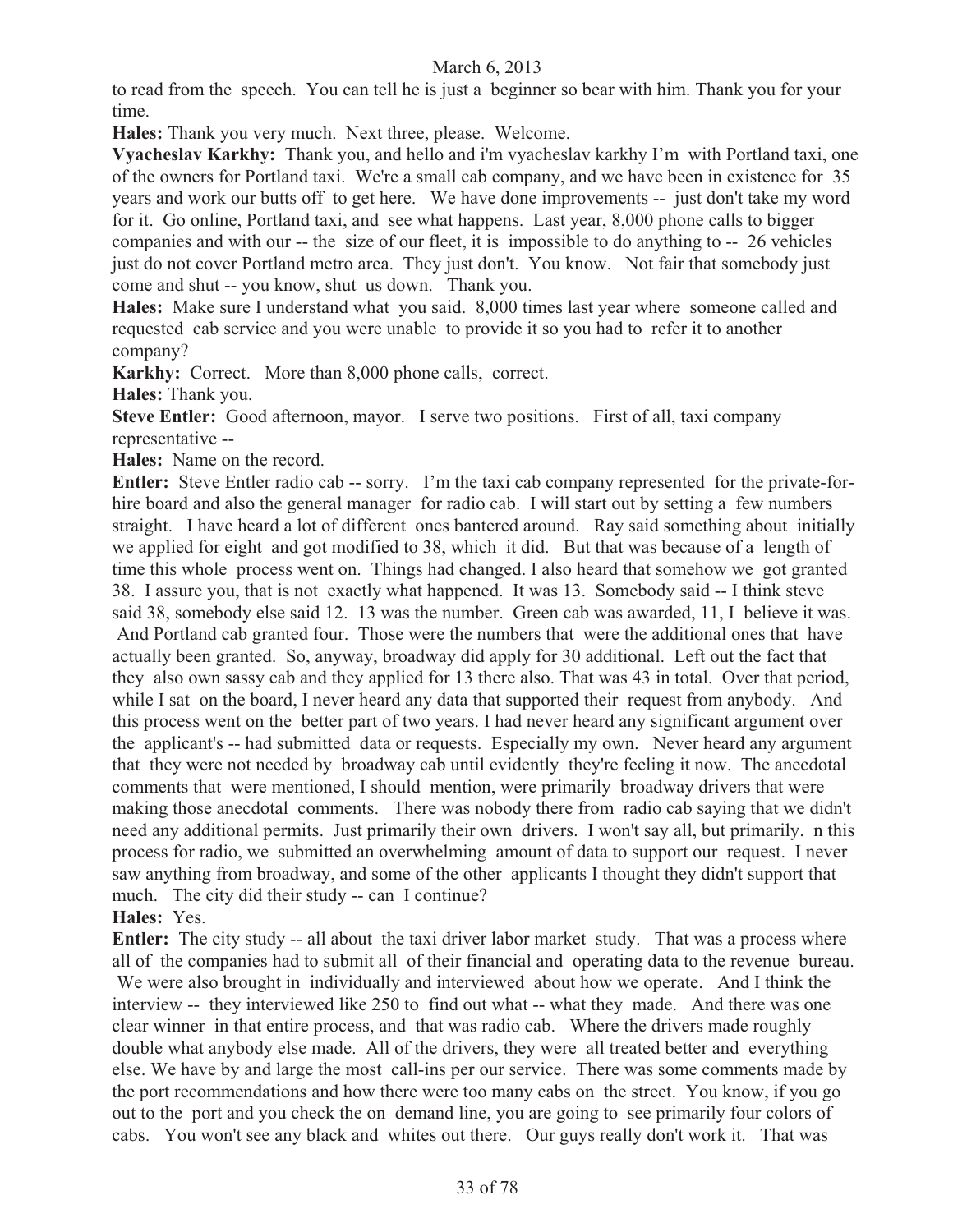substantiated lately in a meeting at the port where we found out that the total amount of permits held by operators for permitted cab companies to operate at the port -- stand in the on-demand line, a total of 256, which happens to work out to 136. Exactly 100% of broadway's permits are permitted to operate at the port. 48 for green. 100% of their vehicles are operating, are allowed to operate in the back field. 26 for Portland cab. 100% of theirs, and 19 for new rose city. 100% of theirs. Radio cab, 27 permits, most of the time they are not even used and that is less than 20%. I think to say that -- you are going to flood the market out by adding new cabs is ingenuous when half of your vehicles -- I wouldn't say half but a good portion of the vehicles concentrated at the back field of the airport and not providing any service to the public. Like some of the other providers have mentioned, we have also invested in new vehicles and they are sitting idle waiting for the additional permits which keep getting put off and put off and put off. And I would certainly like to get something going because our demand -- our service -- our discount count that we have carefully tracked and submitted to the city, has increased every month since -- I think 2009. We track that very carefully. And now we're up to averaging approximately 120,000 dispatched orders every month that go out to our drivers. And quite frankly, we're starting to get a lot of complaints about bad service because we just don't have the capacity to supply to the customers that request it.

#### **Hales:** Thank you. Questions?

**Saltzman:** I guess I would like to ask each one of you. You have not testified. Let's hear your testimony.

**Kedir Wako:** My name is kedir Wako a union cab president. Also I have been driving for broadway since 1998. There is some -- what union cab - who calls union cab to come to the city is broadway. Broadway abuses cab drivers -- we are abused. We fined as much as they want. For evidence broadway -- you can consider for evidence you can have a place the city council. You can see that it is un sueable regulations they have it. Whatever they do to drivers nobody can challenge. Broadway flooded the city with a gypsy -- what they call it a gypsy like a city of portland not to work those cab drivers from Beaverton in portland. They flooded in the name of sat or reservation only or what they call it another name is I forgot I'm sorry. Theirs another name. So medical transportation or sat. So, any cab, any person who has a city permit can call broadway and they get it. They train cab drivers, if they submitted their red car they have maybe 100, 150 cab drivers, trained by broadway, existing cab drivers so there is no space to stay in there. I have to work hard, shut my mouth just to work for sake of living there. And because they put in 150 drivers on waiting list, don't know if that driver is still driving or not but there is a waiting list of what ever number they call it. Know that broadway act in that for last two years cab drivers calling the private-for-hire transportation every single month of the private-for-hire -- the abuse being done cab. Even the city doesn't solve it. It is a simple, minor issue so solve by union cab. Please ask the city council to pay attention the life -- they make another formula. They hire there own cab drivers. Michael red diamond who was elected by us and doing against us and to oppose the cab drivers issues is not a real issue. So now asking broadway another permit -- when broadway ask for their own to give more permit. Driver life is not hurt. But when other people get permit driver life is going to be hurt. Driver permit -- driver license will be hurt, it will be hurt if cab company doesn't make no dispatch. If it doesn't give them the burden of fine -- if the cab drivers get a relief from the kitty of \$2000 a maximum of \$2200 a month. I appeal to mayor hales still to relieve all cab drivers -- not only those 50 union cab drivers, to reduce their life so they don't have to work seven days -- let them work like anyone else. Eight hours and go home and get laughable life with their kids or their family or rest. All this causes its because nobody likes to work 7 hours and stand in the sun and the rain its just because they can't pay the burden of that kitty \$2,200 a month.

And I have to make money let's say my car gas us -- my car gas is maybe you know that it is very expensive now a days. I have to fill up about 40-30 dollars a day. Company kitty is \$80 as a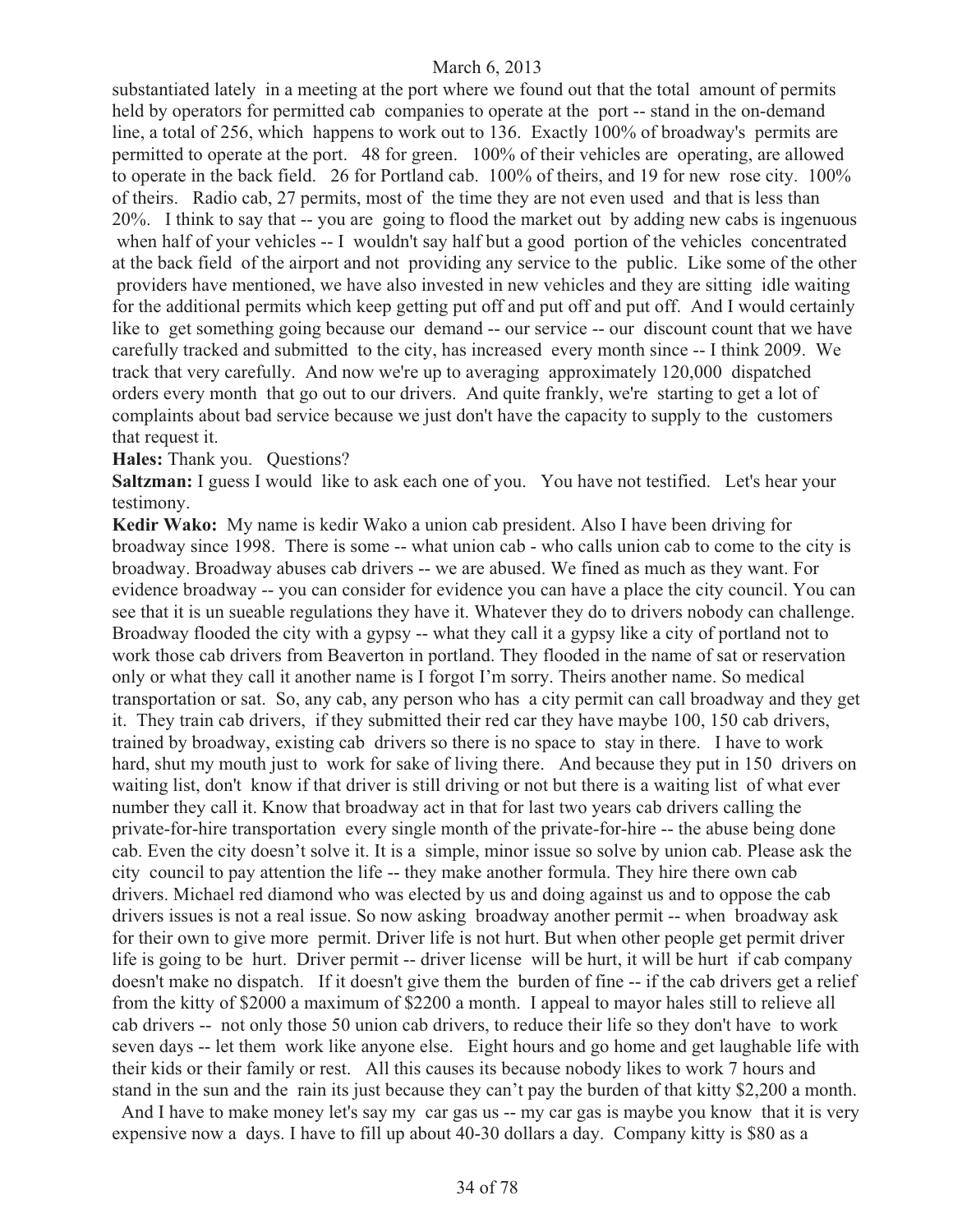minimum. Every friday, I will get a surprise of fine of whatever maybe a phony person called to say that this cab number cut me over, so you have to be fined. There is no outflow to us. When broadway know that all this been complaining recorded by private-for-hire transportation -- I ask the city council to deny broadway cab permit. Thank you.

**Hales:** Thank you. I know you had a question.

**Saltzman:** Well, I earlier asked -- was asking about what harm would there be -- I think broadway cab in its defense said if you grant us more permits, that will harm drivers. I asked the question, what about if you carved out from the sat population, and they said, well, that probably would not harm drivers because it is just taking drivers from sat to I guess revenue service. I would like to get your comments on that thought. What if we --

**Entler:** Virtually all of the sat vehicles are also suburban unpermitted vehicles. They are taxi cabs that work out of town. They are doing double duty. And there is no control on that. So, what is to say you shift -- pick a number. 20, 30 permits, kill the sat and make them into cabs, what's to permit 30, 40 more cabs in the suburbs. You know, it is just -- it doesn't make any sense. And would lead to something, you know, bad. Radio is a driver-owned company. We are always looking to protect the drivers. That is where our focus is.

**Hales:** Trying to remember some of the details from 10 years ago. There are no regulations in the suburban jurisdictions?

**Entler:** There is not. The only suburban jurisdiction right now would be vancouver. They have their own set of regulations.

**Hales:** And the cab service that is available in those areas, is generally provided by the same companies we are talking about here?

**Entler:** Well, right now, it is -- there is -- you know, economy is falling on hard times. Anybody with four wheels has a taxi sign on the top and providing service. There are probably 100 different cab companies in the suburbs, along with the players here, major cab companies here have suburban units also. The controlling factor for our company is, you know, if I flood the market with cabs, then the drivers that own the company are going to be after me. It is not so when you have got one or two or three person-owned company. They are just looking to fatten their own wallet. So, you know --

**Hales:** Smaller companies in the suburbs in addition to the major players here. **Entler:** Right.

**Hales:** And they are. It is the wild west, they can do whatever they want, except that they can't pick up a taxi fare in Portland, right?

**Entler:** If you -- if you have a yellow vehicle that has a top light and one that doesn't have a top light, how is john q public tell the difference? Most of the time they can't. You know, hail the driver and bring them over.

**Hales:** Further questions? We will have more people to testify. Any other questions for these folks? Thank you very much. And is there anyone else that would like to testify? Come on up. Lightning: Yes, basically what I see the problem being here is that there was a certain amount of permits allocated, and through the process, it seems that possibly broadway wasn't able to supply the right data or possibly wasn't given the chance to attain these permits, and one of the problems I see here is that it appears we talk about -- look through the equity lens or let's be equitable. It appears under this process that broadway really wasn't treated fairly. I really think this should be appealed. Because broadway has done a tremendous amount for the city, tremendous amount for the community, and by allocating these permits and them not being given the proper process has an effect on their business, effect on their overall value of their business, and I think that this should be looked at closer, and I think if they have tried to appeal this, there is definitely something to look at further, and let's put a hold on this. Let's take a better look at it. And make a better determination. Thank you.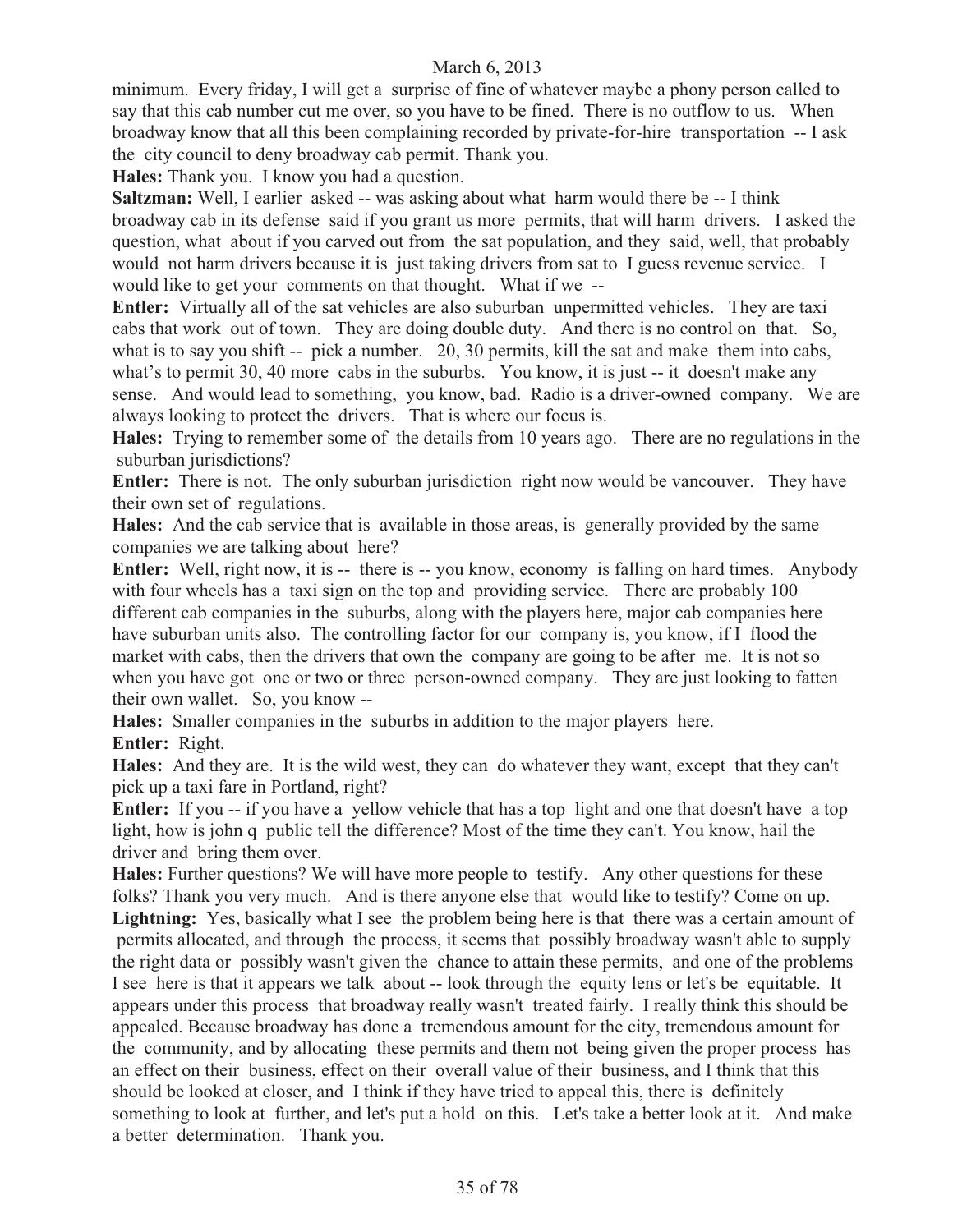**Hales:** Thank you.

**Mary Eng:** Guys, i'm so honored to be here with lightning. He is such an incredible activist for the community and for ecology and I thank you so much for your support of him. **Hales:** Name into the record.

**Eng:** Mary Eng. On the issue of the taxi issue, I wanted to tell you about betty houng of the national lawyers guild in los angeles. She has done a lot of work with taxi drivers. I wish she were here today to give this speech. The thing that really grabs me that she said is that taxi cabs are sweat shops on wheels. Sweat shops on wheels when you look at the way the workers pay incentivizing are, the length of their hours. Last taxi drive in Portland, the driver was falling asleep, which I realize so much from my fear of flying that I might die in the taxi cab on the way to the airport. That kind of consideration in terms of safety should influence the way that we guarantee equitable living wage to all taxi drivers not working overtime. It is corrupt to force them to work overtime like we do with our trimet. We have trimet drivers crashing into trees because we don't have benefits and direct hiring protocol. And in terms of monopolistic behavior and disfavor to one company over the other. The whole room should give a round of applause to the taxi drivers of Portland who work incredible hours in bad weather and bad conditions and we need to work together as a community for a more equitable outcome.

**Hales:** Thank you. Thank you very much. No one else signed up to testify. I think I would like staff to come back up. I suspect others would as well. Thomas how are you? So, I guess part of this is refamiliarization on my part. Bear with me. In terms of data collection, can you clarify what has been going on in terms of data collection? You have obviously got the studies and findings that are here in the record, but what is the ongoing practice? Are you receiving constant data from these companies that we regulate? How does it work?

**Thomas Lannon, Director, Revenue Bureau:** Good afternoon, mayor and council members. I am director of the revenue bureau. I tore myself away from the joys of the arts tax to come over and talk for a few minutes about this as I was watching --

**Saltzman:** Working the phones.

Lannon: All of the above. All of the above. There is no steady stream of data that we are receiving from companies. There are a number of opportunities to improve -- so that we can get live data. I believe there are technologies in place that there would be an ability to get that kind of data. That was not part of the data input that went into this particular study. The reason I came over here was to talk a little about that. Robust discussion about supply and demand and how that relates to driver equity and income. And I think that the piece that gets lost in this conversation is that a big determinant of driver income, net income, is the expense side of the equation. It is not just how many fares are drivers able to pick up and what is the rate that they are receiving per mile on those fares, but it is also the question of what were the expenses that they have to pay back to the company. A number of reforms that the bureau is bringing forward in conjunction with the recommendations have to do with containing the costs and making sure that the so called kitty, rent paid for the vehicle is capped. I just want to put that out there as one of the things that is really important determinant in terms of net income for drivers. Now, in terms of some of the earlier testimony you heard concerning the revenue bureau data -- the revenue bureau comprised a number of different divisions. Regulatory is one of the divisions, the staff required to regulate this industry. Another division, operations division, which has a section including cpas and professional auditors. And it was the audit section that reviewed driver income by analyzing three years of income tax data as well as other financials of the companies themselves. So the audit section was also tasked with reviewing the data contained in the reports before you, including documentation of the collection effort -- comparison -- same cities we compare ourselves against. The cities were not cherry picked -- all of those representations were reviewed by our auditors. In fact, much to my staff's chagrin, I engaged deeply in the review of the reports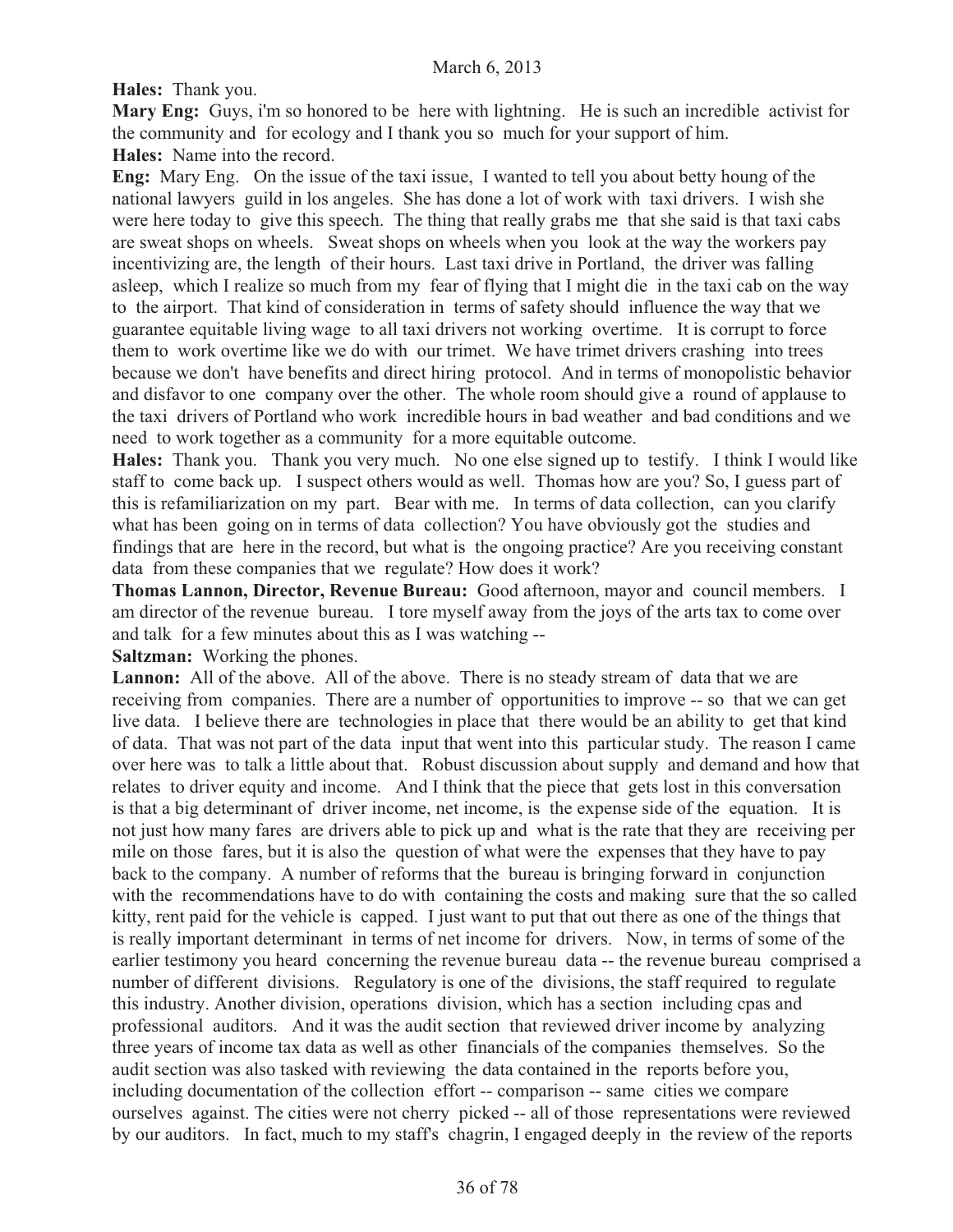making sure that the data being presented was defensible and relevant. So, in any case where you heard criticism of the given data set, I specifically tasked auditors to go back and look at that data set. So in the hearing, I believe back in november, there was -- there was -- someone made the comment that the trimet -- correction, the port of Portland data wasn't relevant and that it wasn't correct. So, we went back and took a second look at that. Where did we get that data? Well, from the port of Portland themselves. They publish that monthly. We checked specifically to make sure that we had good, reliable, relevant analysis of that data set and conclude that we did. So, given the lengthy process that was undertaken, and I think thoughtful process that involved hundreds of stakeholders over the last several years and given the fact that this is a very complex market to regulate because there are many players, many people who have an interest, we have the safety component, the customer component, the company's component and of course the drivers. Anyone of those legs of the table, if you make an adjustment to one, there is an impact to others. I would ask the council to please -- to deny this request today and uphold the private-forhire transportation board of review's decision.

**Hales:** Thank you. Further questions for staff? Go ahead.

**Novick:** Yes, actually, I was looking at -- page 14 of the report, trends and demand criteria, it does seem like a number of criteria, since -- it depends on what year you pick, but some of the demand criteria the numbers are down since 2005 and 2006. A reference on page 13 to what has happened since 2001. The tables don't reflect that. So, I was wondering what -- what you think is the relevant year to look at in terms of increase and demand. Is it 1998, 2001, 2006? What do you think should be the point of departure in looking at demand increase?

**Butler:** The answer to that is a little complicated. As thomas said, a lot of rigorous analysis of the statistical data we were looking at and in answer to some of the previous comments, the actual demand factors that we looked at have been consistently looked at when considering taxi demands for a number of years. There are generally agreed upon to be important statistical factors. You can talk to two experts or three, four, five, and the emphasis on each one will be a little different.

We did do an exhaustive study of all of the literature on demand. And the factors that the city has been using did seem to hold up overall. In answer to your specific questions, obviously if you are looking to increase the number from the 1998 taxi number, you would want to look at how did these factors change since 1998? To alter that a little bit, there was a demand study commenced in 2008 at the request of the taxi cab companies, including broadway, claiming at that time that there was a very strong need for additional taxi vehicle permits. I think there are several other important stakeholders like travel Portland that have been citing the problems that tourists and other business travelers have with getting taxis. And in 2008, a very strong general consensus that it was time to really increase the taxi numbers. So, the taxi demand study commenced, but - and the original initial findings were moving towards recommending new permits at the time but by the time the study was completed in 2009, the economy had suffered significant losses. All of the factors were on a decline. What the advice was from the consultant at that time was to look to all of these factors and when they start to trend up from the 2006 highs, when they start to reach that level again, that is when it will be time to issue new taxi numbers. We are in agreement with that finding. We think that there was a need in 2008. But then the economy suffered a downturn.

 A lot of tourism decreased. And we are now reaching levels in most, not all, but in most of the factors we are looking at, we are reaching levels that are meeting or exceeding those highs, those previous highs, and the trend seems to be very well established.

**Novick:** It is not that this is the first year that you would have made a conclusion that there was enough demand to justify more cabs. If you looked at it in 2007, you would have concluded the same thing.

**Butler:** Correct.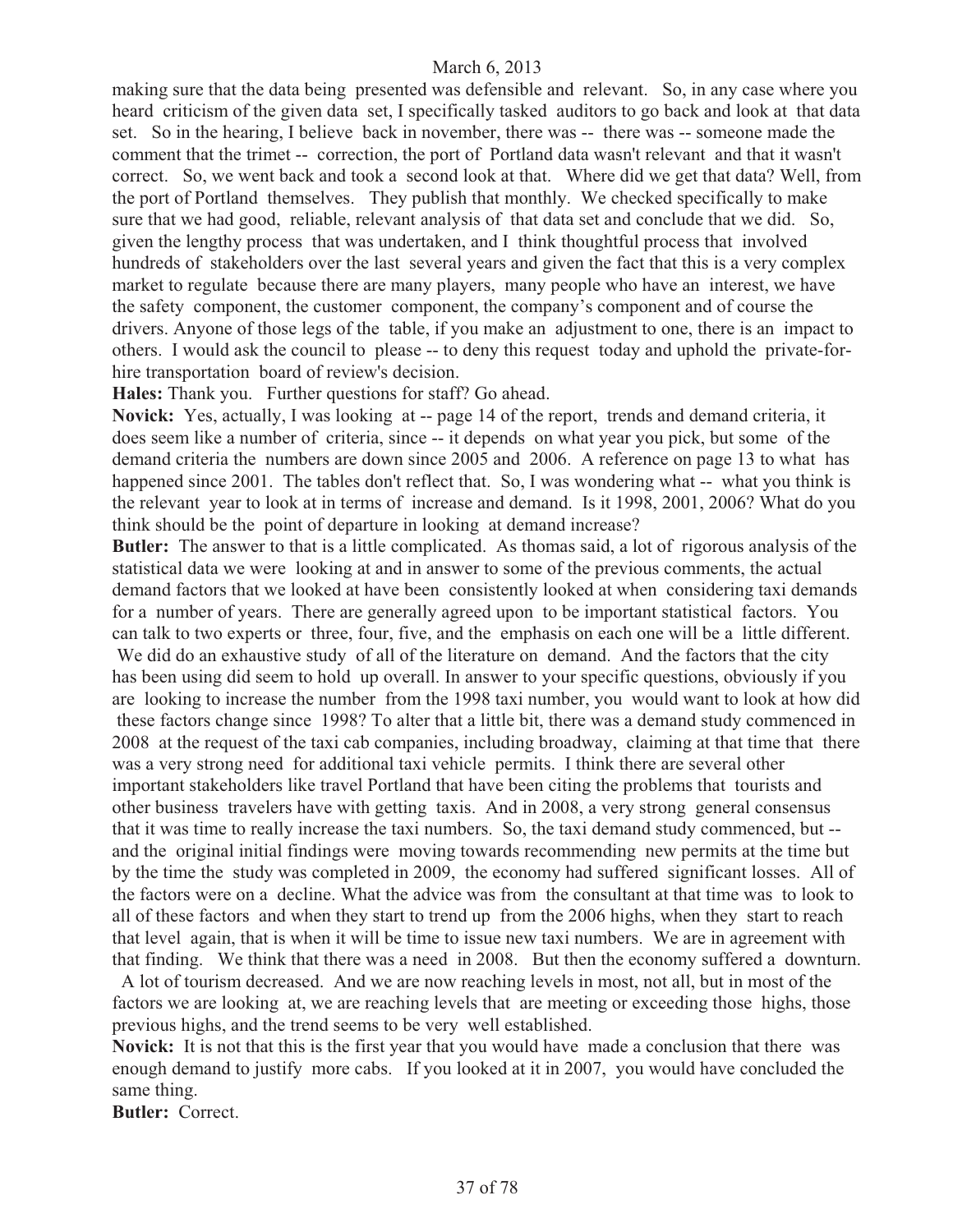**Novick:** Another question I had. When you are talking about different cab companies making the case for sufficient demand for their services, isn't it all one market? Sufficient demand for radio cab to need more cabs, wouldn't there be sufficient demand for the cab industry as a whole?

**Butler:** It is a very complicated question and that was part of the reason why it took so long for the board to come to a recommendation on this. Part of the issue when you have a regulated monopoly, one of the unintended negative consequences unless you have really good performance standards that you are measuring and using to decide who gets permits, you have this cap, and if you are going to get the same number of permits every year, no matter what you do, that doesn't create incentives for good service or for good conditions for drivers. So, probably much more important even than the recommendation for additional taxi numbers that the board came up with, council passed on november 7th, was a very new thing for Portland, a matrix of performance standards developed by the board. Every year when the companies come to request permits, that matrix will be used to decide whether they get additional permits, but also whether they, indeed, get to keep the ones that they have. I do agree with ms. Miles, utilization issue is a very real one.

 Some of the companies can't fulfill the need that the -- the demand, people are calling them, particularly the smaller companies and they can't fulfill their customers' demands for service. On the other hand, some taxi drivers are sitting at the airport long hours working 14-hour days not getting very many dispatch calls from their company. We need to include that in the equation when we decide which companies get permits. We have done it in an initial way, and that is in the sense that the board taking many years of history of both the council and the board saying that it was important to start giving opportunities to the smaller companies to grow. Their evidence that they were not able to fulfill their calls for service and their evidence that they were investing significantly in improvements to the company was taken -- was weighed very heavily. So, did I answer your question?

**Novick:** Demand, demonstration of demand is one factor among those that you examined. **Butler:** Exactly. We measured overall demand and we made a determination that additional permits were required, and then we looked at a whole series of factors concerning how well the companies were performing. And then the other issues such as unresolved sat issues.

**Saltzman:** We started out the hearing today, you did say that the sat issue is under active review by the revenue bureau.

**Butler:** It is.

**Saltzman:** With respect to broadway?

**Butler:** Yes. With respect to all taxi companies and the way that they operate sats, there is a sub committee. We have already had one robust meeting where we identified the issues and potential solutions to the issues. The board will be discussing it at their meeting next week. And we think that the sub committee will have at least one more meeting before we propose a solution. We think it is on the fast track to be solved. It was throughout the entire two-year process. The status of those vehicles and the crossover and how that affects the taxi demand was one of the big issues that came up over and over again in every context. There are issues in terms of the way the drivers are impacted financially because in addition, thomas mentioned that the driver payment to the companies, the kitty is the number one factor that we identified that affects driver income. It is not how many cabs are out there.

**Saltzman:** We did adopt some new rules or your in the process of adopting new rules that will limit --

**Butler:** You adopted them on november 7th. That kitty is regulated.

Lannon: The kitty is capped. There are a number of other reforms we are working on right now. We will come back before this body. Right now we're planning on consent. If you would like to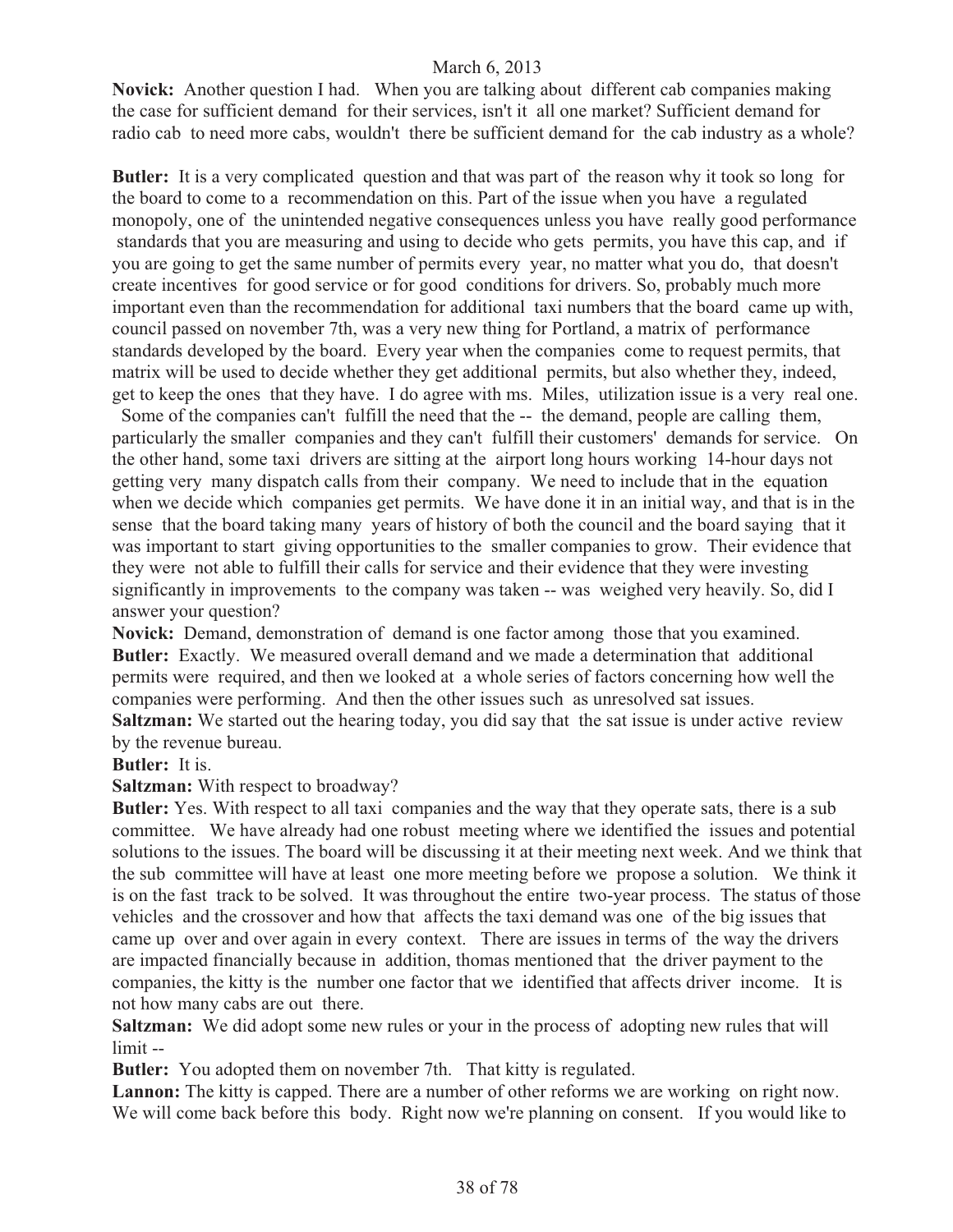hear it on the regular agenda, we could. March 29th, we have a report due before you about our progress in all of those areas.

**Saltzman:** That's fine. My last question, maybe it's a statement too. In looking back over the situation last year -- the union cab came along here's this great idea political heavyweights aflcio, communications workers of America, African American chamber and not taking away from the fact that it's a great idea, it sounds like a great idea. Its been working in Denver. But it really kind of forced the authorities that be, which includes us, includes you, private for hire board to say we've got to do something here. No is not an acceptable political answer. So the perception to me is were going to have to grant 50 permits or so -- so lets open the door and let everybody, as I said earlier, respond to the cattle call. I'm not sure I have a problem with that but I'm trying to figure out why broadway and new rose city would be the two that wouldn't appear to get any of the new permits. **Lannon:** I respectively disagree with your perception.

**Saltzman:** It's my perception. I'm not saying it's a fact. I'm just saying that's my perception. **Lannon:** I understand that. I want to flag this very clearly. We looked at the industry data and made a determination that the market could in fact support more vehicles. I don't personally -- Saltzman: Okay, so what happened to broadway and new rose city and all that?

**Butler:** There were details regarding the rose city's operation, some serious concerns about the management there that, that we're working with them to resolve, and we think it's going to have a great outcome. And they are going to improve. And, and --

**Saltzman:** How about broadway then?

**Butler:** The sat issue, and the need to resolve that really an important one, and it was also just the lack of, any real evidence that permits were needed by them. And a part of the whole consideration by the board has been, and I think it's been an issue that's been before council in the past, we never would hope to get to the point where we say every cab company has to have the same number of permits. That would not be an appropriate position to take. However, we have a whole list of things that we require of any permitted taxicab company. We have three companies right now who, actually, can't meet those requirements with the number of taxi permits that they have. So, this is a push to allow each company to at least meet that minimum critical mass that will allow them to meet city standards, to be innovative, to keep um to date with their equipment, and also to provide the services that drivers need in order to make a decent living. So, you know, when we looked at broadway, and radio, if there is a limited number of permits, and we want to issue them gradually so as not to negatively impact driver income, we want to make sure that there is really a solid basis for that need for their permits because they are already of size that the other companies haven't detained in order to be able to meet the city standards. It's very, a complicated equation. As Thomas says, you move a piece and something else changes.

**Hales:** Other questions? Ok. If there are no other questions I will close the vote hearing. **Iparraguirre:** May I interject?

### **Hales:** Yes.

**Iparraguirre:** For the record, Roland Iparraguirre, city attorney's office. I want to make sure that we have a clear record for the event of any further appeal of this hearing, and what I heard today was broadway cab is not appealing the board's denial of its permit application. When in fact, they are appealing the broadway cab is appealing the board's determination to grant permits to other taxicab companies. If i'm mistaken about the issue at hand, this is the time to clarify the record. **Hales:** I have not closed the public hearing so allow them to respond to that question.

**Saltzman:** Did you have another point, roland, or that was it?

**Iparraguirre:** That was it.

**Hales:** Come up, we are, we are going to have him restate yet and get that answer on the record. So, restate the point, and let's get her to respond to that, please.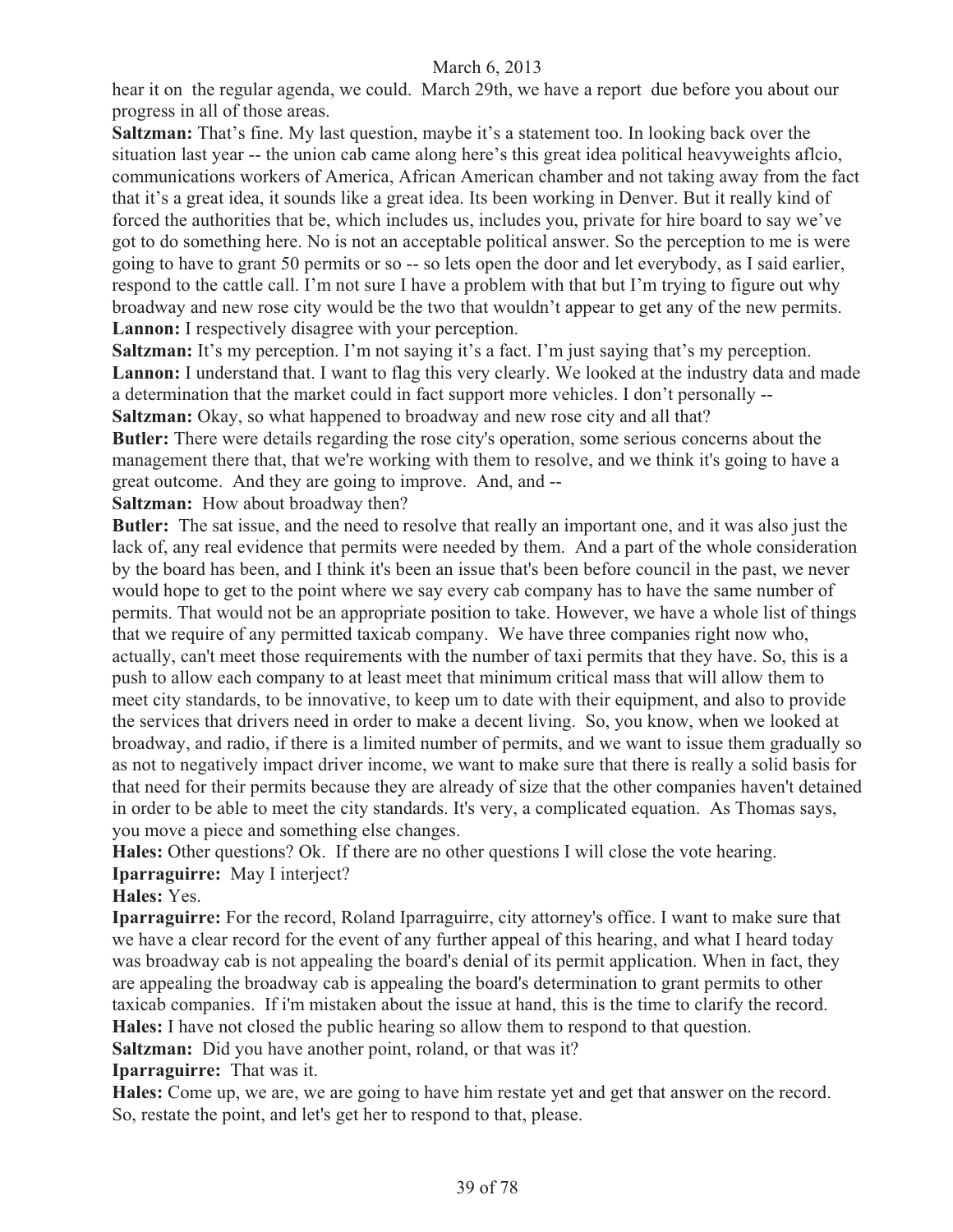**Iparraguirre:** The issue on appeal from what I heard today was broadway cab, appeal of other taxi cab companies receiving permits from the board, not the denial of its own application for permit. **Miles:** I believe we appealed both issues. We appealed both the conclusion that the other companies should be awarded and the conclusion that we should not.

**Hales:** Ok. Good. Anything else that we need to clarify before we close the hearing? Thank you. Miss miles, thank you. Ok. Now, I will close the public hearing, and my sense, I am not sure if there are others eager to make motions but my sense is one we have gotten additional information today. Two, this has gone on for very long time and shouldn't go on much longer, and my sense is that at least my comfort level would be highest if we would set next week as a date on which to take action on this matter, and not, not act today, but, if others are, disagree with that --

**Fritz:** I was prepared to make a motion but I can defer.

**Novick:** I am willing to go along with it being deferred, I would be prepare to act today, as well. **Hales:** Dan?

**Saltzman:** And your purpose in asking for a week?

**Hales:** We have gotten materials I have not read, so make a decision on an appeal that I have not read everything. I actually would like to read it.

**Saltzman:** I'm fine with that.

**Hales:** I would like to read the record and we only got part of it submitted today, or at least I only saw it today. If it was in the packet, broadway's material for example, I did not see it all. **Fritz:** It wasn't but their late submittal, as some of the companies have pointed out they have been waiting since november to go ahead and put -- get the permits into use and the purchased equipment.

**Hales:** Fair enough. But we don't do a lot of these hearings, we do a lot of land use and there is a full record developed beforehand and in this case there is not so I would like time to review it. I would like to set next week at this time for council action on this appeal. And therefore, we are adjourn until tonight's budget session at 6:30. [gavel pounded]

At 3:36 p.m., Council recessed.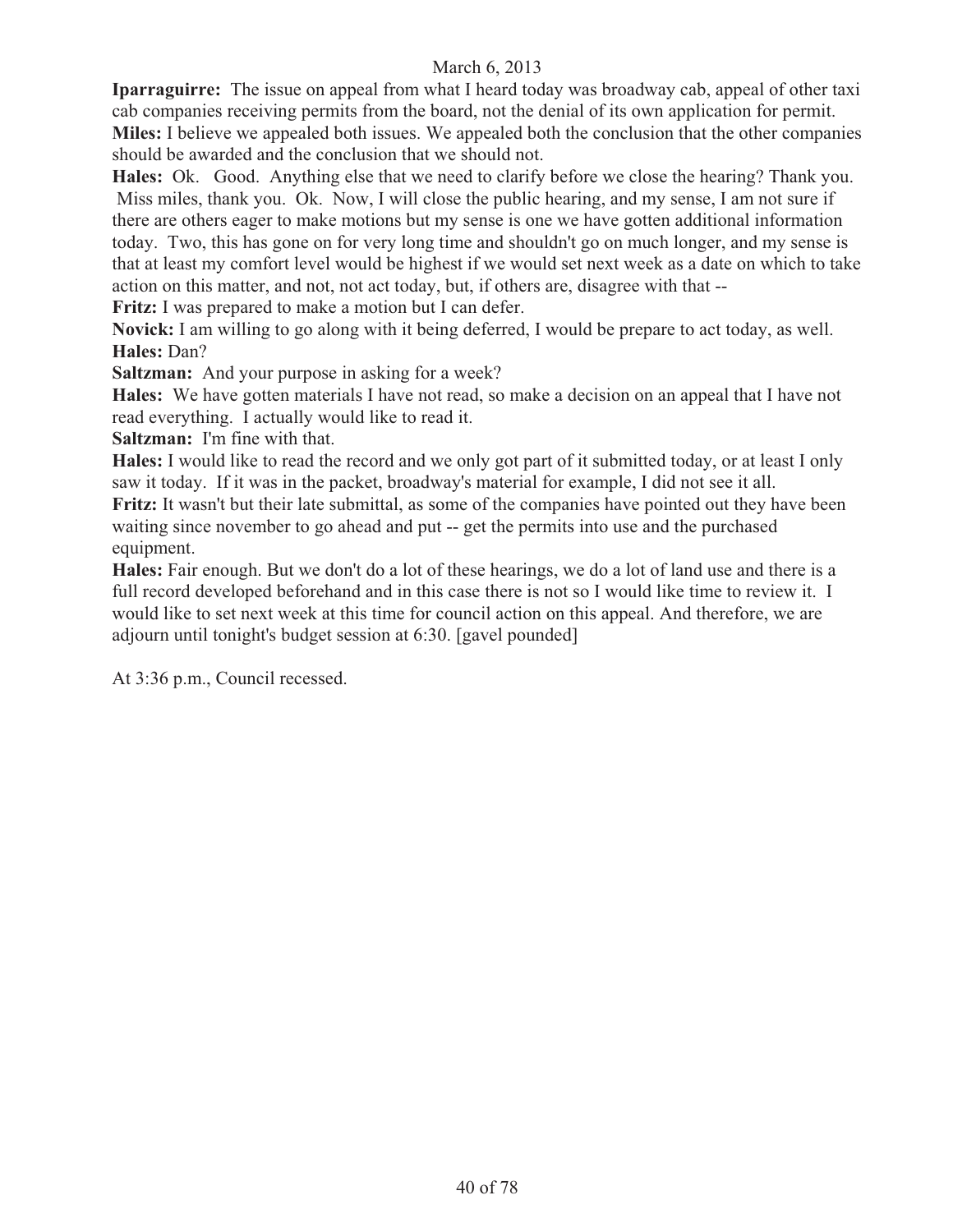# March 7, 2013 **Closed Caption File of Portland City Council Meeting**

This file was produced through the closed captioning process for the televised City Council broadcast.

Key: **\*\*\*\*\*** means unidentified speaker.

# **March 7, 2013 3:00 PM**

**Hales:** Welcome to the thursday, march 7th session of the Portland city council, I believe that we have one item on the council calendar, and karla, would you please read the time. **Item 203.**

**Hales:** Thank you. Since our last council session on this item, commissioner Saltzman and commissioner Fritz were working together on a task force to further develop the proposal, consider potential amendments, and the results of that work, and quite a bit more is in front of us today. So, I would like to call on first commissioner Fritz to talk us through that task force process, what you found, what you have done, and therefore, what's in front of the council today.

**Fritz:** Thank you, mayor and everybody for being here today. And my chief of staff is going to come up and work us through the amendment. And it's been a fascinating six weeks. I very much appreciate the input, whether supportive or opposing, a tremendous amount of discussion so commissioner Saltzman and I convened a task force of members supporting this, and worked through line by line the entire code, and have a new proposal that was out on friday. And we have continued to make improvements and even up until ten minutes ago. So, we're going to walk you through those different issues. And a lot of this, many of you have been very engaged and you are aware what's on the table. We wanted to make sure that everybody watching at home, who may be doesn't have access to, to the internet or all the documents, is aware of what the significant changes are.

**Tom Bizeau, Commissioner Fritz's Office:** Thank you. Tom Bizeau, staff of Commissioner Fritz. I have gotten a little powerpoint here. I am going to go over the, the premise for this ordinance again, and then go into the amendments. The amendments, there will be the highlighted amendments. A lot of other amendments are structural. And have been changing and moving portions of the, of the code into various other sections to make it more applicable or to make it more clear. I won't be covering a lot of those sort of structural and scrivener changes. So, essentially, going over again the reason for this ordinance is to establish minimum public health standards in the workplace. And it affects individual and productivity. We had so many discussions about, you know, the issues related to whether it was an economic issue or a health issue. It helped us to always reframe this back into the public health issue. And then, of course, the spread of disease, throughout the schools and our community, and it was, it was -- definitely one of the primary motivating factors for this ordinance, which is a parent shouldn't have to make a choice between going to work and staying home with a child. And a child also when they go to school sick they spread their diseases to other kids throughout the community, so we have to be -- it's another public health type of issue. So, in the definition section we made some changes to, to, to a lot of the definitions, but these were the most significant ones. And those related to employee, and we also deleted the definition for hiring [inaudible] because it was too complicated to get definition that worked. In terms of the employee, we clarified it per the state statute, and we also clarified the exemptions of what an employee actually is not. Also, clarified pto, which is an important part of this ordinance, which is the paid time off policies that a lot of businesses have. So, this is the first section after definitions. And these, what you see in the, in the bolded black lettering is, is the additions. So, these were some of those that we added in here to, to clarify some of the commission, the commission and peace rate type of issues. And I think that, that, I think this is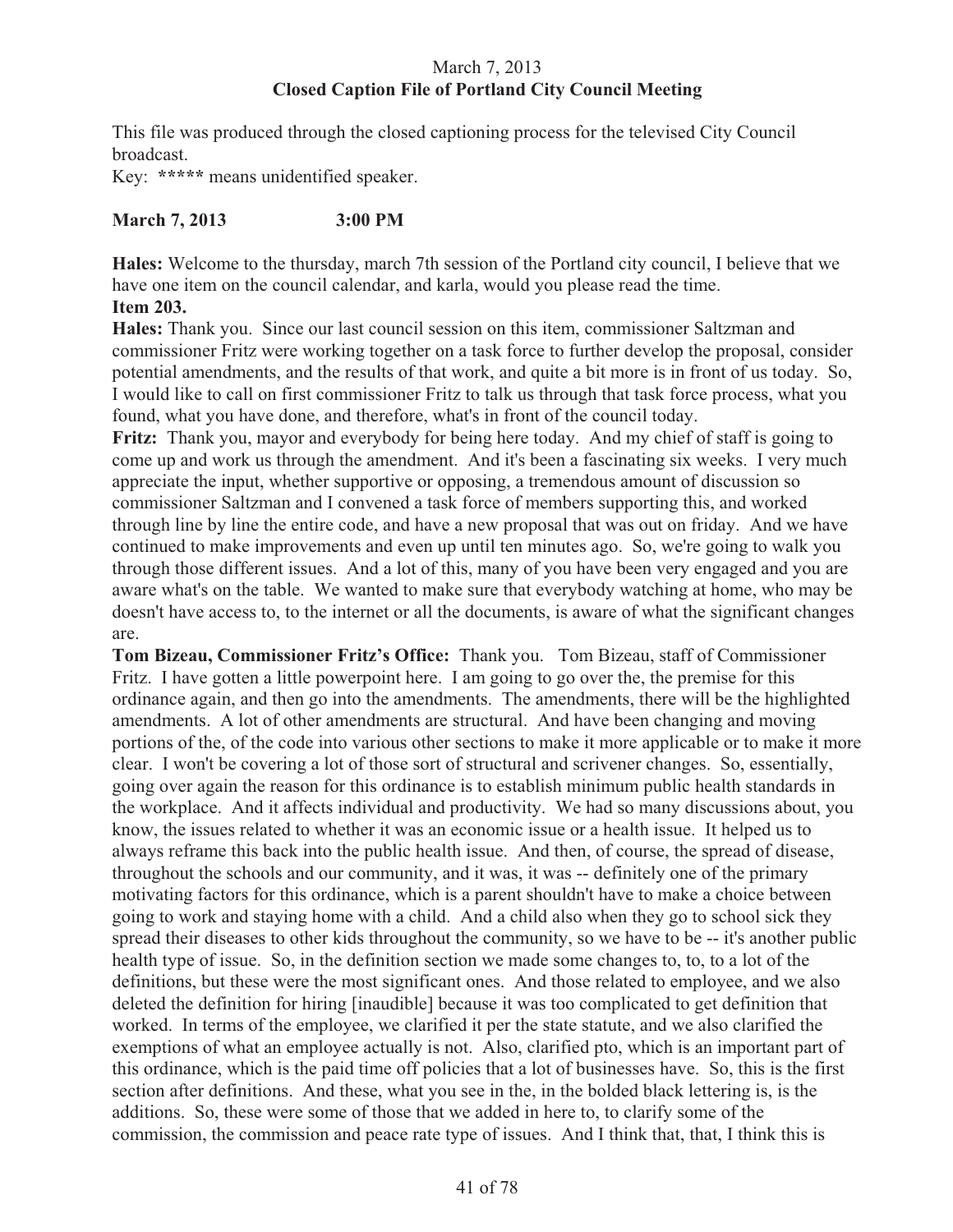going to be talked about more with, with, by council in a substitute that's being offered, so I won't go into that much. And employees who are paid base wage plus tips or commissions shall accrue sick leave based on base wage. It's, essentially, saying that, that if you have a base rate, and you are getting a minimum wage, then you, basically, you are accruing sick leave, and using sick leave according to that base wage. Employees who travel to the city and make a stop is the purpose of conducting the work. This was a, a topic of conversation by the task force, and we just added one word here to, basically, clarify it and make it a little more clear as to what that meant. And essentially, it really is about work. It's not about, about stopping to get gas or stopping to, basically, get some food. It's about moving from outside the city into the city and working, traveling from outside of the city and into the city and working in a regular way. Continue on with the sick time section. Another change was an employer is not required to allow an employee to carry over accrued hours in excess of 40 hours, we had this in our original, but we clarified it more here. So, the maximum that you could earn is 40 hours in a year. And you cannot carry over more than 40 hours unless, of course, the employer allows you to do that. You could see the white, that's the text already there. I put it in here just as context. Sick time will begin to accrue for employees employed on the date this ordinance takes effect. We have that also added to put in there for new employees. That when they commence their employment, they begin to accrue the sick time. So, use of sick time, we have, we had discussions about how you, you would, actually, measure it, would you measure it in a quarter hour or in four hours, it seemed to make sense by most in the discussion that one hour was a standard increment that we use often. Unless your time could be, could be, you know, proffer by the employer. Also, when you take the sick time, you can take it, once you came into a shift, and you found out that you were sick or you were getting sick during the course of that shift, then your sick time could cover that portion that you want there. Just wanted to clarify that, also, of course, you can cover a whole shift if you called in prior to that shift occurring. And we also wanted to clarify when you could not use sick time. And this really got into the discussion of shifts, this talks about how if you are not scheduled for work, at the time in that you are sick, then that sick leave is not something that you can use, especially, an example is a part-time employee who, basically, works 20 hours a week, but then, on the other 20 hours of that week, they get sick at that time period. They cannot take their sick time at that point in time. They can only take it when they were scheduled for work. Also, another addition was adding in, during the first 90 calendar days of employment, you would not be able to use your sick time. You still would be accruing it, however. So, that goes back to that point about, you started accruing from the day one, from the day that the ordinance is in effect, and the day that you commence your employment. But, you cannot take it until the 90th day. This was a discussion about a probationary period in a lot of areas of employment. There is also the 240-hour provision in the ordinance. Which basically says you cannot take it until you have accrued 240 hours. And, and that's still there, and it could overlap there. And it could go beyond there or it could be less than, this but the 90 days would still hold true, so that, that if you had accumulated your 240 hours, of work that you would, you would then still have to wait until the 90th day before you could take any sick leave. So, we clarified a bit more on shift-taking, that it welcome back possible for, for an employee to work an alternative shift to make up for the use sick time. It's an employee, employer relationship thing and how, how they can communicate on that issue. But, it's not something that you are required to do, you are not required to work an alternative shift, and you are not required to find a replacement, which we had in our original. We discussed more about the written policies or standards, and we just clarified some of that language there. We took out of our definitions what we call designated contact protocol, and then we, basically, put it into this standard, in this section of the ordinance. Of the code, and, and just made sure that it, was understood as a reasonable and accessible means of communication, identified by the employer. And it would have to be a written policy. Also, the employee has, has their responsibility to, to make sure that they follow that. Use of sick time,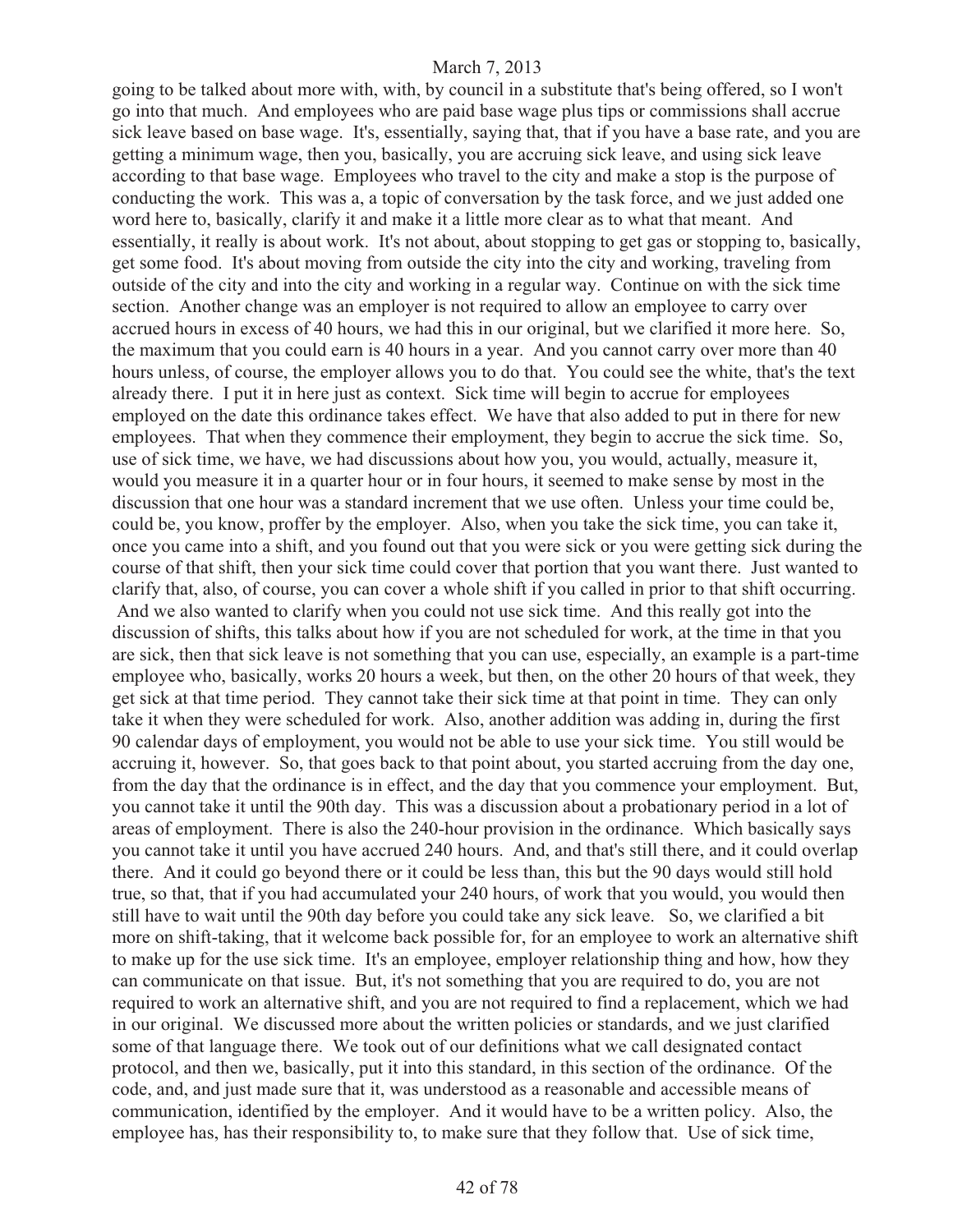perhaps, more than three consecutive days. We add it, added a documentation section related to the domestic violence, sexual assault. This documentation is tied to an ors so we wanted to make sure that that was pointed out. And then, another section was put in terms of exercise of rights, to protect in retaliation. Prohibitive, it would be a violation for the employer's absence control policy to count on a sick leave covered under this chapter is an absence that may lead to an adverse employment action. So, there still are sections in this exercise of rights protected that, that basically, allow the employer to, to, to deal with abuse of sick leave. And it was to point out that sick leave cannot be used as a means of saying that, that you are, you are not, you are not being, being docked for your, your pay or anything like that in relationship to the sick leave. Taking the sick leave in the way that, that it is qualified in the ordinance. Notice in posting, pretty much, what this is about, is, providing for written notice, and notice upon commencement of the employment. So, we, basically, were, were wanting to make sure that there was that written notice that occurred. It would have to happen in english and other languages that are, that are needed for that particular company or business. It's just another, another means of communication. And then, also, a provision for the employer, that basically, fines shall on the assessed if it's found that it did, in good faith, try to make sure the communication took place. Employee records, we just added the words accrued and used to make sure that it's clear that that is what this is about, is being able to track your time according to what's accrued. And to what is used. Enforcement, we added in a provision for, for possible mediation. And, and the certification of compliance, which was about, about, whether a, a company could, actually, become certified, I will leave that as a discussion point for the council after my presentation. So, that concludes my presentation. Are there any questions? **Hales:** Questions for tom?

**Fritz:** Thank you. So i'm going to run through a number of additional small amendments that I put in, and then if some of my colleagues have additional amendments. And so, tom had mentioned that we clarified that if you are taking sick time, in accordance with this policy, that up to the limits used in this policy, that you cannot be subject to an adverse employment action. We also added under retaliatory personnel action the statement that adverse employment a-is based on sick leave not covered in this chapter are not retaliatory personnel action. So anything above this could be used by the employer. And that was suggested by the business association representatives. We clarified, well, what would happen under, under, for accrued use of sick time, if the business is purchased by another employer, and the employer, if the employee continues to work within the city with the new employer, then their sick time carries over, that was a clarification that came out of the task force. And I think that those are my amendments, and then commissioner Saltzman has, has one to offer.

**Saltzman:** There are two amendments but thank you, commissioner Fritz. I would like to first thank all of the task force members who participated with commissioner Fritz and myself to continue to improve the sick leave policy. The meetings were extremely important and helped to make a better product. And although commissioner Fritz, incorporated many of the changes identified in the task force meetings, in her most recent draft, there were two issues I felt continued to add clarity and certainty to the business community. And, and I will hand those out to my colleagues, and somewhere, on one of those tables, is some 50 copies of the amendments. Many Portland employers are already offering sick leave or paid time off. Pto. That equals or exceeds the requirements of the proposed city sick leave policy. Those employers have expressed concern that the new tracking requirements of the city's proposed ordinance will be unduly burdensome and very costly. One solution to that problem was identified as a method in which businesses could certify that they offer benefits which equal or exceed the benefits in the ordinance. The concept of certification leaves many unanswered questions and the costs associated with certification, both to employees and -- I should say employers and the city. The intent of the following amendments is to acknowledge that many employers provide greater sick leave benefits than required by the city's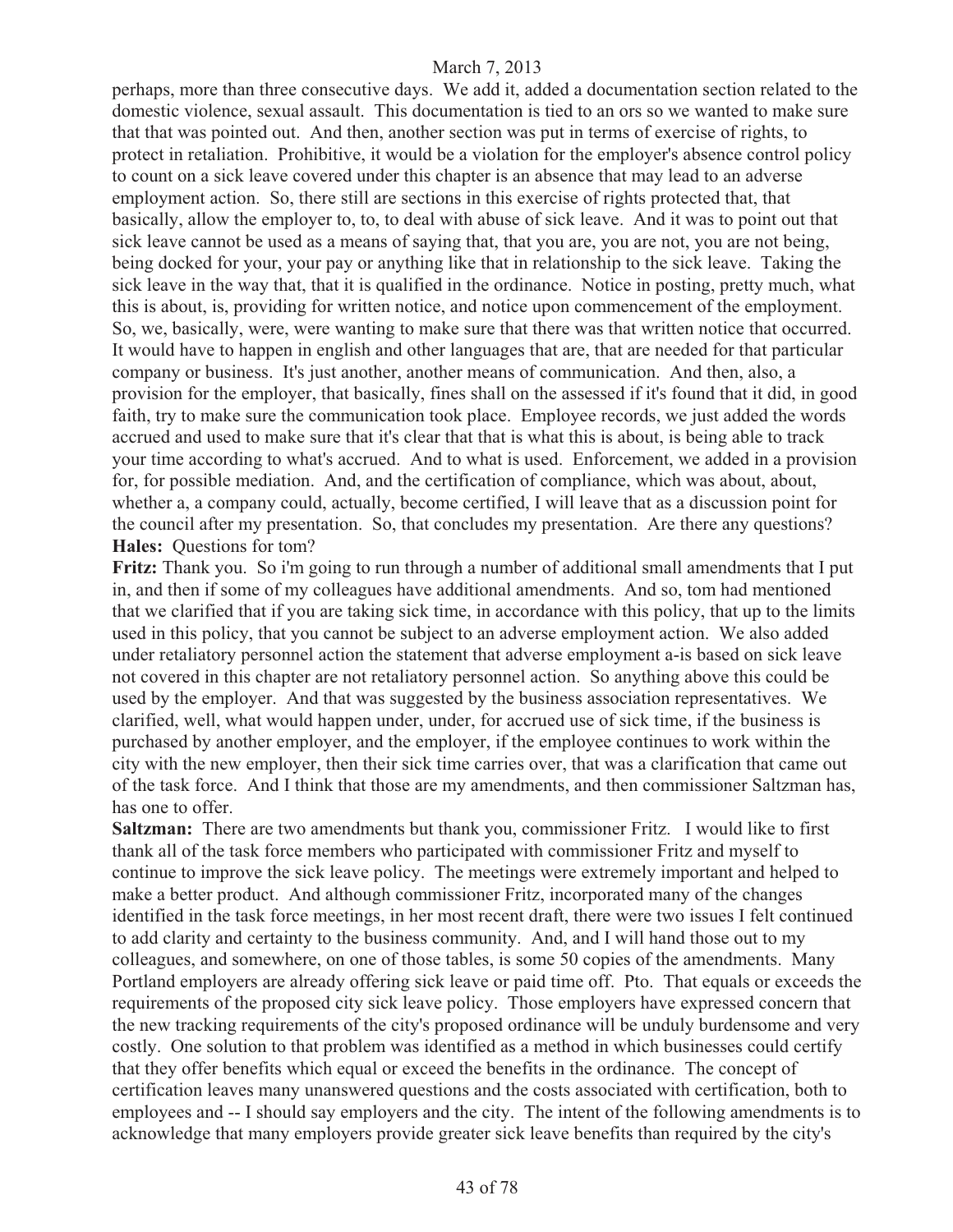ordinance. And to clarify, that they are not required to keep records in a different manner than they are keeping them. For instance, if an employer offers more sick leave than the city's ordinance calls for, they will not have to track the hours that an employee is working in Portland, as opposed to another site in hillsboro, let's say. Employers must offer benefits that equal or exceed the benefits required by the city ordinance. In addition, they will still have to keep records of the hours worked and sick time accrued and used by employees and, and cannot retaliate against the employees, for taking sick time, and can be investigated and held liable if they are found to violate the city's ordinance. So, these proposed amendments are modeled on similar concept, which is in senate bill 801, which is the bill currently introduced in the Oregon legislature to provide said sick leave on a statewide basis. So, I don't think that I need to read the language but I the intention, is to comply with what's both proposed at the state level, and to ensure that employers who are meeting or exceeding the city's standards not burdened with excessive record-keeping and paperwork. So I move those amendments.

**Fritz:** Thank you for that additional clarity and I accept them as friendly amendments.

**Fish:** I appreciate dan bringing forward the amendments. They are consistent with discussions we've been having about specifically addressing employers that provide an equivalent or improved benefit, and they are designed to reduce some of the regulatory red tape on folks that are already complying, and I think the fact that it's consistent with senate bill 801, which I understand has been introduced by senator rosenbaum, I think, tells us that it's faithful to the framework what we're trying to do, and they have my support.

**Hales:** So people track what we are doing, those amendments have been accepted as a friendly amendment. There is consensus to that, and therefore, we have a single document we're going to continue to talk about now, and I think commissioner novick will talk about additional amendments. **Saltzman:** I would ask the written copies which contain my rational be made part of the record, too.

**Moore-Love:** Yes, I received them.

**Hales:** Just for the public, we won't have multiple documents in front of the council. We will have one amended draft that we'll have a hearing on.

**Novick:** Thank you, mr. Mayor. The additional amendments that commissioner Fish and I want to introduce are under 9.01.030, accrual of sick time under subsection a and, and we proposed deleting the phrase, excluding employees paid by piece rate or commission with no base wage. Also, under b, we proposed deleting the language excluding employees paid by piece rate or commissioned with no base wage. And, and finally, under item, oh, sorry, item d, we propose eliminating item d entirely. And, and employees who are paid by piece rate or commission, do not accrue sick time. And we propose deleting that, and final, we, there was, there was a, a, a, sort of a, a error we concluded in item c, which did say employees paid base rage shall, shall accrue sick leave base on the base wage, but actually, it should say shall be paid sick leave based on the base wage. So instead of accrue, sick time, be paid, sick leave.

**Fish:** Commissioner Fritz, I want to make sure that we're following the, the, essentially, the script here. Is striking of section 9.01.10 certification of compliance, is that also being brought as a friend amendment, or was that in your substantive?

**Fritz:** It's in the substitute, was my understanding that commissioner Saltzman's amendment was to substitute for that rather than in addition to it.

# **Saltzman:** Yes.

**Fritz:** Thank you. You are seeing democracy in action here, and I am excited about everyone on the council engaging, including everyone in the community, to make this better. So, again, I accept the Fish-novick amendments as friendly amendments, and with that, I will move the substitute, which has all of the changes that I just talked about and that all of us just talked to, and that's what would be the new exhibit a in one place, for your comments today, and for our vote next week.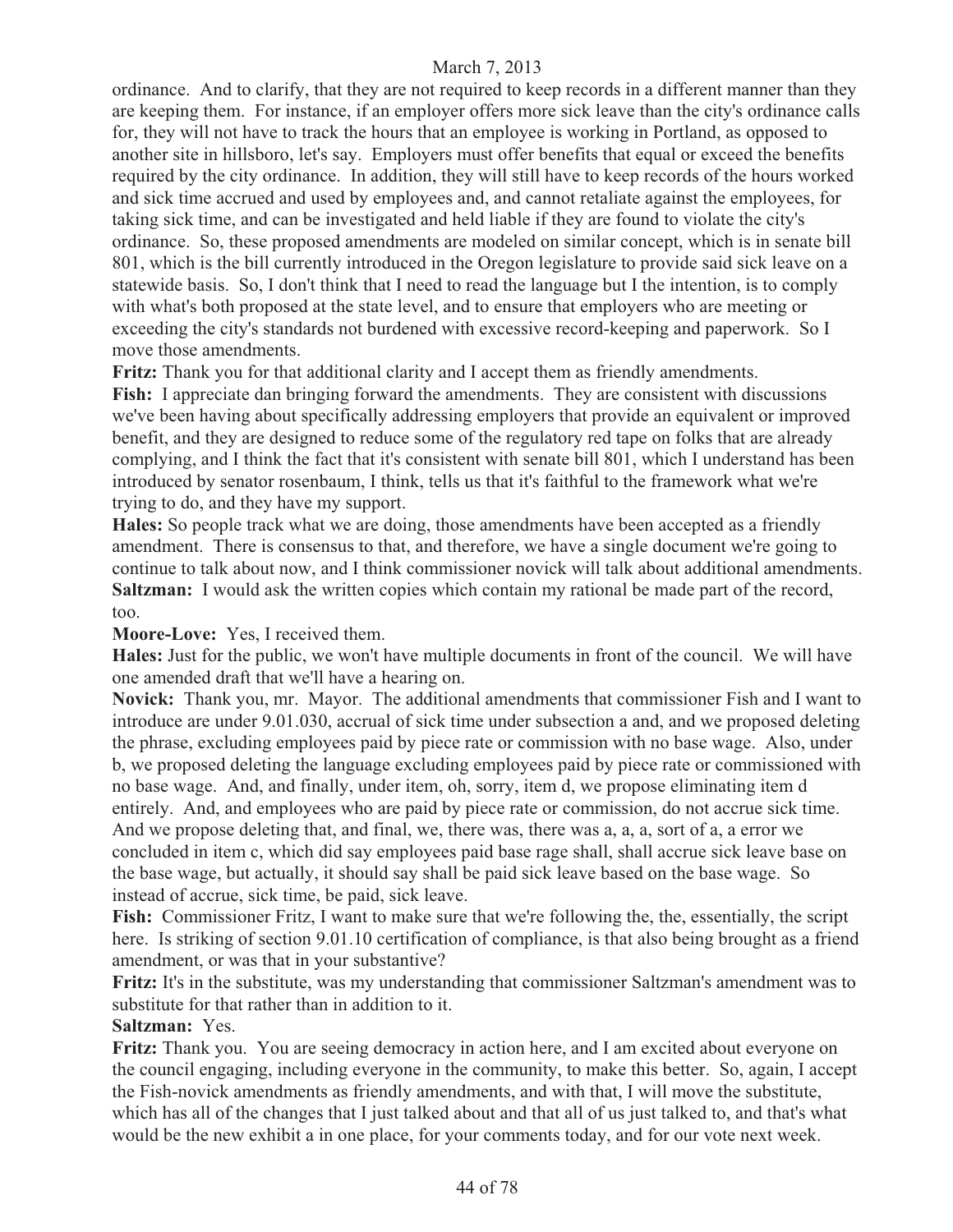**Fish:** Second.

**Hales:** Moved and seconded, and now, we'll call up, I think -- what's the substitute before us? Is that ok in terms of what you need to talk about?

**Fritz:** Yes.

**Hales:** Ok. So, we'll take a roll call on the substitution of the amended substitute for the original ordinance, in order to put that before the council.

**Fritz:** I apologize, I am sure that that was complete gobblely goop. It will be posted tonight and we will be voting on it next week so if we made errors you want us to correct further, I would be happy to make sure that we continue working on this, and indeed we will, aye.

**Fish:** I want to thank commissioner Fritz for the way that she brought the council together around these amendments. Thank dan and amanda for the hearings that they led, all my colleagues for the discussions on these amendments. I think that the package amendments we're voting on strengthen the proposal by streamlining certain provisions and also, policing against abuses, particular, any effort to get around coverage by using a non traditional compensation system. So I appreciate the discussions and also the feedback that we received from the public on this. Aye.

**Saltzman:** I just wanted to clarify that I omitted some description of one of my second amendments, my second amendment, which was to deal with employers that pay their pto in a bank of hours at the beginning of a calendar year. And the associated record-keeping, it's in the amendment, but I did not offer an explanation for it. That's why I wanted to clarify that. And pleased to vote aye.

**Novick:** I want to echo what my colleagues have said, and also, particularly, to thank all our staffs for their very hard work. On this ordinance. And I vote aye.

**Hales:** I want to thank commissioner Fritz and Saltzman for taking on the latest stage of work, and in bringing in the diverse viewpoints into the process of developing the proposed ordinance. You are going to see this again, frankly, in our budget process where we have created some council subcommittees where a couple of members of the council will take on a set of issues, bring in some resource people, and bring, in hopefully, in every case, a better proposal in front of this city council as a whole. It's part of how we make this, this strange, unique, wonderful form of government that we have here in Portland work. So, I want to thank you both for the extra effort and for the folks in the community that you brought in to this process. Aye.

**Hales:** Ok. Now, I think we call on our h.r. Director, amanda -- no, anna. We will have more amandas around here if i'm not careful. Thank you, anna.

**Anna Kanwit, Director, Bureau of Human Resources:** Thank you, mayor. Commissioners, anna kanwit, director of the bureau of human resources. I just have some very brief comments on the ordinance. The city, as an employer, is really a model in terms of the leave that we grant employees, in terms of sick leave and the elections we provide for use of that sick leave. With that, I want to state that my comments are based on the assumption that this ordinance, as applied to the city employees, who currently earn sick leave at 104 hours a year, full-time, prorated for part-time, that the provision for the ordinance is for the first 40 hours and that makes it consistent with our agreements and, and much easier for the city then to, actually, apply the ordinance to our existing sick leave. One comment would be, for example, one of the examples in terms of why this is important for the first 40 hours, we have employees in the city that actually accrue and are able to use sick leave prior to being employed for 90 days, and our assumption is will we allow that, that's 30 days, that would be consistent with the ordinance. And second, we, in the city, the section 1.01.040 uses sick time that concerns shift trades in the city. We did have a few positions allowed to trade shifts. And it is council policy, our employees are required to designate the family medical leave or the Oregon family medical leave, and the reason for taking such leave fits into that. The idea of both to protect the leave and be in compliance with federal and state laws. Shift trading can be dependent on what's happening off the books. Whereas you aren't necessarily aware of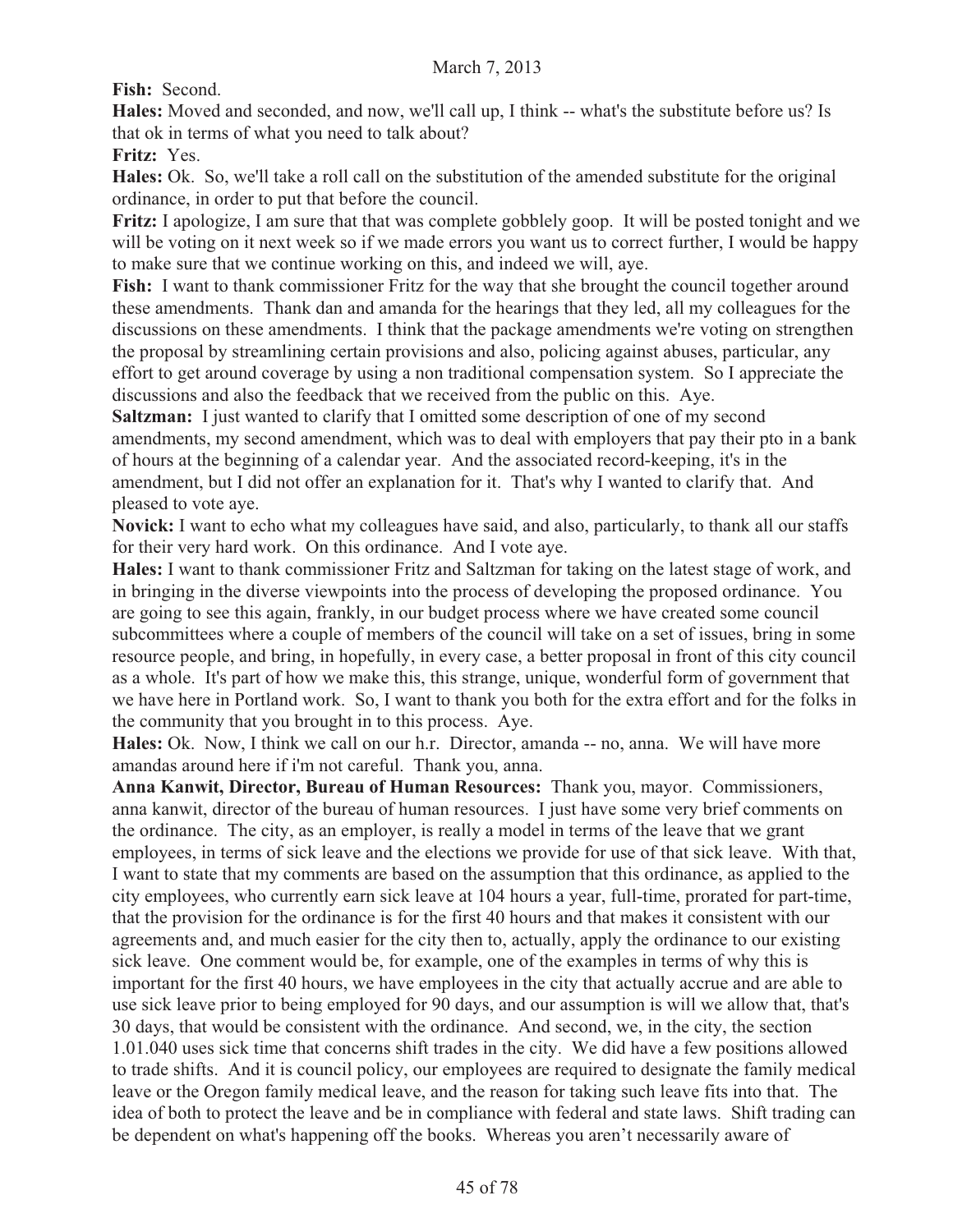employees are trading shifts. Legally, an employee doesn't have to return the shift trade so they could have another employee work for them, but they do not actually have to return the favor and work for that employee. So, we want to confirm that for the city contracts, we shift trades, that shift trading using sick leave would only climb to the first 40 hours of sick leave. So and, and the other issue under 9.0.1.040 section l, this concerns the discipline and investigation of the employees, and I apologize. I'm not sure if the amendments address this or not. They may have. But, in my reading of the ordinance, the policy, that an employer can investigate and discipline for sick leave, that constitutes a pattern of abuse, we do have instances in the city where we investigate sick leave for things that wouldn't be a pattern, necessarily. Ok, you fixed that. Thank you. All right. **Fritz:** Just to clarify, the employers suspecting sick leave abuse, including patterns of abuse. **Kanwit:** Excellent, thank you. I appreciate that, thank you. And then, in terms of section 9.01.050, the exercise of the rights provided again, this applies to the first 40 hours. The city doesn't want to be in a position, obviously, of being contrary to our own ordinance in terms of the enforcement. That's all I have, concerning city employees who are already covered by sick leave. As you know we have a more number of employees, who have seasonal, seasonal casual employees who are not eligible right now, for sick leave. And just point out as we were, with the city employees, there is a cost associated with that roll out, particularly for the parks bureau, we're estimating about \$200,000 right now, and the secondary issue I will point out, we do have seasonal employees who return within six months so they would be rolling that earned but unused sick leave over when they return to their next season of employment. And last comment I would like to make on the current city employees who do not receive paid leave right now, and that would be our returning retirees. And as you know, we have a provision that allows employees for a limited period of time who retire to return under pers to us to employment, often it's to provide knowledge transfer. Sometimes, a short-term workload need. And right now, those employees do not accrue any form of paid sick leave or vacation, the policy behind that is they have, their vacation time has been paid out by the city, that was not used, and their unused sick time that they accrued from the city has, actually, been, in many cases, added into their retirement benefits, they received the benefit from that already. So, I would encourage you, as we're looking at the implementation this, that category, it's very unique in the city to be excluded from the policy. Those are all my comments.

**Hales:** That exist with other public employers, I assume?

**Kanwit:** Well, other public employers would have the same issue of, you know, by law, if there is a, a -- at the time it is accrued it would have to be paid out and the sick leave for at least tier 1 and teir 2 pers retirees, there is a formula that includes that in the retirement benefits.

**Hales:** They might be bringing people back for 1029 hours a year as part-time employees or something else after they retire.

**Kanwit:** Absolutely. Up to 1039, and the economic benefit can be you are not contributing to pers on those hours.

**Hales:** Ok. Questions for anna? Great. Thank you very much.

**Hales:** Thank you very much. So we have a couple of invited panels, so we're going to invite the first of those up, and another. And then we'll open it up for public testimony for all who are interested. The first panel, the folks that we have, I think, coming are andrea, tony, serena and jeff, or ben. Welcome.

**Fritz:** The folks on the panels were a part our task force so they put in a lot of time and effort and thank you very much to everybody.

**Tony Fuentes:** I am going to start, and I apologize right after I speak, I have got to go to the airport. So thank you for indulging me. I am tony fuentes, representing my business, Milagros Boutique, as well as the vois business alliance. We are a local baby boutique, been in business for nine years. Have seven employees. And all of our staff, part-time and full-time, hourly and salary,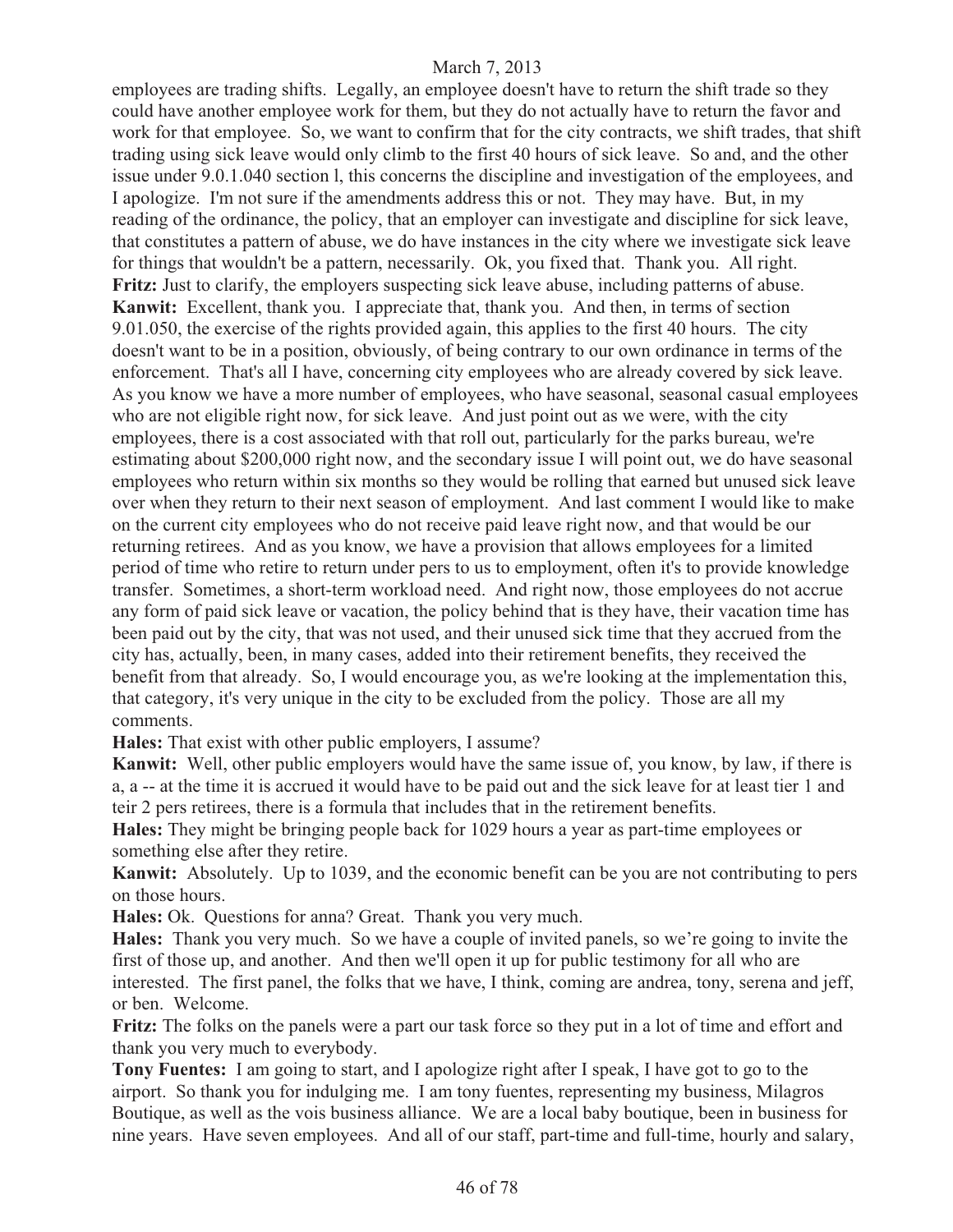we see, receive earned time off, and that has been the policy since we opened up. Vois represents more than 200 businesses, and professionals, and they are dedicated to the bottom line of profit, planet and people. And margins and mission are both important to vois. And i'm here, basically, to thank you for your leadership on this issue, and welcome your support for, for the substitute, substitute, amended, final ordinance that just happened. Your leadership is critical to insuring that our workers and workplaces are healthy, and that the public health is protected in our community. This year's flu season underscores the need to provide people with the opportunity to stay home and heal and not be out in the public because they have no other choice. Your leadership is critical. 80% of Portlanders who do not receive a single minute of protected sick leave, are protect. There is no reason why the working poor should also be the working sick as well. And a basic standard in support of healthy workers and workplaces has an opportunity to spread to through the state of Oregon. As we heard in the first hearing of the first version of the ordinance from our legislative team, that action from Portland is needed to move the state forward. Sometime leadership does have to come from the grassroots level. The community is guided, but the public is not. The public supports this. And as a business that provides the benefit, I can tell this is not a business killer or a job killer or any kind of a rhetorical monster. And it's no surprise to me that when san francisco passed earned sick leave in 2007, that the golden gate restaurant association was adamantly opposed. And it's also known, a surprise to me as an employer who has the benefit, and seeing the benefits of it, as an employer that, later the restaurant association admitted the nightmare fantasies that they had about organized sickout and is people taking off calling in sick to go to the giants' game did not materialize, and their executive director saying earned sick time is the best public policy for the least cost. As Portland moves forward this least cost proposal should support all workers and workplaces. Too much is lost and too little is gained from carving out exemptions for workplace and is workers. On that note, I also want to thank commissioner Fritz, as well as commissioner Saltzman for their leadership, and in facilitating the task force reviewed, and I thank all the task force members who volunteer their team time and energy and expertise over the past month. You have a better ordinance because of it, and what needs to be codified to ensure a workplace standard is there. But, I know also, that the work is not done, i'm not done and they are not done. None of us are ever. And instead, we are committed to also insuring the administrative rules are developed in a way that, that make sure that, that the city's ordinance is effective and efficient in its mission of supporting Portland's workers and workplaces. In closing as someone who worked on this issue on the state and federal level, I wish that we could wait for leadership to trickle down from above but we cannot and shouldn't. Instead we need to lead the way right here in the city of Portland. And your action is needed right now to help to support the people of our community today, and we thank you very much for your leadership and your time. **Hales:** Thank you.

**Andrea Paluso:** Mayor hales and members of the city council, I am andrea peluso, I represent family forward Oregon and the family forward education fund. I wanted to start today by talking about the laws recommended by the factory investigating committee of new york. After the tragic triangle shirtwaste company in 1911 in new york city. And 146 workers, mostly teenage girls, perished after the fire broke out on the eighth and ninth floor. Many were locked in with no way to keep escape. They recommended and enacted laws required that factories install sprinklers, keep doors unlocked, and install fire escapes, and give employees access to toilets and clean drinking water, and reduce workloads for women to know more than, no more than 54 hours a week and ban children under 18 from work that could injure their health and wellbeing. The triangle factory laws established health and safety standards to protect workers and standards across the country as passage of earned sick time ordinance in Portland would to today. Those laws passed about 100 years ago, were met with similar opposition from some members of the business community as earned sick time and with many of the same arguments. In 1914, the real estate owner's association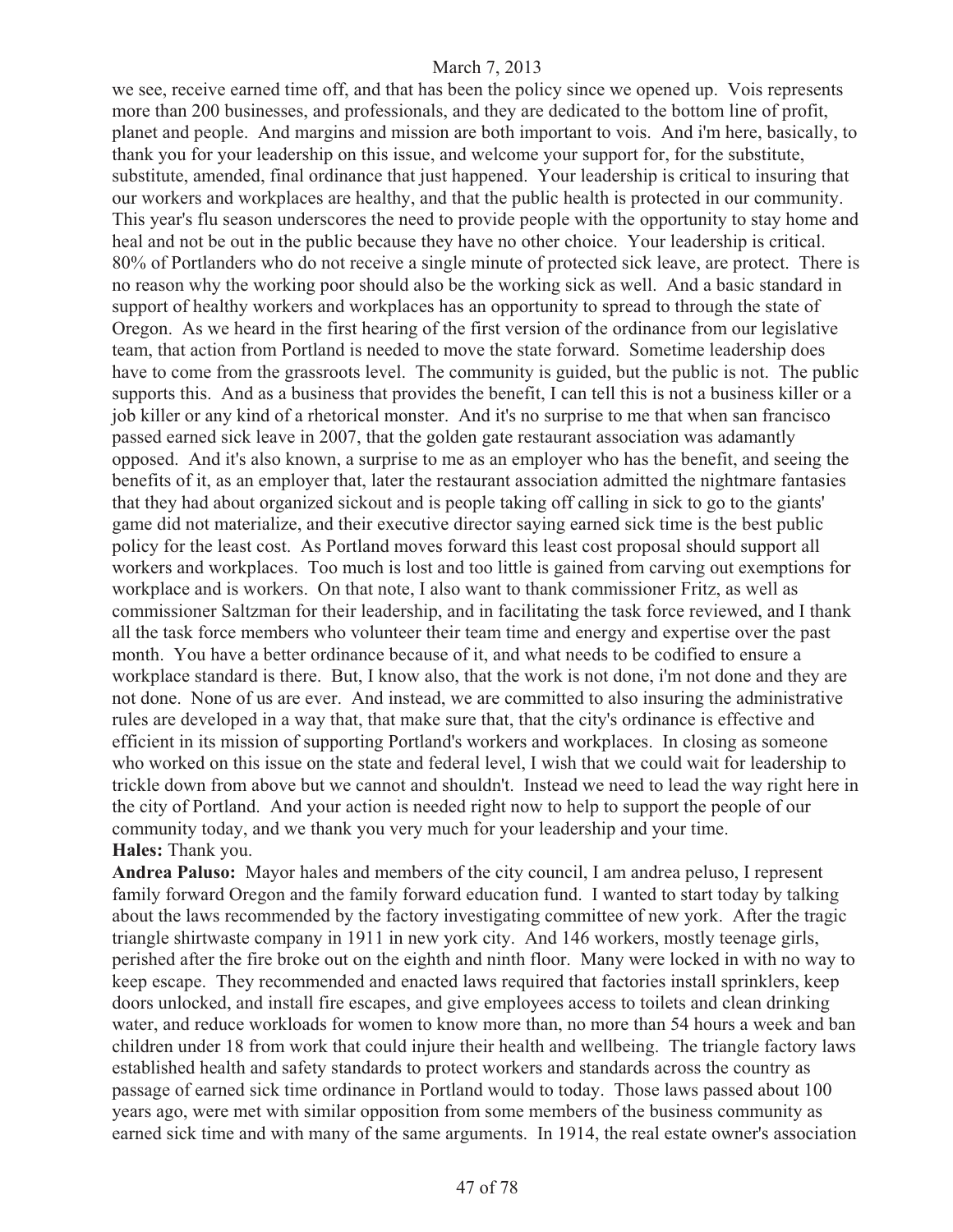new york, adopted a resolution that this, we are of the opinion that if the president recommendations are insisted upon, factories will be driven from the city, labor will be compelled to accompany them. Factories and small houses will be tenantless but the result demoralization and tax collections by the city. And in 1913, a representative from the new york flower club said that we would consider it a grave injustice to ourselves as well as the bakers and the public at large if the bakers in our city were unfairly discriminated against in their struggle for existence, either by conditions such as they could not reasonably hope to contend against, or by making it possible for bakers other localities to determine their business in their market by more favorable terms. The arguments against the labor and workplace standards are always the same. Costs will rise. Benefits will be cut, and businesses will flee the city or the state, and the government overreaching, and it harms small businesses, or new businesses, and too much bureaucracy, and the list goes on and on. These arguments were made around factory safety standards, and child labor laws, and the establishment of the minimum wage, and during every major debate about working conditions that this country has seen. Despite this, the market continues to operate, and many businesses continue to flourish and employers continue to adapt to new standards in remarkably efficient ways. And as martin luther king jr. Said the arc of the universe is long but bends towards justice. It has been true in the fight for labor rights. There will always be those who push back against change, as well as knows who embrace it and work toward justice. The ordinance is not only about employers' bottom lines, although it does not discount the importance those, either. It is about multiple bottom lines. Those of workers struggling to make ends meet and those of employers working to do the right thing in a free market that discourages it. It is about the community's bottom line with disease, when disease spread and is health care costs decrease, and also about public health and social justice and equity. The process that got us here today has been a long and inclusive one. We began conversations about this issue with community members and the city council over a year ago. Over the past year we have had tens of thousands of conversations with citizens, business owners, affected workers, parents, teachers, and many others. And we have engaged in multiple tables and policy discussions, forums and town halls. I was glad to participate in the task force reviewing this concept, that was established and led by commissioners Fritz and Saltzman. Thank you. And while I have to admit that I was suspicious in the beginning, about how that task force would improve the products before you today, I have to admit that it did. And commissioner Fritz and Saltzman led the process with great skill and the product before today is better for it. Thank you. The suggestions offered by employers during this process helped to make the language clearer and the definitions more intentional. And I would have preferred to see all workers covered with paid sick time and to have a shorter waiting period before accrued time could be used by I understand why the compromises were made. 90 days does signify a season setting a threshold around what that is important, and I am happy with the amendments offered today as I had concerns about the certificate of compliance that have now been resolved. And I am also happy to submit for your review, it's being passed around, a cost benefit analysis for the policy of women's research that looks at the Portland policy and estimates that based on utilization of sick time estimated through the national health interview survey, adding the sick time required by this act will increase employer cost by 19 cents an hour for employees receiving new leave which constitutes \$6.90 a week. However, the costs will be offset by 24-cent per hour or \$9 per week reduction in costs related to the current loss of productivity and increased spread of disease that results for a net savings. This report estimates 18 million in community savings that we can anticipate from the reduce spread of disease, reduced urgent care and emergency room visit and is nursing home stays, that report is public today and available for review. I thank you for your consideration of this ordinance and I urge you to pass this ordinance, this version of the ordinance next week. Thank you.

**Hales:** Thank you.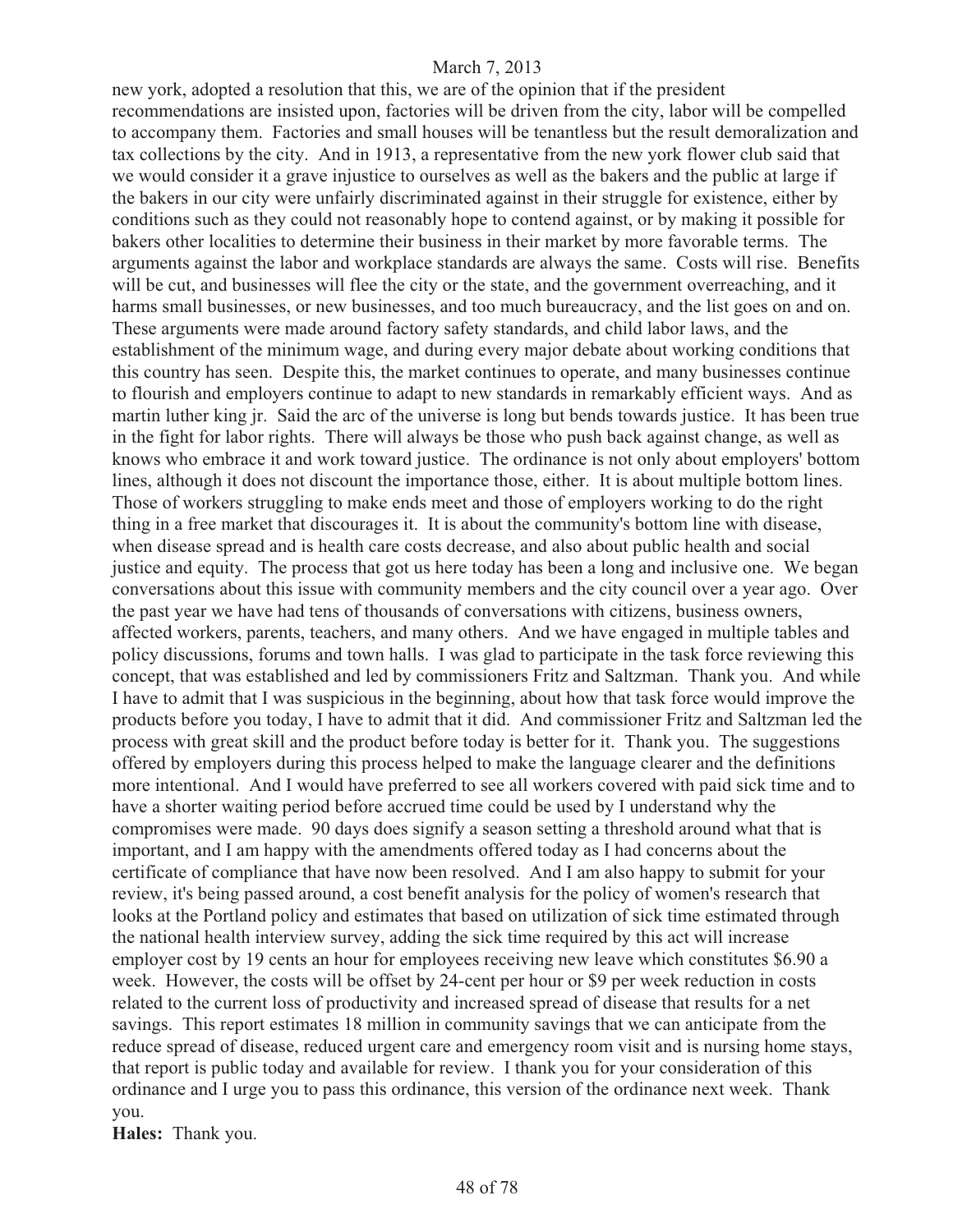Fritz: Could you send me this, and I will post-it on the website.

**Paluso:** Thank you very much.

**Serena Cruz-Walsh:** Good afternoon, mayor hales and commissioners. I am serena cruz walsh, the co-owner of albina construction, we are a construction company in northeast Portland. So small your ordinance excludes us. We have four employees. But we do have a paid time off policy. I am really excited about what you have in front of today. And I want to, to particularly acknowledge commissioner Fritz and commissioner Saltzman, your leadership in the task force in organizing it, and thank you for, for honoring me with a spot there, I was very pleased to participate. I didn't quite know how it was going to go. But, I have to say, it was an extraordinary part of the process. I have seen a few task force processes in my time and, and I thought it worked really, really well in the, in the leadership that you two brought to it made all of the difference, and the work of the staff and of the collective staff on council, really made a huge difference in how this could proceed. I think the amendments offered are very thoughtful. And collaborative. It's really, really, as a former elected, and as a public member and as a business owner, a very exciting process, I think, to, to both have been a part of and watch. Happen in this community. And I want to especially acknowledge andrea and family forward and the coalition that they have brought together to bring this issue to the public. I think it is a critical one, and I look forward, when you all pass the beautiful, beautiful peace document you have in front of you, I look forward to fewer sick days, both by our own employees, by my child and her kindergarten classroom, and next year she'll be in first grade, and by my own fewer absences from being sick. I think that this measure has the potential to add productivity in this community, and as well as health, and that's a unique opportunity, and I know that, that, that there are costs associated with it, and I think that for some folks it seems like they are huge, but I just have to say, when you take a look as an employer, at what you are already paying and the laws that you are subject to, as employers, this really is a marginal increase in costs and, and very well worth the increase in productivity and overall health for your, for your company and, and also, for those with whom you work, so, I very much appreciate again, being part of the process and thank you for your leadership, and moving this forward today, thank you. **Hales:** There you go.

**Ben Meyer:** I would like to thank the whole council, the mayor for considering all of this. Commissioner Fritz, and commissioner Saltzman for including us. For including all the folks in the task force and for including me in that. I was excited to get -- **Hales:** Put your name in the record.

**Meyer:** Ben meyer. And I am here representing grain and gristle restaurant. We employ 29 folks outside of the owners. And in northeast Portland, and mainly want to commend you for not only considering this code, and this issue and the policy that you guys are putting forward with the employees of the city, but also, for including us in the discussion on developing this code. I was involved in this for a year, loosely on the outside. It has been a guiding principle since the inception three years ago to be able to provide these benefits for our employees, and it was partially because of the process of introducing and developing this code that we were able to develop and implement the code within our company for our employees as is. I felt the task force was, was extremely beneficial, not only to enlighten those of us who are involved on the issues that were, were affecting industries outside of our own, but also, for us to get the chance to voice the, the specific issues that this code would possibly introduce for us within our industry and our own companies. And I felt that the amendments to the code that came through were extremely beneficial and, and again, I would like to thank you for including us on this.

**Hales:** Thank you. Questions for any of the panelists? Thank you. Thanks to serving. All right. Our next panel is bernie, joe, bill, or possibly one more in addition to the three of you? Karen here? Karen. Yes. Please come on up. Welcome. You can stay there. That's fine. And your two colleagues, I thought I saw.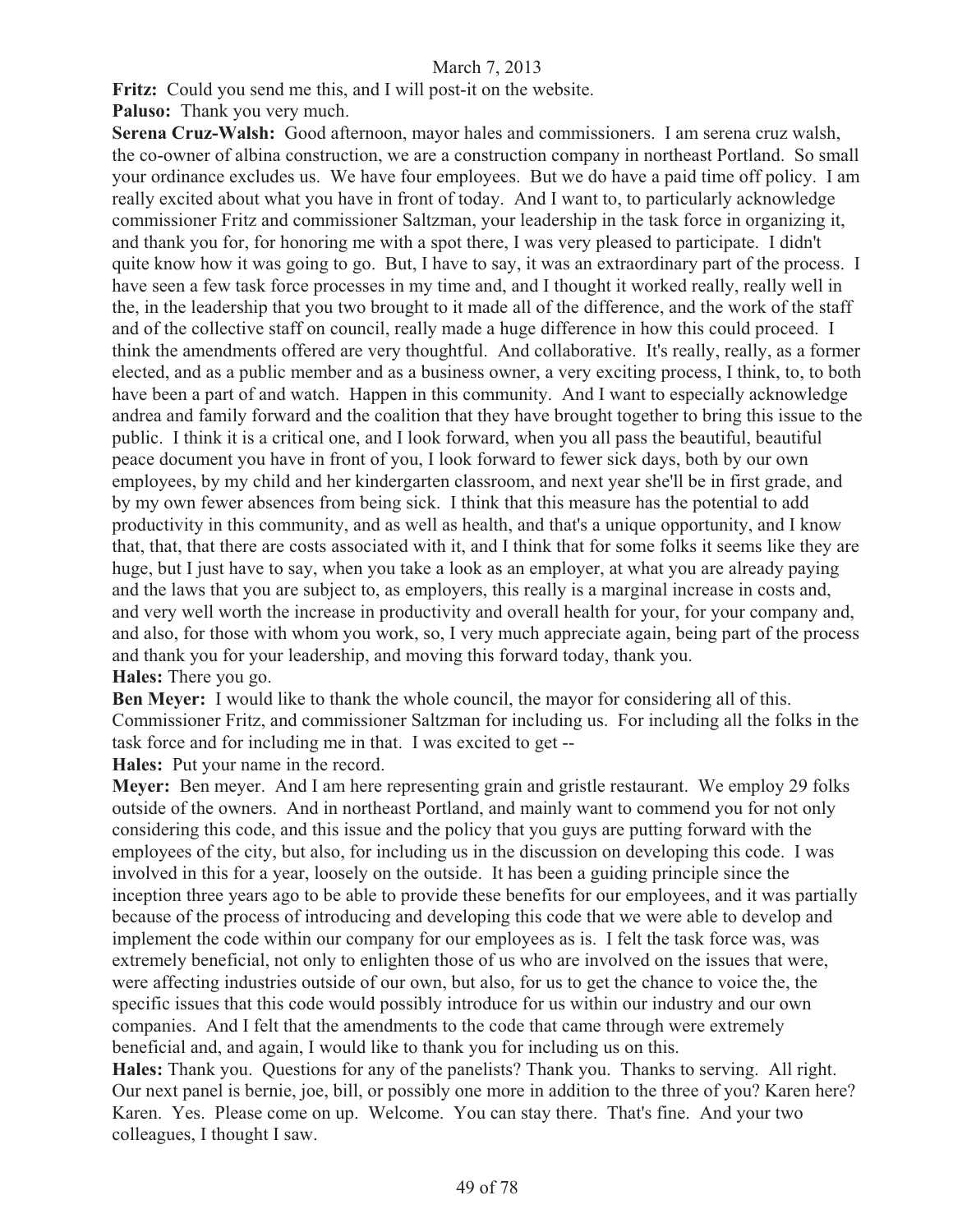# **\*\*\*\*\*:** Ok.

**Hales:** We'll let you get started and, perhaps, staff can see if they are out in the hall. Here they come. Dramatic entrance. All right.

**\*\*\*\*\*:** Ok.

**\*\*\*\*\*:** I am first, i'm sorry.

**Bernie Bottomly:** Mr. Mayor and members of council, bernie, representing the Portland business alliance. And I want to start out by sharing our thanks for commissioner Fritz and Saltzman and chairing and staffing the, the task force. It was good dialogue. We had a lot of give and take, and I appreciate the work that's come out of it, and I appreciate the work that all of you have done and the staff have been very busy. Over the last couple of days trying to, to integrate the feedback and make it work together, so, very much appreciate that. And appreciate it being, being invited to participate in that process. And that being said, we still have significant concerns about, about the ordinance and, and about the process. I think that, that the activity around that task force really showed that, that a more inclusive and more deliberative process generates a better product. When you rush odd things can get into the meat. We would like to see this process go slower. And be more inclusive, the task force did a good job, but, i'm still talking to folks in the community who are just now coming to grips with the fact that this is moving forward, and have had, have had just not enough time to really absorb all of the, of the nuances, and issues involved with it. So, we have concern about the process, and concern about the city's role in whether it, whether this is an appropriate role for the city to, to be in. In employer-employee relations, and a political body, when it substitutes its judgment for what's good for the economy, for the business community and the employee's judgment, it's a slippery slope. And, and it, it can result in, in attempts to have a onesize fits all approach, which does not fit a lot of people, and I think that you will hear more about that, you have heard more about that. In the last couple days. And we're particularly concerned about, about the impact on small businesses. Half of small businesses fail within the first couple of years of existence, and primarily because they cannot make ends meet. It's not because they decide that they don't want to do it, but it's because they cannot, they don't have enough income, and to pay for their expenses, and this adds an additional expense in, in terms of the expense it our employee benefits, but, a significant expense in terms of having to keep track of the records and make sure that you are in compliance. We also have concerns about the impact on businesses that already provide equal to or greater than benefits or substantially equal to or greater than benefits, and we have had quite a dialogue about that over the last couple days, and I appreciate the effort to, to try to address that issue and, and I think the language, that's been suggested, and I don't want to say it's better, it's as bad, is how I would characterize it. For that 60% of the businesses that offer a benefit, that there should be a clear, a clear, unequivocal option, certifying that they have met the requirements of the city and that the rest of the ordinance doesn't apply to them. In that, in that, I think, gives, would provide significant value to that, and would change the dynamic, I think, the psychological dynamic where, where employers would be actively interested in and supportive of maintaining that compliance, rather than being in the position of being subjected to the ordinance, and feeling like it's a negative instead of a positive. I have four or five suggestions that I think still ought to be looked at. One is that idea, of certifying or somehow, exempting companies that offer the benefit, particularly, from the private right of [inaudible]. Really, there is not a ground swell of concern about companies that offer paid sick leave shorting their employees. That, that rises to the level where we need to create another private right of action, another opportunity for, for businesses and employees to go to court with each other and waste a lot of money and, and a lot of our members are lawyers, but, waste a lot of money on lawyers. It just doesn't make sense, and I don't think that that's a, a, really, a productive piece of the, of the code. I think recognizing collective bargaining agreements that are currently in place is significant and important. And there is 75 years' worth of, of history on, on establishing the ground rules for collective bargaining agreements,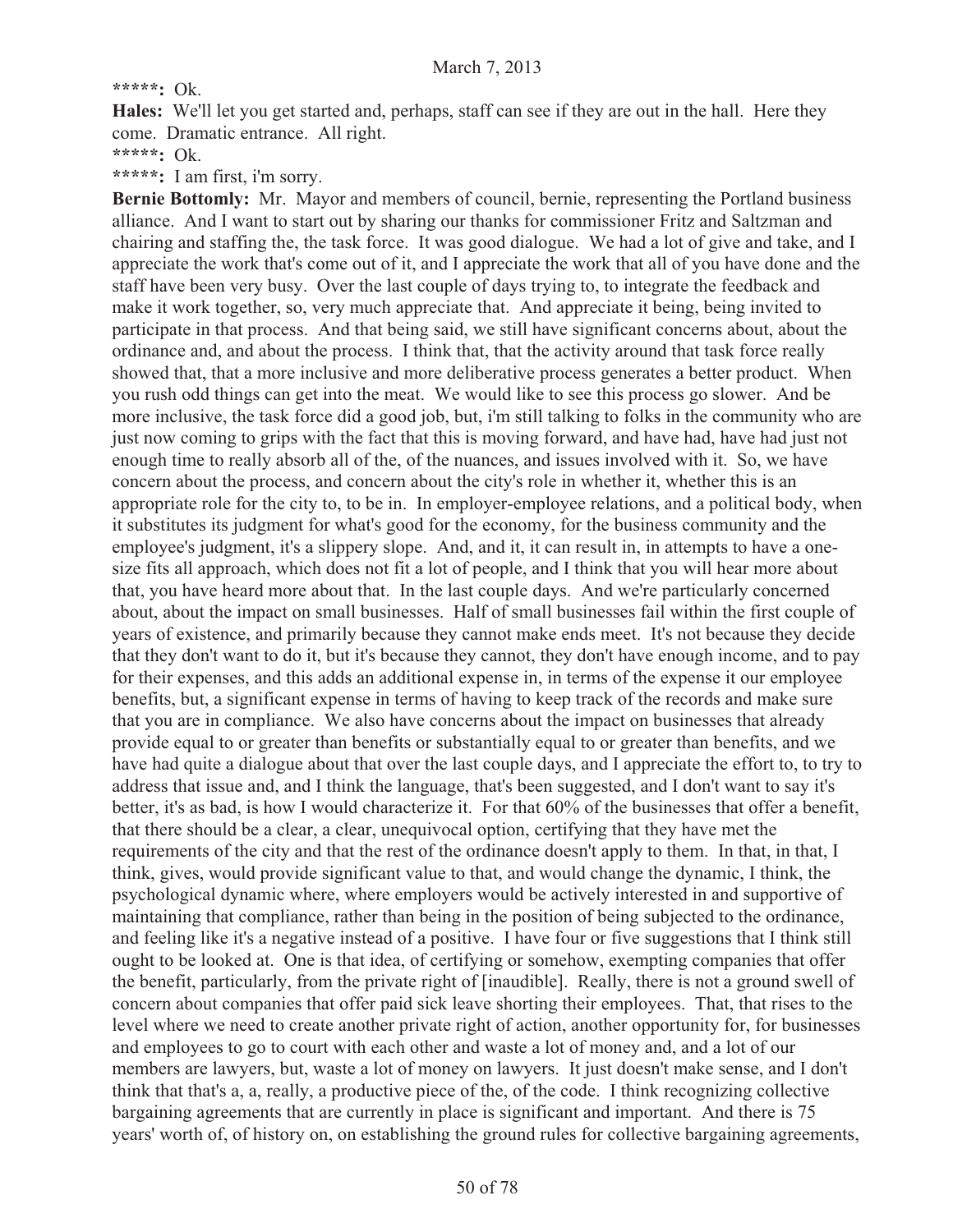and this, essentially, says we don't care, and we're going to open your collective bargaining agreements before we tip the balance set in those negotiations. And it's extremely expensive for companies that have -- I think we need to recognize that a lot of companies have collective bargaining agreements that, that apply to employees that are not entirely within the city limits and they will have to open those and change the benefits not only for inside but outside of the city. And there are a lot of, frankly, collective bargaining agreements where, where paid sick time was offered, and has been in place in the past, and the employees have bargained it away because they like other things more. And so, I think that this narrows the, the range of options that are available not just to employers but to employees, as well. And I want to, to echo the support for, for an issue that was raised by the building trades unions around the, the unique circumstances of hiring halls, and we think that, that those, those agreements are longstanding, and benefit the employers and the employees. They negotiated them and like the system that they have and, and we would like to see them recognized in the code and, and fourth, there is, there is, in the economic impact statement, for in ordinance, there's very little money in there for, for education of employees. Rather, employers, and, and the burden is entirely on the employers to, to understand and implement this ordinance. It's not productive for the very first time for an employer to understand the circumstances that they are in to be when they file a suit against them or a private lawyer files a suit against them. That is not productive. And so, we would like to see the city undertake and, and adopt some, some responsibility for, for the implementation of this ordinance rather than just farming it out to boli and washing its hands of it by finding the resources to do education on this so that businesses have, have a, a, an opportunity to understand what their responsibilities. And then finally we would like to see some kind of, of horizon in the ordinance, or in the resolution a year from now or two years from now, the city and its own economic analysis, looks at what the impact has been and revisits the ordinances to see whether it has had a negative impact on businesses, particularly small businesses, and have the opportunity to make a judgment at that time. Appreciate you listening and the process. And we oppose, we oppose the ordinance but appreciate and, and believe that, that the, the amended ordinance is less bad than the original.

Fish: Mayor, may I just comment? Bernie, thank you for your testimony, and thanks for the way you approached this issue and the conversations that you have had with members of the council. I understand you have substantive objection, you stated them in a principled way. The thing that I wanted to clarify was, was this issue about, about whether we should have had a certification provision and an opt out from the applicable regulations. And I understand the, the argument that, that it would be, for some employers, easier to swallow if there were not these administrative remedies built in and the other bells and whistles. The one thing I would say about that, is having practiced, practiced employment law for most of my life, almost every important workplace protection has with it an existing law, a provision that says, no retaliation or a right of action of some kind. And, and those are not placed there because there is an inherent suspicion that employers won't do the right thing. They are placed there because there are from time to time employers who don't do the right things, and we provide a remedy, and that ends up policing the marketplace. I would, I respect you and the position that you have taken, but, I personally don't share the view that providing a remedy and no retaliation or discrimination clause, is intended to be an indictment of an employer's generally. I view it as, as just consistent with how virtually every important workplace protection has been crafted, and it gives someone in the case having their rights violated a chance to seek a recourse, and the converse of that is that the more I thought about this issue of whether the city should be in the business of certifying. And certifying and exempting, I actually thought that created the red tape that we often get criticized for the business community for taking on. Both in terms of something outside of our core expertise to be certifying a lot of things, and doing the paperwork, which would also include additional staff people and a process. But also, somewhat cumbersome so my view was I would rather have the existing legal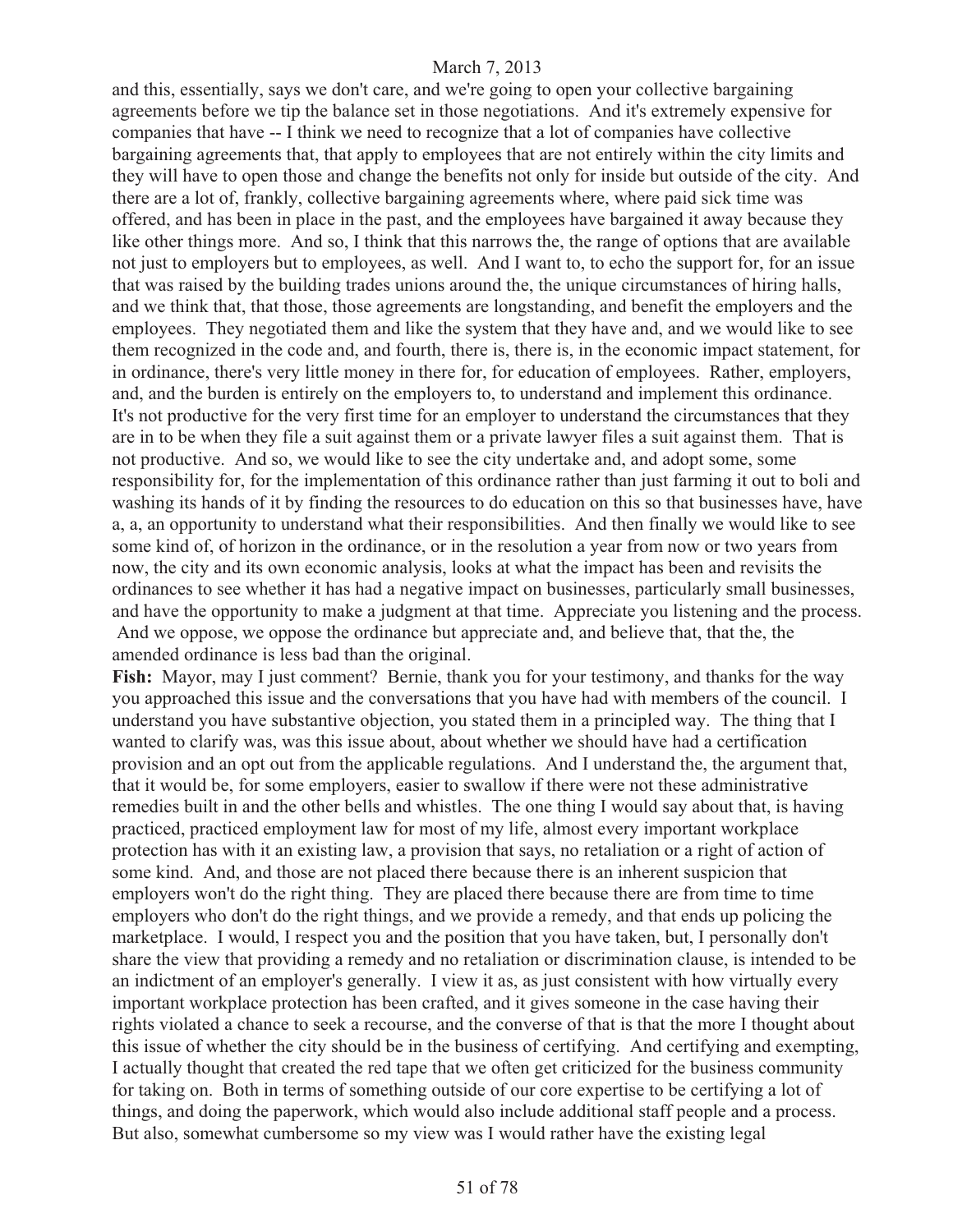mechanisms like boli be available to employees and those rare instances where the rights are violated, they have that right, and I want to, to assure you that these protections were built in because of a lack of confidence in the employer's ability to understand, to understand the law and enforce it. But I appreciate your point of view.

**Bottomly:** I appreciate that. And the concern that we have is that, that, that right now, boli already is behind on its investigations. And there is not really, at least from the way that it's been structured and communicated to us, there is really not funding in this, to give boli the resources to do investigations. And the experience that we have heard from, from employment folks on our side is that, that when they don't have the resources to, actually, look at the situation, what they typically do is issue a letter of, that allows the, the party to go and mr. Verrsue, and so it immediately goes into a, a legal framework, which is costly for both sides. The notion of a city function was that you would not end up in that situation where boli is under-resourced to, actually, do the work, and takes a shortcut.

**Fish:** Let me say in response for that, I think that it is the hope of many of us that the state takes this issue up and creates a framework statewide. And that, that partially solves, I think, the question that you raised. But I think that it's perfectly reasonable for you to proceeds that in the event or, our approach goes into law next year, that we take a look on an annual basis the, the enforcement actions triggered by this and to address that question. And to see whether, whether both employees and employers are getting timely resolution of those disputes and, and frankly, preferably, at an administrative level so they don't generate litigation so I appreciate that comment. **\*\*\*\*\*:** Thank you.

#### **Hales:** Next.

**Bill Perry:** For the record, bill perry with the Oregon restaurant and lodging association, and I participated in the task force, too, and I appreciate the opportunity because I do think that, that I want to commend the certain things like I came up here, and the original ordinance, and was asking for changes to, to the shift trading, and I do think that the shift trading language that is here, like I said, we'll have to see it, but to me it seems like it's better than san francisco's and seattle's, so I want to commend and say that I appreciate that. I do want to say, express, I do think that january 1 will be an expensive day for employers, for many reasons, not just this. So, I mean, it's a very unique date that is going to be expensive, and it is ironic this gets added on at that time with the health care and minimum wage and the other things coming due, so, I just think it will be hard to hold employment. We'll all see how that is so I wanted to state that for the record. As we look at the ordinance, I guess I would like to bring up a couple of things, I do appreciate commissioner Saltzman's recommendations but on g, on page 3, where I think commissioner Saltzman add some language, I do want to say on the second line under the first, the ordinance that was amended, amended, and the amendments, on the second line it says calendar years, and I guess i'm wondering why that does not just say carry over to the next calendar year. And I guess from, from my vantage point, and I think it was part of the conversation that we just had with commissioner Fish, I just think it would be easier for employers, if you had what I would call a defined benefit. And so, when you come into the audit or boli does, are you accruing at least one for every 30 hours? Do you have 40 hours available for that year, and do you have a 30-hour carryover? If you meet those criteria, I guess that why does the bookkeeping, the record-keeping or any of that matter? It seems like I don't want to say it's an opt out, but you should be able to find a benefit and as long as that minimum benefit is met, a lot of the other stuff doesn't really matter. It just seems like it would be easier, than if somebody is outside the city and they have that minimum benefit, they don't have to worry about record-keeping, either because you could just say do you have that minimum benefit. So, to me it seems like define, to find the benefit in that way, and the record-breaking is, is up to the employer, however they want to do it, and like I said, I think that, a couple of my h.r. People look at that and think, what does in that mean? Carry it over for years? Because I think that, that the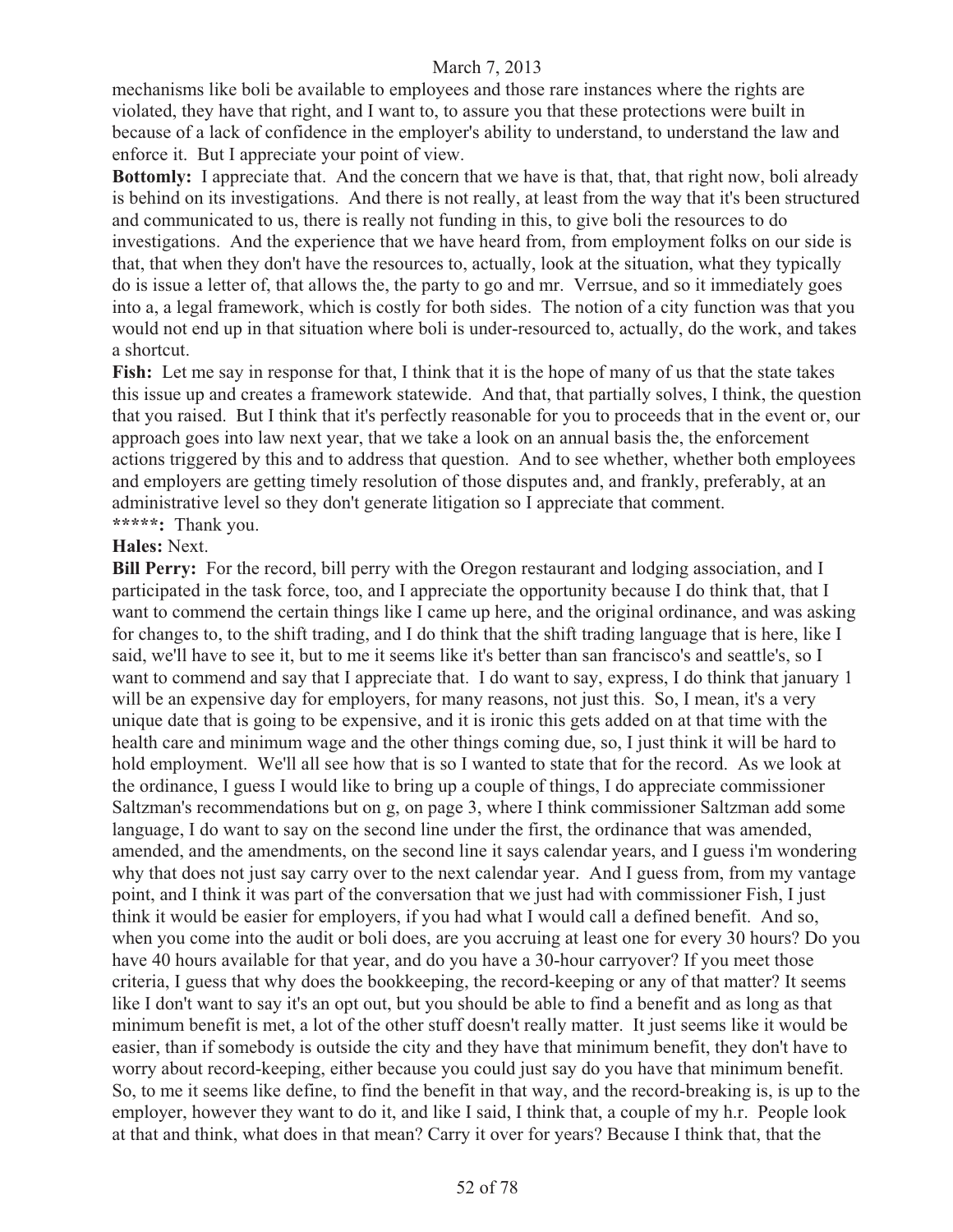extra hours that are not utilized is part of the things that makes us scary for a lot of employers. And, and so, I would combine those comments. The next one on the next page in c, sub 2, obviously, I have expressed to all of guys, that I would like that to be 180 days for multiple reasons. And we talked in the task force, about, about a start-up business, business exemption, and we -- there's been conversations about, about how this affects minor employment. And, and we have talked about trying to get uniform ordinances. And, and obviously, if you look at a 1-30 ratio, as I said in the task force, and an 80-day exemption for start-up benefits, that mirrors seattle, and I have much more members in seattle and Portland, and we have much more traffic, transit traffic to go between Portland and seattle so making those kind of minimum benefits and, and kickins, mutual to the two cities, I just think is beneficial for, for our employers that are basically, tracking the things. And I just, I want to, to express, I know we just had a conversation about the private right of action, and everything else, that makes an employer nervous when you have private right of action, but as far as when you are looking at benefits. If this benefit truly is, is a minimum five days a year. When you look at all of the labor benefits, you know, minimum wage, overtime, or whatever, those are big numbers. And when you are talking about five paid sick days a year, you hire an attorney for two hours, and you have surpassed the benefit you are talking about. And so, it seems like with worker's comp, and other things, we have got exclusive remedies. If you are entitled to the money, boli will give the money. But, it just seems like when you are talking about five days a year, potentially, and you know we all know what the costs of attorneys are, the private right of action, in this particular benefit, just seems a little bit extreme because, because I do think that, even though it may be small, that, that the threat of a lawsuit gets an employer to settle more than anything because no matter your worst penalty, it's going to cost throws pay even if you are in the right, than it is to try to hire an attorney to defend yourself. So I would like boli to be a remedy. But, I think in this particular case, the private right of action, is, is probably more expensive than the benefit. And so, I would respectfully disagree on the private right of action side of things. So, with in that, I do appreciate being involved, and like I said, our guys are still very, very concerned with the outcome of this. And I would be happy to answer any questions.

**Hales:** Thank you. Next.

**Joe Gilliam:** Joe gilliam with northwest grocery association. Representing the grocers and wholesalers in this area. I want to thank you for the opportunity on the task force as everybody else has. I want to thank the other members of the committee, as well. It was very thoughtful and respectful conversation and a difficult issue so the other members of the committee, even though some disagreed, it was thoughtful so it was, in that part of the process, was good. And I don't think that we got in deep enough to, to the impact on businesses. And the financial impact. I would respectfully disagree that this is a money saver. If it were a money saver, businesses would be doing it, frankly. It's not a money saver. So, let's just, that's how the books work. I understand the need for the policy. We understand we have many of our members who have people on for sick leave and such, but what I think we did not do was look at the, at the body as a whole and say, there are exemptions here. We cannot treat it with just one form treatment. And I think that we missed opportunities, and it's going to cost us, and it's going to be the unfortunate thing. And I do want to, to thank you for the resolution on the transit issue through the city of Portland. Seattle is a nightmare. Absolute book-keeping nightmare, and that's a huge improvement in the ordinance. Also, the amendments on grandfathering really are important to a lot of employers. And I think that it will improve this. They will be litigated, this won't be the last, the last kind of, you know, word on this because of the nature of the way they are written if, they are going to be litigated on what is equal to or greater than. They always. There is a trial lawyer out there who wants to litigate this. And I would move that we tax the lawyers and pay for the whole thing. But, I don't think that I can get that pass. I think you are overreaching going outside of the city of Portland. I think you are trying to pull too many employers into this trying to regulate and enforce too many things. Put it on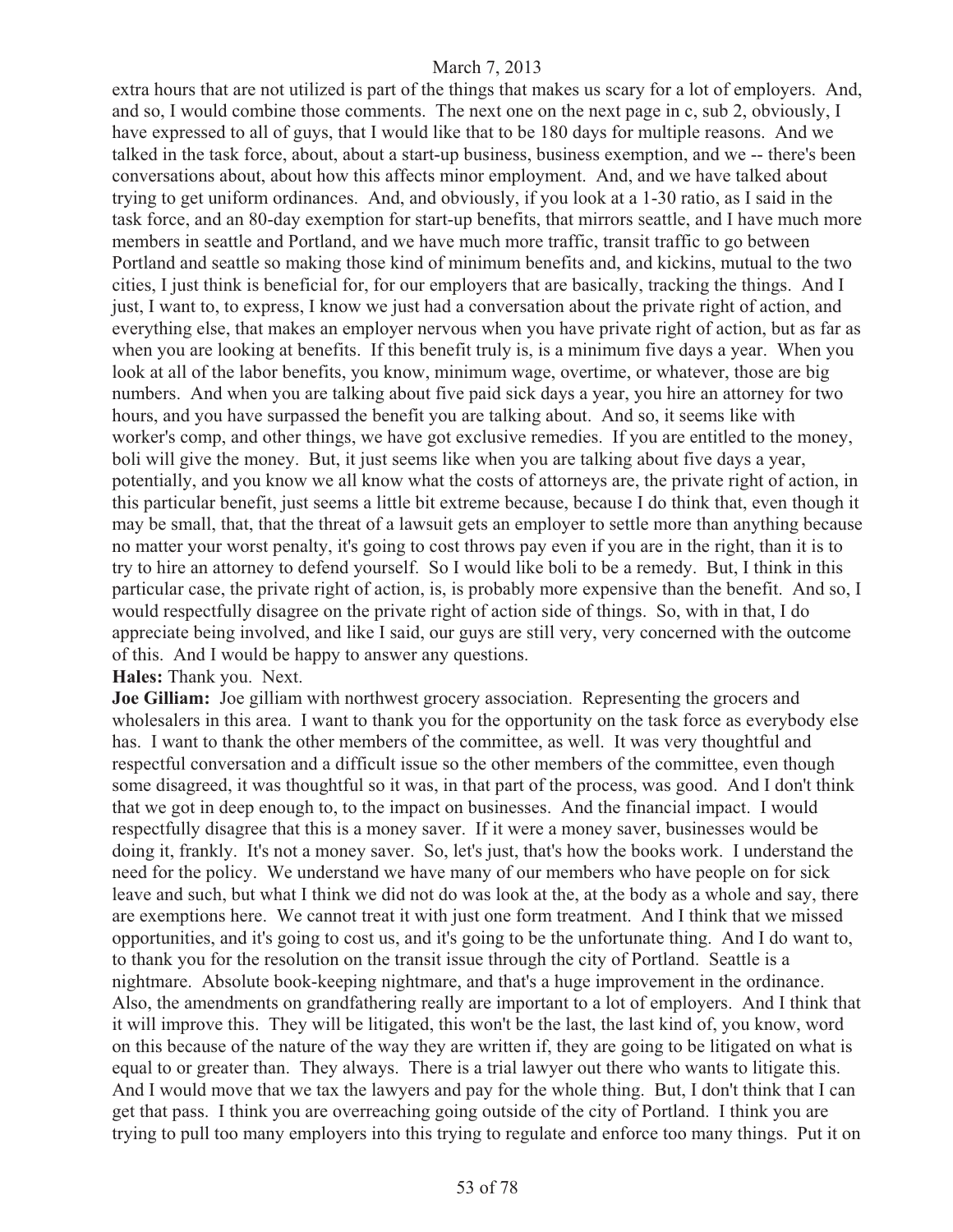Portland employers, those are the boundaries. Don't get out in other states. Not your purview. You have potholes to fill here, don't worry about the employers from the other cities. And the last piece is the most costly one you are going to find. You are going to lose 60 to 150 jobs in the city of Portland over this ordinance over the three-day issue for perishables. They are going to pick up and move. 100-year-old companies are going to move those employees, and out of this city and probably out of the state. And franz bakery no, secret. They have been here forever, negotiating contracts for 80 years. Negotiating sick leave for the employees for 80 years, and also providing health care, vacation pay, and full retirement, and they get buyouts at the end. The retirement pays \$40,000 a year for someone making 21 an hour. And, and both, you broke the camel's back, they have had it, and they cannot -- all they need is a three-day exemption for getting perishables to market. They are different than everything else, and this does not provide it. So, you are going to lose the jobs, and this ordinance, is not worth it. They are good, high paying jobs, the kind you go on missions and meet with people to get them to locate here, and you are doing the opposite. We appreciate the good discussion, the debated, the improvements, and the hard work, and the sincerity and, and but, there are some serious problems and flaws. So, we hope that we can continue the conversation. And we hope we don't lose jobs but, we understand the process. Thank you. Fish: Can I ask you one question on that point and I appreciate the way you engaged us on this issue, and particularly, your advocacy, at one point are you doing, doing business if your truck is driving through the area. I understand one of these policies just driving through on an interstate highway triggers a record-breaking, and -- a record-keeping. On the franz bakery issue, the outcome you foreshadowed, would it be different if the council had grandfathered the collective bargaining agreements or would that not have been enough?

**Gilliam:** Yes, if you grandfather cbas. If you let the cbas stand, and any future ones in place before the ordinance, that would take care of the problem. Their only issue in all of this, everything exceeds the policy here, by, by leaps and bounds, their policy is better than anything that you have in this. They offer more. The three days is the issue. Third day you get paid because of the way that perishables go to market.

**Fish:** Are you -- I don't know if this is a fair question but why not. In the debate in salem, are you going to try to seek an exemption or a grandfathering of a collective bargaining agreement for the unexpired portion of the existing cbas?

**Gilliam:** I think that, that we would, we would do that and more, I think, the cba should be left alone, when in context of overall package, not once has the, have the six unions inside franz ever negotiated for first-day pay because of the nature of taking perishables to market. And I don't know that it makes sense for other businesses, for the three days but I know it makes sense to bring those perishables to market. There are needs for exemptions to those laws, there are because they don't fit, and you are going to drive people, you are going to drive them out. There is a, you know, there is a give and a take in those cbas. And part of the take for the union side is, it's third days so they can schedule perishable but they get guaranteed full-time work, no part-time. They don't get hours cut. 40 hours a week. If you are a replacement driver and you come in, guaranteed full-time so if you drive one day, you get paid for five. You have to balance that against the third day rule. Now, you remove that out of there and you create a vacuum, and those other benefits will change. I don't think it's a good trade. And there is, it is not one that's needed. You don't need to do this. It's very limited in scope.

**Hales:** Any other questions? Thank you. Yes.

**Karen Stewart:** Commissioner hales, excuse me, mayor hales, and commissioners, I am karen stewart with century link. And I need to start by saying we are not opposed to paid sick leave. Century link shares the goals of the city council that, that employees have adequate time to deal with their own illness, or the illness of their family members. What I would probably describe our position is probably one more neutral. We did have concerns about the, two aspects of the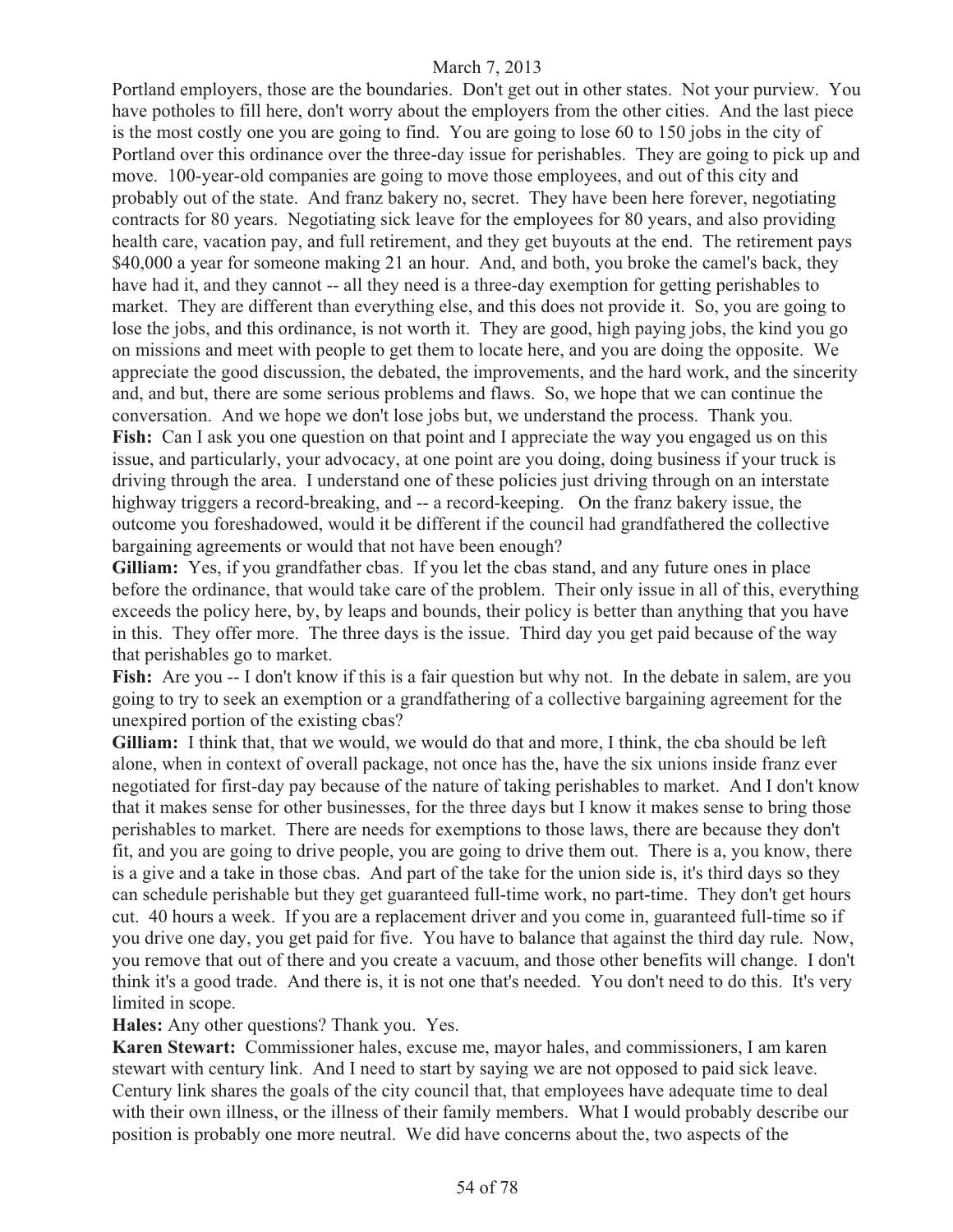ordinance. The burden on administrative rules that we may have to do to, to do unique recordkeeping and etc. We appreciate the leadership that amanda Fritz and commissioner dan Saltzman have done to try to address those concerns. I think that the task force was very, very effective, and there was an opportunity to, to express those concerns, and I think that everyone on the task force listen to them. And I think that the, the ordinances are much improved with our concerns, and particularly, the clarification that if we provide benefits that are the same and greater, we, perhaps, will not have to track the time somebody works in the city of Portland. Because we give that to all our employees whether they live in the, work in the city of Portland or not. And the one issue that, that century link is concerned with, and I am going to, to call it the grandfather of the union contracts, as commissioner Fish just described. We spend a lot of time and effort and respect in negotiations that we have done with, in particular, cba in this area, and we believe that those union contracts at least ones in mid term should be respected for their, their current terms and conditions. This concept was addressed in the seattle ordinance, and we would propose the language regarding the union contracts be considered for the Portland ordinance. I will read the relevant portion of the, of the ordinance in seattle. And it would be for employees whose terms of employment are defined in a bonified collective bargaining agreement that contains a clear paid-off time and sick leave policy that has been approved by the union membership. Following the effective date of this ordinance, each employer and collective bargaining unit shall acknowledge the unions, the union's continued acceptance of their bargain for sick leave policy. My layman's understanding of this language is that for each union contract that's out there, the union and the employer would get together and say, do you want to stay with your bargained for agreement or do you want to, to go on to, to the, in this case, the city of seattle's sick leave policy. If the union and the employer both agree that they are happy with the union contract, then a signed document between both groups can be submitted to the city, and delivery, the union negotiated contract would stand. And century link is asking that you respectfully consider that kind of concept. For your ordinance, but again, I just want to reiterate, that we really appreciate the, the leadership that's been shown, and the concern, valid concerns of the business community that you have addressed, and many of the amendments brought forward today. Thank you, and I am available for any questions.

**Hales:** Thank you. Questions for her or anyone on the panel?

**Fish:** A comment, and I appreciate you bringing seattle into the discussion. I had a conversation with my friend and colleague, commissioner novick earlier today about this question, and one of the things that, it's not clear in my mind, how you draw a distinction between maybe grandfathering a collective bargaining agreement, and then having someone who has an employment agreement saying, that, too, should be grandfathered. Now, I understand different circumstances of bargaining, different levels of power, but, one of the concerns I have is when you open up this question of allowing contracts to supersede rights that we're establishing as baseline rights in the workplace, and not wanting to have a situation where people are, are induced to bargain away a right, which we consider a minimum right, and we don't count that minimum wage or with osha and things like that, so, I would like to know more about how seattle got there, but, it's not clear to me that if you said, there is an exemption for collective bargaining agreements, that another group couldn't come forward and say let's make sure that applies to the contracts of employment generally. And then where do you draw the line. At some point you might end up exempting a lot of the employees that we're trying to cover in, under the guise of a public health issue. An interesting question, and I appreciate your raising it. But i'm somewhat concerned about that, then eroding any of the lines that we are trying to establish. I don't know if I misstated our conversation?

**Novick:** Actually, I wanted to make a somewhat different point, which is the idea of exempting existing collective bargaining agreements where both the employer and the union asked us to do so, struck me for one, as rather appealing. And one problem that we had with that was, I mean, and I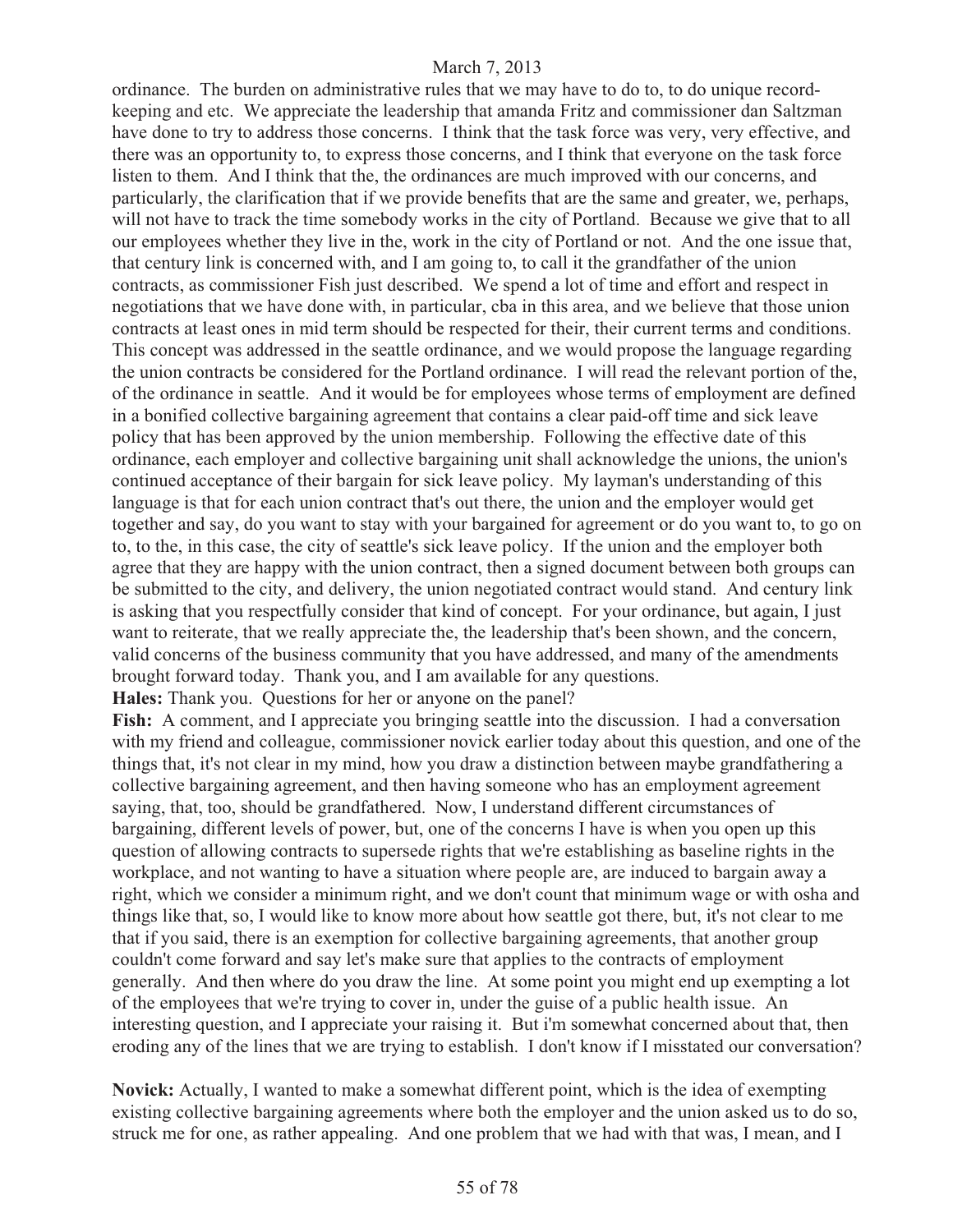will reveal the attorney/client privileged information here, but, we were talking to the city attorney's office about that sort of concept, and they were saying well, what exactly, I mean, if you are going to, to give different rights to different groups of people under the 14th amendment, you have to give equal protection of the laws, so you have to have some rational basis for making a distinction. And state what the rational basis would be, these were unions and employers that came to us and said it was ok to be exempt. And she was struggling for, for what exactly is the principled distinction. Because, we did not want to exempt all collective bargaining agreements because we know that there are unions that are too weak to gain this protection. And, and we did not want to leave people in weak unions in worse position than unions at all. And trying to carve out the exemption you are talking about, it seemed really hard to come up with something that we were, we were totally confident would withstand legal scrutiny.

**Stewart:** I would respond that one, i'm not a labor attorney, and could not, actually, not an attorney at all but not a labor agreement expert, so I don't feel that I can address those specific issues. I will just say generally, as an employer, who as spent a lot of time and effort in negotiating our union contracts, and being very sensitive to the issues important to our, therefore, our union members, is that, is that frequently in a union negotiations, there is going to be a give and a take aspect, and I think that this was already discussed as it related to the perishables. And so, each side has come to the table, and maybe not got the ideal agreement but hopefully, they have got collectively agreement that works for them. So we believe that a union agreement that has a sick leave policy that does address sick time, while if may not be identical, it got there from a collaborative process of give and take. To open up those existing union contracts, you would be only giving the give part where the employer would have to now potentially give a different sick leave, and there would not be the commensurate balancing part how did that contract get in its entirety changed, so that's where our primary concern is, in opening up the existing contracts.

**Saltzman:** I had a question, and the point that bill perry brought up about, about, about time being accrued, that is not used in a calendar year maybe used in the following calendar years did, we intend that to be years?

**Fritz:** We don't track when the hour was, was earned. It just stays in the bank and rolls over as long as the employee is employed by that employer. You would not have the time expire, and say that was earned two years ago so you cannot use that hour.

**Saltzman:** It was intentional.

### **Fritz:** Yes.

**Perry:** If you have got 40 hours this year, and law would require the employer to roll that 40 hours over into next year. And next year, so, if still got 40 hours at the next year, those 40 hours roll over under this ordinance. And that's why, you only worry about what is in the previous year or in the next year, why they carry on for, for --

**Fritz:** Remember this is a minimum standard so the employer may allow the employees to continue accumulating until they have thousands like I did when I left ohsu, so it's not -- it's a floor, not a ceiling.

**Fish:** From my point of view you are raising a question of drafting an intent. And I think that you have it on the record. We're going to be doing rule-making. And you might want to -- we might invite to you send a follow-up letter explaining why you think that could get us, why they could distort what our intent is. If it's a drafting error, we can approach it, we can look at that in rulemaking but help us to understand what the problem that you see this, that's causing. I'm not sure that I see it, but, we could address that.

**Fritz:** Thank you all for your testimony, and while you are taking this, I clarify that, as was mentioned we have bills at 8301 and house bill 3319 currently being considered by the legislature, and after the legislature decided whether to act on this, we will be thinking again in Portland as to whether we're going to move forward with Portland-only standards if we do, we will, if the state is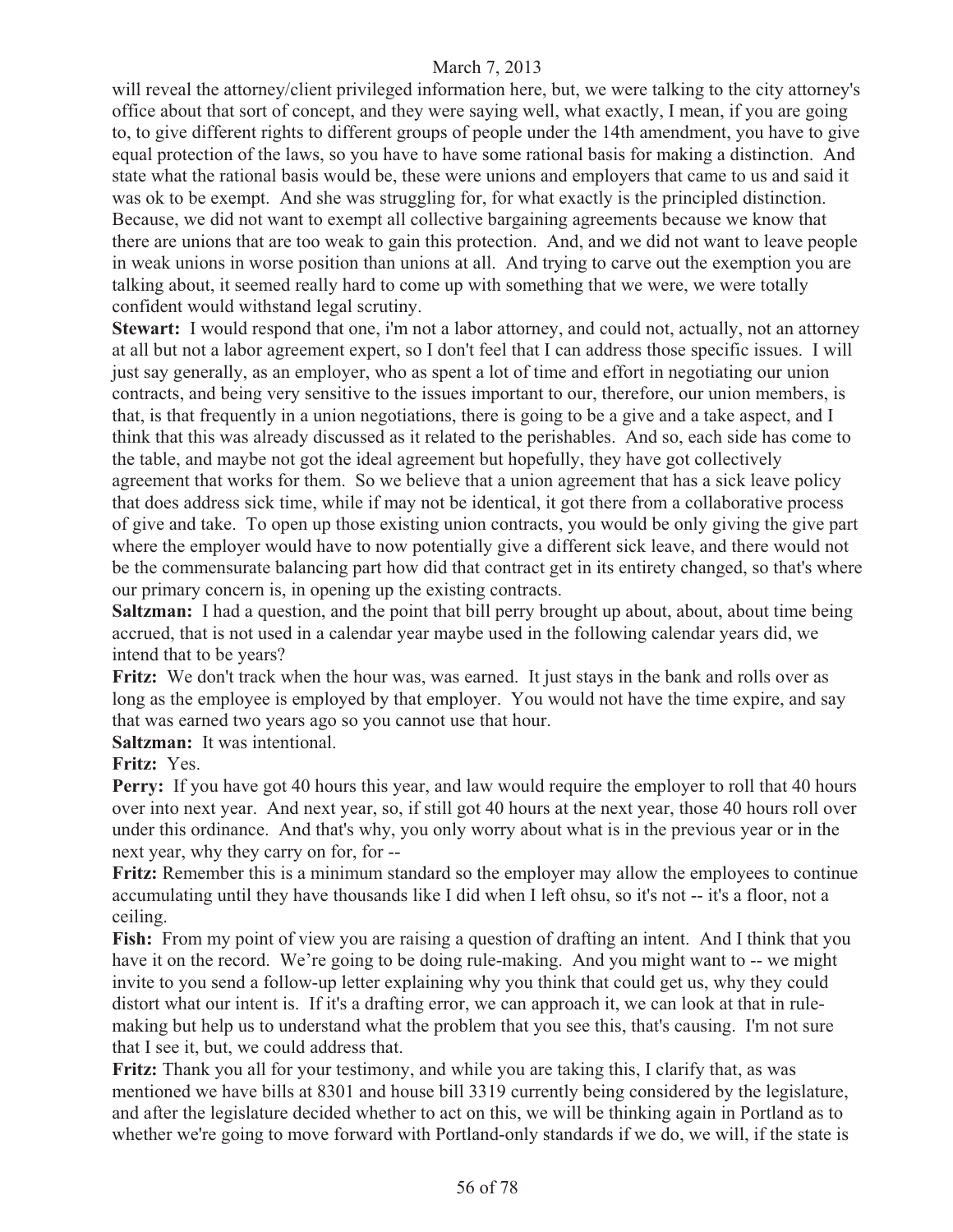better, we will not, if we do move forward we will have a rule-setting process that will be happening over the summer, and reconvening a task force to look at that. So, that's, that's also to clarify that it would not go into effect until january of 2014. This, by no means, is the end of the process but it is a big step so thank you for being here today.

**Hales:** Thank you. Now, we're going to begin with general testimony from those of you who signed up. Karla will call four at a time, and we ask you to keep your testimony to three minutes. If, of course, someone else has made your point eloquent, you can say what she said. And, and save time for the next person. So, karla, would you please call the first four who signed up? **Moore-Love:** We have a total of 34 who signed up.

**Hales:** All the more reason that brevity should be the sole of wit. The first four will kick off the support list.

**Hales:** Whoever would like to start.

**\*\*\*\*\*:** Go ahead.

**Jeff Anderson:** I am jeff anderson with the united food and commercial workers 555 on, i'm the secretary treasurer. We have about 19,800 members in Oregon and southwest Washington with 5,000 members in the Portland, within the city limits of Portland. And I want to thank you, mayor hales and commissioners for the opportunity to testify before you today. And i'm an avid supporter of this ordinance and believe the proposed ordinance before you today will serve as a mottle for cities across the country, who will follow your lead in, and for the state of Oregon. I've been honored to participate in the process of developing the proposed ordinance over the past year, and I have spoken and heard from, from the union's leaders, and our members, and unrepresented employees and employers over the past year, and I believe that their feedback has been well, incorporated in this policy discussions with a variety of advocates. The advocates include business owners, and labor representatives, and last fall, and again, last month, in the task force, led by commissioners Fritz and Saltzman. And as a participant in that task force of this impressed by the commissioners, as they worked to ensure that all voices at the table were heard, and validated and I found that I sat right next to the grocery association's lobbyists who just spoke before, joe. Who we found some common areas, and it was very, very interesting and a collaborative process. As the sole laborer employee representative at the table, for most of the meetings, although I was joined by a representative from the afl-cio, I admit I was concept skeptical about how the task force would strengthen this ordinance. I noted that many organizations or businesses overlapping representatives, so I was uncomfortable at the first time in, and the only employee representative on the task force. To the task force I found it to be very productive. And look at that as a model. This ordinance will help my ufcw members. You have heard stories from our members and will hear more today about their experiences working the deli or a register, about delay of treatments that they could avoid sick days or retribution from unpaid sick days after leaving kids home sick all because they did not have the paid time off. So, I want to be clear this is just about, not about just our members and local 555, it's also about, in my view, the customer on the other side of the register in good public policy and good public health. I do want to make a point that, from my, my humble opinion, franz would not locate outside of the city limits of Portland. Local 555 has collective bargaining with franz. And that's the least consideration is, is if you added 2% of the payroll of which many of them have collective bargaining sick days. This is the pandora's box, I would redress you back to andrea, who read something, about 1910 or 1917 earlier, that sounds very stale as an argument from my humble opinion. With that, I will conclude my comments. **Hales:** Thank you. Thanks very much. Next.

**Susan Lund:** Mayor hales and members of the city council, I am susan lund. And I am a member of the union. I am under a collective bargaining agreement. I have been working for the same grocery stores for 15 years. And while I have some paid sick hours, I can't, actually, use them until the third day that i'm sick. On top of that, I have to bring in a doctor's note, I can't afford to lose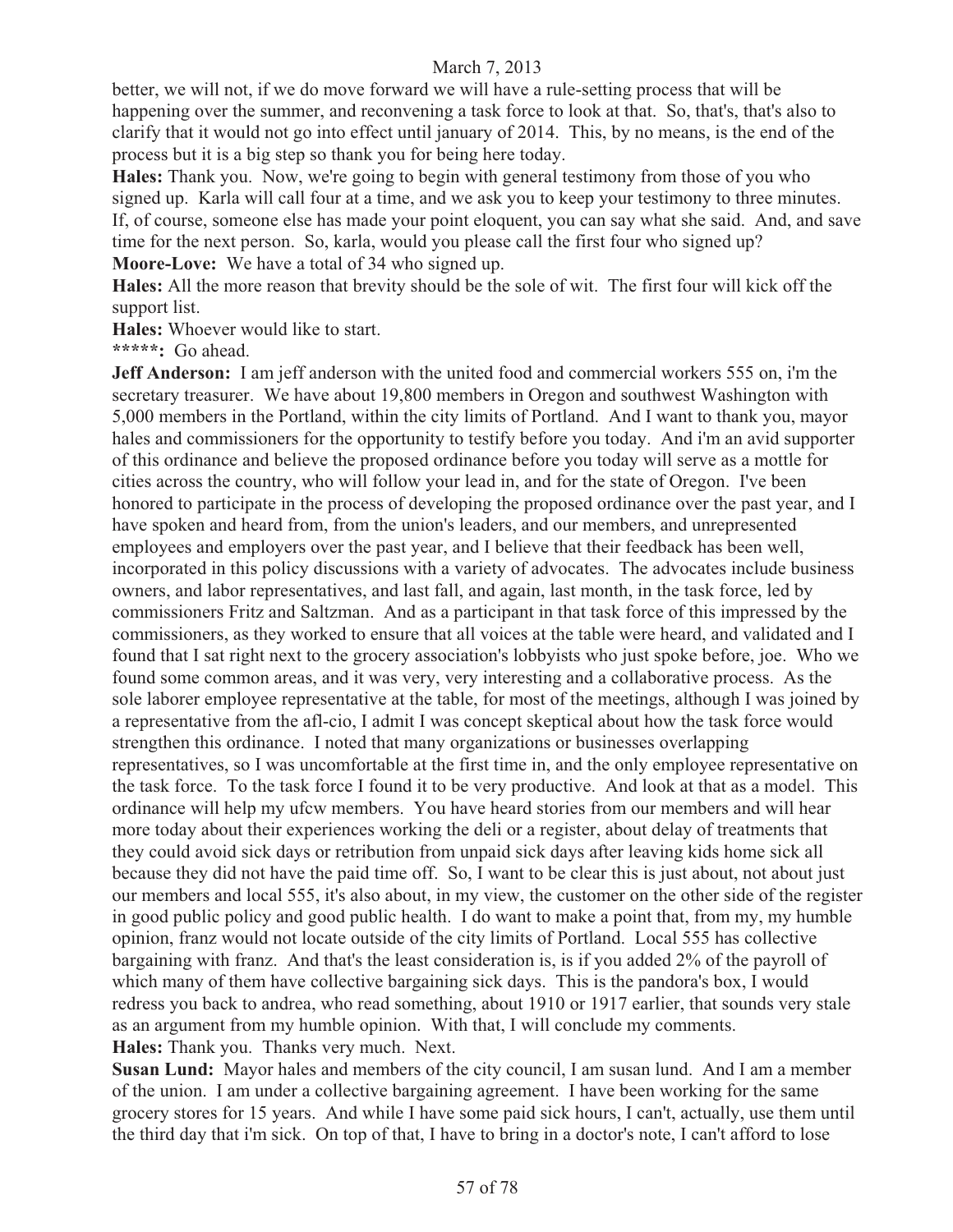two days. I certainly can't afford to go to the doctor on top of that. My health insurance, which I have through this same job, requires plea to pay a \$600 deductible, 20% of the bill and a \$15 copay. So the same employer that gives me this insurance, requires me to go to the doctor and pay these fees. As a result, I do go to work sick all the time. When I absolutely can't get to work because I am so sick, I stay home without pay. I have to decide which bills won't get paid that month, and I do my best to keep it from affecting my children. Even though I have worked for the same employer for 15 years, I worry about being fired if I get sick. As a mother, I have had to stay home occasionally, not only for my own sickness but also for my children. In addition, this past year, my son was bullied and I had to take time off to make sure that he was safe at school. As a result, I took what was considered to be too many sick days. I was written up and told that I am on a slippery slope. I need to be careful. This was devastating to me. I need my job and I can't afford to quit or get fired. Paid sick days would make a big difference to me and so many other people like me. I would not have to go to work sick. I would not have to worry about paying my bills. And I could address my son's being bullied at school without being scared of losing my job. Portlanders need sick days. And I hope that you will pass this law. Thank you. **Hales:** Thank you. [applause]

**Helen Bullanca:** Mayor hales and members of the city council thank you very much for this opportunity to testify. I assure I am not sick. I should not be staying home, I have laryngitis though, so I apologize. I am a family physician.

**Hales:** What's your name?

**Bullanca:** Helen. And I am a family physician, and I have worked in community health service centers serving low income families around Oregon for the past 13 years. And we serve families very much like diane. And many of the families I have seen over those years would benefit from a paid sick leave policy. The wage workers struggle to find employment in childcare that meets their needs, and when they get sick, many, many continue to work as diane mentioned, to get the paychecks that they need to stay afloat.

**Saltzman:** Susan.

**Bullanca:** Sorry.

**Saltzman:** There is another diane.

**Bullanca:** And something as routine as bronchitis or a sprained ankle which would normally get better if, people had the opportunity to stay at home, can often progress into something more serious. Bronchitis or pneumonia, a sprained ankle that would have healed and becomes a chronic issue, so we would see people all the time who would continue to go to work, spread diseases, as was mentioned before, and also, put their own health in jeopardy and increase the cost to the medical system. Many in the workforce are parents, and we have to remember that childcare centers in schools have very strict exclusion policies for kids, and they should. So, if a child has pink eye or a fever they are not allowed to attend childcare or attend a school day. So, the parent must make very difficult decisions. I talked to many families who have had to put their own children in unsafe situations because they could not take a sick day from work. And they have to bring their child with them to work, they have to, to leave them with a neighbor that they may not be sure that they can trust, or sometimes leave them at home alone when they are not quite old enough to, to be responsible to do that. And so, it's a very big issue for families. It's an equity issue. High wage earners don't deal with this as much as low wage earners do. And if we value the health and wellbeing all our families we should pass in and protect paid sick time. Thank you. **Hales:** Thanks.

**Lee Mercer:** Mayor hales and commissioners, is this working. I am lee mercer, the director of main street alliance of Oregon. We're a small business group in the state. We have 1200 small businesses in our network around the state and 300 in Portland. We support the Portland paid sick leave ordinance. A few weeks ago, at commissioner Fritz's request, we e-mailed a poll out to 300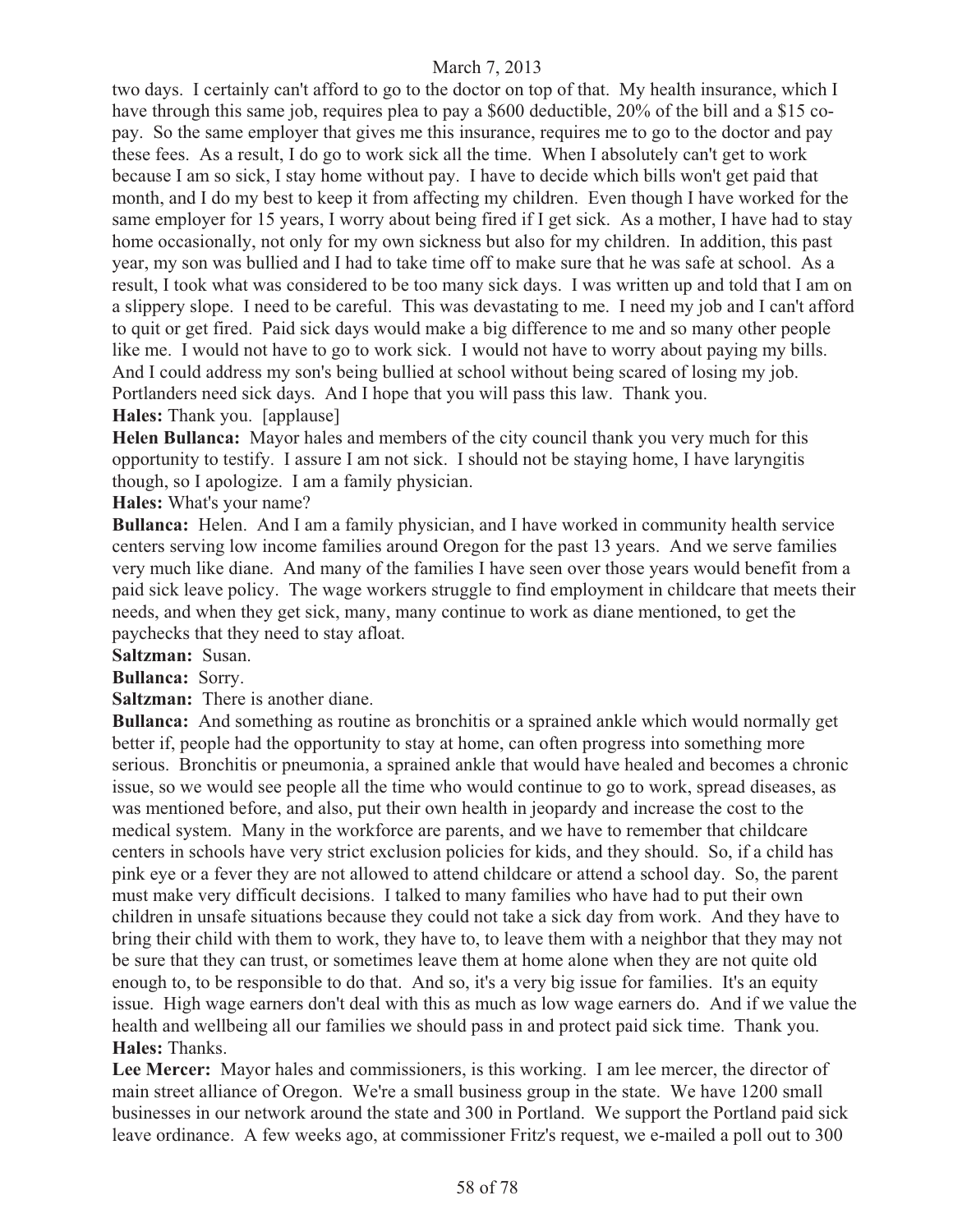Portland small business owners on our roster to get a sense for, among businesses that offer sick leave, the average number of employees covered, the average number of days offered and the average numbers of days taken. And as long as we were doing the poll, we decided to ask about the support for or opposition to the paid sick leave policy so these were the results out of the sampling of the return from this, 300 business email. And the majority of those responded, 58% support the ordinance. And 33% oppose it, and 9% were undecided. And it is interesting that, that we ask about the state, the state policy. A larger majority, 65% would support a statewide sick leave policy. With 28% opposed and 7% undecided. Among the sampling, 65% offered paid sick leave or part-time or paid time off. And 35% did not. The average number of employees in the businesses sampled was 15. The average days of paid sick leave or paid time off offered was nine days. And the average time that the average employee took was five days. So, this kind of equated with san francisco's experience where they see a little over half of the time offered is used by the average worker. We also collected a number of comments and suggestions on improving the policy which are in the testimony that I submitted. And again, thanks for your efforts on this effort to improve basic employment standards, and the public health and wellbeing of the citizens of Portland by creating a paid sick leave.

**Hales:** Thank you very much. Any questions? Thank you all. Next four.

**Kelly-Jo King:** I am Kelly-jo king, the director of administration for proactive physical therapy. And we have seven physical therapy clinics from the metro area. However none are in the city of Portland. And until yesterday, we were unaware that this ordinance was going to affect us. As a company because we did not know it extended to employers whose employees make this to the city of Portland. Which we have employees that do. And is, we will fall under this ordinance as it is written. Our concern is that it was not really apparent in the previous discussions of the ordinance. That it would be so far reaching. And I don't think that there's been enough consideration given for those employers to participate in how this would affect them. And I do know that is the biggest problem, one of the problems in seattle that they are having is with the employers who are outside the city of seattle who did not know that this would affect them. So given that, we have reviewed it, and one of my concerns is that we cannot request a medical certification until after three days of employment taken. And that's one of the best resources that we have, that it's a serious medical condition, I would like it to be considered that we could request the medical certification to use the sick leave in order to, to regulate the, the potential abuse of the ordinance. And for those considerations. And it seems to be a little bit out of, of line with the regulations in those areas. The other concern that we have is that, is that the hours to qualify for the paid sick leave are so low, it would require us to lay off some of the seasonal employees, which ironically, we hire to cover sick leave for full-time employees, and who, who we have a lard time getting them to take their sick leave because physical therapists want to come to work, and their patients need the care. And they don't want to leave the patients without care. And in order for them to do, this we have set up a system using seasonal employees. It would just make it so that I had to provide this to those seasonal employees, and so I won't be able to do that because our reimbursement from insurance companies has been lowered significantly over the last two years, and we anticipate that continued lower revenue while our expenses go up, is going to, to require us to lay off employees. And this particular ordinance will make me lay off at least two of my on-call employees this year to, to prepare for it. And I would like to continue to offer those employees on call, they don't need the sick leave but the way that this is structured, I would have to make that available to them and I would have to budget for that. So, that could be a negative effect on our employee staff that I would like to keep going. The other concern that I have, on the ordinance, is there doesn't seem to be enough language regarding how we can layer this benefit with other vacation benefits, and in fact, I am wondering can we require employees to take the sick time if they want to take it unpaid? Right now, they let me do that, so that is something that I can do so that's good to know. A lot of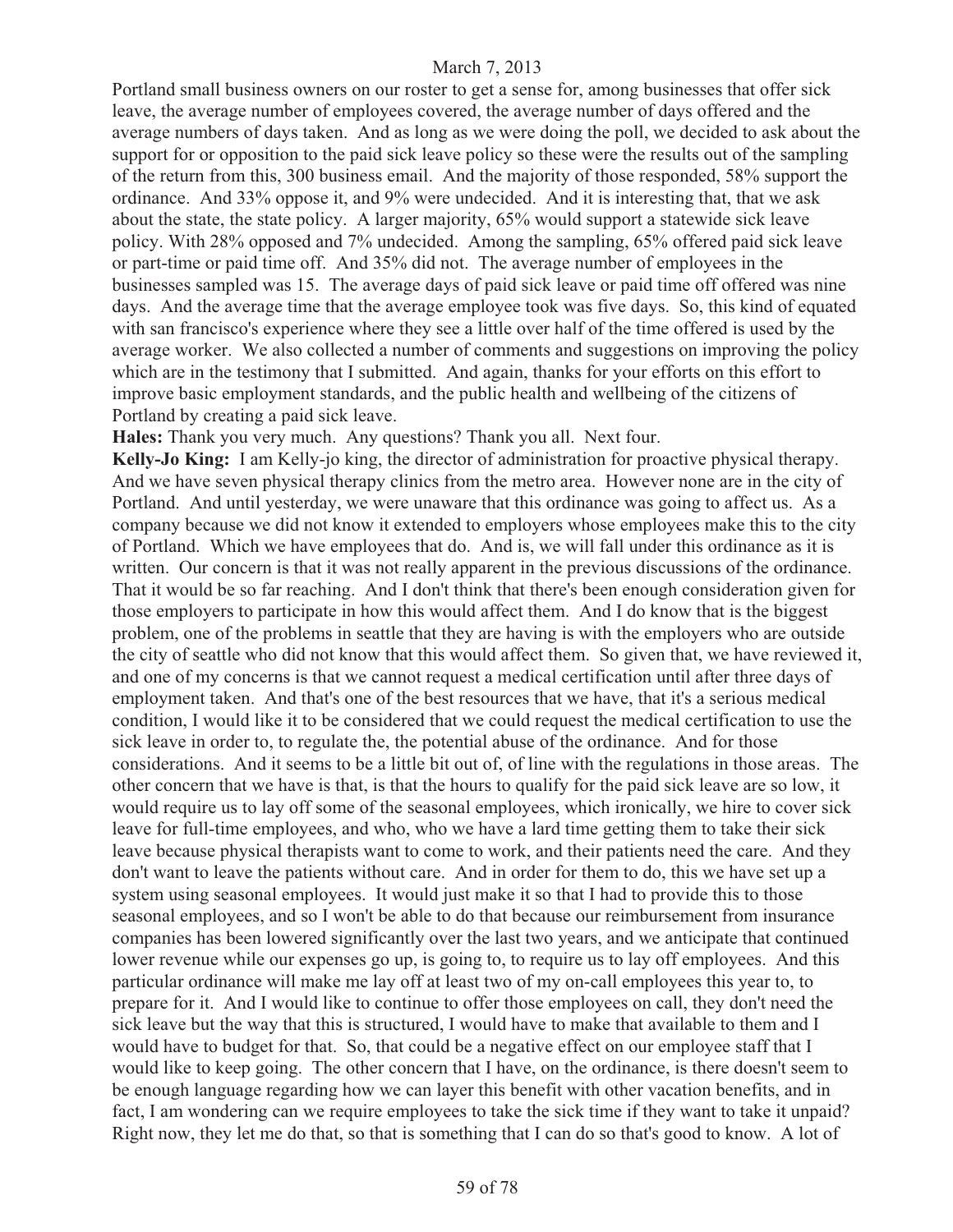times employees like to defer that. I think that if there was more thought and time looked at this particular ordinance, you could make it more flexible so employees could take advantage of this benefit and what works for them better than the way it is written right now, for us, it would be easier to have this at a state level, and I would support this at a state level. I am the one that has to administer this payroll in my company. And there is no, no accounting software that will let me track payroll by city. I will have to do this all manually. It will require me to add help to my department to help track this. Our initial responses, we are going to try not to do business in Portland because I take a lot of my classes in Portland. And we have a lot of billing classes we take in Portland. And that's going to make us eligible for this, so we will try to take those, that business elsewhere. That's, that's, you know, revenue lost to the businesses in Portland that we're giving. Those are the concerns that we wanted to bring to your attention, and I appreciate you letting me say that. Thank you.

**Fish:** And I appreciate you being very clear about your concerns. Do your on-call employees work more than six weeks in a calendar year?

**King:** Yes, they do.

Fish: Even though they are on call to replace people who are otherwise on sick leave or vacation? **King:** Yes.

Fish: There is a 240-hour threshold so that does potentially give you more flexibility, and since you had raised the question of flexibility around vacation and sick leave, employers that have a paid time off policy, that, that has the, the identical hours that, that the sick leave mandates, would be covered under this, as long as an employee can, can use it without, for a bona fide sick leave. So, I don't know, I didn't catch whether you currently offer paid time off of any kind including vacation. But if you do, you could do what a lot of employers are doing, i'm not giving free legal advice but shift to a pto system to that people can, can get paid time off. Whether they want to use it for vacation or for sick leave. And that would, you would be compliant with this, with this law. I would urge you to take up with your accountant before you stop doing business in Portland. **King:** Thank you.

**Hales:** Thank you.

**Diane Coward:** Good afternoon, mayor hales and, and commissioners. And I am diane coward, and I am the treasure of venture Portland. I am also on the boards, of belmont, as well as alberta business association. And I am also the owner of a small business called linney metrics group. Venture Portland sports, the neighborhood business districts, together, compromising 19,000 businesses and 250 employees. Since 1986, venture Portland has supported these districts in partnership with the city, with training, technical assistance and grant funding. First, we would like to thank commissioner Fritz and Saltzman for allowing us to be part of this process and especially on the task force. Unfortunately, due to the expedited pace of the process, of this process, the venture Portland board has not yet been able to take a position on this legislation. However, based on the feedback, venture Portland received for more than 500 neighborhood business owners and business district leaders, we are concerned that this one size fit all legislation doesn't take into account the uniqueness of Portland's economy, and overwhelmingly small and neighborhood-based businesses and, and could have significant and long lasting unintended consequences. On behalf of the city's neighborhood business district, I encourage the council, especially in light of the amendments, so that the city, the cities to slow down so the city's volunteer run business associations have adequate time to understand the impacts of the legislation, on the businesses, and to provide with formal positions. And over the last month, venture Portland facilitated meetings with neighborhood business owners, across the city, and seeking creative solutions to some of the problematic provisions in the original legislation. And by providing additional time to, together, we can craft legislation that supports our shared goals of healthy, connected neighborhoods, and a prosperous city for all Portlanders. We also believe that a Portland-only version of the sick time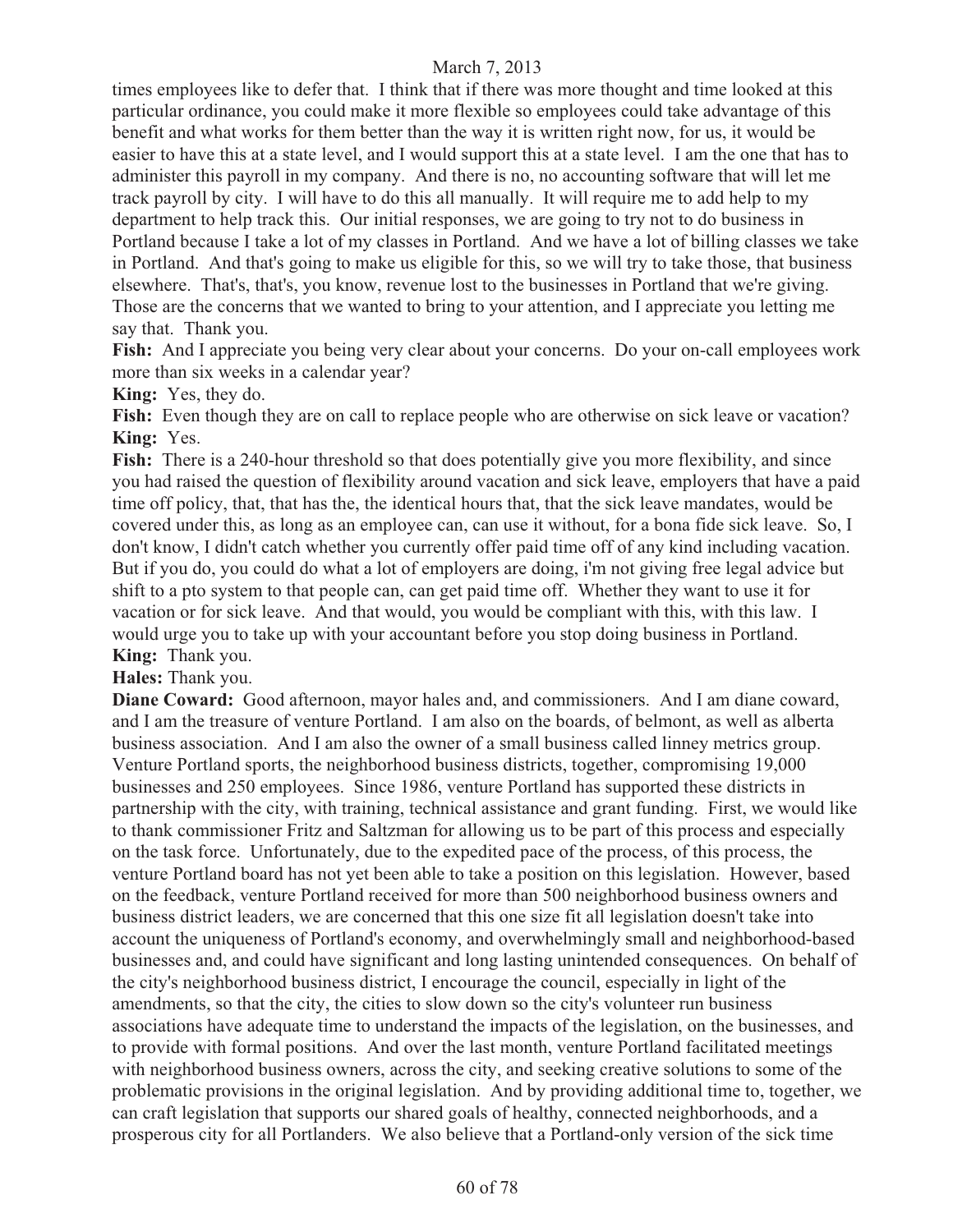legislation puts Portland businesses at a competitive disadvantage. We urge council to wait on this legislation until after the state has acted. Thank you. That's all. **Hales:** Thanks.

**Bob Neuner:** bob neuner, I own and operate northwest senior management services. We care for the elderly and disabled in their home. And we've been a licensed in-home agency since they have been licensing in, I think, 1997, but our company is 18, started in 1995. I owned it for nine years. And we operate on a small margin, there is not a lot of money in this business. Our margin is around 4% to 6% so taking one or two of that out for paid sick leave will be a difficult thing for us to do. We're competing against a lot of businesses that have very few rules and regulations governing them. And I look at them as the underground economy. There are, you know, private, non licensed, in-home care agencies. That we keep continuing to try to get licensed but they keep avoid that go licensure. We compete against as a, as private folks that can run out of craigslist that will do the same job that we do with no controls or rules or restrictions against what they do. Not covered by workman's compensation. And there is a new, not sure you are aware it, but a new license called a registry. And in which in-home care operators are not hired by the registries. They are hired by the person in the home, and these folks will have no, paying the taxes, they won't have any obligations that we have operating a license in-home care agency. A lot of this was covered before. We only have a couple of choices in order to make this work. We can lower our wages. I don't want to do that, but it's one of the option that is I have. And we cannot lay people off because our job is one on one and we have a one person for one disabled elderly person so, this makes a, places a particularly difficult situation on my kind of business. So I would like to suggest we do wait for statewide ordinance or legislation so that we can better compete with folks outside the Portland area, and also, give us more time to figure out if we can find some ways to make it more palatable for businesses like ours to survive. Right now, over the last year I have put about 130,000 of my own money just to keep my employees employed and operating because I think that we have got a great team. And. This could put our company out of business literally. So it will be a very difficult thing for us to do. And I would like to make sure that we, we can do things like -- I was pleased to hear, I didn't hear about it before, about the shift swapping but that's how we handle illness in our business. In fact, just yesterday, we had a, a, in fact, we're on, with the schools, as an emergency number for many of our employees. And we had the school call up and say johnny is sick, can you have his mother pick him up. And we called, and got a substitute for her, and got her in, and what we'll do is -- what we'll do is, basically, find another shift for her, so she doesn't lose the money. Those things are great. And those are the things that will make it work in our business. But, a one size fits all, I think, will be very difficult for us to manage.

**Hales:** Thank you. Thanks.

**Justin Delaney:** Good afternoon, mayor hales and members of the commission. I am justin delaney, your next door neighbor at the standard. We are one of those companies that provides paid time off far in excess of this ordinance. I'm not here to oppose the ordinance. I have, I was surprised that there is only a pro and a con signup sheet. I put myself in the middle with suggestions. As I said, we provide paid time off far in excess of this ordinance to our 3,000 employees. And we are benefits experts. That's what the standard does. We sell employee benefits to about 8 million individuals, and groups, primarily, provide these benefits to their employees. We could have offered some assistance in drafting and crafting this ordinance. I was not aware of it until about four weeks ago. I am very appreciative of the amendments that arrived today. And it's a great step. I want to thank you for your work on those. I do have a few comments, though, that I would like to put on the record for you. I do think there were gaps in the process. As I indicated, we're your next door neighbor. We're in the benefits business. I was not aware of this until a month ago. My concern is not that there was not a process. My concern is that the impacted employers were not specifically reached out to early enough, and I think that you have heard some of that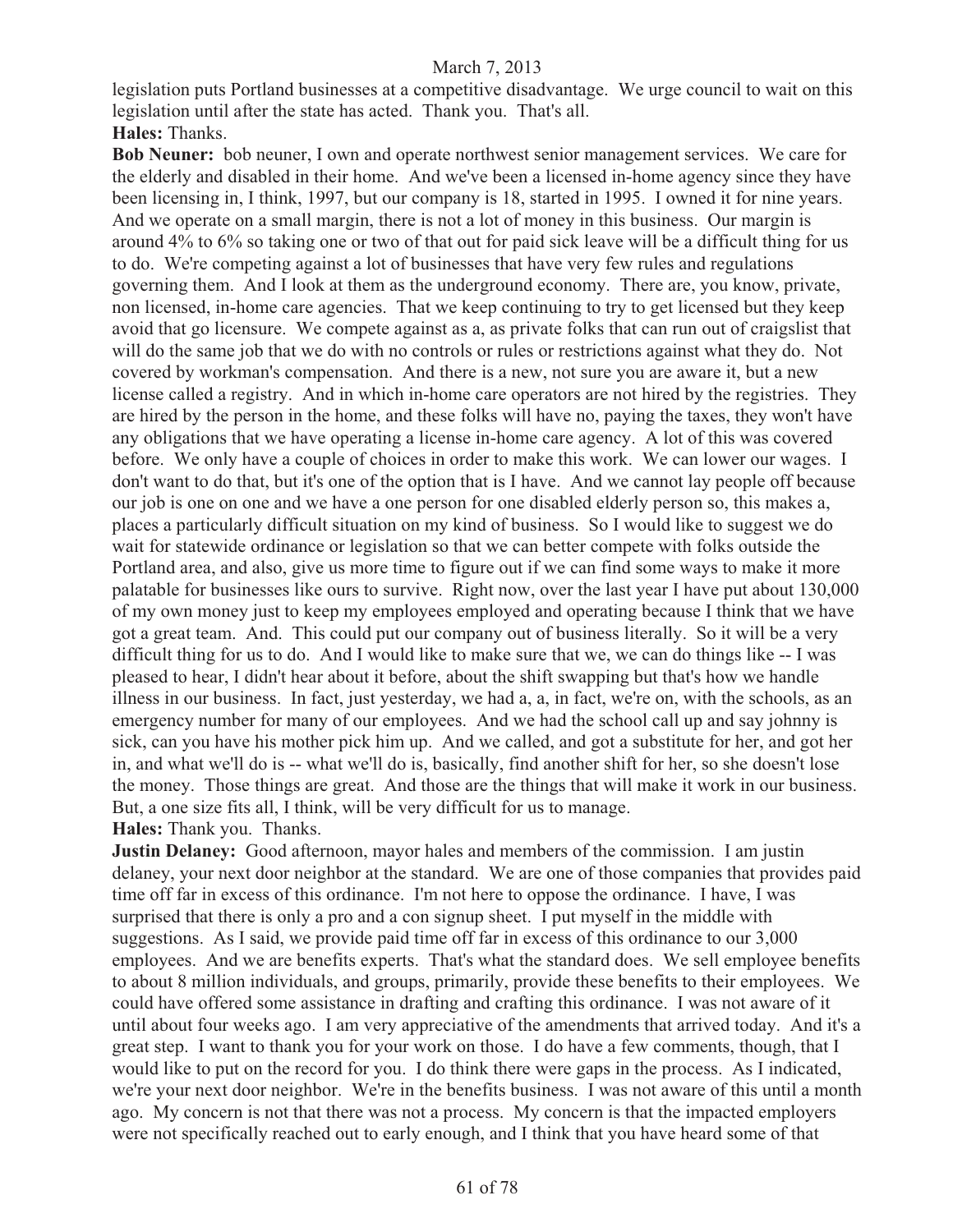today. My second comment is as an employer that provides better benefits, we feel a little bit antagonized that the first couple of drafts of this pulled us into record-keeping requirements that were novel, accrual, and rollovers that did not seem to make a lot of sense if the council's goal is to set the bar. So, my request would be set the bar. Don't prescribe the details for those of your employers who would do better than that bar. We would like the clean edges from the administrative requirements that's been discussed today. I will not go over that, and I think the amendments are a step in that direction. So thank you again. And the big issue that hasn't been discussed a whole lot today is the private right of action. And I do think that goes too far for a simple paid sick leave ordinance. I think boli is the correct enforcement mechanism. They do this for a living. I think a private right of action as commissioner Fish knows, will be tacked onto other employment related lawsuits, and it increases the legal fees and it increases the settlement value of those cases. And my final comment is around the statewide measures that being considered right now. These folks request you wait for that. I understand council's intent is to move forward beforehand. I understand that. And I appreciate it. My request is that you commit to remove this ordinance from the books, however if, a good statewide law gets passed. Thank you. **Hales:** Thanks. Questions? Thanks very much.

**Hales:** Welcome. You can go first.

**Jennifer Keller:** Mayor hales and members of the council, I want to thank you for the opportunity to share my views today, I am jennifer keller, and I first learned that Portland was considering this paid sick time ordinance when I received a change.org petition a month ago. I was happy to see that our city council was leading on this issue. And immediately signed the petition. On behalf of all the change.org signers, 1300 total, I am delivering this petition to you today. I urge you to read it, including the many comments, mine, as well, from the Portlanders telling their own stories of how paid sick time days would change their lives and make a difference. I've been in the workforce for almost 17 years, and I have not had a sick leave at a job since 2005. I currently work as a paralegal for a law firm, but I won't qualify for sick time until august of this year. Adding to this that I don't make a whole lot of money and while getting sick isn't something you can control, as a result, I have often gone into work sick. Recently I had the flu and was at work with a fever which ended up spiking at 104 later that evening. Staying at home just wasn't an option, as I need every penny that I earn. In the past when I have stayed home sick at doctor's orders, I have stressed over how I could possible stand the loss in wages. And we all know that stress doesn't help anyone recover from any illness. Not only do I stress about losing a day or more in wages, I also worry about the costs to see my doctor, cost of medication, even the over the counter ones. If this ordinance was already in place when I started working I would have been able to take the days off when I needed to get better without these aforementioned stressors. I would have recovered faster and I wouldn't have had to worry about making my rent payment the following month. Employers and legislators here in Portland and in salem need to understand that the importance of workers having the ability to take sick time is immeasurable. After all, I highly doubt that employers really want their employees coming in sick and infecting the whole office or potentially infecting the public that they work w additionally people who are sick are far less productive. Offering paid sick time would be good for workers, good for businesses and I believe very good for our community's health. Thank you.

### **Hales:** Thank you.

**Fish:** Mayor, may I make one comment. You are one of the first people we have had in a while who has identified with change.org. I really appreciate the handout. And the names. And just wanted to present a technology challenge. We get petitions from change.org or people who send, who sign up and send their individual petition. And maybe it's because of my technology deficiencies, but we haven't actually figured out a way to respond to them. **Keller:** That I don't know how.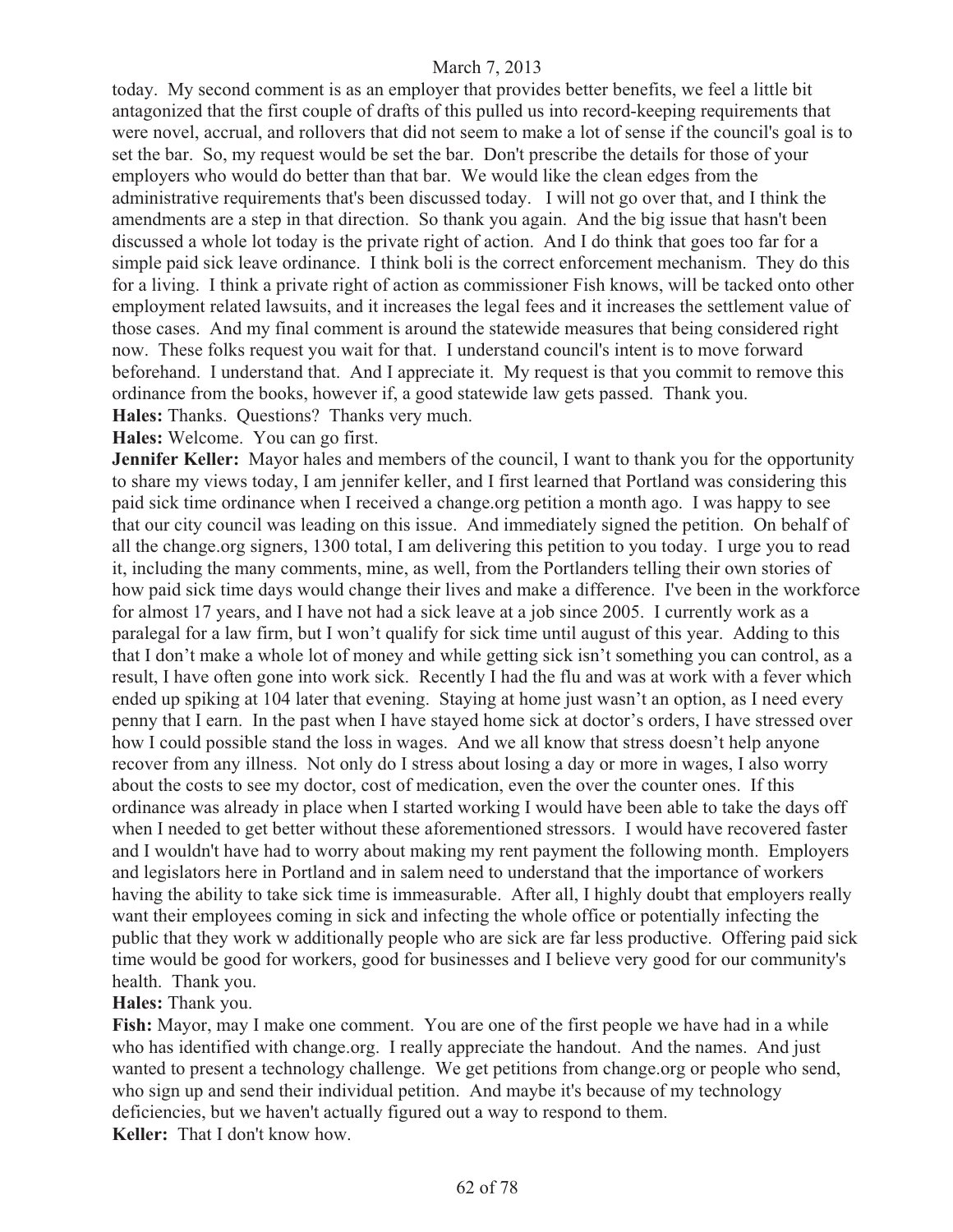**Fish:** I just, I am sure commissioner Fritz who responds to all the emails that come to the city has figure would it out. [laughter] we fully haven't actually figured out how to do that. Other than posting at change.org and our preference is to give people a personal respond. I may need a tutorial on that.

**Fritz:** Thank you for bringing that up and thank you for representing the petitions. The first person on is it is renee. She got all of the petitions and they could bring it in collectively for us, which is hugely helpful. If you can just imagine getting 1300 petitions in your inbox on a daily basis, it's -- **Hales:** I bet you can imagine that.

**Fritz:** I certainly can. What commissioner Fish is saying, certainly getting the petition and giving it to us and I am so glad to hear because you got that engaged, you came down here. I think she probably had her baby. That's why she's not here?

**Keller:** That's why she's not here.

**Fritz:** Please give her our thanks for doing that. Just in general, it's really great to hear from people as you are today, especially why do you care about this. I am particularly very grateful. You presented the petition but then you told me in addition why you care and why does it matter to you. Thank you so much.

**Keller:** Thank you.

**Fish:** I am still confused how to respond to the petition.

**Fritz:** I don't think we can. That's the down side of this particular mechanism of citizen engagement. There's no way for me to let folks know who signed the petition that I appreciate that they did and whatever my response is, yay or nay. If folks want to get them. Maybe people don't. They want to register their own opinion like voting. But if they do want a particular response, then send it to the council individually and that way, we are sometimes still overwhelmed.

**Keller:** I can imagine. Thank you.

**Hales:** Thanks. Please:

**Steve Hughes:** Thank you, mayor hales. As a purveyor of petitions, I am glad they are getting their due today in the moment of the discussion for the record. My name is steve hughes. I am with the Oregon working families party, grass roots independent political party. Who has been working on this issue. I am submitting into the public record an additional 1500 signatures and comments from Portland residents supporting this ordinance. I want to comment on the process that opponents still seem to be focused on as a reason to stop moving forward. This ordinance is absolutely a compromise. No one got everything they wanted. I certainly would have liked it to have been stronger in certain regards. But I respect the fact that over a year of conversations, stakeholder meetings, and more stakeholder meetings, a strong consensus is emerging in this community on this issue, which is that everybody benefits when we have basic labor standards, especially ones that ensure that workers don't have to choose between going to work sick or losing a day's pay. Everybody benefits when workers in restaurants, child care centers, facilities that take care of the elderly and other such public spaces aren't spreading disease because they can stay home when they are ill. There was a comment made by somebody opposing this who is in the elder care industry. My father is in an elder care facility. He received in-home care and now is in a facility. And I can tell you there are signs on the door that say, if you are visiting a family member sick, do not come in this building. Why are we applying a different standard to the people who work there? So this is a very important issue just personally. [applause] I will say that you will not make everyone happy. A look at Oregon history shows as far back as 1912, certain business interests were not happy with minimum wage laws, and they went so far as to take their case to the u.s. Supreme court.

Fortunately they lost. I would submit that we are on the right side of history, though. Just one other or a couple other quick points to the balance of my time. It was brought up that there should be an exemption for collective bargaining agreements. I think that's a false choice. We shouldn't have to choose between our collective bargaining agreements and basic labor standards. That's like saying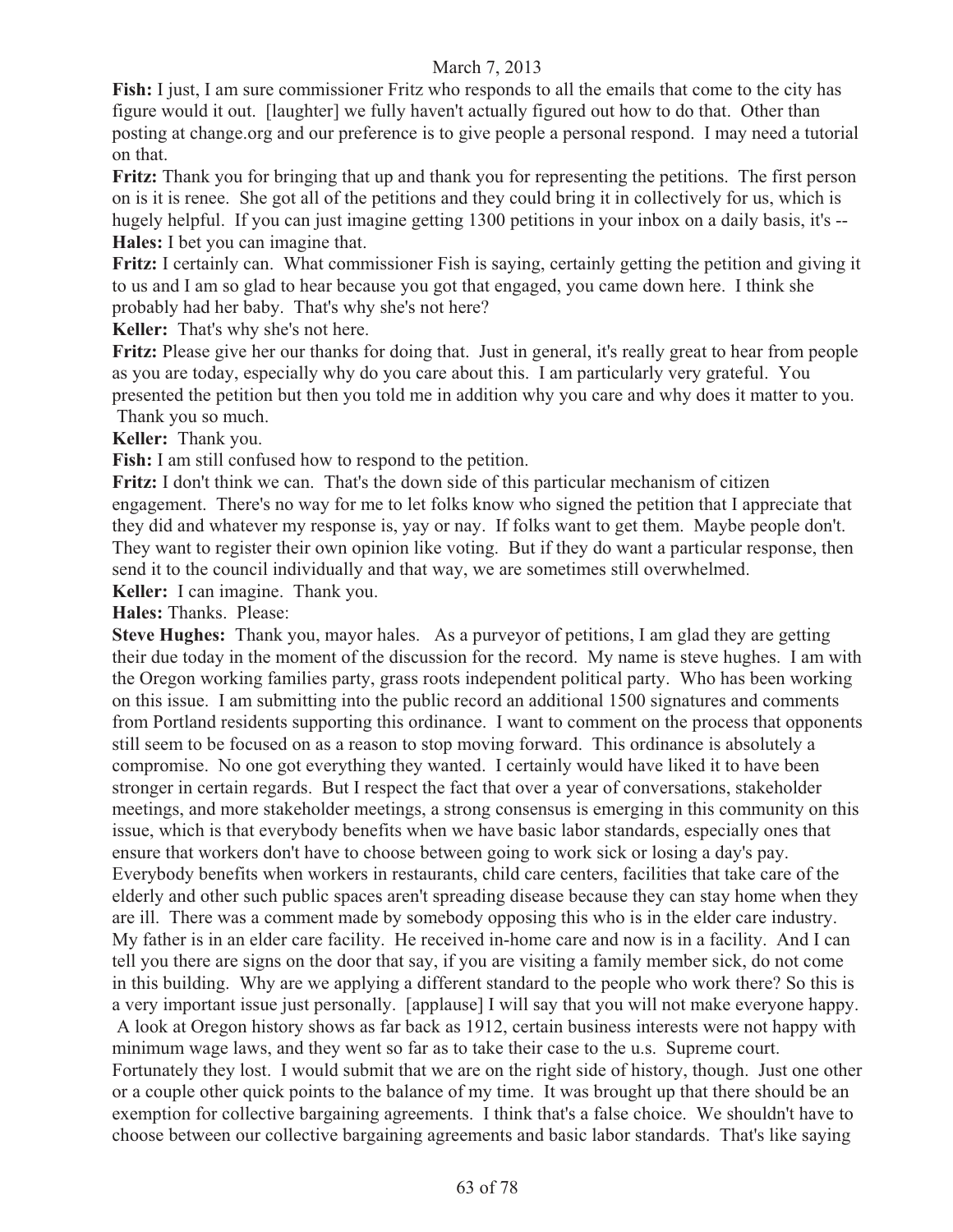do you want your bargaining agreement or the minimum wage law? That doesn't work that way. I also think that no matter where we draw the line there are going to be people who say we need to draw the line wider so if we try to draw it in Portland. They will say the state f we say the state they will say something else. I commend you for taking action if leader shop on this. It has to start here and it has to start now. Thank you for your work on this.

### **Hales:** Thank you. [applause] [inaudible]

**Ian Rizzio:** Thank you for this opportunity. I have a little story to share. My name is ian rizzio. To support myself while I worked nearly full time mostly in the service industry. Name a hard worker and balancing school and work for the past four years. And always without paid sick time. I worked at a local sandwich shop for three years without any benefits and one day I got sick, really sick. I was the manager of the store so I knew when an employee throws up at work they have to go home. It's the health code. So I call might boss. Called the other store. Left messages and sat outside in my car nauseated, trying to make sure the store was covered. I came in to have my boss fire me on the stop. I had no recourse. And with \$35,000 plus in students loans, I have to have a job to support myself. Even with loans and student aid I need have an income to afford housing, books, and transportation. I found myself looking at the harsh reality of finding employment quickly or having to take time off school. Luckily I did find a job but again name without sick days. Unfortunately, this wasn't just isolated to that sandwich shop. That is major issue across industries. I have worked with children at large day camp and inevitably ended up sick from exposure to lots of germs. We aren't able to take a sick day too stay home and heal. All workers in all industries deserve sick time. Name here today to stand up and make sure the people of Portland do not find themselves in this terrible situation I was in. Name also here because name a member of working america, a group that fights for good just jobs, a just economy and working people around the country. A couple weeks ago I signed a petition to call for the mayor and city council to vote in support of earned sick days. Today I will like to deliver the 1442 signatures from my fellow Portlanders who signed this petition in the last four weeks and urge the council to pass this without delay. Workers can't wait any longer. Thank you for your time, mayor and city council. **Hales:** Thank you. Thanks. [applause]

**Gwen Sullivan:** Commissioners, mayor hales, my name is gwen sullivan and name the president of the Portland association of teachers. I represent nearly 4,000 teachers here in Portland. And I come to you with a bit of a different take. And it's from the teacher perspective of when their workers don't have sick days. What do they do? When their kids are sick? So I will start off by saying, many of you already know this may not have come as any surprise to you that kids that are healthy learn better. And I know that a couple of you participated in teacher for a day. And have in the past, and you have seen how the schools work and you see what happens in class. And I will remind you when kids are sick, and parents can't take the time off, their kids still come to school. And if they can make it through the classroom, sometimes they're sleeping, miserable, passing germs around. If they don't make it, they get sent to the office. And many times, I could say today you would go into a number of schools, and you will see kids in the office, sitting in chairs, sleeping, miserable, because they don't have any other place to go and their parents can't afford to take the time off. So I think it's really important that we have sick days for employees. For themselves and also for their children. It provides the kids, that kids have trouble focusing when they're sick. It takes kids a longer time to recover if they aren't at home, taking care of themselves or someone taking care of them. And then I think it is also important to know, as you have been to our schools, how much germs spread around those buildings. And so that's another reason that we really need kids to be able to stay home and get better. And I also think how much it affects school. It is not just when parents can't stay home. Then what happens is we get older brothers and sisters that stay home with their younger siblings. And so they are missing school to be able to take care of their siblings. So there are many aspects of it that really directly affects schools and learning. Of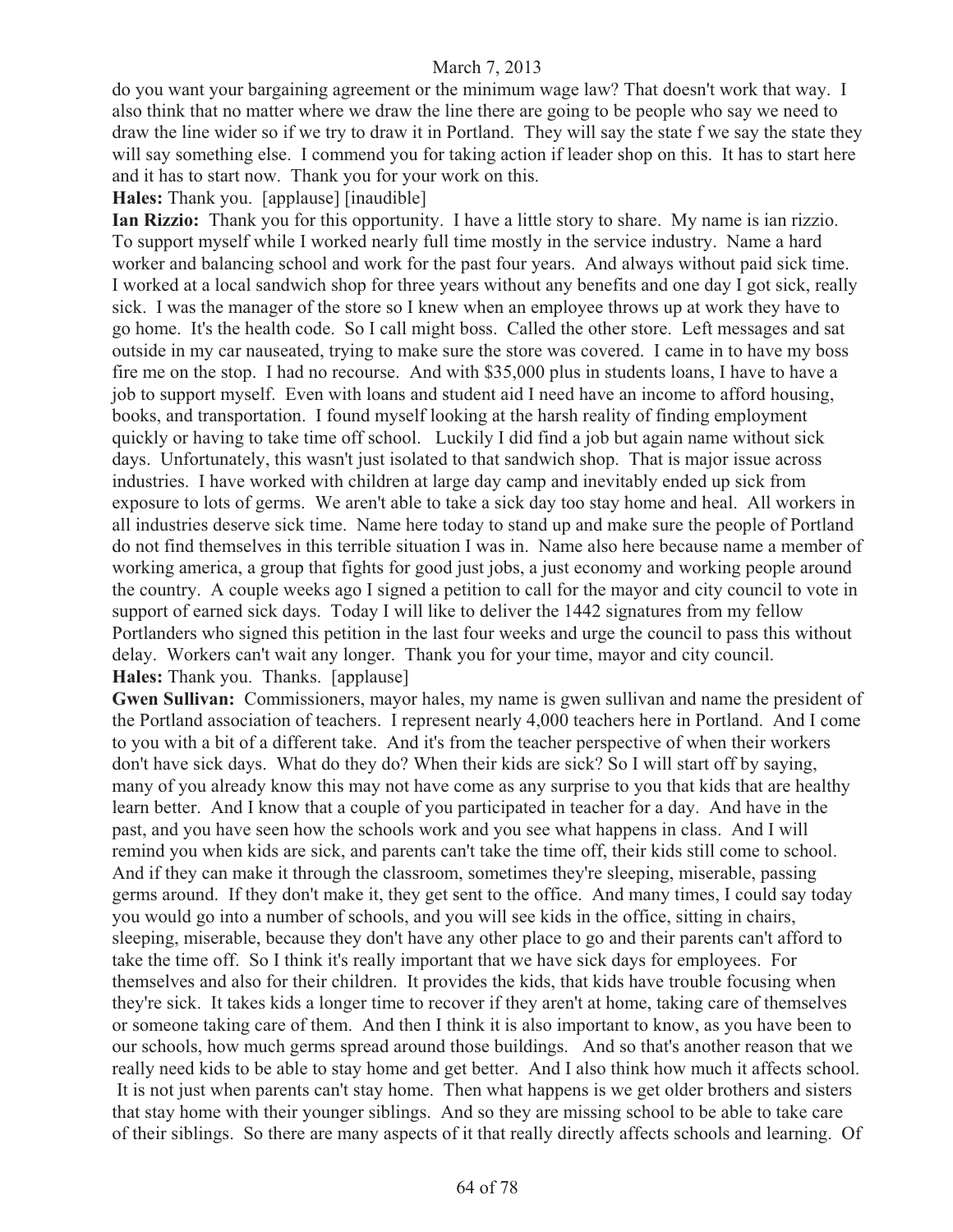course, the adults as well. I think it's important that we recognize that no parent should feel that they have to be forced to send their kid to school when they're sick because they can't stay home. That is, in many ways, an abusive sort of way or system when you actually have to go to work when your kid is sick. So I think this is a really common-sense proposal. I am happy to see it and support in any way that we can as teachers in this process. Thank you very much. **Hales:** Thanks very much. Thank you all. Questions for any of these four? Thank you. Thanks for coming. Ok, Karla.

**Hales:** Good afternoon. Welcome.

**Jim Hansen:** Good afternoon, mayor hales and commissioners. My name is jim hansen. I work for a company up in north-northeast business area off mlk boulevard. I am here representing northnortheast business association, neba. Technically I don't have -- a horse in this race because my business provides sick time way beyond what the policy is asking for. But name here representing all the other small businesses in the north-northeast that are in a very challenging business situation. Neba is very close to being able to support this policy but we have one issue that still is causing problems and that's the 9.01030 section a and b dealing with the cut off between six and five employees regarding paid and unpaid time off. The challenge some of our small businesses have is that, while the public seems to think that business owners and businesses in general are the bad guy and have plenty of money and should be taxed, often the reality is that the small business owner is struggling more than the employees are. There's a restaurant down the street from my business, the employee -- he employs nine people. He works 16 hours a day. He makes less than minimum wage when he does the math. His wife does the books at home and often orders food. Sometimes comes in and works the cash register in months that aren't particularly good. And in order to have enough income to support his family, he has to own three restaurants. So having his nine people have paid sick time would cost him approximately \$900 a year. I know that doesn't sound like much, especially in light of some of the heart breaking stories you have been hearing today. But that \$900 comes directly off the his own pay. And he's already trying to run three restaurants and keep his head above water. So our appropriate is that the six and five cutoff is too low and should be higher. We don't know what the exact number is that would be fair for the small business owners because we haven't been able to do any economic analysis. I understand the budget office of the city is working on that also. But I haven't had a chance to see that report if it's actually been issued yet. Without any further study, if you wanted to make a change right away that neba would be willing to support, we would look at 49 and 50 being the cutoff point. That would be consistent with the flma for medical leave of the national law. But it may be sufficient to be a lower number but we don't know exactly what that number is. I will tell you that this particular employer will probably end up closing this location up in the north end. If this policy goes through. He's already struggling and thinking of closing a location and this is one more tax that he doesn't know how he's going to cover. Thank you.

**Fish:** Can I make one comment and I appreciate you being here. We are hearing a lot of impassioned testimony on both sides. But I think sometimes we forget two pieces of, two issues in this debate. One is that in those jurisdictions that have adopted a similar approach, the typical employee has not used all those sick days. They are there as an insurance policy but they have used, I think in seattle or san francisco, it's an average of two of the days, so I just want to put that out there. And second, we have actually had people make the case, and both in some of the studies that have been done and testimony we have had, that by providing a benefit like this, some employers build employee loyalty that, over time, is rewarded by longer term service employment. One of the things as a former employer myself that I think we are all aware of is that high turnover is a very costly thing for businesses. And so name assuming in the restaurant, I am understanding the restaurant business there's a fairly high turnover. And that has a big cost. And so I would just offer the observation that while there is some cost that we have been clear that there's a cost here,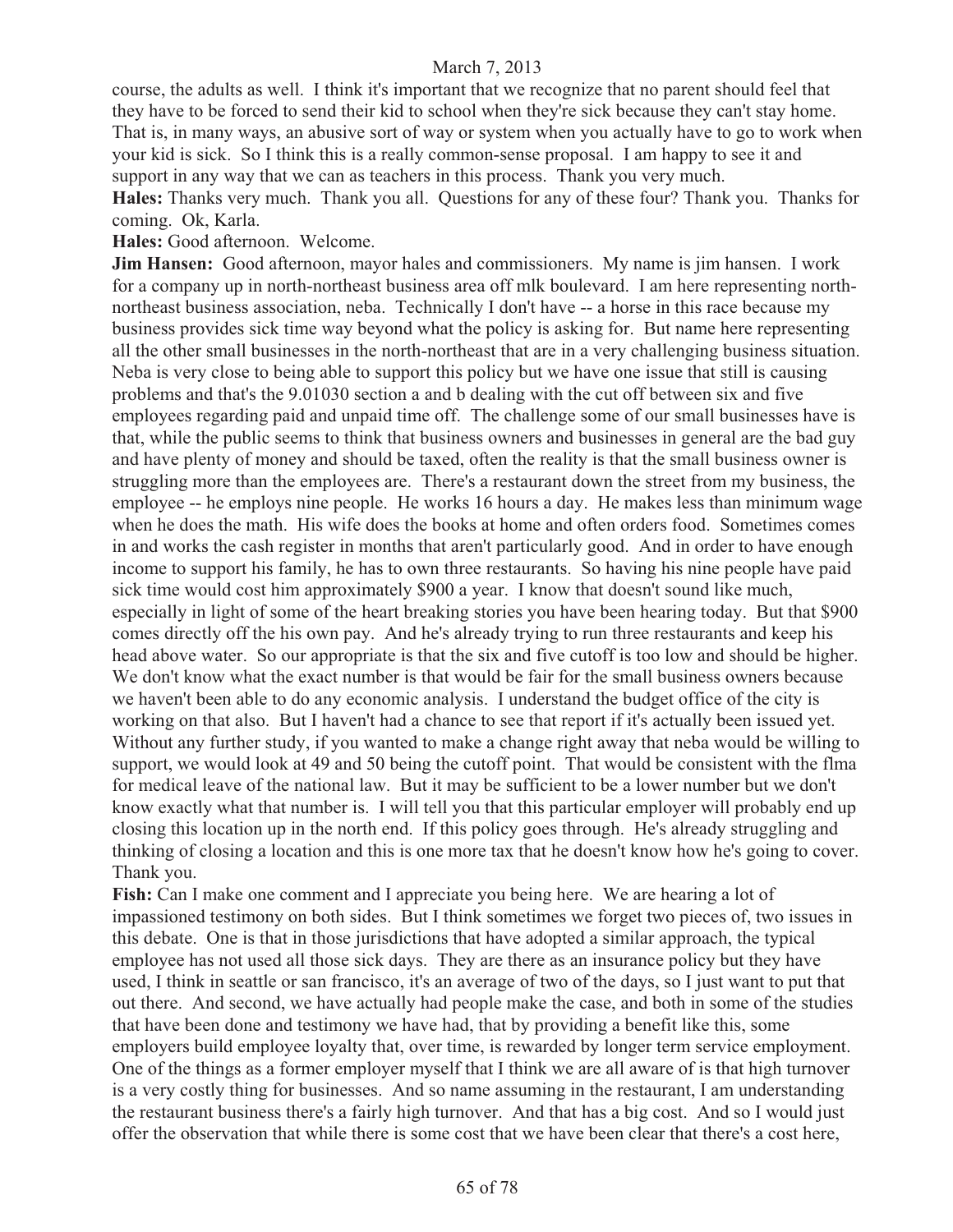we have also heard from a lot of folks that there's a benefit over time of having something like this that enhances employee -- employer loyalty. And reduces things like turnover. And has a benefit to an employer. And so we haven't heard a lot of that side of the ledger today but it has been documented and I would hope that before someone takes the precipitous action of closing a business before they actually have an experience with this rule that they consider that they may end up actually having benefits which outweigh the cost over time. And certainly as we look at that data over time we will be interested in seeing whether there are refinements we would consider. But I don't think that aspect gets enough attention about employee loyalty and long term employment as being something which is very cost effective for most employers. Just an observation.

**Hansen:** Commissioner Fish, I agree with you there's definitely benefits to all different aspects of compensation systems. And that's why businesses take them on. As was mentioned earlier some businesses don't offer certain benefits because it's economically not feasible in their particular situation. That's the situation for this particular small business owner along with many other small disadvantaged business owners in the north-northeast. We have a much smaller traffic count up in the northeast so we have much smaller customer base in the north and northeast so it's harder for businesses to find the customers that they need, than it is in other parts of Portland. So while we do agree that the rights of the employee need to be respected in terms of not being laid off for having a reasonable time to leave to deal with illness and so forth, we feel having a paid leave for a business of the size of, say, 15, 20, 30 employees still may be where we need to be. That needs to be unpaid leave.

## **Hales:** Thank you.

**Tom Keenan:** Good afternoon. My name is tom keenan, Portland bottling company. Also representing the central east side industrial district. I certainly appreciate commissioner Fritz and commissioner Saltzman and especially commissioner Fritz for trying to answer all my comments and refute the various scenarios. We have had a great back and forth on that. I do want to just bring a -- I certainly agree with and will keep it as short as we can with the restaurant association and the Portland business alliance and the realtors. And the grocers association with all their points. We are trying to put a whole lot of square pegs into a round hole. And it gist will not work well. And that is my problem with this. Portland bottling, as I have stated many times, far exceeds these scenarios with a little tweaking on the hour rule. But only that we far exceed that. But I am here representing a small business. And there are just some things that the institute for women's policy research group from san francisco, 51% of the, when you exclude businesses that already had the paid sick leave in there, 51% of the low-wage workers report adverse consequences, fewer hours, laid off, less pay. 65% of the companies reported lower profits and this is important 91% of the officials with fewer than 10 employees. This is what we are trying to get at. 43% of the companies reported reducing other forms of compensation. There is no reduction in employee turnover. There is no reduction in reduced use of emergency rooms. And here's the most important one. There is no reduction in presentism which is showing up to work anyway. There's no change in san francisco. Then the cost. So that's all I have to say. I thank you for the time. And know that we support the basic premise. We just don't think this is the way to go about it and the fact that county and state workers are not included in this really points, it's a state issue. It is not a city issue. Thank you.

**Fish:** Thank you for bringing that. Thank you for the conversation, too. I should have stated earlier that we are not allowed to require county and state workers. I think we are all in agreement, we could have a state law on this. So I hope that, after this hearing, contact our state representatives and senators and ask them to do the right thing for everybody in Oregon. Thank you.

**David Louie:** Hi. I am david louie. Thank you so much for this time with the council. I am with huber's restaurant. I want to bring up a point that one of my fellow restaurateurs made and that is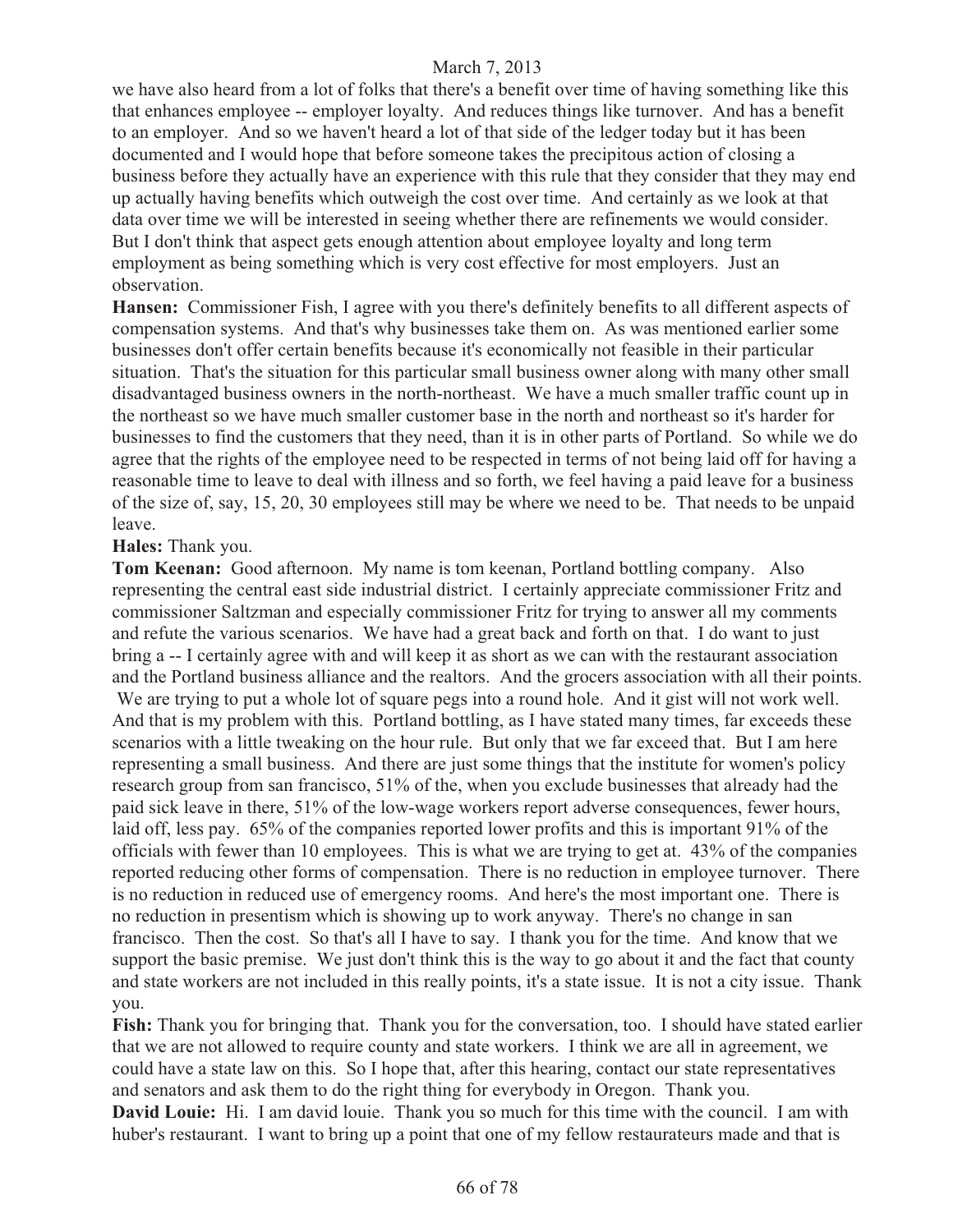that he said that his cost would be a lot higher than 19 cents an hour to replace a worker that was sick and then he has to pay the sick time off. So it's like a lot more than just 19 cents an hour. I don't know what type of benefits he offers to his employees. So i'm in the dark about that. Anyway, i'm just concerned about the effects of obamacare on small businesses. I was talking to a manager out at sherry's restaurant. And they employ several hundred people. And, you know, I know that they can't afford to give health care benefits to everyone they employ, all their waiters and waitresses. So I asked him, what are you going to do about it? He didn't even know. Every single employee that isn't going to be covered by a health care plan that qualifies is going to be taxed per employee. So i'm thinking that with, you know, hundreds of employees and what is going to be the penalty for each employee, it's going to be over, is it a couple hundred dollars? Is -- I don't know. But you times that by couple hundred people, we have got nearly half a million dollars to sherry's. And you know, I am very concerned about what is -- and then we want to add on this paid sick leave ordinance. You know, I don't know what -- i'm happy to say that I have fewer than 50 employees. And it doesn't make me want to make any more, have any more employees because then I would have to pay a penalty for every single employee that I wasn't covering with health care. But anyway, i'm just -- would ask the council that if you would wait until you find out what the effects of the affordable health care act would be on small business that, well, they might be a little bit bigger that have more than 50 employees. Maybe wait until after you see what happens with businesses that are kind of in this range where they are going to be taxed by for every employee that isn't covered that you would wait. Because this is going to be added on like the gentleman from the restaurant association. Mentioned that it's going to be an expensive day on january 1st if you go ahead and vote for this.

**Fish:** I appreciate you bringing up the cumulative effect of all of the web of rules and regulations. But my recollection from your testimony at an earlier hearing was that you already, the kind of model local employer, that provides these benefits. So you are not actually impacted by this particular law. Is that correct?

**Louie:** I am going to be impacted a little bit. I think for the part-time employees, that eventually accumulate 40% of sick leave, I am thinking that, you know, before their 40 hours are going to be expired they will try to take a vacation so that they can get --

**Fish:** You I think you said to us before, huber's provides this essentially this benefit to your full time work force.

**Louie:** We have vacation pay.

**Fish:** I think that should be acknowledged that you as a restaurant provides this benefit.

**Louie:** Yeah, we do.

**Fish:** I have been struck by most of the restaurateurs already provide the benefit and I appreciate that. Sir.

**\*\*\*\*\*:** Thank you.

**Hales:** Thank you. Welcome. Just push the button. There you go.

**Michael Rose:** Thank you. Mayor hales, members of the council, I am michael rose. Ism an attorney. I am the senior partner in creighton and rose, a small law firm in Portland. Litigation firm. We do civil rights employment and criminal defense kinds of work. We have 10 employees. We have been providing paid time off for our employees since before I joined the firm in 1995. They also provide health benefits but that's a separate question for a separate day. And I am here not in a representative capacity. I am here as a purely a small business owner. And I am here in strong support of the ordinance. And I would like the council to note that I have not given you any more paper to read.

**Hales:** That's fair for an attorney.

**Rose:** That's why I mentioned it. That's why I mentioned it. And I really, the statement, the comments that were made by the teacher a few moments ago, about the problems of children in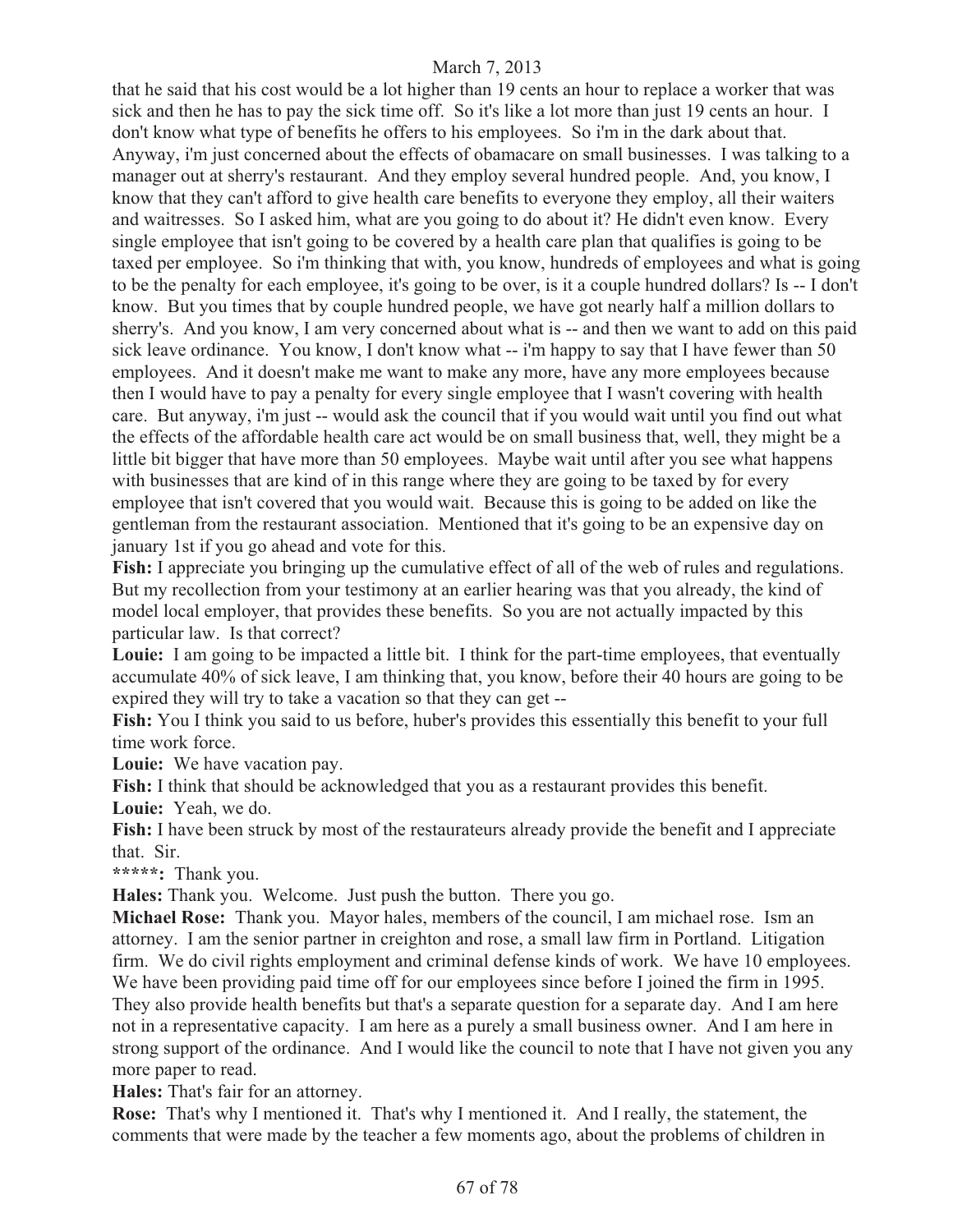school with illness who can't pay attention, aren't working at their best, and spreading disease, those comments were eloquent and they apply exactly to the workplace. In our business in particular, we need -- it's a litigation firm. We need our staff to be performing at its best. It does our clients no good if our clients are punchy from being sick. We encourage them to take the time off and stay home and get healthy. This is good for the clients and this is good for our business. We don't want our staff coughing on each other. We don't want our staff coughing on the clients. This, too, aside from the public health concern, this is bad for business. And as a result, it seems to be sort of a nobrainer. The question that I ask when I look at the ordinance, and I have read the ordinance numerous times and as some of you may know I spend a lot of time reading legislation. It's really pretty clear and it's really pretty simply drafted ordinance. There are some tweaks, of course, that can be made at the edges but it certainly seems to say what it says and means what it says and it's very easy to follow. I like that. And I think that provides an answer to one of the questions about providing a private right of action. I don't want to have my law firm litigating these things. Really and truly. And the ordinance seems to be so clear that the simplest way to avoid triggering the private right of action clause is simply complying with ordinance. If you comply with the ordinance there wasn't be any private right of action needed at all. So that's one thought that occurs to me. Another one, and I think mr. Bottomly made this suggestion, that the, if there is going to be a private right of action, and employers are new to this notion of what's required, the city might very well put on trainings. I think that would be a positive thing to do both in terms of public education and in terms of outreach. I guess the other thing I would say is that since we personally have been doing, have been providing paid leave for our staff for years and years and years, we don't have any comparables. I can't tell you if our absenteeism rate is higher or lower. What I can tell you is that we have an incredibly low turnover. We have precisely that kind of loyalty that commissioner Fish is talking about. We have, by and large, pretty healthy employees who don't get sick real often. When they do they stay home. They get better. They come back and we haven't had a flu or norovirus epidemic in the office in as long as I can possibly remember. So I guess my feeling is that the ordinance is really a mutual benefit, and a collective benefit to employees, to business owners, and the community at large. So I strongly support it and urge you to pass it as written.

**Hales:** Thank you. Any questions for any of these four? Thanks very much. Appreciate you being here today.

**Novick:** Mr. Rose, would you tell beth that I said hi?

**Rose:** I would be delighted.

**Hales:** Welcome.

**Debra Steinkopf:** Thank you, mayor hales and commissioners. My name is debra steinkopf. I am the executive director of bradley angle, a local agency that has been providing safety, support, and hope to domestic violence survivors for almost 40 years. Thank you for the opportunity to speak with you today about the importance of paid, six, and safe days for people coping with the destabilizing effects of domestic violence and trying to repair their lives. At bradley angle we work with close to 700 survivors of domestic violence and their children each year and both our residential and nonresidential programs. These survivors are faced with a myriad of challenges and must navigate complex systems to cope with and become free from domestic violence. They include law enforcement and the courts, medical providers, affordable housing providers, schools, and social service agencies like bradley angle that help them get to safety and get the resources in place they need to maintain it. This all takes time. And some of that time is during work hours. It's critical that survivors ever able to access paid sick time to address their safety and the safety of their children. Because many survivors are in the process of breaking away from the abuse of, their abusive partners, they cannot afford to go a day without pay. They need their income to secure safe housing and to take care of the needs of their children. Survivors of domestic violence face so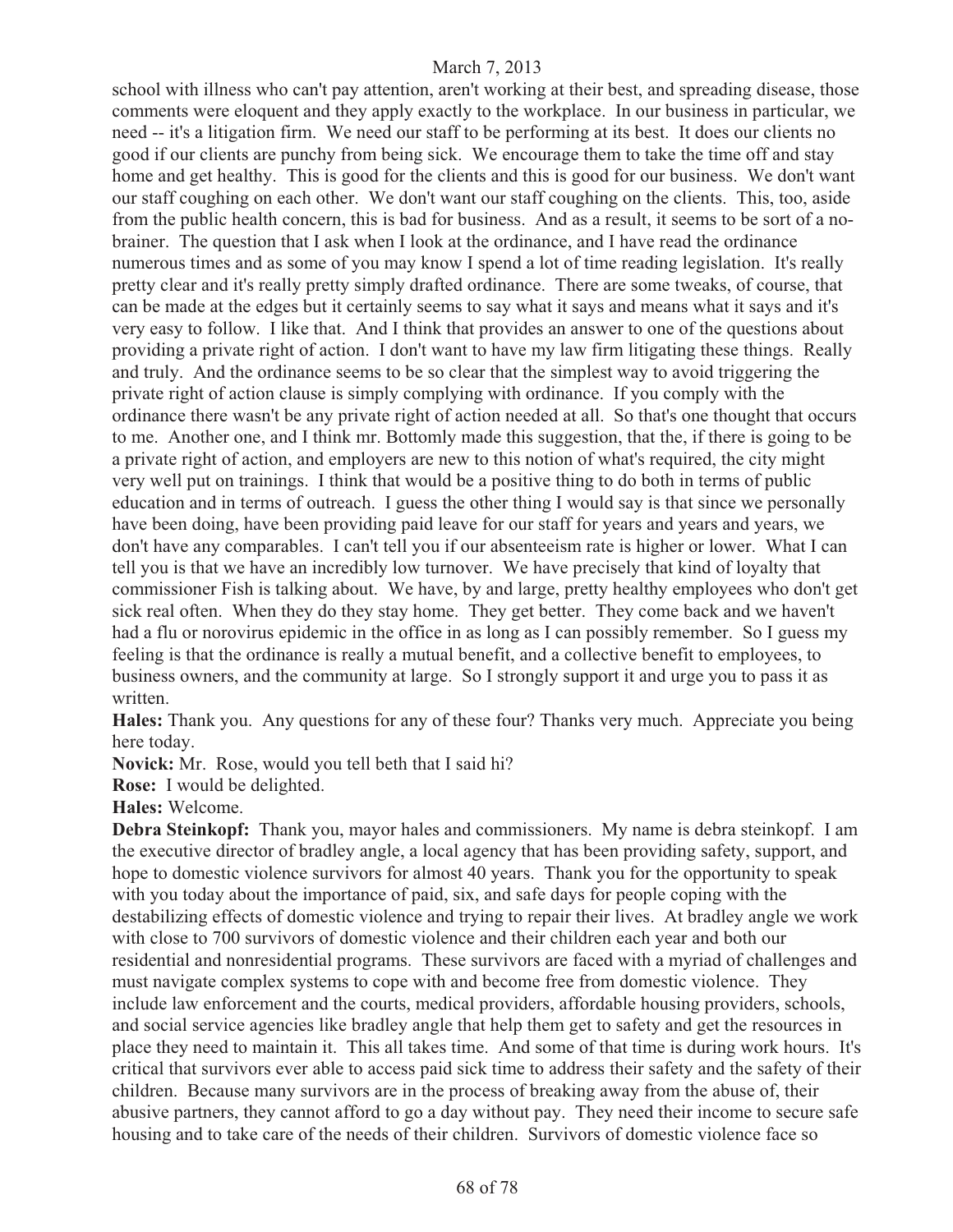many barriers. Removing economic barriers is an upstream approach. We know first handled the loss of income or a job endangers them further because it often means continued dependence on an abusive partner or it means risk of homelessness. Once a survivor becomes homeless and dependent upon the emergency shelter system it takes a lot more effort and substantial resources to get her back on her feet. This costs our community more than doing whatever we can to keep her in her job and work with her on her safety needs. By supporting a worker who is dealing with domestic violence with paid time off, we are helping her seek safety, which can save lives. And helping her maintain economic security which is essential if she is to maintain her safety. I thank the city council for taking this issue up and moving Portland forward in this important way that will really make a difference in our workings helping victims become survivors in Portland. I urge your unanimous support of paid sick leave. Thank you.

**Hales:** Thank you. Welcome.

**Bob Tackett:** Mayor, commissioners, thank you for the time. My name is bob tackett. I am the executive secretary treasurer of the northwest Oregon labor council. If you go late you can shorten what you have to say because everything has been said. I am here in support of this ordinance but I do, we do have some conservations because of our affiliates in the building trades. We understand they have met with you folks. I am hoping as this goes forward, when you are doing the rule making and implementation part, you will take into consideration what the concerns of the building trades have. Again, I am going to be short. We do support this ordinance. And the main reason is because everybody gets sick. Thank you.

**Hales:** Thank you. [laughter] [applause] the heart of the matter. Welcome.

**Ashley Horne:** Mr. Mayor, members of council, thank you for the opportunity to speak here on this important issue today. My name is ashley horne. I am the chair of the newly formed public policy committee at Portland human rights commission and I am very happy about establishment of this new committee. It's something that I have advocated for since I joined the commission and I am very happy to be here today and actually speak to an issue that's very near and dear to my heart. The issue of paid sick leave is something I have focused on in college. And it's also something I continue to see as an issue with many of the native women that I work with nationally and in Oregon and in Portland specifically as well. I have heard a lot of really great testimony today and I don't want to, you know, say exactly what everyone else has said so I second almost everything that those who are in favor of the passage of this ordinance have shared already. I just want to share a few points I didn't hear already today in this hearing. I think that it's important just to consider some of the numbers that are out there briefly. Some of you maybe have already seen these but some of the key findings that exist out there and you can look to, if you look at the institute for women policy's research and the family forward Oregon publications on these issues. But 40% of Oregon's private sector workers do not currently earn any paid sick leave. And that is an issue. The numbers are much more staggering when you look at percentages of access by race, gender, family size, meaning single parent families, poverty level and occupation. Nationally, 80% of low-wage earners have no access to paid sick leave at all. People of color and single mothers are more likely to fall into this category and the situation looks very similar in the Portland area. I know this to be personally true in the work that I have done here. Basically, those who can least afford the negative consequences of missing work such as a decrease in earned income per month are the ones that are most likely to be affected by not having access to paid sick leave. Coming to work sick poses public health and productivity issues. We have heard a lot of testimony in regards to that today. I just want to talk a little bit about some of the successes that exist that we could learn from. Other cities including san francisco, seattle, and Washington, d.c. Have enacted similar paid sick leave policies. San francisco took the lead in 2007 by enacting some of a policy. And when you look at findings over all they are very positive. There were a lot of concerns expressed initially in san francisco about potential loss to businesses. And if you look at the numbers, it's actually makes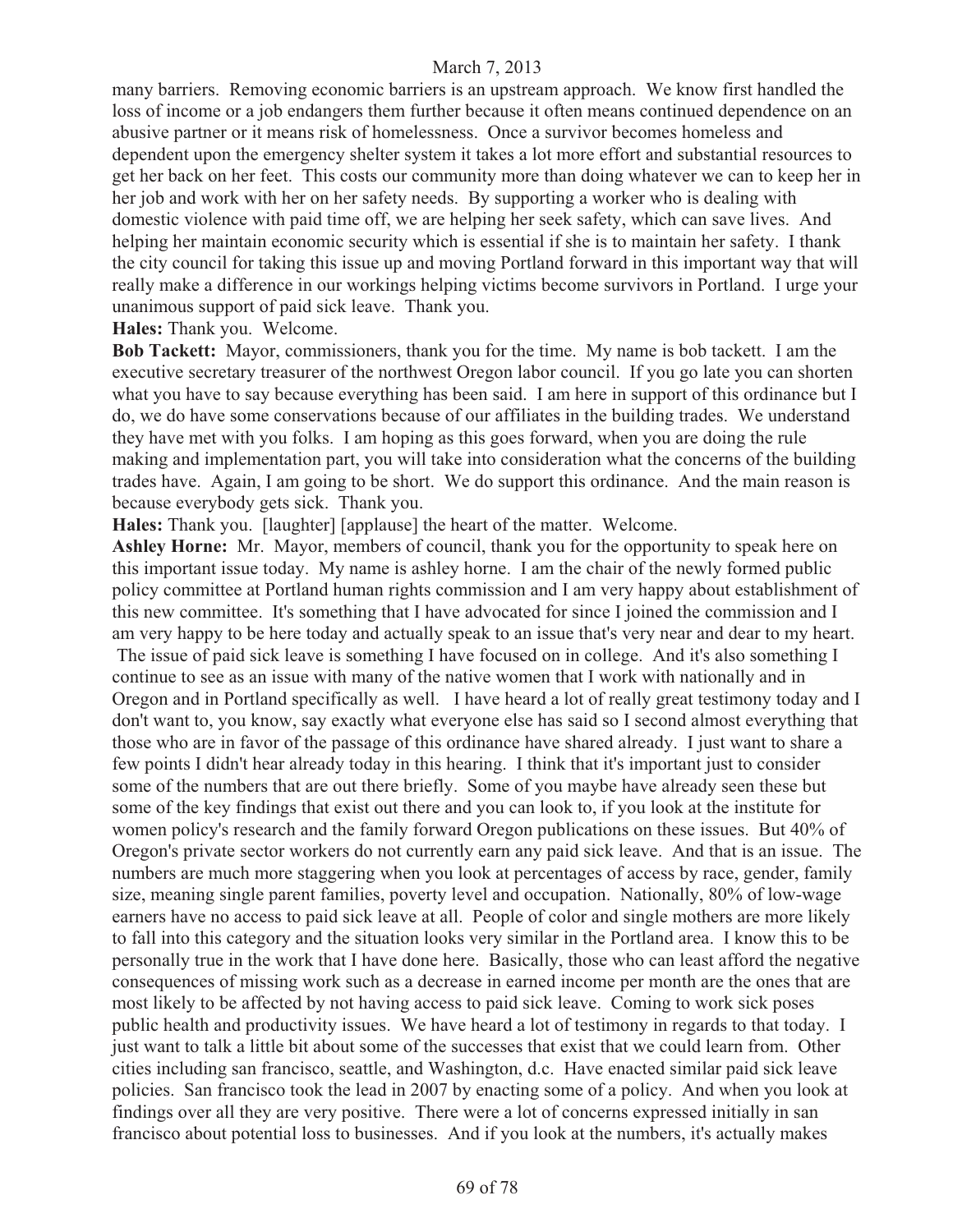more of a compelling case that there wasn't really a loss in productivity. There wasn't a loss in overall revenue. In fact, it was quite the opposite. And I think it's really important from the business perspective that we really consider the fact that people are -- the people that make the working or make it happen or get the work done are the heart and life blood of any company. It's really important to take time what their needs are and invest in them as appropriate. And in consideration of all the information available, the human rights commission endorses the ordinance proposed by commissioner amanda Fritz that authorizes change to the city code to aurora protective sick time for Portland city employees. We firmly believe that codifying this would go a long way towards bringing improvements to women, people of different groups that are typically overly represented disparity-wise in the work realm and that includes low-wage earners and people of color and any combination of these because typically there are combinations that make it even harder for folks. Thank you so much for your time.

**Hales:** Thank you. Thank you for your service.

**Beth Kaye:** Good afternoon. My name is beth kaye. Mayor hales, commissioners, I am here today representing the Oregon public health zoos. Our nonprofit agency dedicated to improving community health through policy and system change. I appreciate the opportunity to share ophi's perspective with you today as you consider this very important public health policy. As one of a national network of public health institutes, ophi assists policymakers to make good decisions by describing impact to proposed action will have on public health. Ophi supports this proposal. We hope that council and employers consider this proposal within the larger context of a culture of health. As commissioner novick observed in his recent blog about ophi's wellness at work program, rising health care costs make employee wellness an economic imperative. Comprehensive work site wellness programs contain health care costs. They decrease both absenteeism and presenteeism. They improve morale and cut the cost of workers' compensation claim and help and attract and retain healthy employees. But when employees are stick they need time to take charge of their health. This, too, is essential to creating a culture of health in Portland's workplaces. We heard this afternoon how many workers there are, especially in our current service economy who have no ready to any leave, paid or unpaid. We know this includes 80% of food service workers and the vast majority of impeach in the care taking occupations, the people who take care of us when we are sick and take care of our parents and take care of our kids. They are no sick leave, no vacation leave, no personal days. And an employee for one of those employers who comes to workings when he is sick, as we have heard, is going to incur some pay loss and may risk job loss. That's destabilizing to the worker and the worker's family. And if the worker lives like so many of us do paycheck to paycheck, that pay loss or job loss could put her housing in jeopardy and lead to further problems that ripple out into our community. So this is a real problem. And it's very good that council has taken it on. This proposal makes good sense. It acknowledges that we are all in this together as commissioner Fish has often observed. We are not two societies, two separate germ pools. Employers distinct from employees. We are one. And this policy starts the right balance. On a personal note, in the last year, here's how I used my paid time off. My personal time off to deal with the following health matters. Two separate rounds of head lies afflicting a family member. Two separate mornings of a family member of more or less continuous vomiting. Three appointments with my endocrinologist about my own health care. 10 appointments where I drove my mother to the eye doctor, oral surgeon, urologist, gerontologist, two cataract surgeries and a series of appointments with a family counselor with a family member of drug and alcohol treatment. Life is complicated and no one should lose a job because of it. Thank you.

**Hales:** Thank you. Thank you all. Questions? Thanks very much for being here. **Hales:** Welcome.

**Tia Henderson:** Thank you. Thanks, mayor hales and commissioners. It is true if you go last you are just repeating other statements so I am going to add, expand on some of the things that my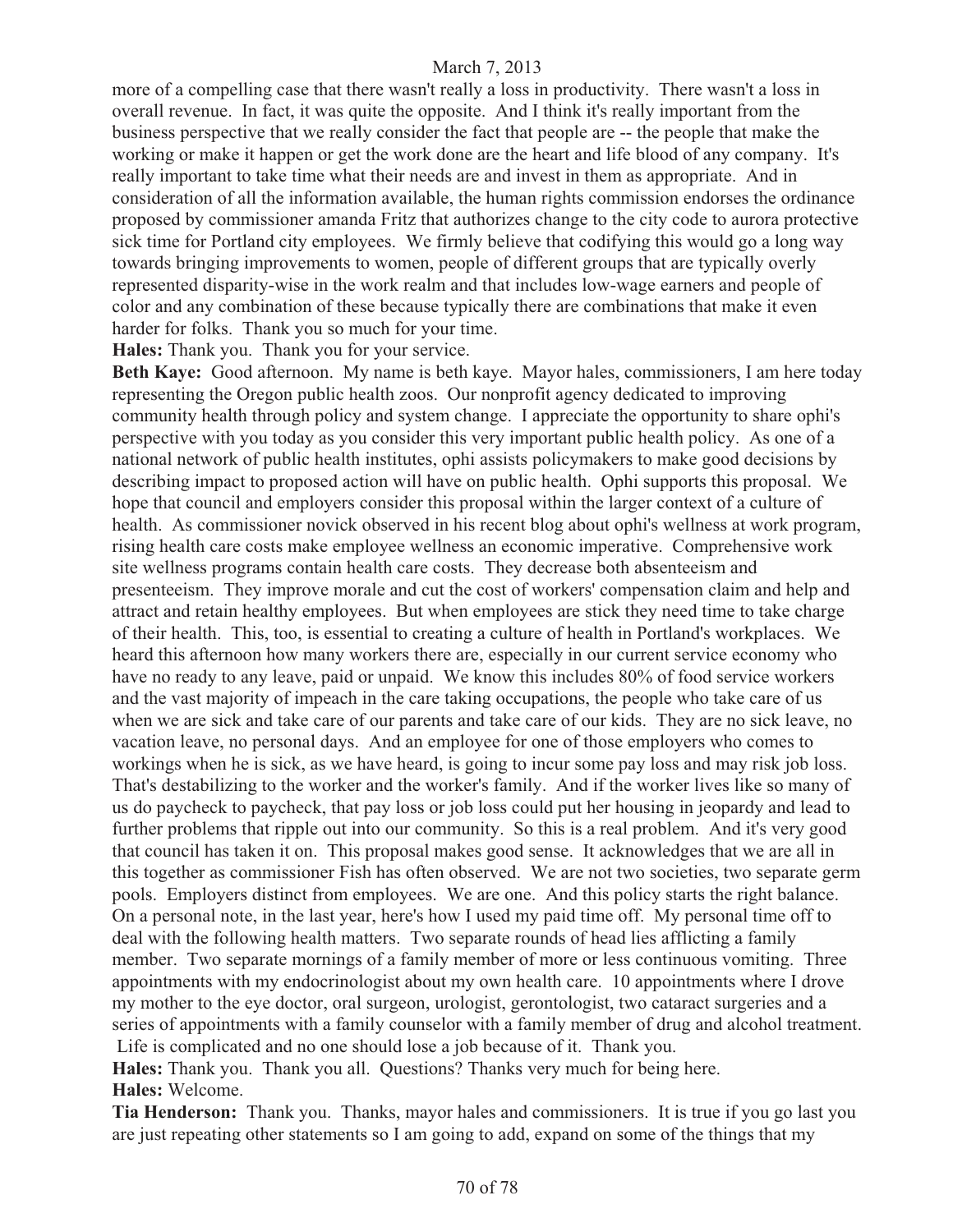colleague beth kay at ophi just brought up. My name is dr. Tia henderson. I am the research manager and I am here representing upstream public health. We are a state nonprofit, statewide nonprofit who works on supporting, advocating for public health. And we do that mostly through policy. First I want to commend the commissioners here, especially Fritz and Saltzman, for convening numerous different stakeholders to give input on this important piece of legislation. I think everybody has expressed that tonight. I really appreciate it as a citizen, as a resident. And I just wanted to point out a few things here. We all know no one likes to get sick. No one likes to have to work with a family member who needs extra care. And I just wanted to point out that residents, our youngest children, the medically fragile, our elders, the complex health challenges, I just want to point out parents with sick time are over five times more likely to stay at home to care for their sick children. And for our medically fragile the fact that one out of every three workers in health care support occupations do not offer paid sick days, means when a contagious illness hits it can take a while to remember. I don't know if any of you remember this in 2010 "the Oregonian" reported a three-week owe long norovirus outbreak at the willamette view retirement center. Take those signs seriously. Lack. Paid sick leave also has high community loss. They are twice as likely to use hospital emergency rooms or send a sick child to school or daycare. And paid sick leave supports the health of our economy by reducing health care system costs, access to paid sick days with reduce the use of hospital emergency departments by 14%. That's basically preventing one visit in seven. Tell it's clear. Paid sick time protects and supports the community through pretty 70ing the spread of contagious illness. The sooner we have a policy in place, the sooner we will see the community benefits. Upstream community health does support this legislation and I thank you for your time.

#### **Hales:** Thank you.

**Caitlin Baggott:** Good afternoon, mayor and commissioners. For the record my name is caitlin baggott. I am the executive director of the bus project. Although I regret I do not have a special talent to perform for you today I do thank you for taking my testimony. 171,000 young people live, workings play and vote in Portland. It's about 1/3 of the stip overall population and I am here today because earned sick days is an issue that young people in our city care deeply about. The bus project engages young people as volunteers on issues that matter to our generation. And last summer, our volunteers collected letters from thousands of Portland residents in support of this issue. Out in our neighborhoods, we learned that Portlanders are passionately interested about this issue. We heard in conversation after conversation, in north Portland, east Portland, and downtown that young workers bear a heavy burden when they are not afforded the basic ability to earn time off to care for an illness or to care for a sick child or apparent. As you have heard already from my colleagues and neighbors, 80% of low-wage workers do not have access to earned sick days. As it turns out, young people are disproportionately affected by this reality. Most low-wage and service sector jobs are held by young workers. What this means is that young Portlanders are less likely to have earned sick days and are also less likely to be able to afford to take unpaid time off. They have limited economic flexibility as few of them have created any kind of a financial safety net at this point in their careers. Now, some may imagine at this point in their lives and their teens and 20s, that young people have less responsibility or even that they are supported by their parents. This is not the case. In 2010, people under the age of 35 represented 1/3 of the work force. And they are not working to buy lattes or concert tickets. They are saving to start a family or to care for the family they have. In Oregon, the average age of mother hood is 25. These are not young people with no responsibilities. These are young people with significant and overwhelming responsibilities. Working and raising a family without the ability to take time off when an illness strikes can have a lifelong negative impact, both for the parent and the child. Right now the system disadvantages an already struggling demographic who make up the majority of the low-wage work force. Earned sick days provides a cushion for those facing incredibly tough choices between their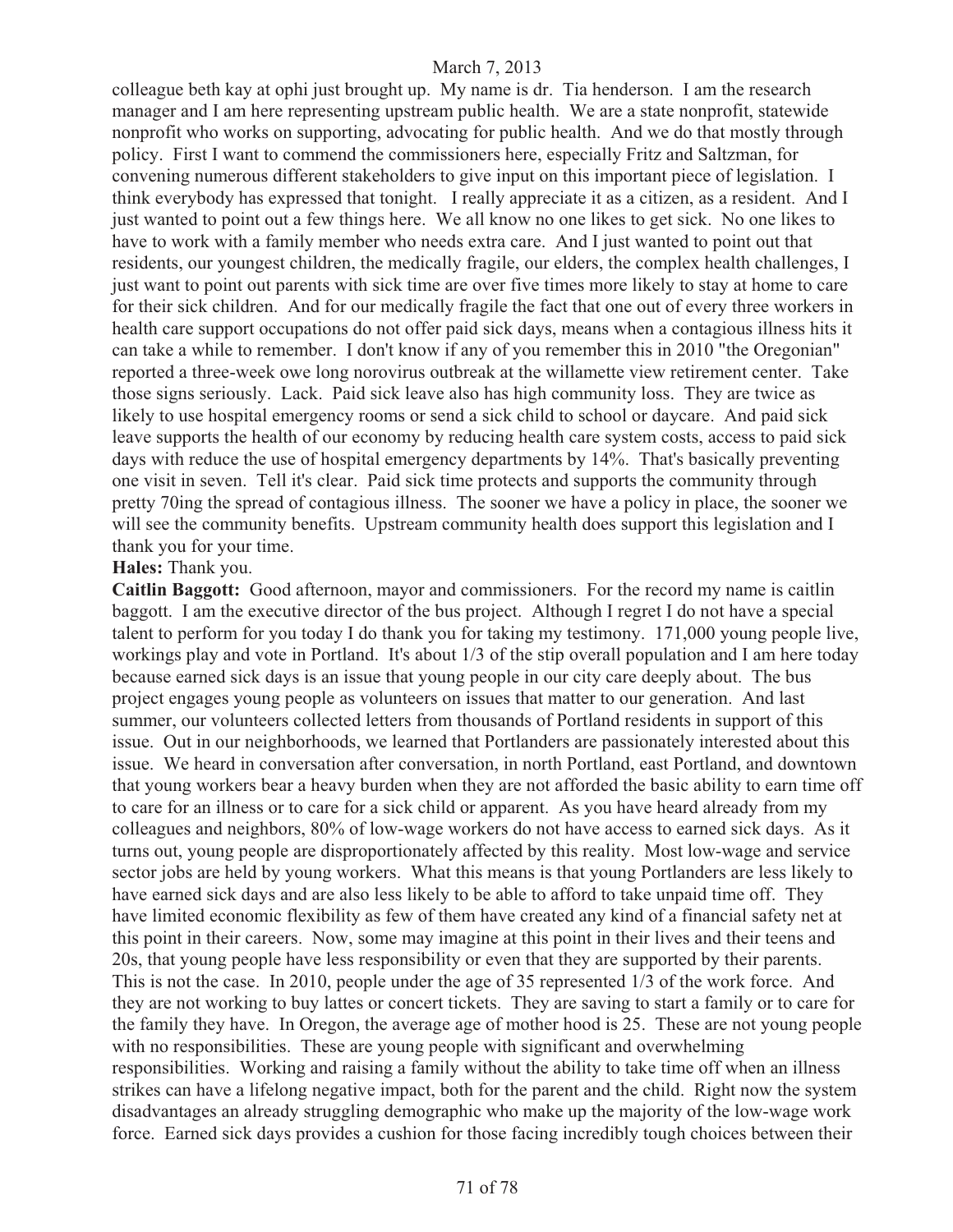health, their child, and their job. I have always been very fortunate to work in place that is fully support their staff. I have never had to worry that I would lose my job if I got sick or if I stayed home to care for my daughter. As a result, I have been able to focus on my work and be a more productive employee. And I see this reflected in my own staff at the bus project. We employ about a dozen permanent staff. We are a nonprofit and operate on a modest budget and offering paid time off has not had a negative impact on our work or our budget. I urge to you support the next generation of the city by supporting this common sense public interest policy. Thank you so much for your time.

### **Hales:** Thank you.

**Sam Gillispie:** Good evening. It started out as good afternoon. Now it's good evening. But that's great. My name is sam gillespie, the grievance director of lot 555. I want to thank the council on this entirety for bringing this very important issue before the public in this community. As most people know, or many people know, I am very proud of the fact that Oregon state was the first state to make labor day a legal holiday of all the states. Portland, I have always been very proud of it, has always been a leader in taking the right initiatives and taking the right issues forward. You have another opportunity to do that. And I appreciate that. Some of the critics of this ordinance have argued that this initiative should start at Oregon state legislature. Well, we have already heard that there's senate bill 801 and house bill -- what is it? 3319. Thank you. Amanda. And so it's done there. One of my duties as a union representative, I have the privilege to sit on the executive board of the northwest Oregon labor council. And senator rosenbaum, the majority leader of the Oregon state senate, and representative kotek, speaker of the house, excuse me, came and spoke before the labor council executive board prior to the legislature convening. It was also a day when commissioner Saltzman attend on another issue. And they talked about how it was important for Portland to be a leader on this issue to get the momentum going to pass a statewide piece of legislation. So again, I think it's critical that you all do that. You know, with regards to a couple of comments that have been made by a previous speaker about losing workers because of the city of Portland taking a lead on this, if we get statewide legislation, then that's going to totally level the playing field across the state. It addresses many of the concerns that were raised by previous speakers about having workers that, in different counties or different parts of the state. So I think that those are being addressed. I told commissioner Saltzman that day I was proud of the city of Portland being a leader. And I am asking you to be a leader today. A couple of other issues that were addressed. We oppose, if there would be changes in this ordinance that would check -- would alter collective bargaining agreements or amendments. I think mr. Fish you pointed out a very valid argument, where do you drought line? How far do you go where do you stop? Is it the collective bargaining agreement? The collective bargaining agreement? You don't have something fair. This ordinance was drafted with a lot of collaboration and a lot of community support. And I think it's a fair ordinance. And with regards, it's interesting that the restaurant lobby spoke about the perishable argument, and it's interesting that safeway, for example, they give paid sick leave to their employees that are nonunion from the first day. Yet they want to insist that other unionized employees don't get it until the third day. I won't go into the reasons they do that. I think it's obvious that people when they think about it. But I think that waters down in a matter of fairness about the effect of that argument. And so with that, we don't support grandfathering. We think that you have vetted these issues totally. I think you have done a complete fair process and we urge to you adopt this ordinance on march 7th. Thank you for your time.

**Hales:** Thank you. [applause]

**Nina Fekaris:** My name is nina fekaris. I am here representing the Oregon school nurses association. I also serve as Oregon's director on the board for the national association of school nurses where I serve in their executive committee. Thank you for the opportunity of letting us come speak about this very, very important policy that impacts tens of thousands of children in the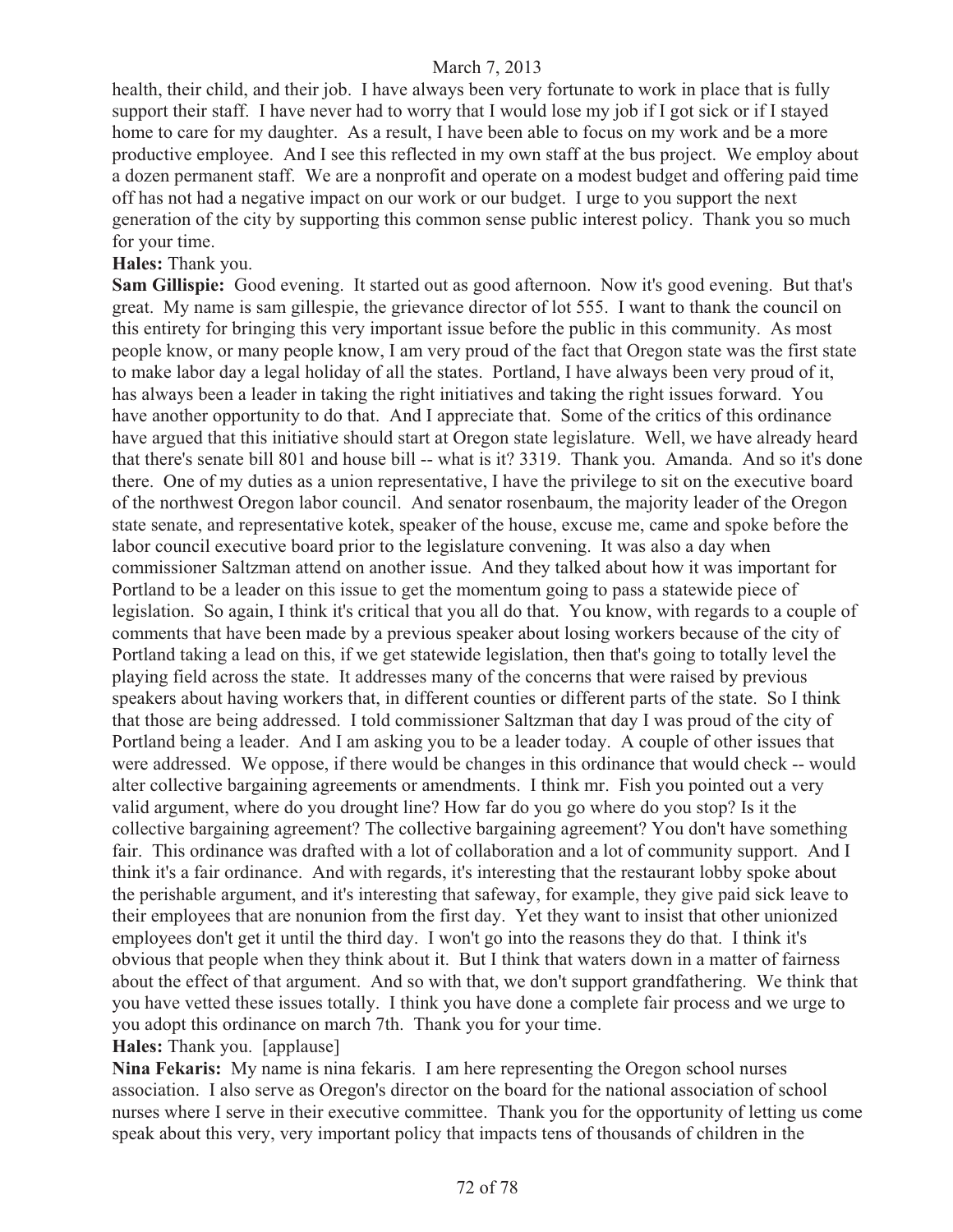Portland metro area. I have been a school nurse for 25 years. In that time, many, many things have changed in our school settings. One of the most significant is the dramatic increase of the number of children who come to school with acute and chronic health conditions that we now manage. And another significant change have been the numbers of children that are in the health rooms that spend too many hours in our health rooms because parents are unable to get time off work to come pick them up. When I started 25 years ago, all I needed to do was, then, pick up the phone, call, and a parent was there and the children were taken home. That's not the case now. In december of this year, I had a fifth grade students who was in a severe car accident. End up having multiple broken bones and lacerations. The student spent two days in the hospital. Upon release from the hospital, they came directly back to school. Because the apparent told me they could not take any time off work. So I had a student resting in the health room on narcotic pain medication, four and five times a day because they just couldn't stay home. Prolonging what should have been an easy recovery. In february of this year, when the flu outbreak was hitting Oregon, in the second grade classroom in one of my buildings, one day I had three students sick. The next day, there were 17 children sick, including the teacher out of one classroom. What that tells me is that one student came to school ill, and as a result of that, 18 families lost productive work time because they were having to stay home with sick children. If that one child could have stayed home on the first day they were ill, all of that could have been prevented. These are just two real life examples of how paid sick time can impact all of the students in the Portland metro area. The Oregon school nurses association and the national association of school nurses supports paid sick time policies and legislation. Thank you. **Hales:** Thank you. Thank you all. Will.

**Hales:** Welcome. Who would like to go first?

**Maise Schreiber-Ponce:** I guess it's me. Thank you for being here. My I am a full-time working mother of two. And critics of this measure say employees will abuse the paid sick leave by always taking those days off regardless of being sick or not. I disagree with it. At my previous job, when I worked for over seven years, the company provided will paid sick leave for the entire staff. At the time, I already being a mother of two, I never took more than an average of two days of sick leave per year. Working for a company who cares for its employees to provide paid sick leave creates environment of loyalty, responsibility, and cooperation. If the company you work for shows that they really care about your success and well-being, then you feel bad about big dishonest. I took my responsibilities and deadlines seriously. And I just couldn't let my co-workers and company down unless it was a very serious case. Providing paid sick leave is a win-win situation. The company tries to pick up its employees. Unfortunately, the reality of many places employment including my current one, is that employees are not offered something as basic as paid sick leave. This winter was very hard on my work. At one time we had seven sick people sitting in their office pretending to be productive. A few weeks ago, I had to go to work, even though I had pneumonia, which is highly contagious. During those two horrible days I sat at my desk trying to be productive but wishing I could be home resting and recovering. The bout of sickness appears to have finally left my workplace for now. Every time we hear someone sneeze, we hope the person is not really sick. Because if that's the case, we all know we will likely get a turn getting infected as it makes its way around the office. As I said before, I believe if my co-workers could afford to stay home my workplace would actually be more productive since fewer people would get sick and those who are would recover faster. Less time than we all got sick we started asking around joking, who's at fault for getting everybody else sick? One time a name was brought up at a party and the then the daughter of the other than of the company said, why didn't you say stay at homestead of getting everything else sick? I responded because I as with most of us cannot afford too stay homesick. I need my income in order to provide for my family. I am on that point is not being able to care for my children when they are sick. There were times when I need to send children to school or daycare knowing that they were sick or could potentially get other children and teachers sick as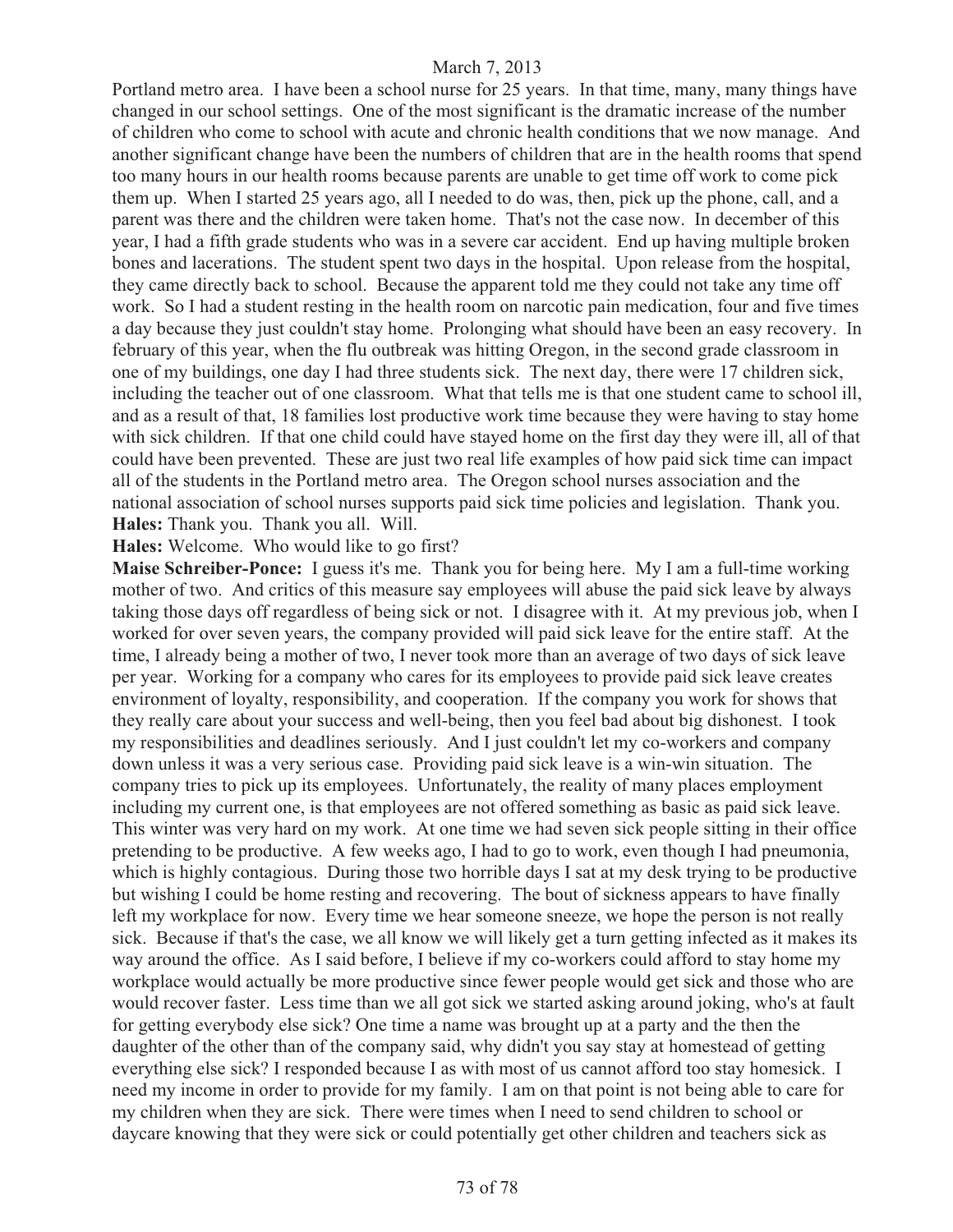well. It is heart wrenching to know they are the be better off staying at home but instead I have no - - give them motrin to reduce the fever, mask the sickness and send them to school or daycare. As my story joins the story of those in Portland here today, I hope that you find to be the best of interest of our city to prove the simple ordinance that would greatly increase the productivity and quality of life for the city other for the citizens of this great city.

**Hales:** Thank you very much.

**Toby Green:** Mayor hales and commissioners, my name is toby green and I speak today on behalf of richard beetles and laborers 483. Labors 483 is a municipal employee union who represents approximately 650 members at the city of Portland and almost 100 members at Oregon metro who all applaud this council, specially commissioner Fritz for bringing together diverse elements. There's obviously wrinkles that are being ironed out. We want to commend the council for really showing some leadership and in taking this issue on. We want to speak today about the market and what we are talking about is the market that's existed since 2008. The race to the bottom market. We have good employers out there who are doing all the right things, given health care, give building benefits, and sick pay. Yet they are competing against other employers who are potentially struggling and trying to create an economic advantage by not being able to afford those things. It creates a market where the good employers say, well, we got to keep up. We got to compete and that doesn't help our community. That helps no one. And one of the things that I am actually an organizer of laborers and one of the things I deal with is under employed workers. We have seen explosion of underemployed workers in the private sector. These are workers who want to work full time but are often working 20, 30 hours or below. A recent gallup poll showed 18% of the work force right now is in this area of being june underemployed. You combine that with the unemployment rate of 8% and 1/4 of the country is in these conditions. Having this type of leadership in this type of standard, minimum standard is so huge for many of the Portland seasonal workers would really love to have this but also the seasonals in the rec centers. This will have a dramatic impact on their quality of life. I can't say enough thank you to this council for looking at it because for an organizer one of the hardest things is when you are in somebody's living room and talking to them and they tell you, many of the stories that I hear today. They tell you that. And you go, well, hopefully there's a hope out there. So again I want to say thank you to this council. Finally I want to close with a hope that it is a fair concern that others have said that the city of Portland can't be alone. We have a duty at 483 to call on Oregon metro to follow the lead. We have to go and talk to them and support this and say, don't leave Portland out there all alone. Hopefully the state legislation comes but that's out of our hands. What is in our hands is trying to call on all of our employers to follow the lead that the city of Portland has shown here. Thank you. **Hales:** Thank you.

**Sally Joughlin:** I am sally. This is my partner bernard koser. And we thought we had to come here because we came to the last hearing just to listen and see what was going on. And ended up in "the Oregonian" looking very angry. So we thought we should come here and say, what we actually are thinking. In that article, it mentioned one state that has paid sick leave for the whole state. And that's connecticut which I was very happy to read because we moved here from new haven, connecticut, three and a half years ago. And we know that we moved from one progressive place to another. And so we are hoping that Portland will be the example that will go on to the state so it will be statewide. But we think it's really great idea to start with a big city like Portland and then let others follow suit. A member of our family is an employee of the city of Portland. And enjoys his work. He is a father of four. And has had many jobs but this is the first time he's ever had a job that provides really good benefits, including paid sick leave. So we know how important this is for him and his children but we are not satisfied. Only with what our own family members has. We want every worker in this city to have the benefit of paid sick leave. And we know as many people have said there are many people who can't afford to miss even a day's pay to make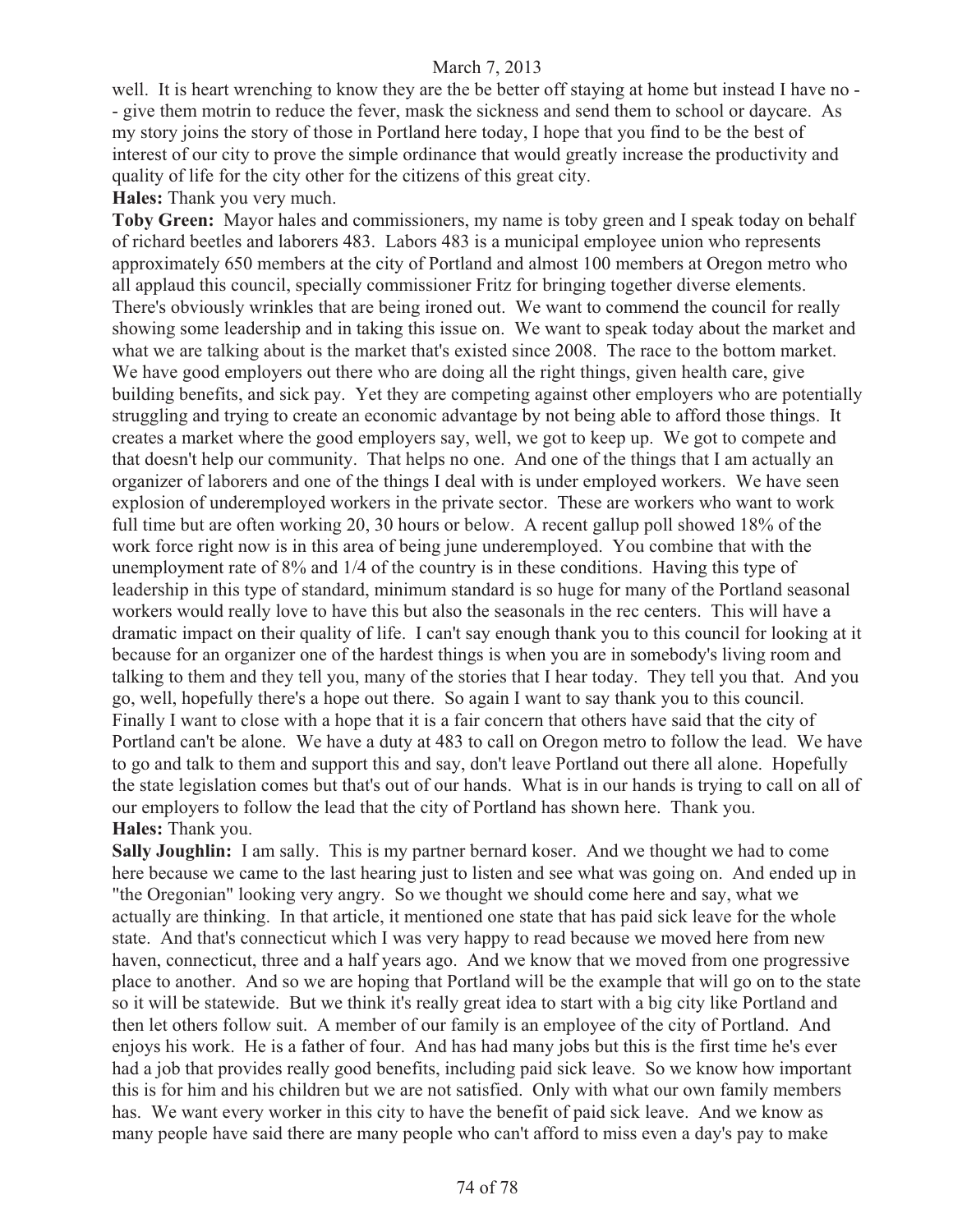ends meet. And also that every parent whether they are the employer or the employee has to take responsibility for a sick child as well as for their own health. And in short paid sick leave is a benefit for the employee but we think business owners would also not want sick workers coming to their facility or restaurant or office, spreading illness to other employees. And we hope employers also understand that it is not ok for their workers to send their sick children to daycare or school, spreading illness to other people's kids. Moreover, employees do better work when they are in good health and when they are treated well by their employer. So I really can't understand why some of the testimony here was objecting to putting into place something that works well and that many businesses are already doing. So we really believe in what our signs here say. Paid sick leaves are good for business and paid sick leave is good for everyone. Thank you.

## **Hales:** Thank you.

**Novick:** You realize that if we pass this here you will be morally obligated to move somewhere else to bring paid sick leave there as well.

**Joughlin:** Never. Never. We are never leaving here. [laughter] and I was speaking for both of us. **Hales:** Thank you very much. Thanks for coming.

**Hales:** You two may have the last word.

**Stuart Fishman:** Mayor, commissioners, my name is stuart Fishman. I am a union grocery clerk and I work in Portland. I have been trying to figure out why, over the last 10 years, wages of our junior clerks have been cut by up to \$1.52 an hour and why the cost of living is rising three times faster than the wages of our senior clerks. I have been reading. I have read that everyone, though corporate productivity has increased 100% in the last 30 years, wages have increase the only about 11%. In an ap article says corporate profits have risen so high since the 2008-2009 crash that companies in the s&p 500 had more than \$1 trillion in cash late last year, 2/3 more than in 2007, before the crash. And instead of using that money to raise wages and benefits, they are use the cash to buy back their own stock. Possibly because the executives have stock options and buying back the stock will raise the value of the stock. The third quarter of 2012 saw 1.75 trillion in after tax corporate profits. The largest in u.s. History. That's 11.1% of the u.s. Gross domestic product, 3% higher than in past years and total wages, however, are now at a record low, 43.5% of gdp and they have usually been near 50% or above. By the way, one theory he had read says since wagers going to corporate profits and workers would spend a lot of those noneconomist tent raises at small local businesses, big businesses racking up the bigger than ever bucks at expense of the nation's small businesses. Since january 2009, the u.s. Central bank has been buying \$85 billion in bonds each month to raise bond prices and make stocks more attractive. Given the jump in the dow jones index just days ago, it's working. But 80% of all stocks are held by the healthiest 10% of households which means the u.s. Government, through the federal reserve, continues to enrich the wealthy while congress cuts government spending for the rest of us. That's one reason why I support this proposed protected sick time ordinance. It sets an example of how government should work for constituents by giving us the opportunity to afford a day or two off when we or a family member are ill or injured. Die have one concern. Large corporations and most successful small businesses can afford paid sick leave. But for those small businesses who find it a hardship, I hope you will find a way inside or outside your ordinance to provide them with some relief. Thank you. **Hales:** Thank you.

**Mary Eng:** Good evening, mayor and council persons. Thank you so much for holding this hearing. I view it as a step in the right direction.

**Hales:** Put your name in the record.

**Eng:** Mary eng. Sorry. But I am very concerned when we changed the law we may not immediately change the culture. You can often have good law on the books and abusive behavior in practice. I want to point out two very important points as a californians coming here, I am very shocked and appalled that we don't have a daily overtime. After eight hours, you have overtime in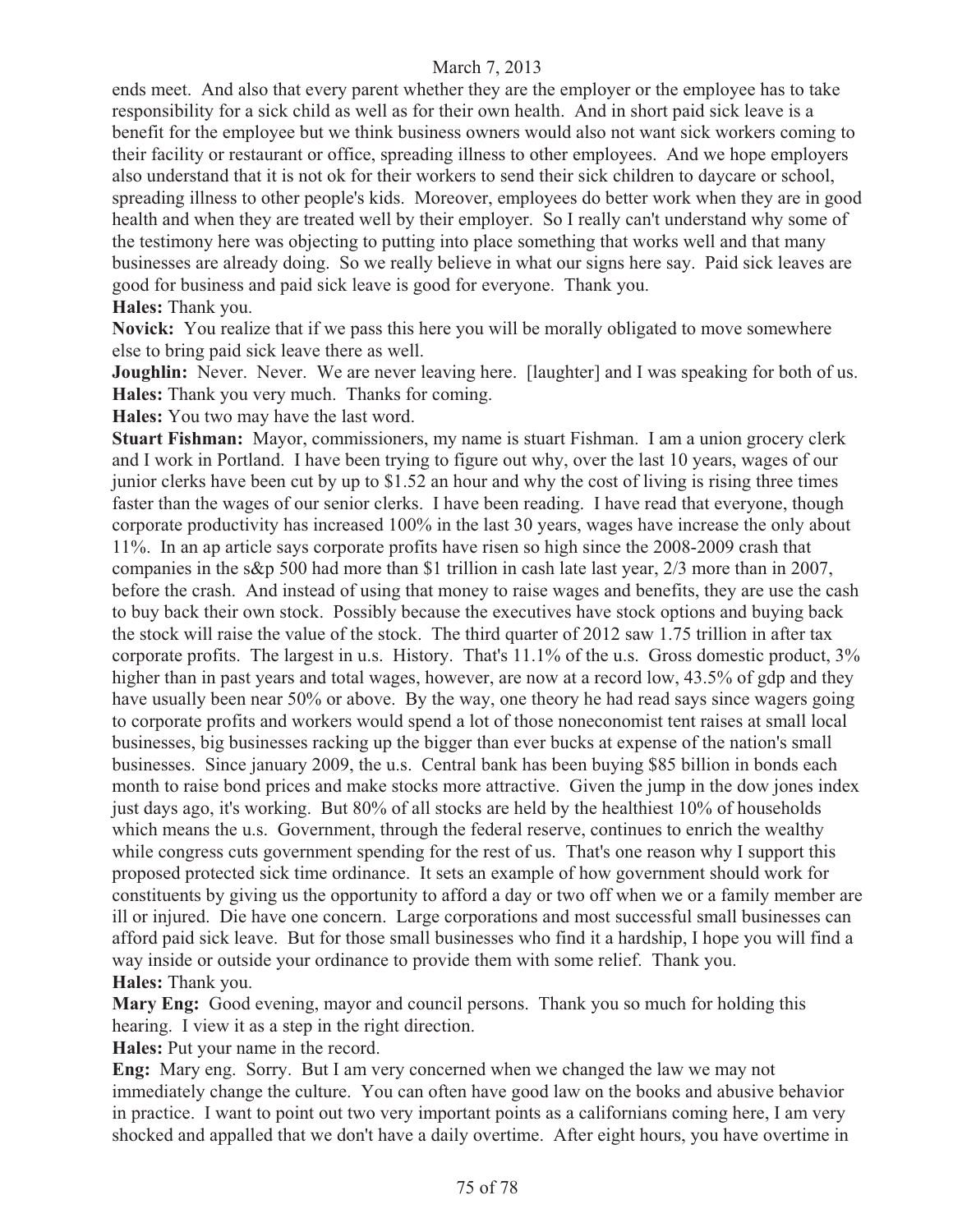california. And it reduces a lot of workplace accidents that we have seen with tri-met and with other industries. So I think this is a step in the right direction but we need to be looking at overall labor strategies as well. One thing that's very near and dear to my heart are men's rights. I care very much about domestic violence and women's rights. But men in england and in america are very pressured to be pushed off their families when they are, they have babies. And I would suggest something as extreme as this swedish model which gives 18 months of paternity care for the fathers to be instrumental in the development of their child. I think it's very, very special and that is something we could look towards and find ways to increase fathers' rights to be part of the children's lives. I also wanted to till you a story about my friend who worked at a slaughterhouse in indiana. He ended up being sent to the emergency room with a slaughterhouse accident and he was then sent back to the killing floor to finish his work for the night. That kind of abusive behavior is rampant all over america. With the overtime abuses and the labor laws abuses I experienced in california I am not really bragging but I was a class representative on a very significant labor law case. In california, where I just started reading the law online and found that the law was very protective. But the enforcement was very nil. I also want to thank you very much for beginning to take the toll of domestic violence stalking and harassment on persons very seriously as an issue with sick, sick needs. I think I have something more to say but thank you very much. This means a great deal to you.

**Hales:** Thank you. I think that will complete all the public testimony. Don't know if there's any council requests for staff, given both the hour and the comprehensiveness of the hearing, maybe not. So I think we will just ask for council comments before we close the public hearing.

Commissioner Fish, any comments before we close?

**Fish:** The hour is late and we are going to a final vote next week, I think I will reserve my comments for then. Also we are currently not on tv. [laughter]

**Hales:** Oh, gosh. Out of here.

**Fish:** Someone in my office said we have been preempted by something that ran last week. In terms of public comment, I would like to wait.

**Fritz:** Could you indicate a general sense whether you are going to support it?

**Fish:** I indicated at the beginning of this process that I thought I would be surprised if the council did not cast a 5-0 vote. And I have remained confident throughout and I will proudly cast my vote in favor of this legislation and thank my colleagues for the work they did to ably bring together a lot of different voices and interests in crafting this legislation.

**Hales:** Any comments now? [applause]

**Saltzman**: I will keep everyone in suspense a week. No. -- Pleased to support this and thank commissioner Fritz for her leadership.

**Novick:** I want to say that it is an honor to serve with commissioner Fritz and to observe her heroic efforts on this issue and it's an honor to serve with commissioner Saltzman who has acted as batman to her super woman over several days.

**Hales:** There's a new label.

**Novick:** I am pleased to vote aye. Sorry.

**Hales:** Not voting yet.

**Novick:** Sorry.

**Fish:** The history will record he cast the first vote.

**Hales:** Amanda, would you like to speak?

**Fritz:** Mayor, and thank you for all of you who stayed for this late hour. Thank you, susan, especially for your compelling testimony and ian rizzo. This is why we are doing this. This is why this is important. And this is why we have worked so hard and in the coalition that worked on this so long. Too many to name and yet you all know their names because you have become friends over the course of doing this heroic work. I am so grateful to be on the council here in march. We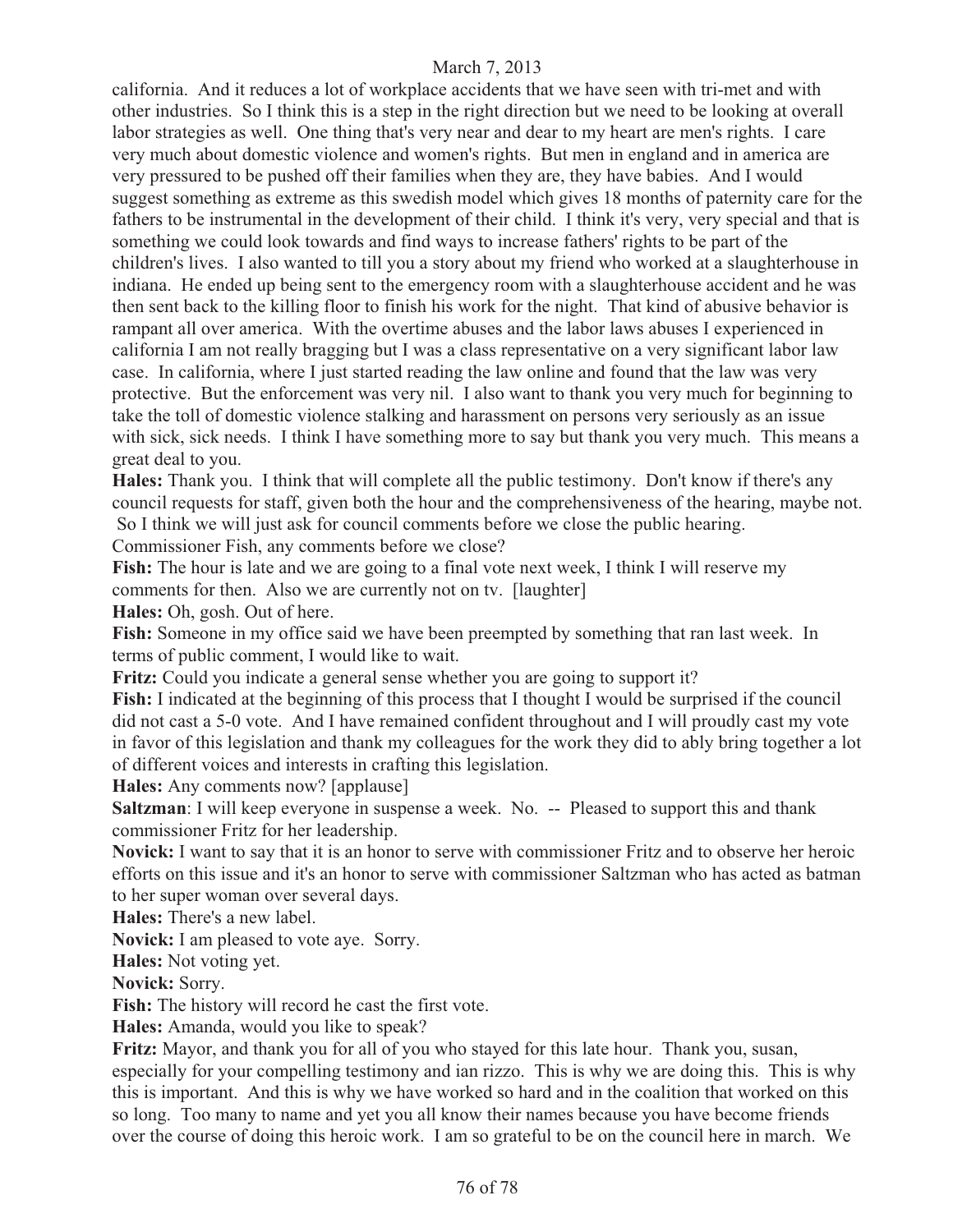would have passed it, let the record show it had support with mayor adams and commissioner leonard so this is something that we could have done in a very rushed and hurried process at the end of last year and we chose not to because we wanted to have this kind thoughtful debate I commend commissioner Saltzman for coming up with the task force idea. It succeeded beyond our wildest dreams. Certainly mine. It was a great process and thank you, karen, for being part of that and for staying until the end of the hearing also. March 7 is a particularly momentous day. 25 years ago my second son was born. In fact he called me in the middle of the hearing thinking that -- and I was kind of busy. 94 years ago my chief of staff's father, ellwood rizzo was born. Particularly momentous to me we had this hearing today, looking back in the past, looking back at the labor laws that-- I can't believe we don't already have this already—which is what we have heard from a lot of folks. Looking toward my son and hopefully some day my grandchildren who will live in a better world because of what we are doing here today. And what we will do next week. I ask you, go home, write to your state representative and write to your state senator. Send them a handwritten note. That's what they like and tell them that you want them to support it because we want this to be passed at the national level, never mind at the local level. I know that you are not going to stop working any more than I am. We have a lot of work ahead of us. We will do a lot of administrative rules and we will do it here. There will be a thorough public process. In fact, those who have said not enough process this time, they are going to be begging us to stop the process. [laughter] **Hales:** That happened before.

**Fritz:** That's happened before. So I am proud to serve on this board with two new colleagues and two respected friends who have been with me over the last four years and with my staff and others who, this is why we are here. This is why we are all here at this time right now. Thank you so much for the work that you do.

**Hales:** Thanks, amanda. Well, just some thanks and reflections from me, again, I want to thank you two for taking this issue to another level of engagement and refinement. And I want to appreciate the involvement from the task force members, some of whom are still here and many of whom we have heard from. I think we did improve this. And we did it in the Portland way of trying to get as close to consensus as possible on a difficult issue. Just a couple of reflections. I was thinking about other examples where Portland has been a leader and then things have gone on from there. And I deeply respect the state legislature. And, in fact, I am very happy about some of what the state legislature is doing now. I think we are finally going to achieve a level of school funding in this state thanks to leadership in the state legislature that all of us have been advocating for a and a lot of other people here that we deserve and should have as a state. I commend the leadership that we see down there this session. But waiting for the state legislature to act is not always the best strategy. And when I first started looking at this issue, I did wonder a bit about that question. But if you think about cases where we have exercised local leadership, I think this fits into that long train of issues where Portland has made a difference. You know, if we had waited for the state to act we might still be smoking in this building or in the restaurant across the street. If we had waited for the state to act first, domestic partners might not enjoy health benefits and if we wait for the state to act first there wouldn't be one foot of light rail in the city of Portland or most other places that have now followed our lead. So there are times I think where the city really can exercise a beneficial impact on the state debate. I think that's what we are doing here. Secondly, I really appreciate the somewhat frustrated but nevertheless helpful involvement of business people in this discussion. I spent the last 10 years in business working for a progressive company that actually at height of the recession was laying people off and it was so painful to us that the whole company from the president to the most entry level employ took a pay freeze to minimize those layoffs. I understand getting through tough times in business is tough and we are still in tough times. In fact, for this city as a municipal corporation as our hr director pointed out, this is going to cost us at a time when dollars are very scarce here. But it's still the right thing to do. And I deeply care about the